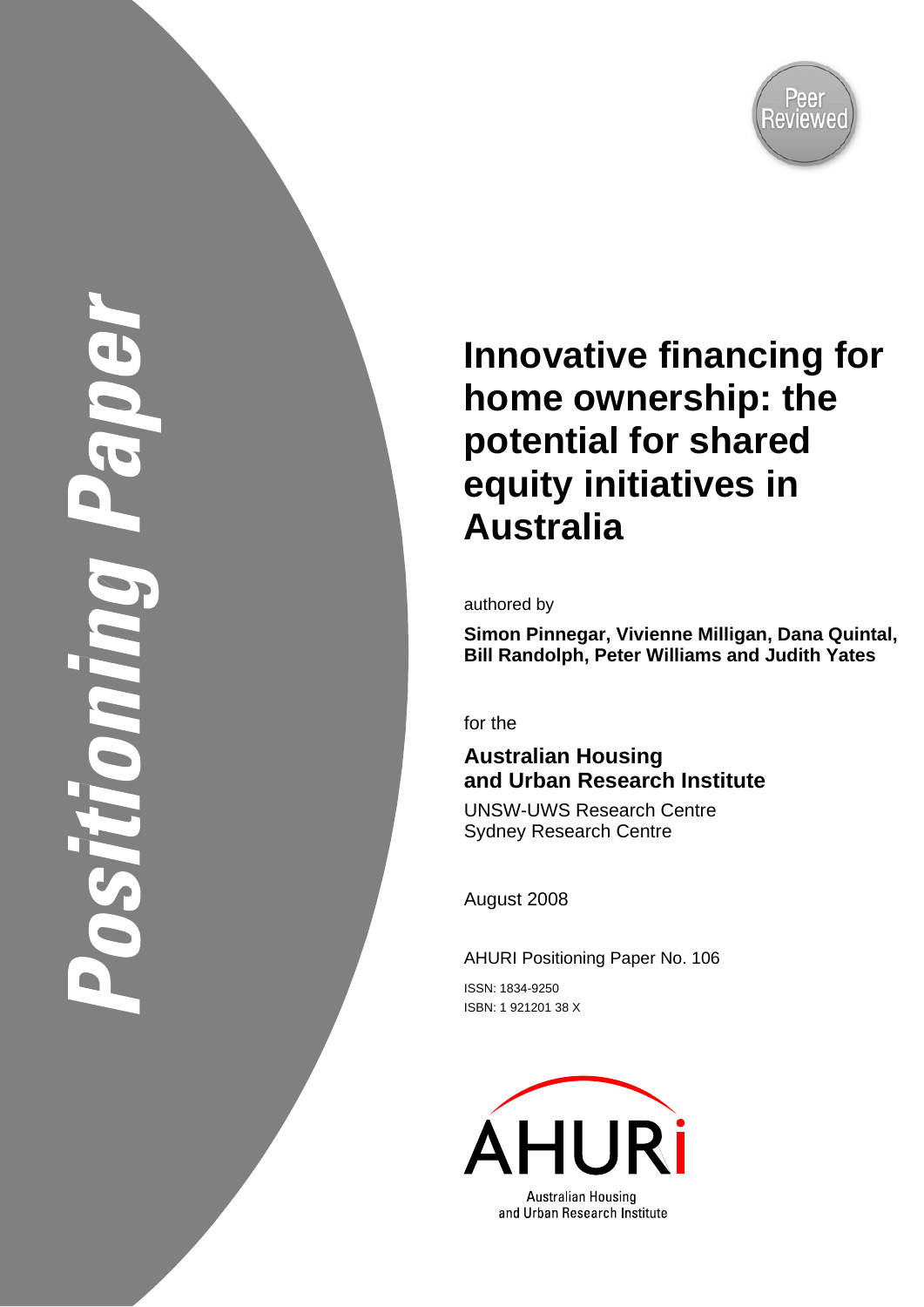#### **ACKNOWLEDGEMENTS**

This material was produced with funding from the Australian Government and the Australian States and Territories. AHURI Ltd gratefully acknowledges the financial and other support it has received from the Australian, State and Territory governments, without which this work would not have been possible.

AHURI comprises a network of twelve universities clustered into seven Research Centres across Australia. Research Centre contributions, both financial and in-kind, have made the completion of this report possible.

The researchers would like to thank those public officials, private investors and lenders and other stakeholders who have contributed valuable information and ideas to the study. Thanks also to the customers of shared equity schemes who shared their experiences and views with us.

#### **DISCLAIMER**

AHURI Ltd is an independent, non-political body which has supported this project as part of its programme of research into housing and urban development, which it hopes will be of value to policy-makers, researchers, industry and communities. The opinions in this publication reflect the views of the authors and do not necessarily reflect those of AHURI Ltd, its Board or its funding organisations. No responsibility is accepted by AHURI Ltd or its Board or its funders for the accuracy or omission of any statement, opinion, advice or information in this publication.

#### **AHURI POSITIONING PAPER SERIES**

AHURI Positioning Papers is a refereed series presenting the preliminary findings of original research to a diverse readership of policy makers, researchers and practitioners.

#### **PEER REVIEW STATEMENT**

An objective assessment of all reports published in the AHURI Positioning Paper Series by carefully selected experts in the field ensures that material of the highest quality is published. The AHURI Positioning Paper Series employs a double-blind peer review of the full Positioning Paper – where anonymity is strictly observed between authors and referees.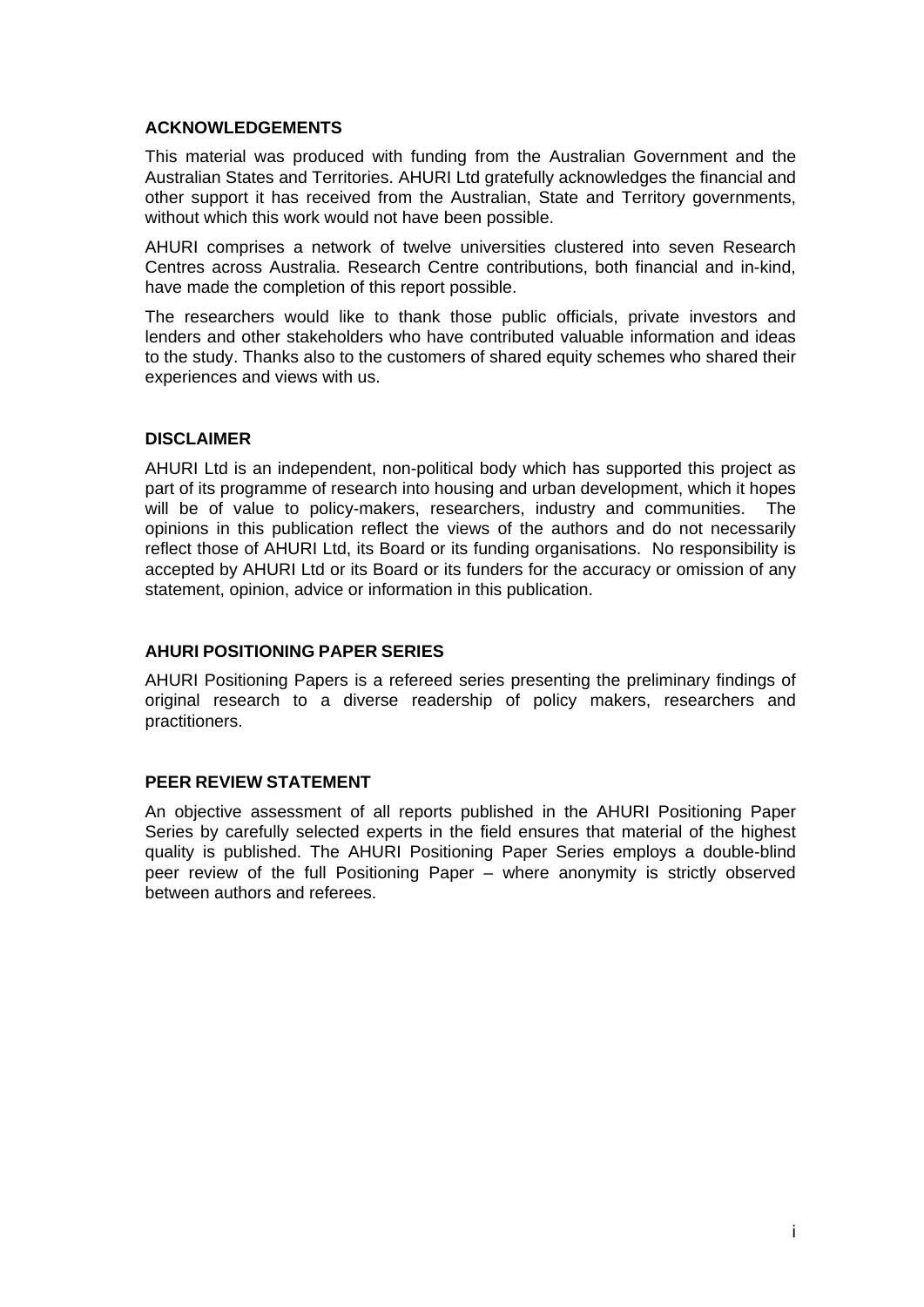# **CONTENTS**

| 1            |       |                                                               |  |  |
|--------------|-------|---------------------------------------------------------------|--|--|
|              |       |                                                               |  |  |
|              |       |                                                               |  |  |
|              |       |                                                               |  |  |
|              | 1.3.1 |                                                               |  |  |
|              | 1.3.2 |                                                               |  |  |
| $\mathbf{2}$ |       | DEFINING SHARED EQUITY AND DETERMINING POLICY INTEREST 10     |  |  |
| 2.1          |       |                                                               |  |  |
|              |       |                                                               |  |  |
|              | 2.2.1 |                                                               |  |  |
|              | 2.2.2 |                                                               |  |  |
|              | 2.2.3 |                                                               |  |  |
|              | 2.2.4 |                                                               |  |  |
|              |       |                                                               |  |  |
|              | 2.3.1 |                                                               |  |  |
|              | 2.3.2 |                                                               |  |  |
|              | 2.3.3 |                                                               |  |  |
|              |       |                                                               |  |  |
|              | 2.4.1 |                                                               |  |  |
|              | 2.4.2 | Working jointly to help deliver policy-focused initiatives 16 |  |  |
|              |       |                                                               |  |  |
| 3            |       | THE EVOLUTION OF SHARED EQUITY INITIATIVES IN AUSTRALIA 19    |  |  |
|              |       |                                                               |  |  |
|              |       |                                                               |  |  |
|              |       |                                                               |  |  |
|              | 3.3.1 |                                                               |  |  |
|              | 3.3.2 |                                                               |  |  |
|              | 3.3.3 |                                                               |  |  |
|              |       |                                                               |  |  |
|              | 3.4.1 |                                                               |  |  |
|              | 3.4.2 |                                                               |  |  |
|              |       |                                                               |  |  |
| 4            |       |                                                               |  |  |
|              |       |                                                               |  |  |
|              |       |                                                               |  |  |
|              |       |                                                               |  |  |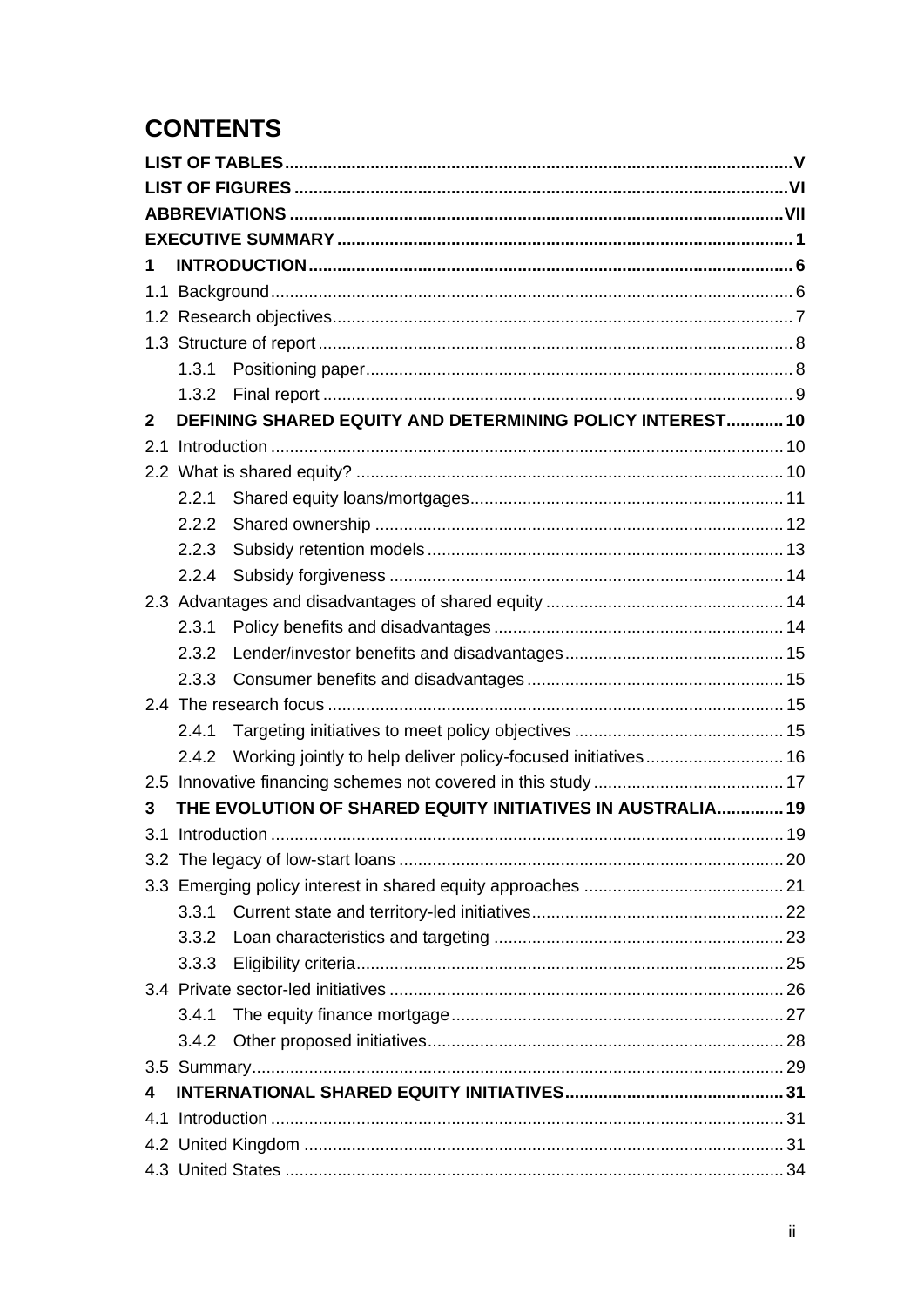| 5                                                                  |       |                                                                               |  |  |
|--------------------------------------------------------------------|-------|-------------------------------------------------------------------------------|--|--|
| 5.1                                                                |       |                                                                               |  |  |
|                                                                    |       |                                                                               |  |  |
|                                                                    |       |                                                                               |  |  |
|                                                                    | 5.3.1 |                                                                               |  |  |
|                                                                    |       |                                                                               |  |  |
|                                                                    |       | 5.4 Externalities: housing markets and shared equity initiatives 47           |  |  |
|                                                                    | 5.4.1 |                                                                               |  |  |
|                                                                    | 5.4.2 |                                                                               |  |  |
|                                                                    | 5.4.3 | Housing market impact on shared equity viability and attractiveness  49       |  |  |
|                                                                    |       |                                                                               |  |  |
| 6                                                                  |       |                                                                               |  |  |
|                                                                    |       | 6.1 Lender perspectives on shared equity prospects in the Australian market52 |  |  |
|                                                                    |       |                                                                               |  |  |
|                                                                    |       |                                                                               |  |  |
|                                                                    |       |                                                                               |  |  |
|                                                                    |       |                                                                               |  |  |
| 7                                                                  |       |                                                                               |  |  |
|                                                                    |       | 7.1 Existing research on customer attitudes towards shared equity58           |  |  |
|                                                                    | 7.1.1 | Awareness and initial appeal of shared equity concepts58                      |  |  |
|                                                                    | 7.1.2 |                                                                               |  |  |
|                                                                    | 7.1.3 |                                                                               |  |  |
|                                                                    |       |                                                                               |  |  |
|                                                                    | 7.2.1 |                                                                               |  |  |
|                                                                    | 7.2.2 |                                                                               |  |  |
|                                                                    |       |                                                                               |  |  |
| 8                                                                  |       |                                                                               |  |  |
|                                                                    |       |                                                                               |  |  |
|                                                                    |       |                                                                               |  |  |
|                                                                    | 8.2.1 |                                                                               |  |  |
|                                                                    |       |                                                                               |  |  |
|                                                                    |       |                                                                               |  |  |
|                                                                    |       |                                                                               |  |  |
|                                                                    |       |                                                                               |  |  |
|                                                                    |       |                                                                               |  |  |
| Appendix 1: Research aims and questions guiding research scope  82 |       |                                                                               |  |  |
|                                                                    |       |                                                                               |  |  |
|                                                                    | A2.1  | Government-backed schemes (not all variant schemes covered) 83                |  |  |
|                                                                    | A2.2  |                                                                               |  |  |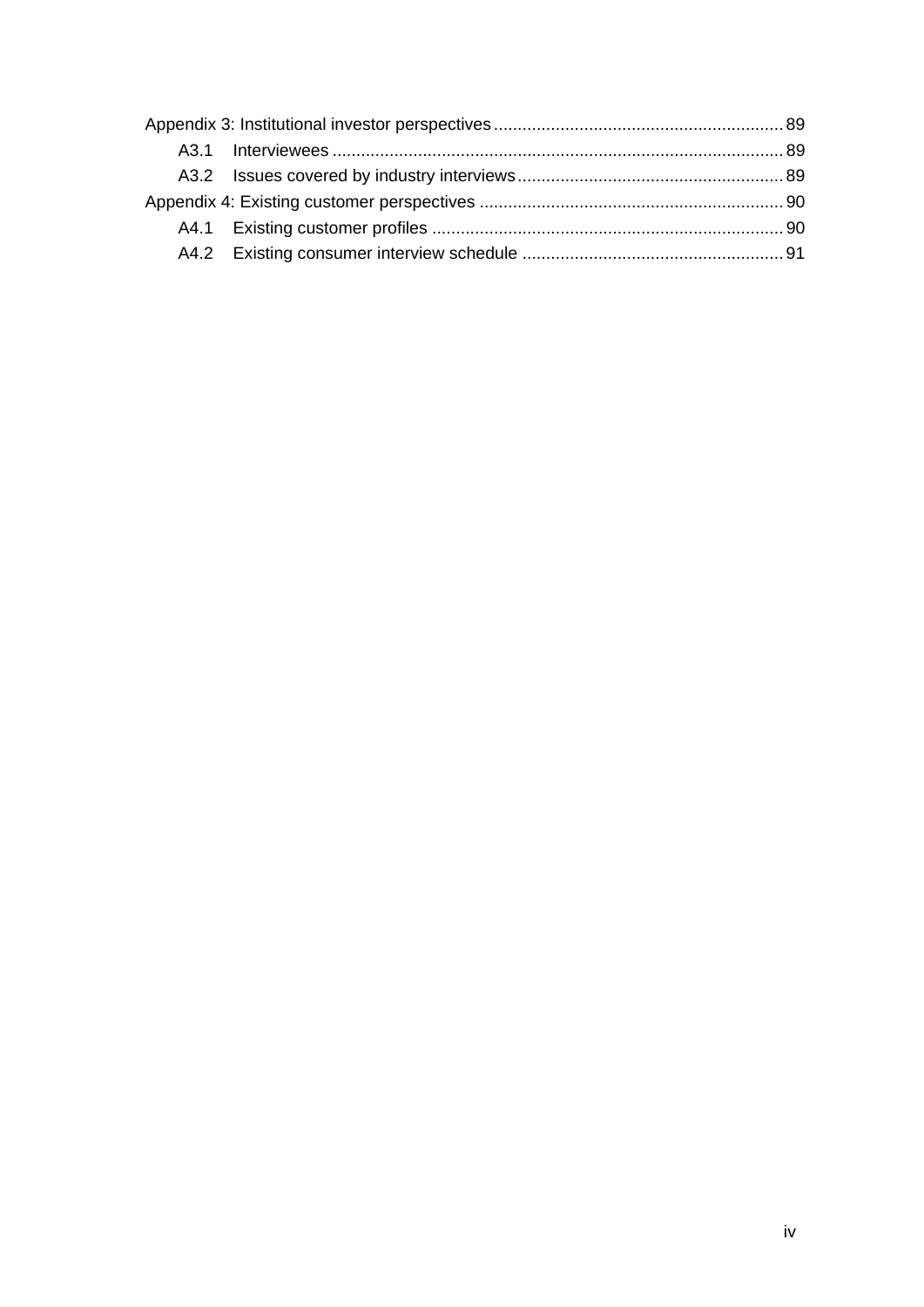# <span id="page-5-0"></span>**LIST OF TABLES**

| Table 3.1: Government shared equity loan products/schemes, Australia 23                                                                                 |  |
|---------------------------------------------------------------------------------------------------------------------------------------------------------|--|
| Table 3.2: Eligibility criteria for selected shared equity initiatives  26                                                                              |  |
| Table 4.1: Subsidy retention models (after Davis 2006, Jacobus, 2007)36                                                                                 |  |
| Table 5.1: Ability to afford ownership based on 75/25 and 25/75 equity loan<br>products, by tenure and existing/newly forming households in England  43 |  |
|                                                                                                                                                         |  |
|                                                                                                                                                         |  |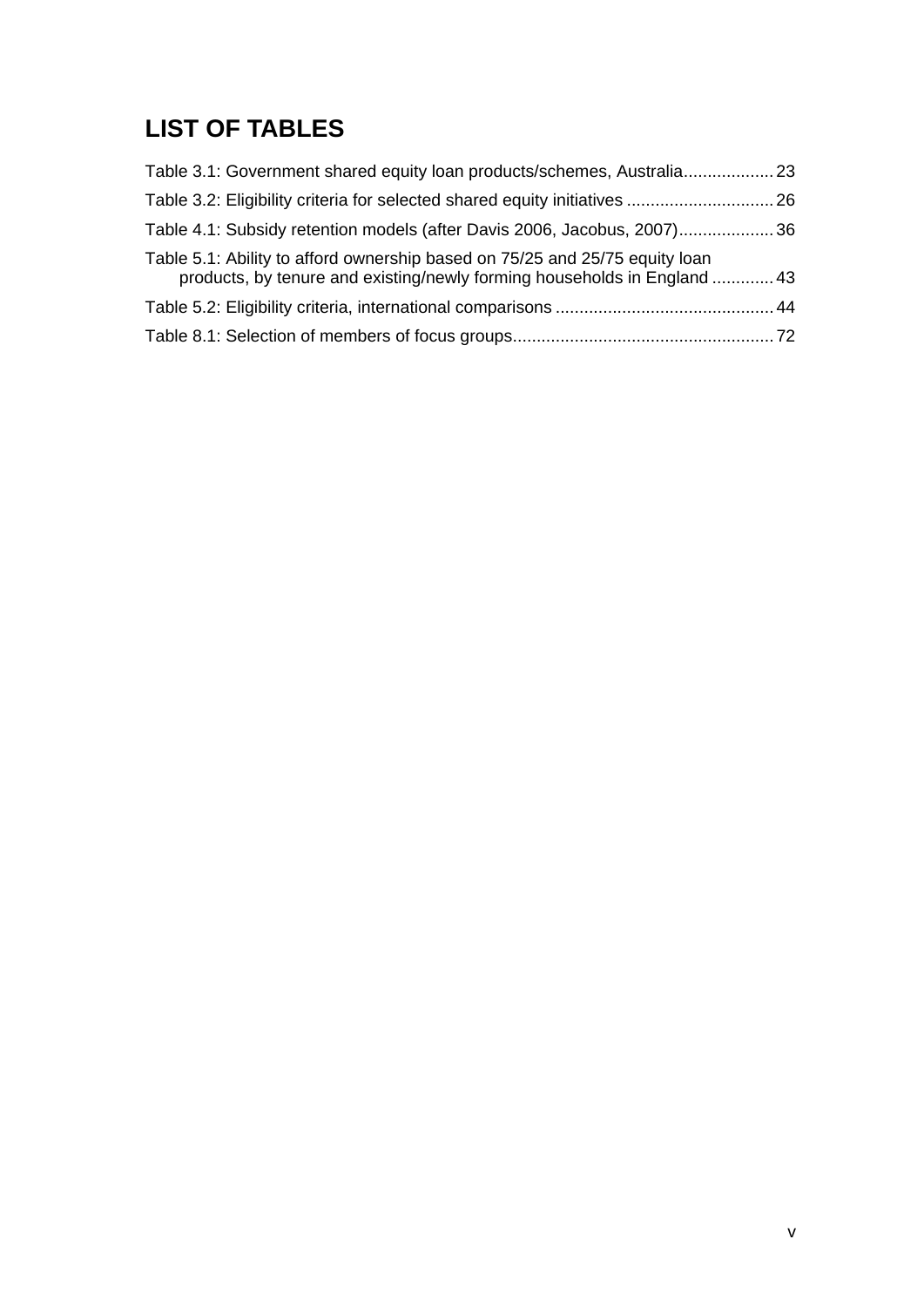# <span id="page-6-0"></span>**LIST OF FIGURES**

| Figure 3.1: Positioning Australian schemes in the shared equity continuum22 |  |
|-----------------------------------------------------------------------------|--|
|                                                                             |  |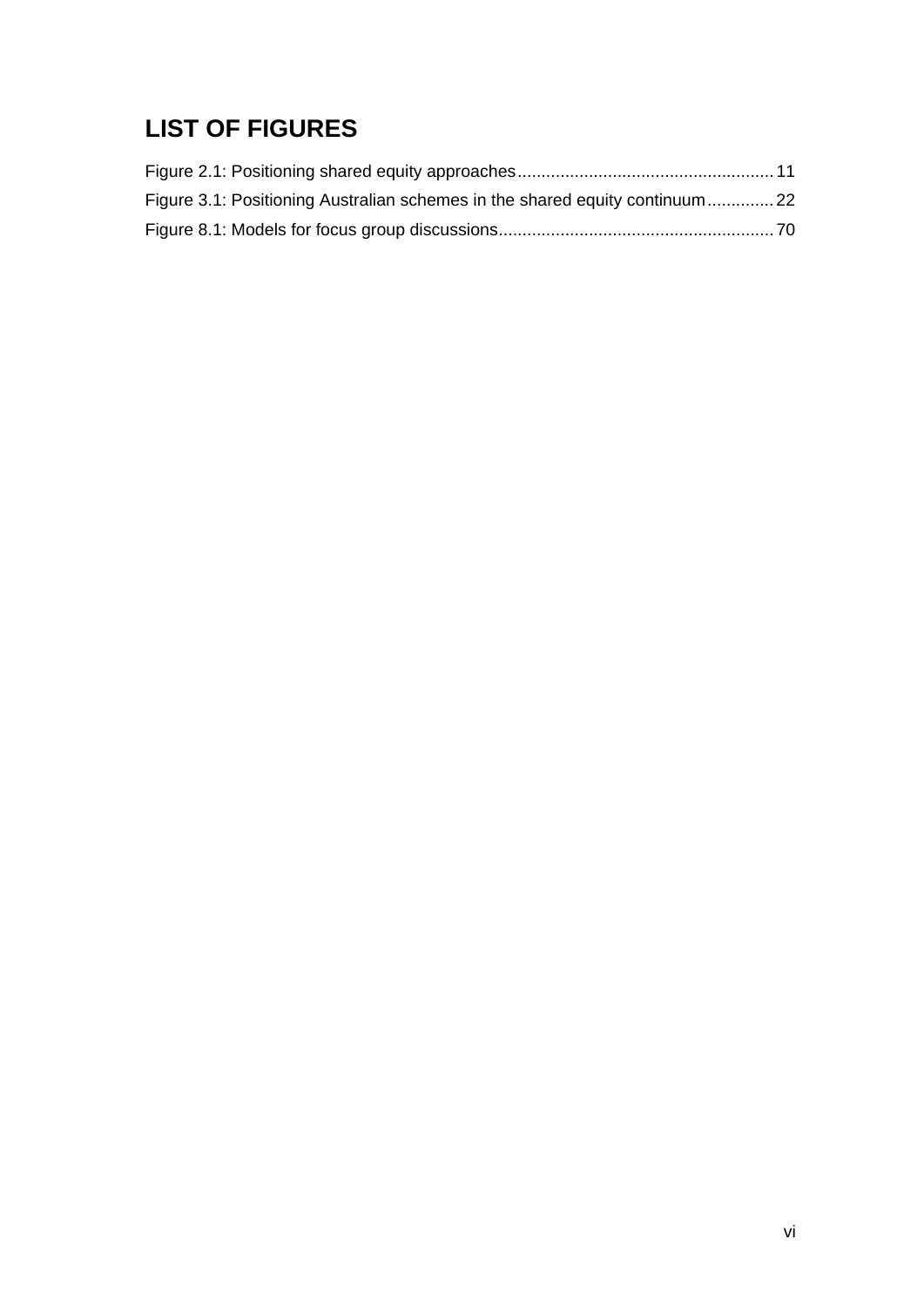# <span id="page-7-0"></span>**ABBREVIATIONS**

| <b>ACT</b>     | <b>Australian Capital Territory</b>                                                  |
|----------------|--------------------------------------------------------------------------------------|
| <b>AHURI</b>   | Australian Housing and Urban Research Institute                                      |
| <b>ALP</b>     | <b>Australian Labor Party</b>                                                        |
| AMI            | Area Median Income (US)                                                              |
| <b>CAPIL</b>   | Capital Indexed Loan                                                                 |
| <b>CDC</b>     | <b>Community Development Corporation</b>                                             |
| <b>CLT</b>     | <b>Community Land Trust</b>                                                          |
| <b>CORE</b>    | <b>Continuous Recording</b>                                                          |
| <b>CSHA</b>    | <b>Commonwealth State Housing Agreement</b>                                          |
| <b>DCLG</b>    | Department of Communities and Local Government (UK)                                  |
| <b>DSJR</b>    | Department for Social Justice and Regeneration (Wales)                               |
| <b>EFM</b>     | <b>Equity Finance Mortgage</b>                                                       |
| <b>EOI</b>     | <b>Expressions of Interest</b>                                                       |
| <b>EMRS</b>    | <b>Enterprise Marketing and Research Services</b>                                    |
| <b>FaHCSIA</b> | Department of Families, Housing, Community Services and<br><b>Indigenous Affairs</b> |
| <b>FANMAC</b>  | First Australian National Mortgage Acceptance Corporation                            |
| <b>FHOG</b>    | <b>First Home Owner's Grant</b>                                                      |
| <b>FTBI</b>    | <b>First Time Buyers Initiative</b>                                                  |
| <b>HOLS</b>    | Home Opportunity Loans Scheme                                                        |
| <b>HOME</b>    | Home Ownership Made Easy                                                             |
| <b>HUD</b>     | Department of Housing and Urban Development (US)                                     |
| <b>IRL</b>     | Indexed Repayment Loan                                                               |
| <b>LCHO</b>    | Low Cost Home Ownership                                                              |
| <b>LGA</b>     | <b>Local Government Area</b>                                                         |
| <b>LIHTC</b>   | Low Income Housing Tax Credits (US)                                                  |
| <b>NMMC</b>    | National Mortgage Market Corporation                                                 |
| <b>NSW</b>     | <b>New South Wales</b>                                                               |
| NT             | Northern Territory                                                                   |
| <b>OMHB</b>    | Open Market Homebuy                                                                  |
| <b>OMHS</b>    | Open Market Homestake                                                                |
| <b>SA</b>      | South Australia                                                                      |
| <b>SAM</b>     | Shared Appreciation Model/Shared Appreciation Mortgage                               |
| <b>SEM</b>     | <b>Shared Equity Mortgage</b>                                                        |
| <b>SHA</b>     | <b>State Housing Authority</b>                                                       |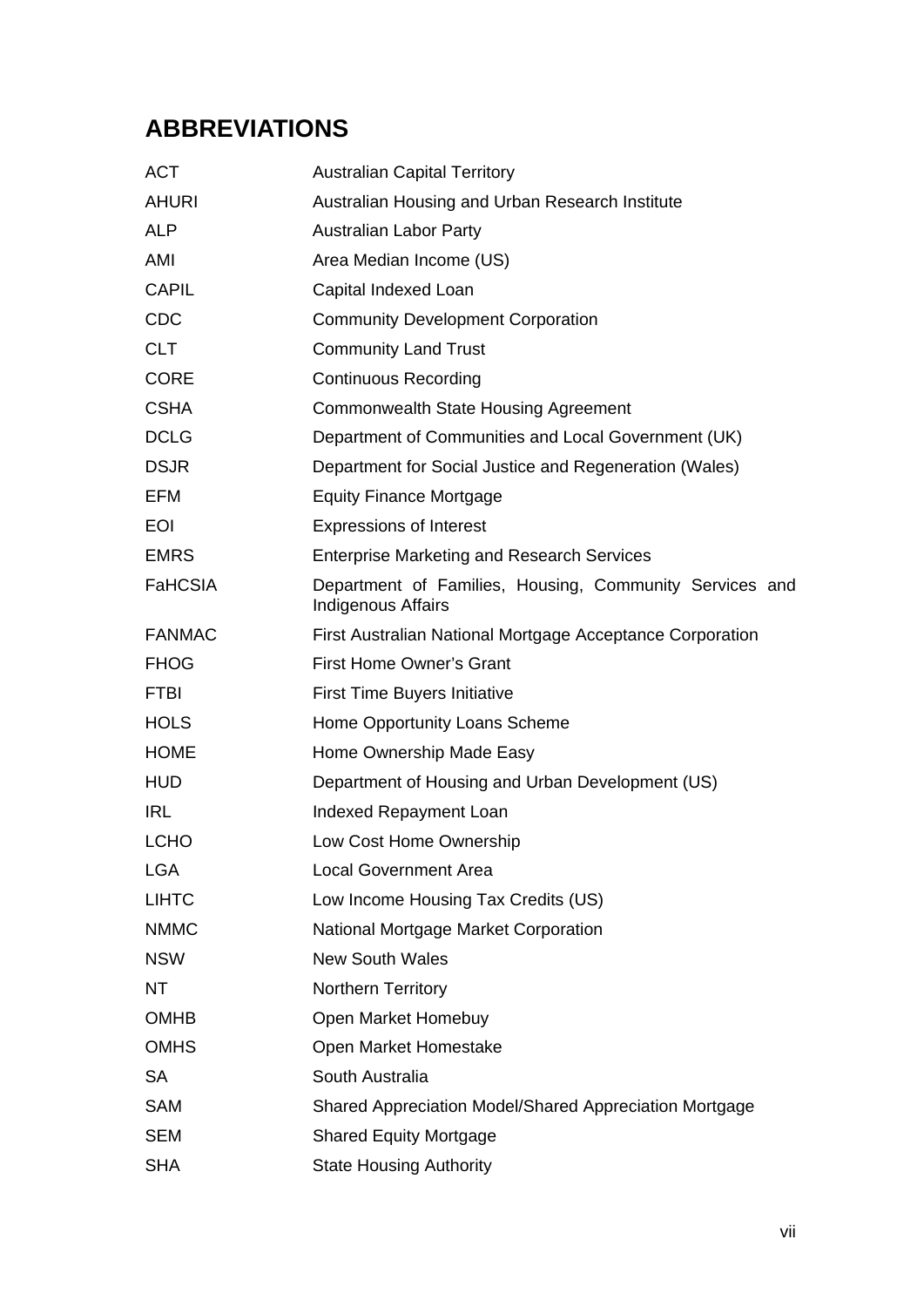| <b>SHOS</b> | <b>Shared Home Ownership Scheme</b> |
|-------------|-------------------------------------|
| UK          | United Kingdom                      |
| US          | <b>United States</b>                |
| WA          | Western Australia                   |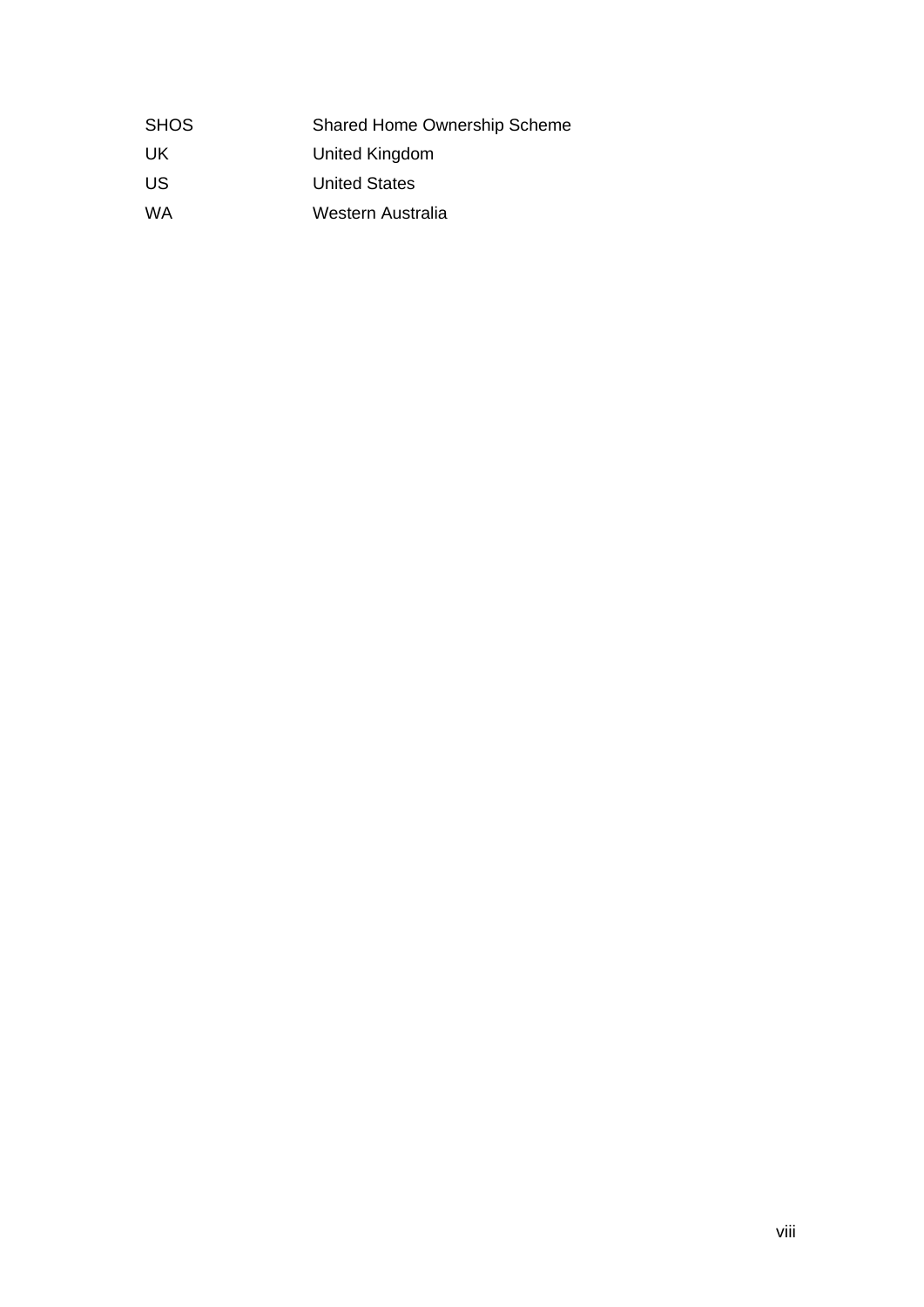# <span id="page-9-0"></span>**EXECUTIVE SUMMARY**

# **Background**

Over the last decade we have witnessed a growing level of concern about the affordability of housing in Australia. In response to this concern, several states and territories have introduced shared equity initiatives, *inter alia*, to assist lower-income households into home purchase. However, few of the schemes are currently operating at what might be considered to be significant scale. Interest in expanding shared equity has been flagged in a six-point plan for addressing 'serious and entrenched housing affordability problems in Australia'. Under the plan, State and Territory Housing Ministers have called for a nationally coordinated shared equity scheme to be targeted to low- to moderate-income households who need assistance to purchase a home (State and Territory Housing Ministers, 2007).

The fragmented national policy response to declining access to home ownership to date has provided space for interest and innovation in shared equity financing and product development in the private sector. Shared equity presents an opportunity for financial institutions to develop new markets that could respond to declining affordability, as well as opening up a new type of mortgage structure. However, while interest has been driven by both government and market-led initiatives, the objectives of these sectors are likely to differ, as we discuss in this report.

The essential feature of shared equity models is that the consumer shares the capital cost of purchasing a home with an equity partner, thereby permitting households to buy into a home with lower income or equity than would be required otherwise. The approach is attractive potentially from several perspectives. Compared to conventional mortgage arrangements, shared equity can enhance affordability for home buyers by reducing both deposit requirements and ongoing housing costs. It may provide mortgage and investment industries with opportunities to expand into new markets. It may also provide equity investors with a more flexible opportunity to invest in residential real estate than through direct investment. Finally, it can provide government with the opportunity to lever in private finance either from individual households or capital markets to reduce the strain on already limited housing assistance programs.

However, these benefits have associated costs and risks. Schemes face relatively high transaction costs. Many of the initiatives require development of financial instruments with risk profiles that can be substantial if they are poorly understood or mismanaged. Risks for consumers primarily arise from unanticipated changes in house prices and interest rates. Risks for investors mainly arise from the uncertainties associated with the scale and timing of returns from the financing instruments employed. The viability and attractiveness of shared equity approaches will also depend upon favourable financial and housing market contexts.

## **Research objectives**

This project focuses on the potential that shared equity has to provide a solution to affordability problems and the type and level of government assistance that will be needed to ensure specific objectives can be met. The challenging task of addressing the varied requirements, preferences and barriers faced by potential customers, lenders and investors – as much as meeting government policy aims – has been recognised from the outset of the study.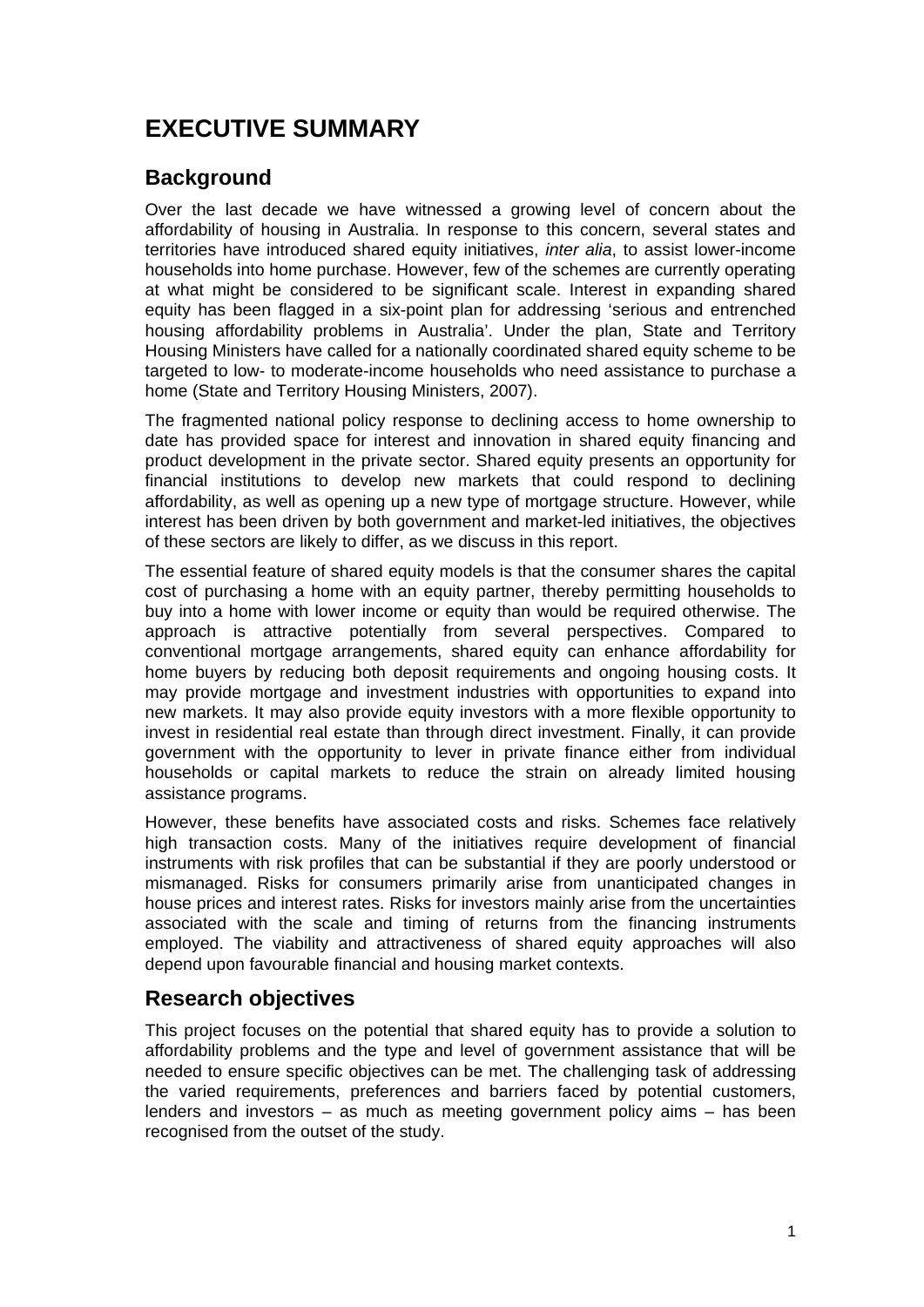The key aims of the research are to:

- $\rightarrow$  Increase understanding of the strengths and weaknesses of a range of shared equity models employed both in Australia and overseas;
- $\rightarrow$  Identify consumer awareness/assessment of these products and consider these alongside of institutional and mortgage industry perspectives;
- $\rightarrow$  Examine the constraints affecting the viability of shared equity models and the likely impacts of any widespread adoption on the wider housing system; and
- $\rightarrow$  Identify the policy, regulatory and funding frameworks that will be needed to ensure their success.

#### **Research focus**

Although there is both public and private sector interest in shared equity, our research focuses on what we have termed policy-directed initiatives. This focus does not obviate the importance of having financing and market structures that will enable the successful development of all shared equity products. It also does not presume that policy-directed initiatives will be administered by government. (Alternatively, policy can provide subsidy and concessions and establish frameworks within which the financial and property markets can operate effectively.) However, it does indicate our interest in a targeted approach that is likely to be supported by public subsidy. Otherwise initiatives may act simply to stimulate demand, exacerbating affordability concerns.

Thus our core interest is in initiatives which:

- $\rightarrow$  Facilitate access to home ownership for target groups that are defined by policy objectives;
- $\rightarrow$  Are financially sustainable over the long term for the target groups for whom they are intended and promote mobility of those households by assisting in assetbuilding and wealth creation;
- $\rightarrow$  Reflect consideration of a range of possible solutions based upon the distribution of risk and benefit to government, purchasers, finance providers and investors; and
- $\rightarrow$  Reflect consideration of a range of possible solutions based upon different funding models and modes of stimulating new supply and preserving existing housing.

Our research findings so far point towards a tightly bounded set of parameters within which policy-directed shared equity models can operate efficiently and effectively. In terms of targeting, our approach follows the remit of government shared equity schemes currently in operation. Accordingly, we focus on those initiatives enabling low- to moderate-income households to gain a foothold on the property ladder.

This is probably the largest group of those for whom shared equity may be an option currently. It covers households in a variety of circumstances, including: younger first time buyers, previous owners who aspire to re-enter home ownership and those seeking to buy for the first time at a later life stage. Existing social housing tenants and eligible applicants who are unlikely to be allocated social housing are also included. A continuum of shared equity options are relevant to this target group potentially, from schemes that assist access (the predominant model to date in Australia) to those which seek to preserve ongoing affordability in the dwellings utilised.

This positioning paper presents an overview of our preliminary findings and identifies a number of key considerations for the next, largely empirical, stage of our research. The report draws on a comprehensive literature and policy review and interviews with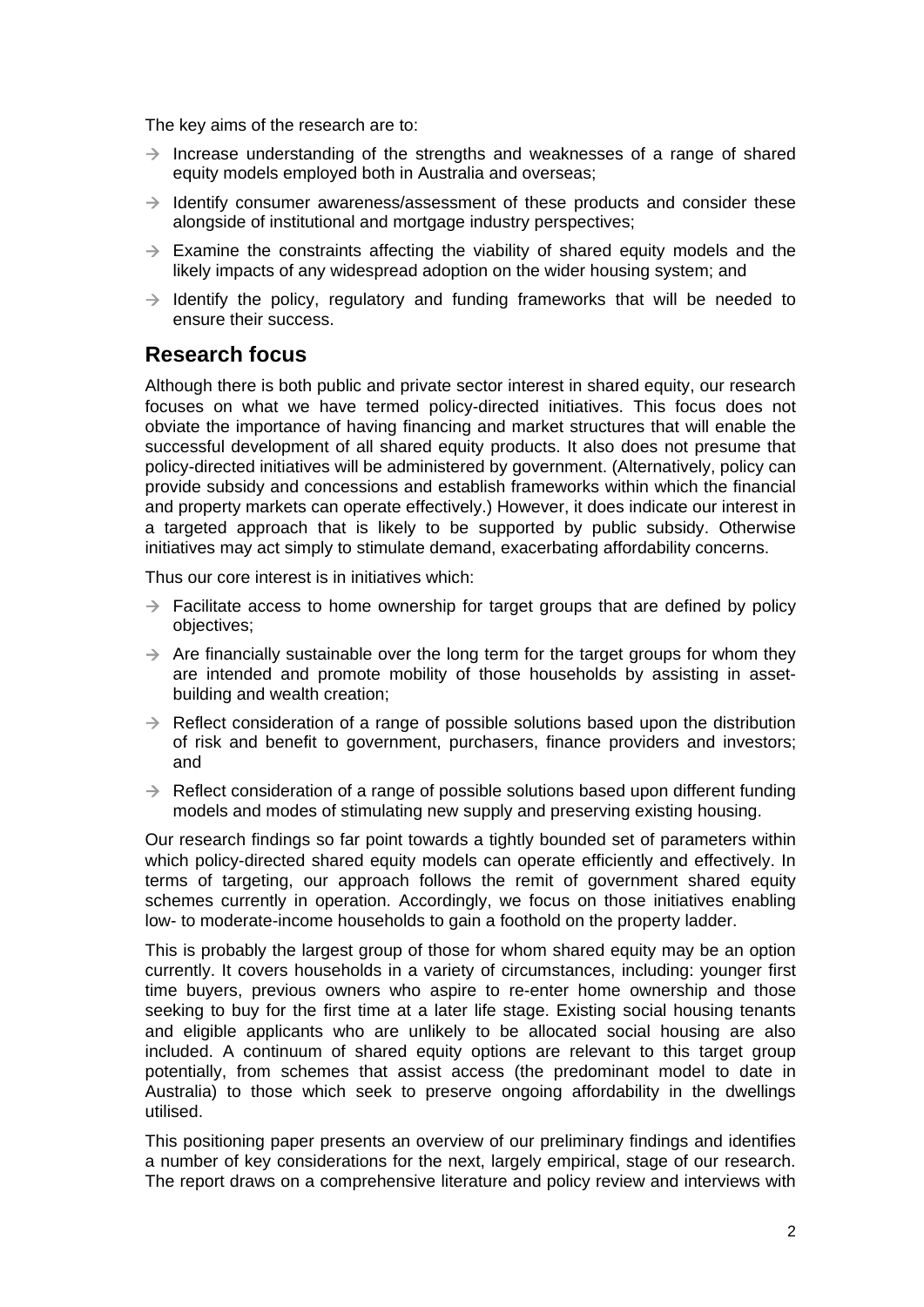mortgage industry representatives, policy stakeholders and a selection of existing shared equity customers in Western Australia (WA), South Australia (SA) and the Northern Territory (NT). The report also outlines plans for a series of focus groups with potential customers across three states. These will explore key considerations, trade-offs and concerns with selected schemes in detail.

# **Preliminary findings**

Findings from our interviews with lenders and existing customers have confirmed many of the perceived advantages and disadvantages associated with shared equity approaches that are noted in the literature. Our discussions also offer up-to-date contextual and behavioural insights that help to bring clarity to and frame areas of interest that are to be considered in the next stage of research.

*Interviews with lenders and institutional stakeholders* 

- $\rightarrow$  Australia can be considered a market leader in shared equity product development and investment mechanisms that assume no direct subsidy.
- $\rightarrow$  Although they expressed cautious interest in shared equity, several lenders questioned its rationale. For some, shared equity products represent a complex response to well-understood 'market failures'. Traditionally, they have adjusted products and pricing to help those on the margins of home ownership within the market, rather than through 'quasi-arrangements' such as shared equity.
- $\rightarrow$  Identification of a targeted 'intermediate' market raises questions for lenders about whether it is a temporary market while prices are high, or a permanent market with temporary 'residents' who move through to the mainstream market.
- $\rightarrow$  Lenders reported concerns about risk to lender reputation and the costs involved in bringing products to market. Risks are seen to be heightened by uncertainty of loan behaviour and lack of track record with the products.
- $\rightarrow$  Lenders noted potential problems arising from any divergence between house price and income growth on a borrower's capacity to buy out the loan. This might constrain normal market mobility.
- $\rightarrow$  Several areas where greater government commitment would be required irrespective of particular policy goals or levels of subsidy were identified – for example, to facilitate scale, extend data and information sharing, and address taxation and regulatory matters.
- $\rightarrow$  There was some concern that policy involvement risked complicating product development. However, many lenders considered government participation appropriate, and necessary, as a means of 'cushioning' the added risks associated with home ownership for lower-income groups.

#### *Interviews with existing customers*

- $\rightarrow$  Satisfaction with schemes rolled out recently in WA and SA demonstrates the appeal of shared equity approaches to those struggling to get into the market. The longer-term experiences of NT customers provide a more tempered, but nonetheless positive, view of shared equity arrangements.
- $\rightarrow$  Schemes have allowed customers to purchase appropriate housing (within reason), suitable to their household needs. Many had to move out to areas where prices were more affordable, but generally being able to purchase through the open market (rather than being tied to specific supply) was valued.
- $\rightarrow$  Most interviewees felt that they would not have been able to purchase without assistance. However, it can be argued that some had met eligibility requirements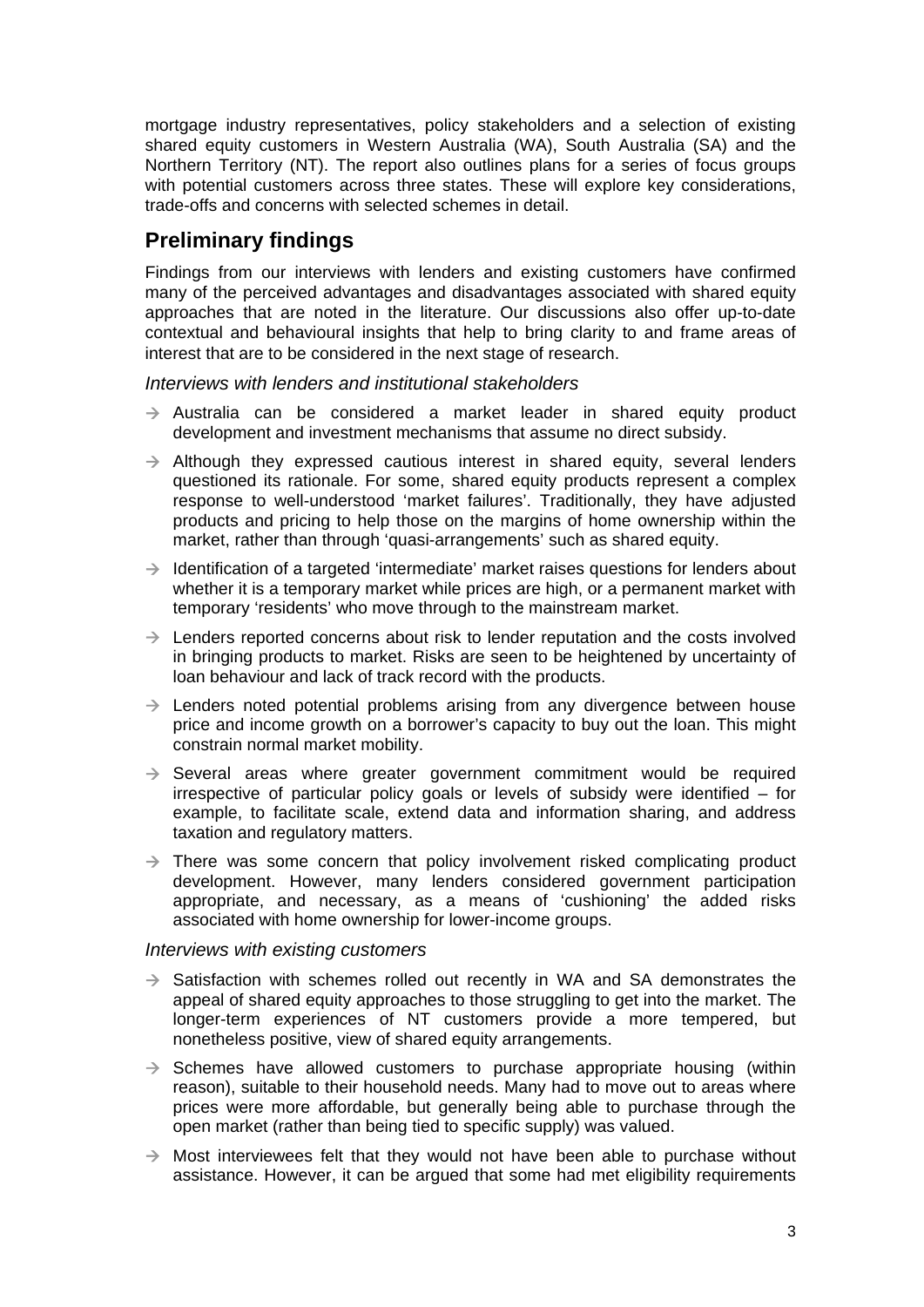as a result of temporary circumstances, for example taking time out from the workplace. Nevertheless, these households faced barriers in terms of saving for a deposit, or would have faced unaffordable repayments in the open market. Such leakage is unlikely to be problematic where schemes aim to remove temporary barriers and promote opportunities to purchase.

- $\rightarrow$  The complexity of shared equity arrangements is often identified as a barrier to consumer interest and scheme take-up. Our interviewees were able to explain how the concept of shared equity worked and what it meant for them. However, several felt less clear on the detail now than they thought initially.
- $\rightarrow$  Current concerns related primarily to future uncertainty: understanding what happens when they come to sell or how they might meet obligations placed upon them by the scheme in time.
- $\rightarrow$  Insights from longer-term customers touch upon the difficulties involved in appraising the relative attractiveness of shared equity arrangements as market conditions, household capacity and perceptions of the equity partner shift over time. What sounds fair at the time of entry into the market may appear less so when trends in the housing market fail to follow the assumptions upon which the relative appeal of shared equity arrangements depend.
- $\rightarrow$  Ongoing perceptions are shaped more by future hurdles than benefits already acquired. Customers are more concerned about the part-share of the property they do not own than about the gains that they have made. This may raise issues of moral hazard and reputational risk for lenders and governments.

## **Identifying policy risk and benefits**

Our initial findings reflect evolving interest in, and engagement with, shared equity approaches in Australia. There is a growing understanding of the potential role of shared equity and the opportunities it may provide, but also strong awareness of the challenges that are likely to be faced. Lenders retain a cautious interest despite product complexity and higher levels of associated risk. From a consumer perspective, although schemes have been on a relatively modest scale to date, thousands of lower-income Australians have been helped into home ownership through well-received state- and territory-led initiatives. Individual stories highlight the transformative effect on household wellbeing that these schemes can have, and help justify the role that they can play in tackling housing affordability problems.

Although concern is often expressed about policy exposure to market risk, governments have a longstanding pattern of intervention in the housing market to facilitate home ownership, utilising a wide range of direct and indirect mechanisms to do so. In this regard, policy interest in shared equity arguably is no more contentious than other forms of intervention. Nevertheless, the complexity of financing arrangements, the proposition to the consumer vis-à-vis other options, and need for tightly defined eligibility criteria, heightens the perception of the risks that are involved.

Mediating these risks can be seen as an integral component of government engagement. Policy interest and subsidy support can act to shoulder the added risk that such products may entail. Much of the attraction for all stakeholders depends on an assumption of longer-term property asset growth at least in line with general inflation, as well as a more or less benign economic and fiscal regime. Therein lie the major risks of shared equity as a mainstream housing option for households who are effectively priced out of the home purchase market otherwise. As the sub-prime mortgage crisis in the US has demonstrated recently, risks associated with securitised financial instruments can be substantial if they are poorly understood or mismanaged.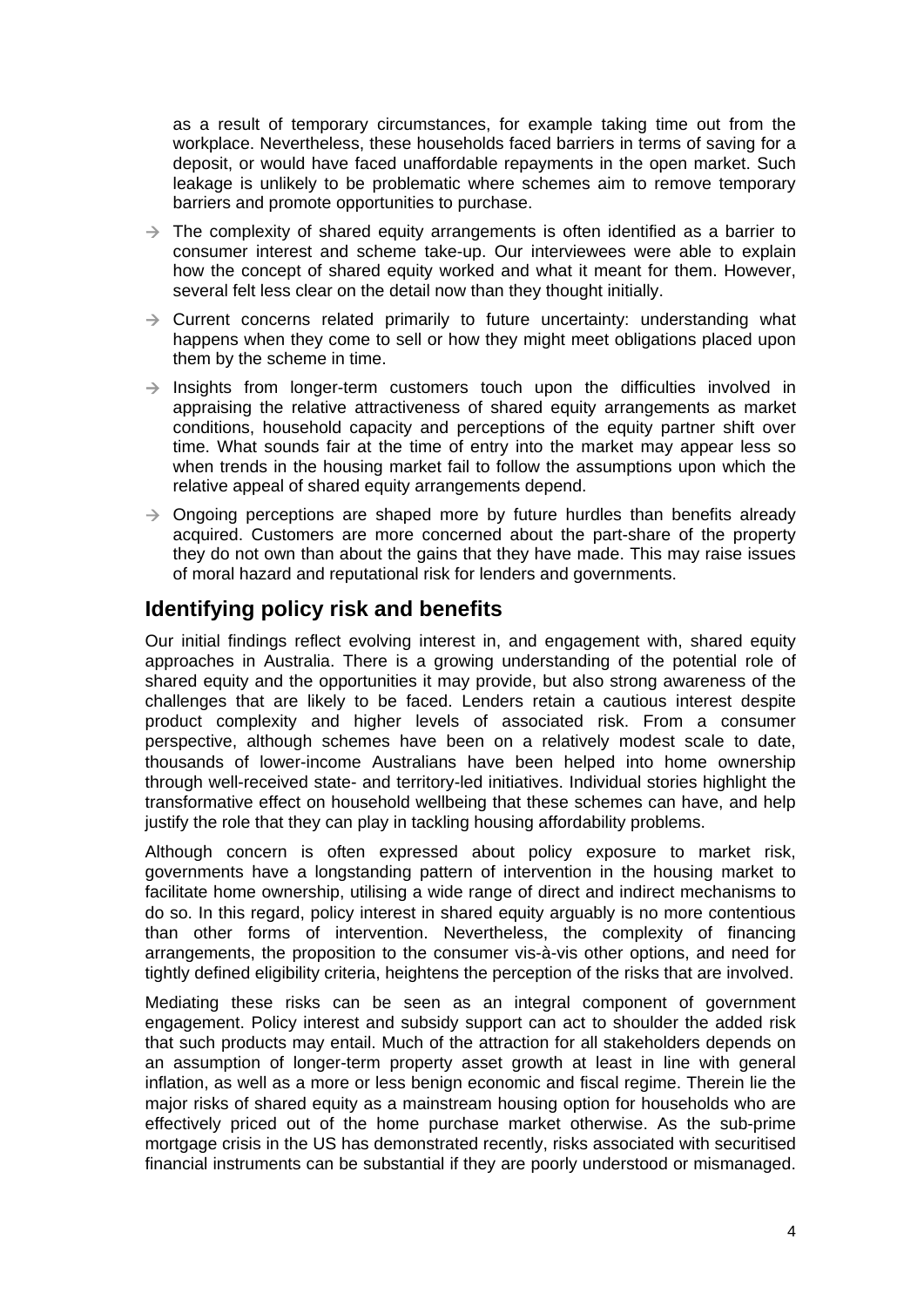While this suggests the need for caution in policy involvement, it also highlights the pivotal role policy should play in providing more sustainable arrangements for those on the margins of home ownership – not being involved may well be more risky.

Following on from the findings presented in this report, our final report will provide an assessment of potential market demand for shared equity in Australia and offer our appraisal of the policy and regulatory levers that would be required to make shared equity a viable and attractive proposition. Together the two reports of the study will provide a critical perspective on whether further promotion of shared equity is viable and appropriate, given government priorities and prevailing market conditions.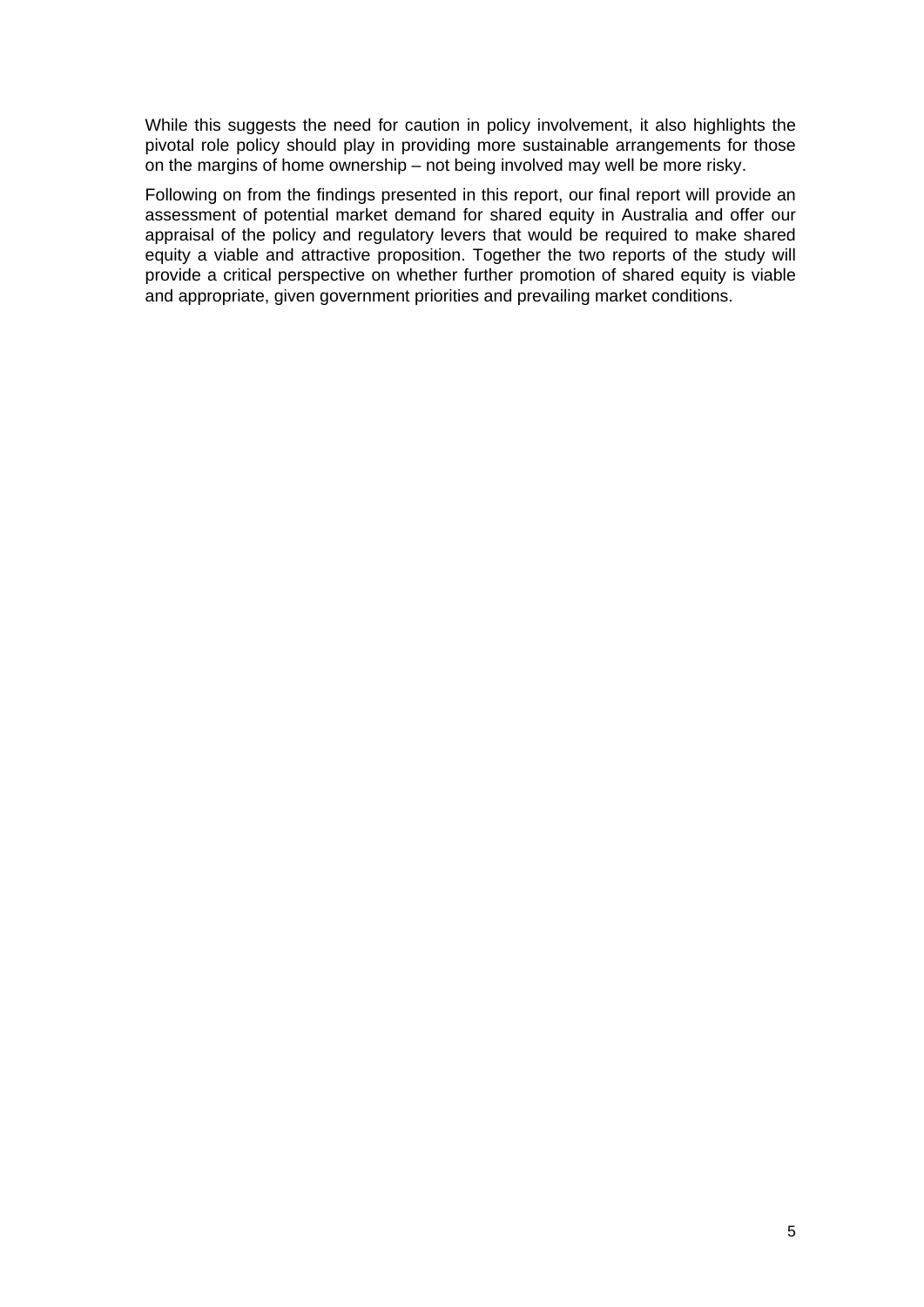# <span id="page-14-0"></span>**1 INTRODUCTION**

# **1.1 Background**

This report is the first output of an AHURI-funded research project, which aims to provide a comprehensive appraisal of the appropriateness and potential for shared equity approaches to assist Australian lower-income households into affordable home ownership, with a focus on the role of government.

The past decade has witnessed a growing level of concern over the affordability of Australian housing. This concern has been manifest in escalating property values especially, but not exclusively, in the capital cities. A growing gap between house prices and household capacity to pay (as measured by household incomes) has been one of the biggest threats to the performance of the national economy over this time (Berry, 2006). While the average Australian home cost four times the average Australian household annual income in 1996, this had risen to seven times in 2006 (ALP, 2007). Moreover, this decline in affordability generally has been accompanied by increasingly limited housing options for lower-income working households.

Explanations of changing patterns of housing affordability include acknowledgement that different lifestyle preferences and family formation rates have altered typical housing careers (Beer et al., 2006), as well as highlighting the impact of cyclical fluctuations that are endemic to housing markets. However, there is now substantial evidence to suggest that declining affordability of home ownership for a large number of low- and moderate-income Australians is a structural, rather than a cyclical, problem (Yates and Milligan et al., 2007). It is not our intention to substantively rerehearse this evidence in the context of this research. Similarly, there is a long research tradition (complemented by policy interest more recently) that articulates the potential social and economic benefits, but also the risks, of promoting access to home ownership. (For a discussion of benefits see Baum and Wulff, 2001, 2002; Bridge et al., 2003; Merlo and Macdonald, 2002. Risks are considered by Davis, 2006; Kemeny, 1981; Saunders, 1994 and Troy, 1996.) Again, we do not revisit these arguments in detail here<sup>[1](#page-14-1)</sup>.

Despite growing recognition of the impacts of declining housing affordability, national housing policy has remained in stasis over the past decade, with the exception of the introduction of First Home Owner Grants in July 2000. In the absence of federal interest, many state and territory housing agencies have initiated alternative approaches to assist lower-income Australian households into home ownership, including the use of shared equity models that are the focus of this research. Shared equity approaches also have attracted the attention of financial institutions seeking to develop new products and new markets. As a result, shared equity has emerged as a key response to the housing affordability crisis, with interest being driven from both state/territory governments and the private sector.

The essential feature of shared equity models is that the consumer shares the capital cost of purchasing a home with an equity partner, thereby permitting households to buy into a home with lower incomes or equity than would normally be required. The approach can be seen as an attractive proposition from a number of perspectives. Compared to a more conventional mortgage, it can enhance affordability for home buyers by lowering both deposit requirements and ongoing housing costs. It may

<span id="page-14-1"></span>THE RESECT THE RESECT THE RESECT THE RESECT THE RESECT THE THE RESECT THE THE RESECT THE THE THE THE THE THE T<br>The research takes as its starting point recognition that home ownership and aspirations towards home ownership are key characteristics of most housing systems in developed countries, rather than making judgements about the superiority or inferiority of other tenure classes.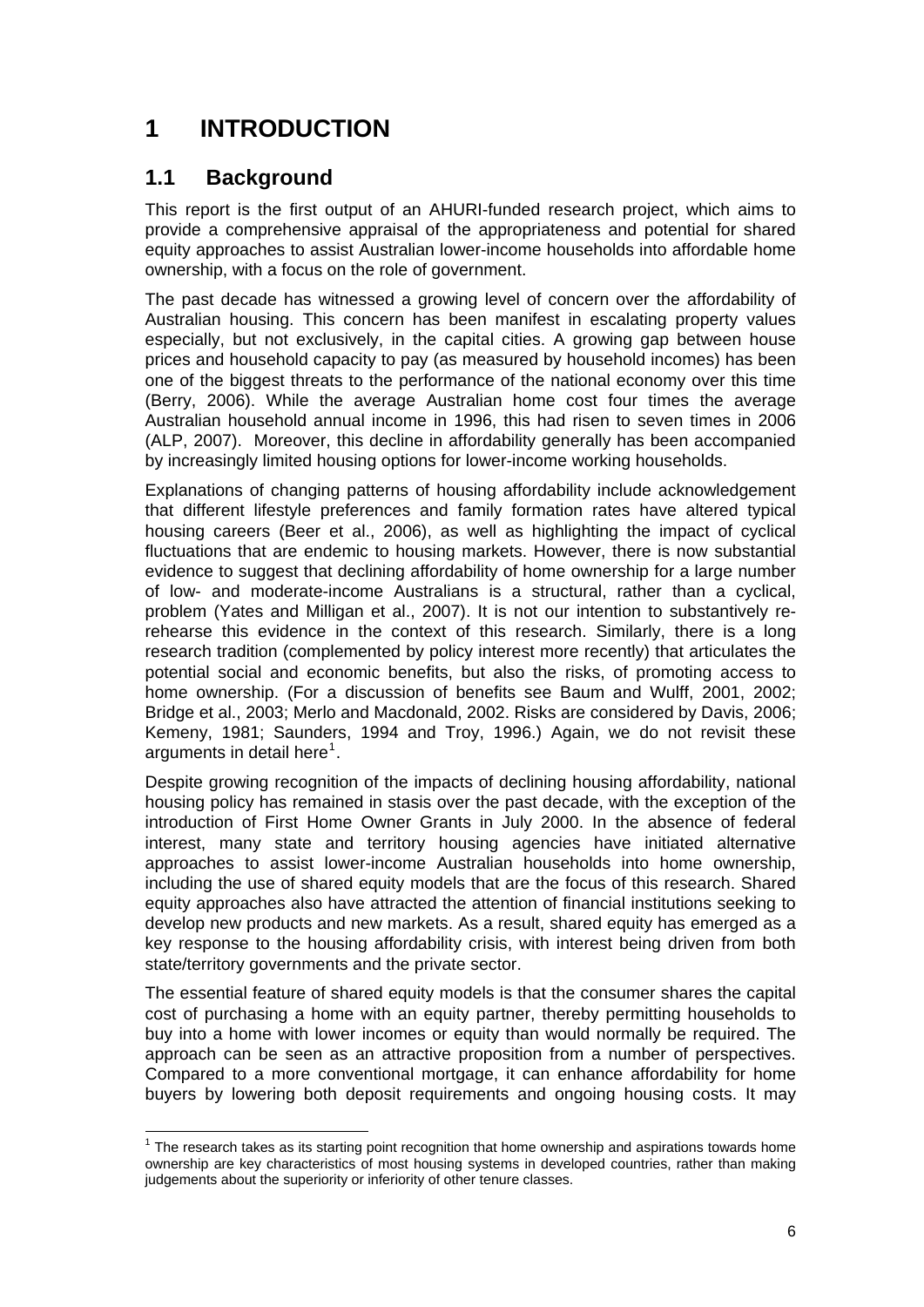<span id="page-15-0"></span>provide mortgage and investment industries with opportunities to expand into new markets. It may also provide equity investors with a more flexible opportunity to invest in residential real estate than through direct investment. It can provide government with the opportunity to lever in private finance either from individual households or capital markets to reduce the strain on already limited housing assistance programs.

These benefits, however, have associated costs. There are high transaction costs involved and many of the initiatives require development of financial instruments with risk profiles that can be substantial, if they are poorly understood or mismanaged. Risks for consumers arise primarily from unanticipated changes in house prices and interest rates. Risks for investors arise primarily from the uncertainties associated with the returns from the financing instruments employed. Additionally, Whitehead and Yates (2007) point to the need for an appropriate regulatory and administrative framework for the successful development of shared equity products.

The viability and attractiveness of shared equity will also depend upon favourable financial and housing market contexts. Much of the attraction of shared equity for potential customers, lenders, investors and governments lies in an assumption of longer-term residential property asset growth at least in line with general inflation, as well as a more or less benign economic and fiscal regime. In the longer term, it also assumes an efficient and effective secondary market so that equity from a portfolio or bundle of dwellings with different risk profiles can be packaged and sold to investors (Whitehead and Yates, 2007). Therein can be found the major risks of shared equity as a mainstream housing option for households who are otherwise priced out of the home purchase market. As the sub-prime mortgage crisis in the United States has shown recently, risks associated with securitised financial instruments can be substantial, if these are misjudged or not managed effectively.

Policy commitment to the expansion, facilitation and regulation of shared equity markets and schemes will be required, whether approaches are government or private sector-led and subsidised or unsubsidised. However potential policy settings are complicated by several factors. These include: the need to recognise that different housing market contexts may respond to such initiatives in different ways and demand different approaches; the need to define and enforce appropriate targeting to avoid the high risk of leakage and displacement; and the need for consistency and scale in order to gain a critical mass for investment market interest and to offer a sound product for consumers.

# **1.2 Research objectives**

This project has a number of interrelated objectives. From the outset, the challenging task of addressing the varied requirements, preferences and barriers faced by potential customers, lenders and investors – as much as simply meeting government policy aims – is recognised. There is little value in advocating products that perform admirably against certain criteria but are limited severely against others. Products which excel in terms of facilitating policy objectives and are popular with customers will not succeed if appropriate lender and investor requirements cannot be established, and vice versa. As such, the research incorporates perspectives from the wide range of stakeholders involved, and provides a framework which takes into account broader policy and market implications associated with the introduction of shared equity initiatives.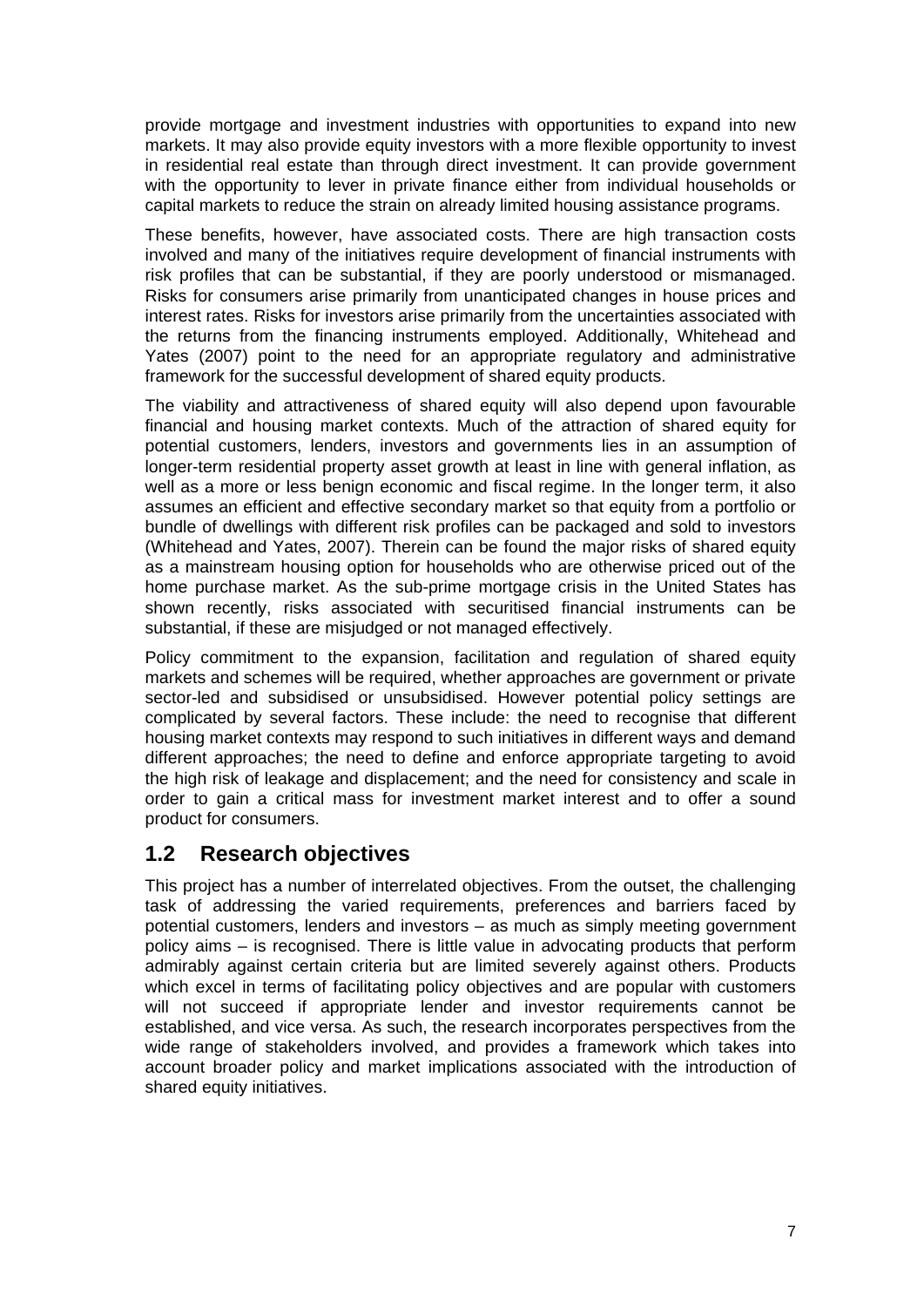<span id="page-16-0"></span>The research aims to:

- 1. Increase understanding of the strengths and weaknesses of a range of shared equity models employed both in Australia and overseas from the perspective of consumers;
- 2. Identify awareness and assessment of these products alongside institutional and mortgage industry perspectives;
- 3. Examine the constraints affecting the viability of shared equity models and the impact on the wider housing system of any widespread adoption; and
- 4. Identify the policy, regulatory and funding frameworks needed to ensure their success.

These broad themes give rise to a more detailed schedule of exploratory questions (see Appendix  $1)^2$  $1)^2$ .

## **1.3 Structure of report**

#### *1.3.1 Positioning paper*

This positioning paper provides much of the background data needed to address the first three of the broad themes of the study and to enable us to give initial consideration to the fourth theme. It draws upon a comprehensive literature and policy review into shared equity approaches both nationally and internationally, and offers a preliminary overview of findings from interviews with mortgage industry representatives, policy stakeholders and a selection of existing shared equity customers in Western Australia, South Australia and the Northern Territory. Many of the preliminary results from the research undertaken to date are reported here. The most relevant of these will be drawn upon again in the final report for the project. The positioning paper also outlines the additional research that is to be undertaken to help inform the final report, including a series of focus groups to be conducted with potential customers across three states. The focus groups will explore in detail key considerations, trade-offs and concerns with selected schemes.

This report comprises eight chapters including this introduction. In chapter two, definitions of shared equity and its variants are discussed and clarified. Here we draw upon recent work by Whitehead and Yates (2005, 2007), Davis (2006) and Jacobus and Lubell (2007) to explore the core characteristics that underpin shared equity approaches, identify advantages and disadvantages, and position the rationale for policy interest. In particular, we are interested in how different policy foci act to shape specific characteristics and differences between approaches – for example, through the level of subsidy provided and through arrangements for how, and to what extent, that subsidy is to be recouped.

Chapter three provides a brief contextual overview of shared equity policy and scheme development in Australia. Our starting point is to examine the legacy of low start home loan schemes which emerged in a number of states in the mid-1980s and ran until their demise in the first half of the 1990s. The chapter goes on to consider current government- and market-led initiatives that have spearheaded Australia's reengagement with shared equity approaches. This is followed by international insight of shared equity initiatives in chapter four, with a focus on the UK, US and Netherlands experience.

<span id="page-16-1"></span><sup>&</sup>lt;u>2</u><br><sup>2</sup> Many of these exploratory questions cut across two or more of these broad themes, and a number can only be addressed after our fieldwork is completed. Therefore, our initial report presents mainly background material for each theme. Our final report will bring this information and the empirical research together to address all the themes systematically.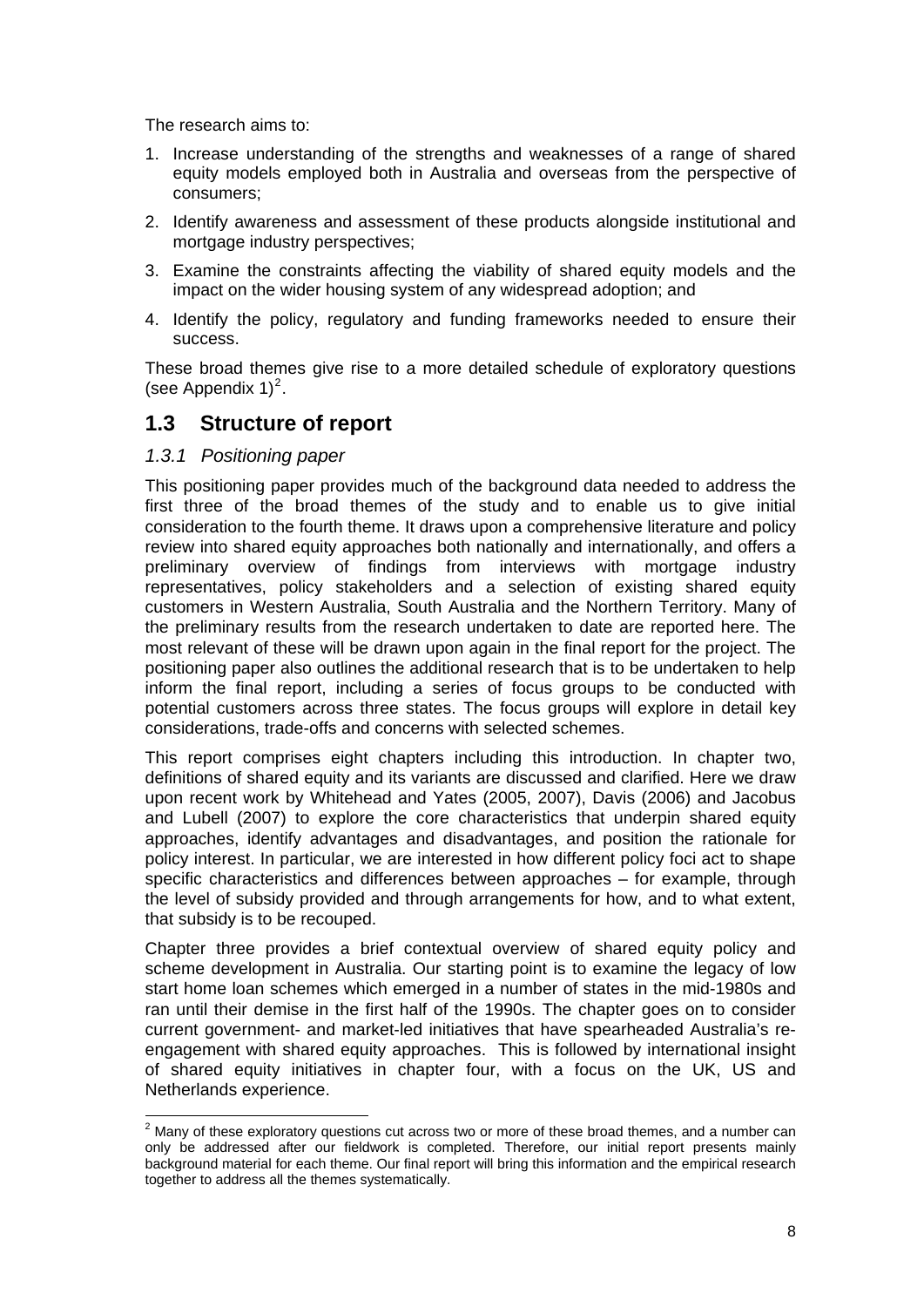<span id="page-17-0"></span>Shared equity is recognised as an inherently complex policy area in chapter five. Policy makers need to have a robust assessment of the potential demand for and scale of possible schemes. Eligibility criteria that will help to shape the targeting and take-up of limited public resources need to be determined and any government support and/or subsidy justified. Policy makers are also interested in assessing the potential externalities and adverse impacts that a new intervention may have on existing housing market conditions or other related policy areas.

In chapters six and seven, we go beyond a review of existing literature and the analysis thus far by presenting empirical findings from the first stage of the project. In chapter six, perspectives from financial institutions and lenders are considered, drawing from beneficial interviews with several leading stakeholders. Chapter seven highlights issues that need to be considered from the perspective of the customers or potential customers of shared equity schemes. How consumers understand and become aware of schemes, how they perceive their advantages and disadvantages, and how their views change over time are considered, using the findings from interviews with a sample of existing customers. The spatial and temporal variation that we found is particularly instructive, as it provides pointers to how the relative attractiveness and viability of schemes is sensitive to (different) housing market contexts.

In the final chapter (chapter eight), the objectives for the second stage of this research are clarified and our proposed methodological approach to that stage is set out.

#### *1.3.2 Final report*

The final report will bring together perspectives from our research with consumers, lenders, public officials and other stakeholders in the housing finance industry to inform our considerations of the potential application of shared equity approaches in Australia and identify desirable roles for federal and state/territory governments within that application. Our assessment and discussion of policy implications will focus on two key areas: the market conditions and regulatory and funding frameworks that will be necessary for shared equity to be viable, and the potential impacts that such products may have on other areas of government policy interest and activity. The final report will also consider in broad terms costs and benefits of government involvement in and promotion of shared equity schemes.

Together these two reports of the study will provide an up to date and critically developed perspective on whether further promotion of shared equity is appropriate and desirable to address housing affordability concerns, and whether it is viable given government priorities, current market conditions and what is known about the performance and costs and benefits of such schemes.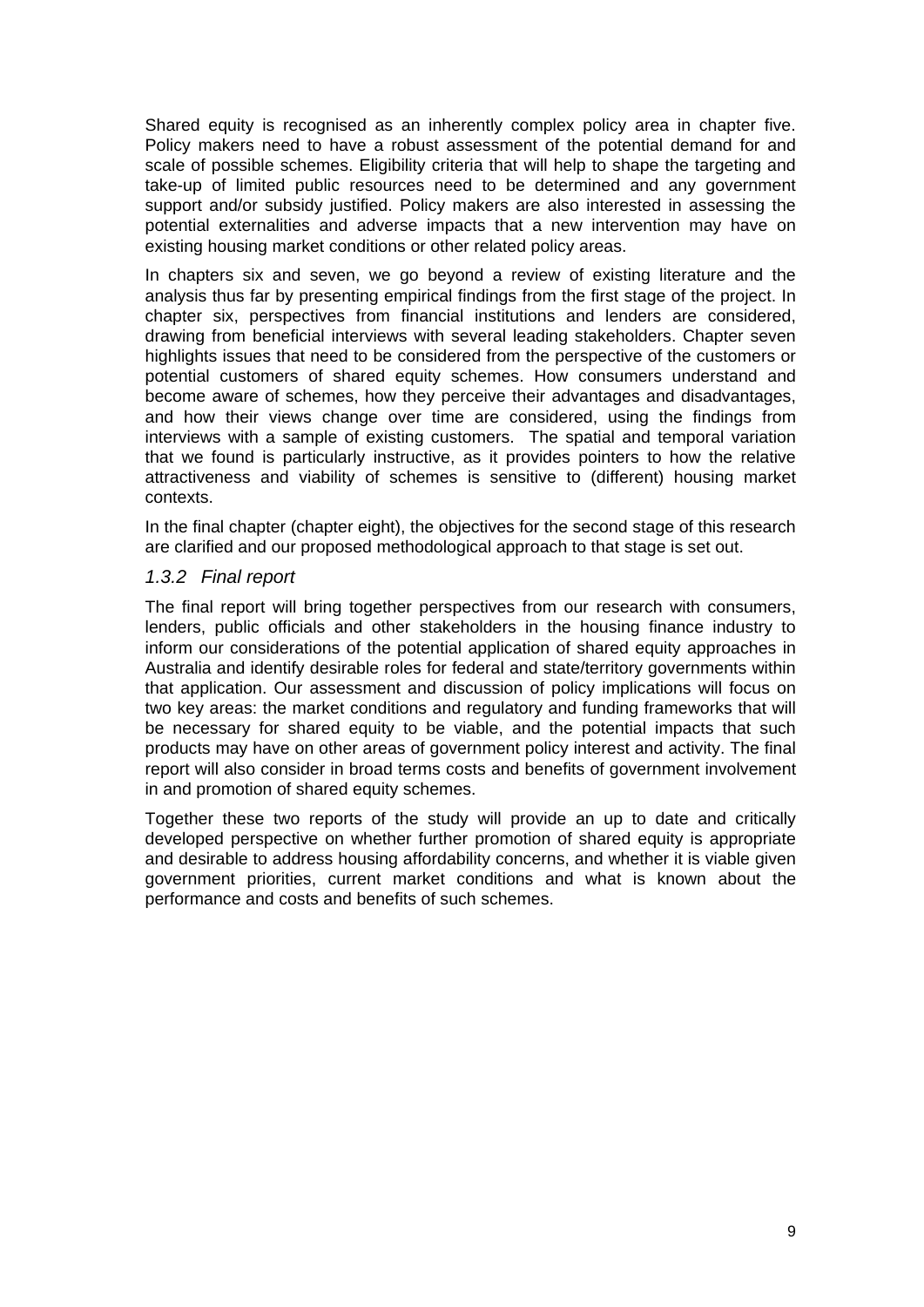# <span id="page-18-0"></span>**2 DEFINING SHARED EQUITY AND DETERMINING POLICY INTEREST**

# **2.1 Introduction**

In this chapter, we clarify how shared equity and its key variants are defined and applied in this research. Models which fall under the umbrella of 'shared equity' encompass a complex range of both government-backed and private sector-led approaches, as well as having different subsidy levels and policy goals. Advantages and disadvantages associated with different shared equity approaches are introduced (to be explained in more detail throughout the report) in order to establish the rationale for policy interest in supporting and fostering the development of such initiatives and products. Following this we clarify the focus of our interest in this research: government-backed (and typically) subsidised shared equity approaches targeted towards assisting low- to moderate-income households to access and sustain affordable home ownership. The potential of such models to contribute also to broader, more strategic responses to affordable housing provision and retention is flagged. The chapter concludes by discussing examples of 'innovative finance', for example rent-buy schemes, which may share some of the potential market but not necessarily the principles of shared equity models and so are not included further in our study.

# **2.2 What is shared equity?**

Providing a clear and undisputed definition of shared equity is a challenge, not least because the literature itself struggles to apply consistency to an innovative product arena evolving in varied market and policy contexts. At one level, this lack of agreed terminology points to the complexity of the products involved and the varied housing systems and policy frameworks within which they operate. At another, absence of agreed meanings may lead unhelpfully to a loose adoption of terms across approaches that are quite distinct in their goals, impact, funding and product characteristics<sup>[3](#page-18-1)</sup>. Pragmatically, it suggests that labels are perhaps less important than understanding the principles which underlie shared equity relationships and how these come together to define product characteristics in various ways.

Shared equity as used in this research covers the range of products, schemes and initiatives which "enable the division of the value of a dwelling between more than one legal entity" (Whitehead and Yates, 2007, p. 16). This umbrella term is used to encompass government-backed- and private sector-led, subsidised and unsubsidised, schemes which are based on an arrangement whereby the purchaser (herein referred to as the *primary owner*) enters into an agreement with a partner to share the cost of purchasing a property. Distinguishing features between different products and schemes can be considered in terms of factors that shape these partnership arrangements, for example:

 $\rightarrow$  how rights and responsibilities are divided between the primary owner and partner;

<span id="page-18-1"></span>**EXECTS 2012**<br><sup>3</sup> Jacobus (personal communication) suggests it is unhelpful that private-sector-led shared equity and government-backed shared equity schemes use the same language since they are quite different vehicles from a policy point of view. Common terminology leads to an inference that the same mechanism is being used to solve what are two different problems – in the case of private-sector led products, the adjustable rate mortgage problem, and in the case of public-led schemes, the affordable home ownership problem.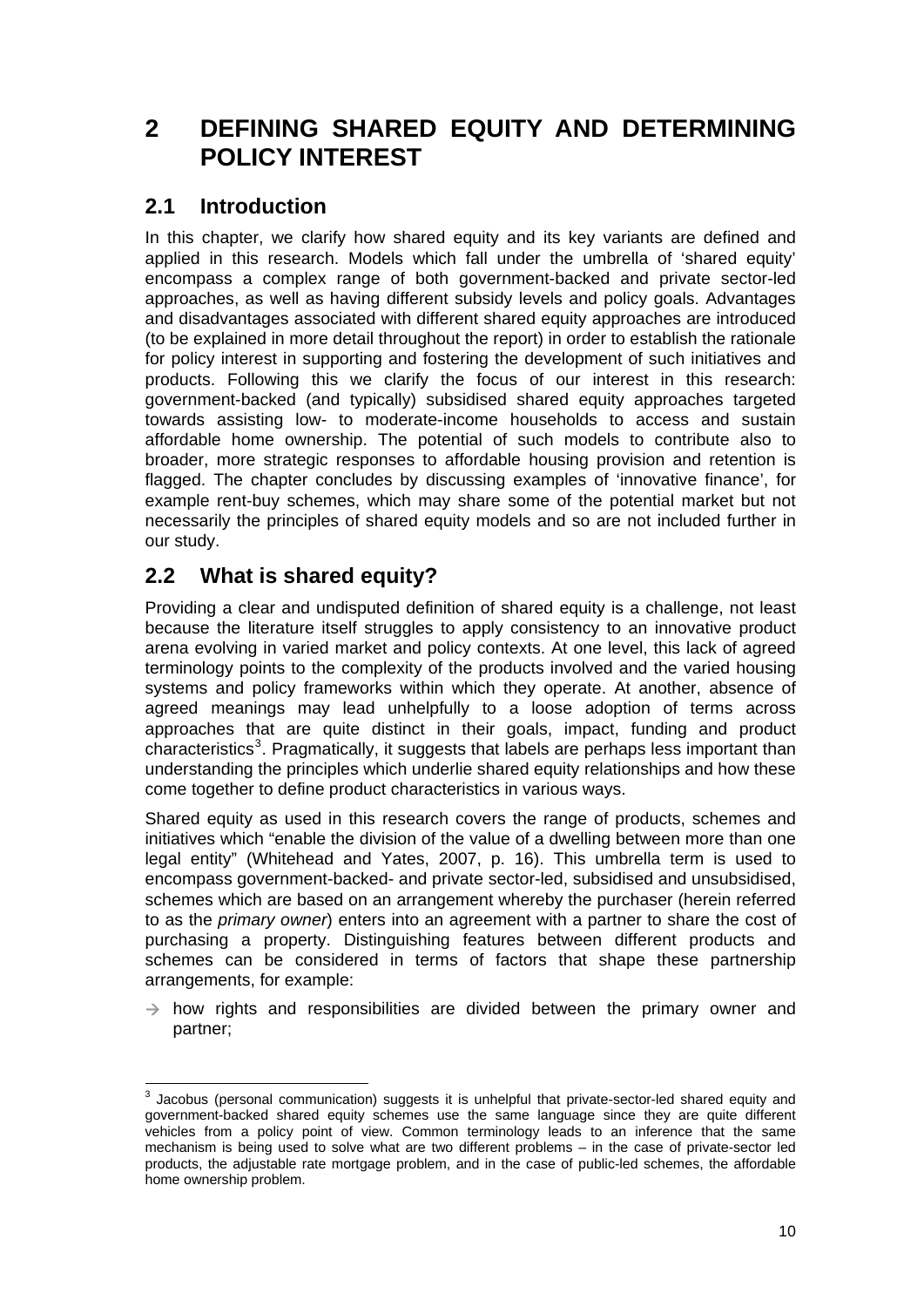- <span id="page-19-0"></span> $\rightarrow$  how value in a property is divided between the primary owner and partner. Partnership may take one of many forms, with different models shaped by how both risk and exposure to equity growth or loss are shared; and
- $\rightarrow$  whether public subsidy is provided, the policy objectives tied to this subsidy, and expectations regarding subsidy preservation or recoupment.

Different partnership arrangements ensure that shared equity approaches, and how the market views those approaches, take diverse forms. This can be conceived as a continuum of approaches geared towards facilitating access to home ownership that seeks to balance two arguably competing objectives (Jacobus and Lubell, 2007; Whitehead and Yates, 2005):

- $\rightarrow$  Helping consumers gain a foothold on the property ladder and facilitating asset accumulation by the primary owner ('transitional' arrangements).
- $\rightarrow$  Protecting affordable home ownership opportunities and preservation of supply ('continuing arrangements').

While the first objective aligns with current policy-directed, government-backed schemes in Australia, for this research we are interested in exploring the potential application of models which can contribute to both aims. Figure 2.1 adapts Jacobus and Lubell's continuum<sup>[4](#page-19-1)</sup> to indicate where different shared equity arrangements can be positioned. As a means of teasing out broad approaches seen at different points along this continuum, three types are identified:

- $\rightarrow$  shared equity loans/mortgages;
- $\rightarrow$  shared ownership; and
- $\rightarrow$  subsidy retention models.

#### **Figure 2.1: Positioning shared equity approaches**



(Adapted from Jacobus and Lubell, 2007)

#### *2.2.1 Shared equity loans/mortgages*

Shared equity loan arrangements are typically, but not always, in the form of mortgages. They comprise a first mortgage taken out by the primary owner on a proportion of the full cost of the property, and a second, subordinate loan, set against

<span id="page-19-1"></span>  $4$  Which in turn draws upon the typologies developed by Davis, 2006.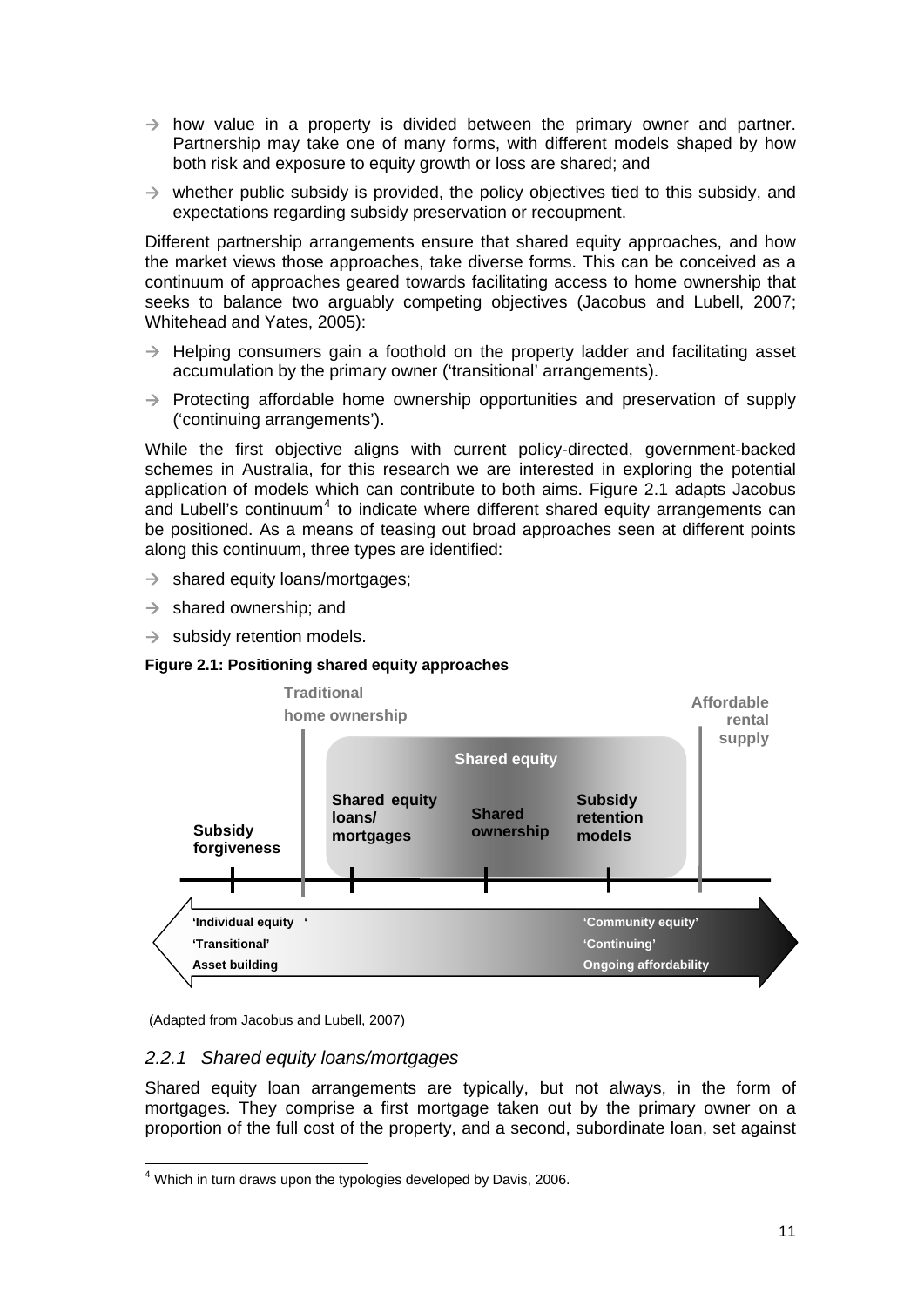<span id="page-20-0"></span>the remaining portion of that cost. Sometimes the secondary 'loan' may take the form of a covenant deed (as is the case in Western Australia's government-backed *First Start* loan). Either way, this second element, held by the partner, represents an equity share in the property for the loan period, which may be recouped alongside a share in capital appreciation at the time of sale. Determination of return on the equity share is dependent on the nature of contract between the primary owner and partner. In some cases, any equity gain (or loss) is shared relative to the proportion of equity held at purchase. Thus if the partner held 25 per cent, they would be eligible for repayment of the original capital plus a quarter of any price uplift. Alternatively, the equity share may have an interest rate attached in lieu of interest on the second mortgage. Other approaches may involve a reduced interest charge in order to provide a minimal 'rental return' to the investor.

There is an expectation that consumers will buy further equity tranches and progress to full ownership over time. Until recently, the primary mortgage taken out has been for a large majority of the total property value (typically 70 per cent+), although a number of government-backed schemes have reduced this as a means of bringing affordable home ownership into the reach of a broader target group.

The provider of the primary mortgage has 'first call' on the property, which is important as clarity is required regarding rights to foreclose on the asset if repayment concerns arise. In effect, the second mortgage acts as a sizeable deposit on the property, mitigating risk for the provider of the primary loan. Equity loan approaches have been the predominant approach in Australia to date. They help facilitate access to ownership and typically promote individual asset gain. However, they provide less opportunity for protecting affordability over time than subsidy retention models, since any benefits of appreciation are extracted by the borrower and the lender. However, where the government or government agency acts as partner, policy design can ensure that gains made through their 'share' can be reinvested in housing assistance programs.

Much of the literature distinguishes 'shared equity' and 'shared appreciation' mortgages (SAMs), although in a sense all equity-based loans involve the principle of sharing appreciation at the time of sale. The latter term is often used to refer to unsubsidised private sector-led models where a disproportionate share of capital gains may flow to the partner. Early versions that emerged in the 1980s in the UK and the US led to moral hazard and reputational risk following rapid house price growth in the 1990s, which provided very large returns for equity investors compared to owners. Proponents of current private-sector models are at pains to distinguish themselves from the SAMs legacy (Caplin et al, 2007; Rismark, 2007), but arguably these models are not driven principally by affordability objectives. The distinction has value, however, in that the products tend to be seen as different, with different targets and risk profiles in an institutional and market context.

#### *2.2.2 Shared ownership*

The terms 'shared equity' and 'shared ownership' are sometimes used interchangeably (see Whitehead and Yates,  $2007$ <sup>[5](#page-20-1)</sup>. A distinguishing characteristic claimed for shared ownership is that owners make repayments on the mortgage component, but pay rent on the remaining portion $6$ . Drawing a distinction between

<span id="page-20-1"></span><sup>&</sup>lt;u>Fand the notine consect the case in Australia</u>, the terms are used to distinguish between different models between the case in Australia, the terms are used to distinguish between different models in other countries, particularly in the UK.

<span id="page-20-2"></span> $6$  The amount of rent paid under such arrangements is comparable to payments made on interest-bearing equity loans (based on similar cash flow models) – that is it may represent a 2% to 4% charge on that portion.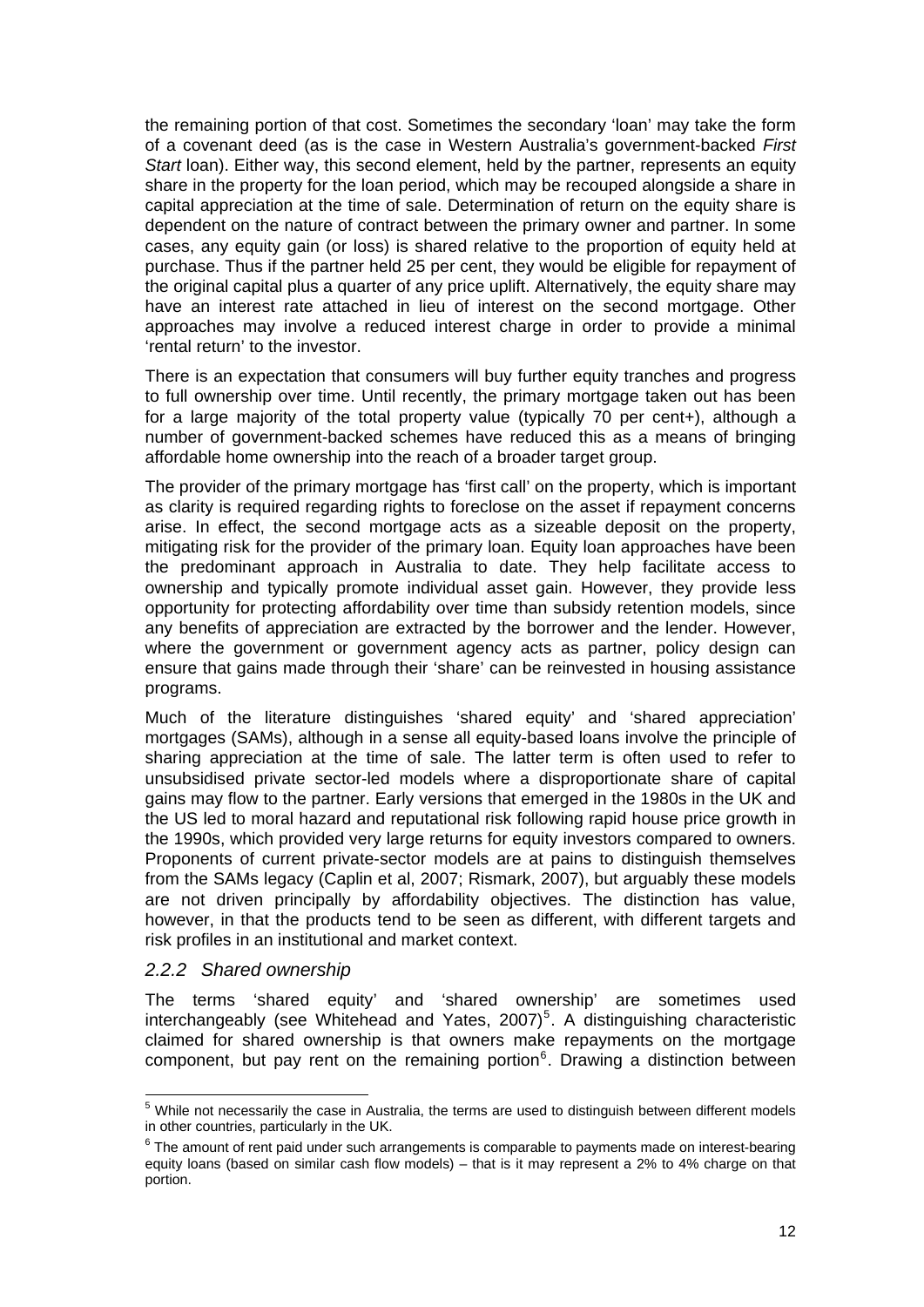<span id="page-21-0"></span>these models helps to highlight the fact that the driving objectives and allocation of risk between parties are different. In many regards, shared ownership represents a particular policy response that combines the characteristics of shared equity mortgages (above) and subsidy retention models (below), and thus embodies a product-mix that sits approximately midway along the continuum.

According to Whitehead and Yates (2007), shared ownership represents an early approach to shared equity, which evolved from the public housing sector providing opportunities for existing tenants to own a part-share in their homes or developing new supply to be sold on a part-share basis to selected target groups. In the UK, where this model remains particularly important, the partner traditionally has been a housing association. More recently developers, such as Assettrust, have offered schemes outside the normal social housing sector, drawing on government subsidy.

A key differentiating characteristic of shared ownership vis-à-vis shared equity loan arrangements rests in the partner's ongoing interest in the property at the time of selling on. As with shared equity schemes, shared ownership traditionally has enabled primary owners to 'staircase'<sup>[7](#page-21-1)</sup> their equity share in tranches to outright ownership when they wished to, at a price based on market values at that time. However, partners take a greater interest in the property at the time of sale, for example in agreeing on the sale value, in having first right of refusal on buying the primary owner's share, and in determining the conditions of on-sale to any identified target groups. In this regard, shared ownership models provide a means of retaining subsidy in the actual property if the primary owner has not acquired full ownership by the time of sale.

Therefore shared ownership enables primary owners to gain from market growth, as is the case with shared equity mortgage arrangements, but also provides a mechanism by which to retain subsidy and preserve affordability in that property. Assessments of the advantages of this model need to be balanced by the complex on-sale arrangements, especially where primary owners who have not achieved 100 per cent equity are faced with trying to sell their part-share in the open market.

#### *2.2.3 Subsidy retention models*

Shared equity and shared appreciation mortgages (and, to a lesser extent, shared ownership) offer approaches largely predicated on market growth as a means of facilitating asset building for individual households. Although a proportion of public subsidy can be recouped by the provider for reuse in subsidised programs under conducive market conditions, gains can be seen to accrue disproportionately to the primary owner at the expense of recouping a 'fairer share' of that initial subsidy to help preserve ongoing affordability or 'community equity'.

Models which seek to retain greater control over public subsidy reflect a longstanding component of affordable housing preservation and new supply in the US and Canada, and have attracted increased interest in the UK recently. While subsidy retention models are based in principles of equity sharing, they are predicated on the 'community's' share of the equity staying with the actual home, which acts to reduce the cost to the next buyer (Jacobus and Lubell, 2007).

Common models include deed restricted housing, community land trusts and limited equity co-operatives. In these models the partner takes a more substantive ongoing

<span id="page-21-1"></span>The term 'staircasing' is commonly used to describe the ability for purchasers to acquire further increments from the partner under shared equity arrangements. A minimum amount is typically stipulated (for example 5%), and the cost of that increment will be at prevailing market values. Staircasing suggests that households will 'step up' to full ownership through purchasing chunks of further equity over time.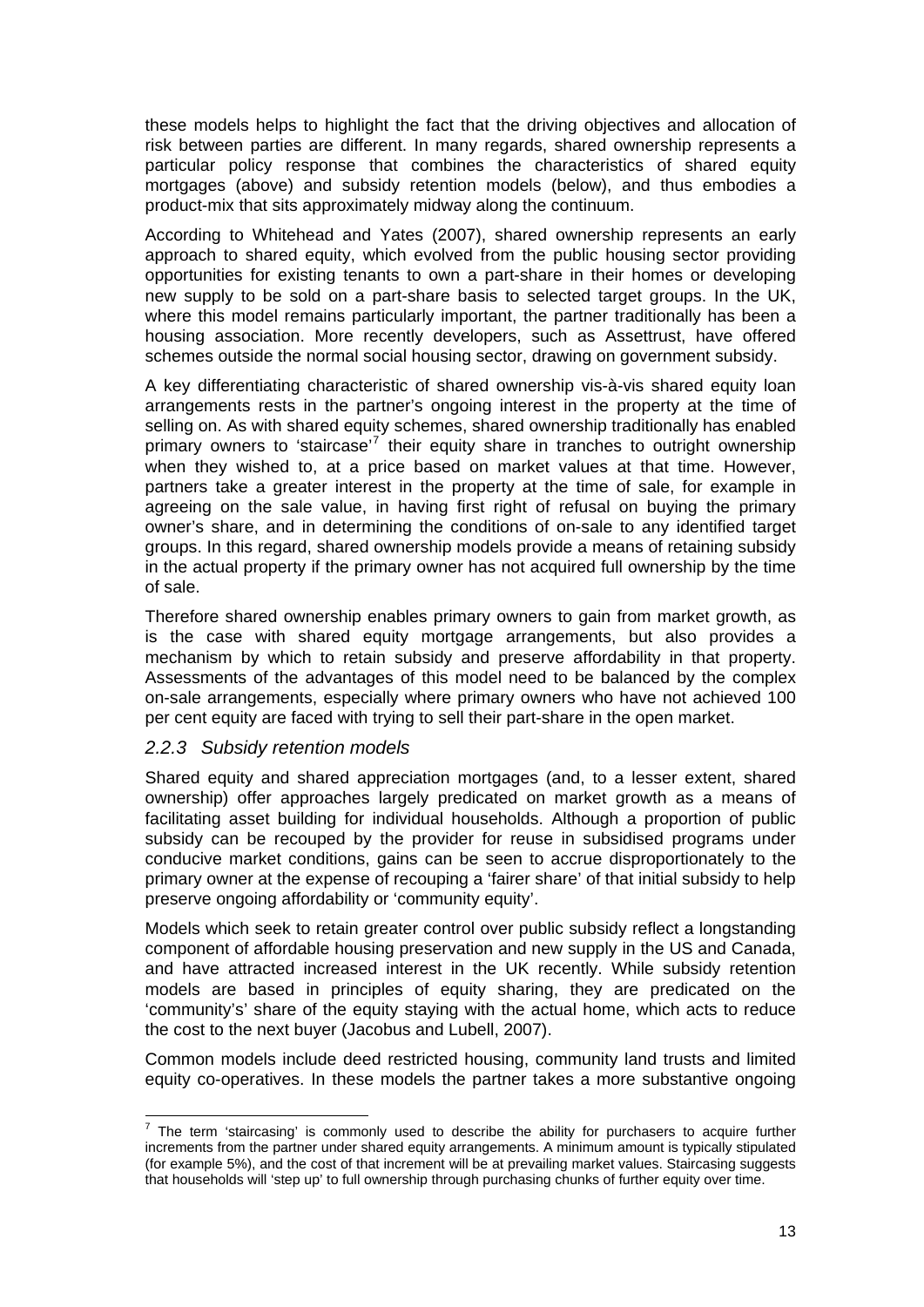<span id="page-22-0"></span>role. Subsidy is retained through limiting the ability to sell properties on the 'open market', for example through applying pricing formulas. Such arrangements offer opportunities to target supply at households with lower incomes than would be required otherwise to support an equity loan. Contracts may specify standards of maintenance and occupancy, or include covenants which identify attributes of any prospective purchaser (for example, the right to select according to eligibility criteria) and the terms and conditions of equity transfer. With the share of equity gain often tied to pre-determined criteria and household income levels rather than actual market behaviour, arrangements at the time of sale can be considered complex. The rules and operating requirements also call for strong local organisation and appropriate regulatory structures to ensure compliance.

#### *2.2.4 Subsidy forgiveness*

Programs based on subsidy forgiveness (a fourth component of the typology identified by Jacobus (2007) in his continuum of strategies for preserving affordable home ownership) are not considered forms of shared equity and, therefore, are not the focus of this research. Nevertheless, it is important to note that this is the principal lever currently used in Australia to promote access to home ownership for first time buyers, for example through First Home Owner Grants and stamp duty concessions. This approach has also been used in past initiatives to stimulate low-cost home ownership, such as in schemes that offered land price discounts or mortgage interest rate subsidies.

# **2.3 Advantages and disadvantages of shared equity**

All shared equity approaches reflect a reworking of the normal rights and responsibilities between primary owner and finance provider. Under most shared equity loan and shared ownership models, the primary owner retains the right to buy further increments (to 'staircase') or to determine the time when they move, and has the right to make improvements to the property. In return, they assume full responsibility for maintenance of the home and for all rates, insurance requirements and other costs associated with their occupancy (rather than a proportion based upon their equity share). The partner is typically considered to have a 'passive' role (at least until the time of sale) but inevitably retains a degree of interest over the property which would not be present under normal mortgage financing arrangements.

### *2.3.1 Policy benefits and disadvantages*

We have already touched upon the advantages of engagement from a policy perspective. Shared equity approaches offer a potential means of addressing housing affordability constraints, especially for first time buyers priced out of the property market. This can help relieve the immediate strain on already limited assisted housing programs. It also promotes the wider ownership of property assets among a group of lower-income households that, in turn, may reduce reliance on welfare in later life, among other perceived benefits. More broadly, shared equity approaches may provide a framework to modernise government commitments to social and affordable housing provision and retention, offer a means of levering in more, and more appropriate, forms of affordable housing for a given quantity of public expenditure, and protect government subsidies and increase their efficiency over the longer term. The provision of subsidy provides a rationale for government to shape the targeting, scope and direction of schemes. Nevertheless, policy design is challenging, as discussed throughout this report.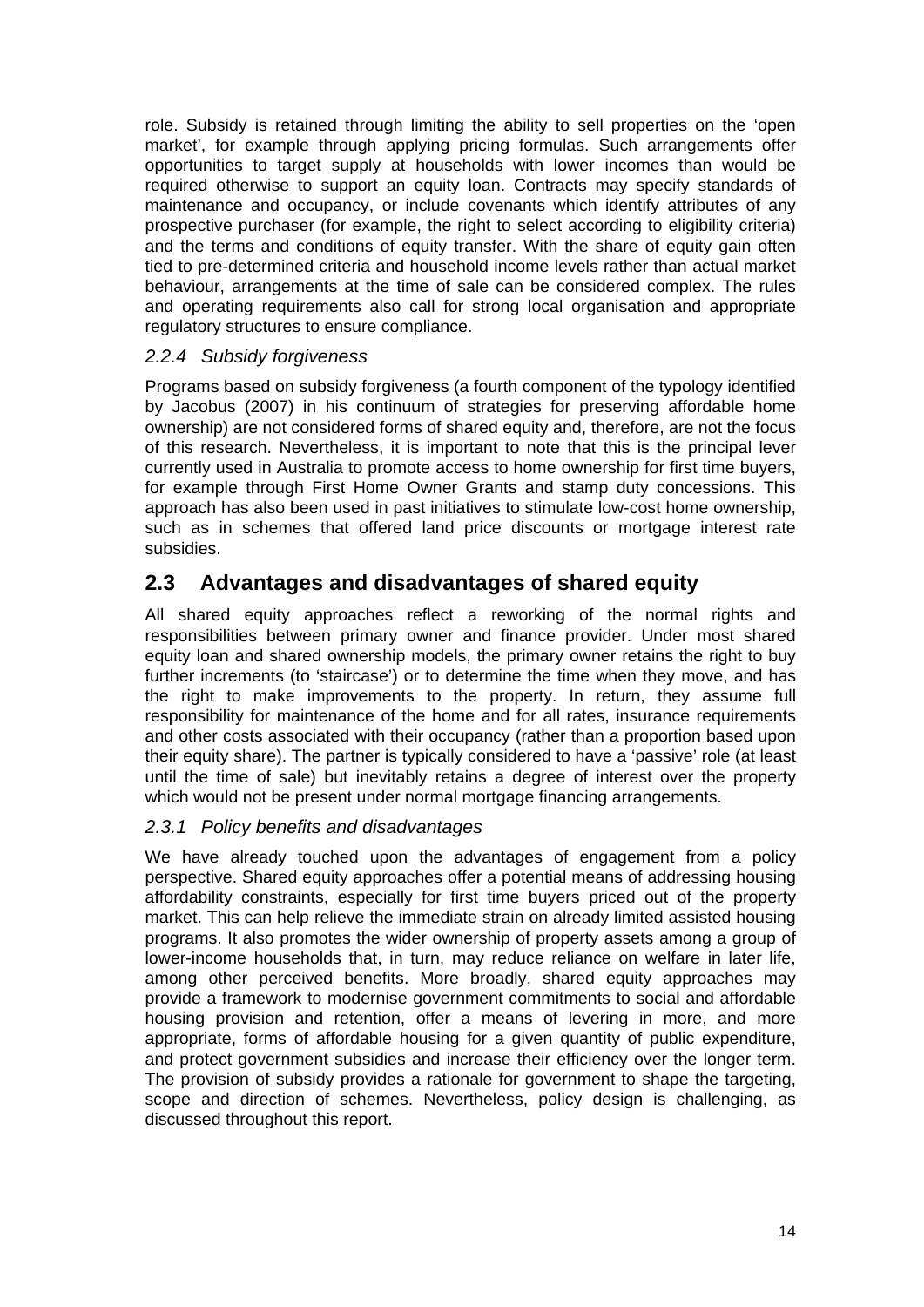#### <span id="page-23-0"></span>*2.3.2 Lender/investor benefits and disadvantages*

Shared equity approaches provide opportunities for mortgage lenders to expand into new markets and to create a new investment product that gives access to residential property equity growth. For the equity investor, shared equity offers the opportunity to invest in residential property using a variety of methods that have varying risk and return profiles. Inevitably, there are also disadvantages. Notably, shared equity products are inherently more complicated than conventional mortgages, typically leading to higher transaction costs. Financing structures are more complex than 'normal' loan arrangements, borrowers are considered more 'risky', and there is greater uncertainty regarding term and redemption profiles. Additionally, equity sharing by definition means that the ability of households to build wealth through their property asset is constrained, which may lead to difficulties for investors (and residents) downstream.

#### *2.3.3 Consumer benefits and disadvantages*

Advantages for the primary owner include reduced cost of entering the market: typically the equity share held by the partner contributes the main component of any deposit. Secondly, ongoing mortgage costs are reduced. Even where the arrangement involves a rental or interest-bearing component, overall housing costs typically are less than would be required on mortgage repayments for the total value of the property. Thirdly, the benefits of home ownership are generally enjoyed, bar the owner occupant having full rights to any equity gain. Thus by reducing both entry and ongoing housing costs, shared equity can reduce the risk of households stretching budgets and having to dedicate too great a proportion of their income towards their housing costs.

Shared equity arrangements can provide an effective means of mitigating risk for more marginal owners by sharing this risk with institutions better able to bear it. Sharing equity with a partner also reduces exposure of a household's wealth within a single asset class, potentially shielding them from substantial levels of house price risk (for example, situations of negative equity) and enabling more diversified investment, for example into superannuation. Disadvantages principally centre on having to share capital gains and, in the case of unsubsidised products, higher loan costs over the long term.

## **2.4 The research focus**

#### *2.4.1 Targeting initiatives to meet policy objectives*

Our main focus in this research is policy-oriented, government-backed schemes and initiatives rather than private sector products that are less explicitly tied to affordability goals. Government interest and involvement underpin the operation of shared equity approaches in a variety of ways: in providing supportive policy and regulatory frameworks, in building assurance and confidence in the sector, and through the provision of subsidy. As a means of mediating increased risk to lenders, investors and consumers, and promoting commitment in an emergent market sector, it can be argued that policy interest is central to achieving viability and to ensuring that products can be sufficiently attractive to all interested parties.

Although policy approaches can help to create a conducive environment for the market itself to deliver products which support policy goals, funding underpins the extent of this influence. Support through subsidised initiatives in effect 'buys' government a say in the use of that subsidy to achieve its policy objectives. Our focus is on initiatives which: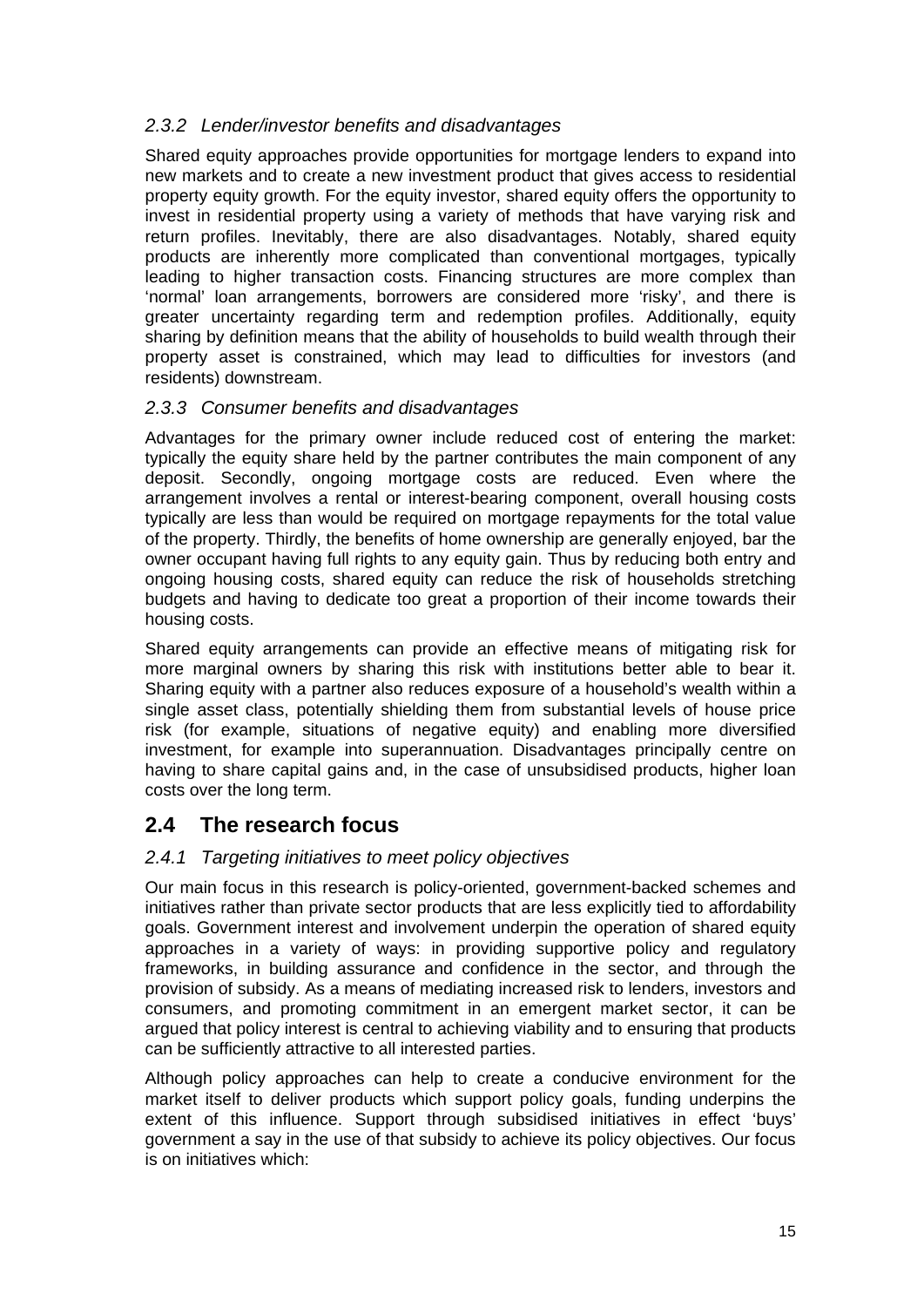- <span id="page-24-0"></span> $\rightarrow$  Facilitate access to home ownership for target groups as defined by policy aims and objectives;
- $\rightarrow$  Are financially sustainable over the long term for the target groups for whom they are intended and promote mobility of those households by assisting in assetbuilding and wealth creation;
- $\rightarrow$  Reflect consideration of a range of possible solutions based upon different funding models and modes of stimulating new supply or preserving existing affordable housing; and
- $\rightarrow$  Offer a range of possible solutions based upon the distribution of risk and benefit to government, purchasers, finance providers and investors.

Within these parameters, more specific target groups where policy interest might be directed can be considered. Reflecting current practice both in Australia and internationally, our original research plan identified a variety of potential target groups:

- $\rightarrow$  First-time buyers having difficulty accessing home ownership but who had prospects of sustaining ownership over time. This group could include existing and prospective social housing tenants;
- $\rightarrow$  Stretched existing home owners struggling to meet mortgage obligations, for whom a reduction in ongoing monthly payments in return for shared equity arrangements would be beneficial;
- $\rightarrow$  Older home owners for whom equity release could enable them to sustain home ownership and 'age in place', for example by releasing funds for essential repairs or care at home. Policy interest in this regard differs from market-led products where terms may be punitive or the released funds used principally for consumption purposes; and
- $\rightarrow$  For renters and existing owners in neighbourhoods undergoing regeneration and renewal. In this context, shared equity products can be used to enable existing residents to remain in regenerated neighbourhoods by trading 100 per cent property ownership for shared equity arrangements.

Existing Australian initiatives predominantly focus upon the first of these four groups, although some also provide mechanisms to assist home owners in the second and third groups who are at risk of losing their homes due to life-changing circumstances, such as divorce. These groups (with emphasis on the first) are the primary interest of our research. Our interest also extends to considering the potential of models along the shared equity continuum to be geared towards providing stability for occupants and preserving affordability, rather than necessarily supporting movement to full ownership. The fourth group is the target of an innovative application of shared equity overseas but is perhaps less relevant in the immediate Australian policy context. Nevertheless, this application should remain as a watching brief and be considered further if urban renewal moves up the housing policy agenda.

#### *2.4.2 Working jointly to help deliver policy-focused initiatives*

Although there has been a re-emergence of private sector-led, unsubsidised schemes in recent years, the market has not embraced shared equity on any scale of its own volition. Where products have been developed, typically they are not tied explicitly to the provision of affordable housing, or targeted towards particular groups, and there is a risk that such initiatives simply fuel demand in the short term rather than address structural concerns. Caution directed towards such schemes should not equate to dismissing the pivotal role that the private sector will need to play if shared equity is to expand and extend its potential application.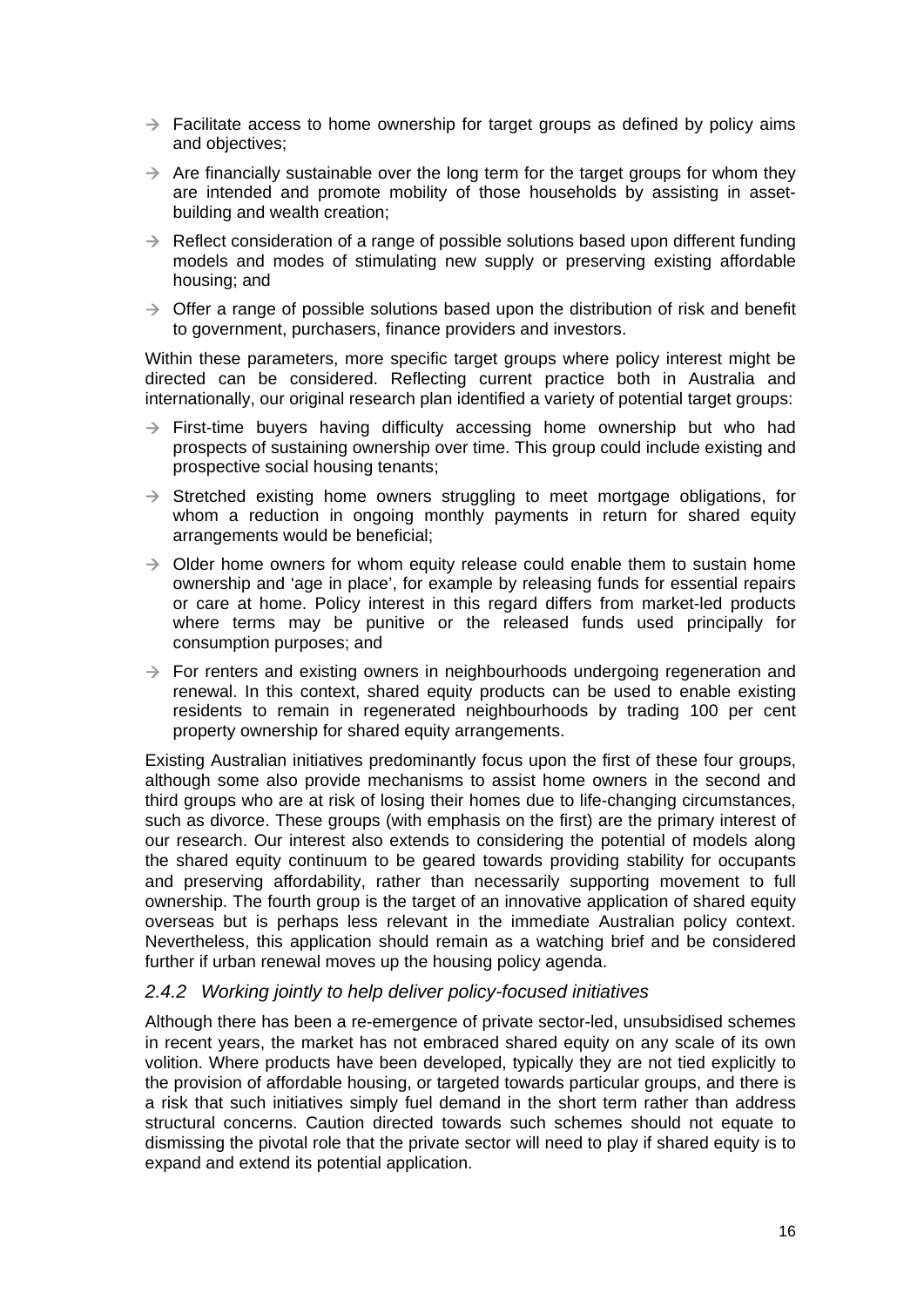<span id="page-25-0"></span>Developing better financial frameworks that will enable shared equity products to behave and generate the return lenders and investors require and expect is the key to building scale in the market. In the UK, partnerships with lenders and developers have been seen increasingly as central to delivering initiatives. Partnerships enable lender, investor and institutional considerations and expertise to inform directly the development of viable products and the efficient use of public subsidy (HM Treasury/DCLG, 2006). Similarly in the US, a patchwork landscape of policy levers, often in the form of tax breaks and investor incentives, has necessitated cooperation and engagement between government and the funding community. In these contexts, policy establishes the frameworks, underpinned by a level of subsidy commitment, within which the market and developers can lead.

In the Australian context, government-backed schemes have not developed entirely without lender and institutional engagement. However, it can be argued that this interface has been more constrained. In part, this may reflect the more self-contained nature of government agencies, such as Homestart and Keystart, that have dual roles as subsidy administrators and mortgage providers in their jurisdictions. Although this model has provided a robust and reliable basis through which innovative products can be delivered on a selective basis, it may have limited wider engagement and involvement of the finance and lending community in developing the potential of private-sector viable/policy-directed shared equity approaches. Indeed, to date it has been the private-sector – operating in the absence of a wider, national policy steer and not dependent on public subsidy – that has led, for example, with innovation in building viable mechanisms for securitisation and operating a secondary market in equity loans that will be of interest to investors.

Establishing joint working relationships between governments and the private sector will be important to future developments in government-backed and private sector schemes alike. Therefore, we argue that it is not a simple case of distinguishing between 'government' and 'market' schemes.

# **2.5 Innovative financing schemes not covered in this study**

Although we have shown that shared equity approaches encompass a range of possible products and forms of relationship between primary owner and partner, there is a need to distinguish between shared equity products and other non-conventional, home financing options already available or being considered for the market. This is a difficult distinction to draw, particularly given our interest in customer perspectives. Although clear differences can be highlighted between, for example, shared equity models and rent–buy agreements (see below), without clear policy framing such products may well be bundled together in the marketplace and by prospective customers.

One non-traditional market-led approach that has gained a significant foothold in Australia has been the use of equity release or reverse mortgages. Technically, these can be considered shared equity instruments, enabling 'asset-rich, cash-poor' owners to realise some of their capital gains while remaining in their homes. In some instances, they may take the form of a new or secondary mortgage. However, where households – and particularly retirees – are not in a position to make ongoing payments against that loan, or do not wish to do so, loan arrangements can be entered into whereby the provider receives their return from a disproportionate share of equity at the time of sale. The impacts of reverse mortgages, and in particular their implications for retirement decisions, are the focus of forthcoming research to be undertaken by the AHURI Sydney Research Centre and so will not be considered in detail in this study.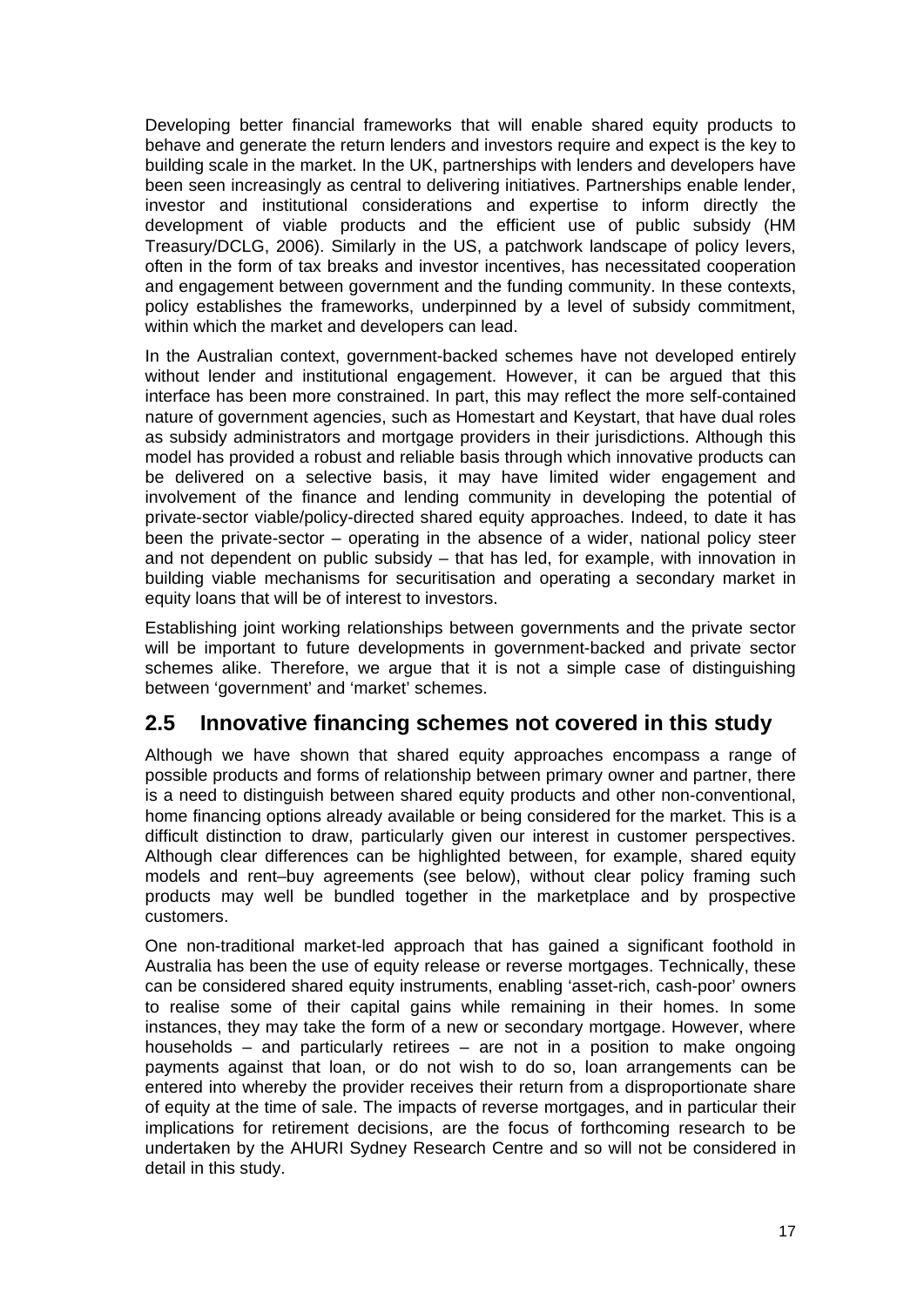Schemes which potentially target a similar market to shared equity models but are not considered under the shared equity umbrella in this study include:

- $\rightarrow$  Co-ownership or 'tenants in common' models, where new loans enable friends to purchase together, or family assistance to be provided to children to get onto the housing ladder. Such schemes do not respond necessarily to a particular policy objective, nor do they change fundamentally the balance of risk and benefit between borrower and lender; and
- $\rightarrow$  Rent-to-buy schemes for private renters, examples of which in the Australian context are Easy Houses, Option2Buy, We Buy Homes, Rent to Buy Your House and Rent to Own Home. The structures of these programs broadly are similar. They allow the purchase of a specific property offered for rent–buy, or selfselection of a dwelling on the open market, for which a lease purchase agreement is then signed $^8$  $^8$ .

While such products offer potential access to ownership and a means of being able to move to a desired property or neighbourhood without having to save a deposit, they represent a high level of risk. Customers are tied into agreements that may turn out to be highly unfavourable at the time of 'exchange' and less affordable than their previous arrangement. In some schemes, defaulting on payments will risk loss of homes and all contributions made towards the deposit to date. Although such products suggest a form of equity sharing, rights are typically held solely with one party. Rather than providing a sustainable, affordable solution, there is concern that such products place those with affordability constraints in less than affordable circumstances.

<span id="page-26-0"></span><sup>&</sup>lt;sup>8</sup> A lease purchase allows the consumer to rent and occupy the property while having a contract to purchase the property for a set amount at a predetermined time in the future. The term of the lease purchase agreement can vary from 12 months to seven years, depending on the company. Generally, the rent paid on the property is higher than market rents as it includes 'rental credits'.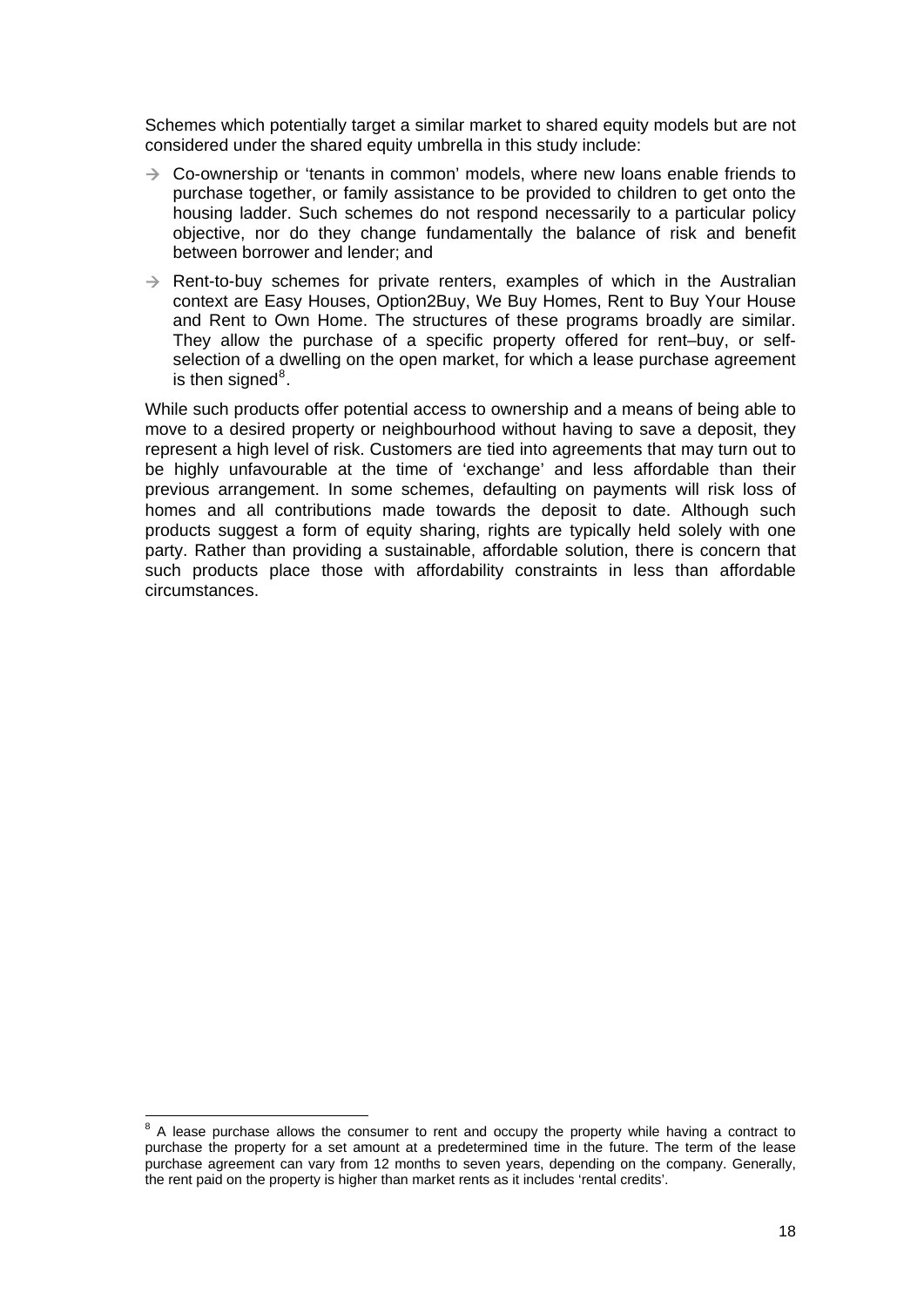# <span id="page-27-0"></span>**3 THE EVOLUTION OF SHARED EQUITY INITIATIVES IN AUSTRALIA**

## **3.1 Introduction**

 $\overline{\phantom{a}}$ 

Australian governments have a long history of involvement in promoting home ownership. Policies supporting home ownership were emerging at the beginning of the 20th century and direct government lending for home purchase was initiated by both national and state governments in the early decades of that century, predating by many years the first national housing agreement, the Commonwealth State Housing Agreement (CSHA), which was introduced in 1[9](#page-27-1)45 $^9$  (Dalton, 1999). From 1955, the CSHA became the key vehicle for extending home ownership to lower-income households. Initially this expansion occurred mainly through the construction of housing by state housing authorities for sale to tenants at concessional prices and borrowing rates<sup>[10](#page-27-2)</sup>. After the sale of public housing on a concessional basis had ceased in the 1980s, a range of new initiatives for home purchase began to emerge under the CSHA.

While the source of funds for state home lending schemes in the 1980s was initially budget based, a rapid shift to harnessing private finance occurred. This was driven by a mix of demand and supply side factors including growing demand for home purchase assistance, constraints on government lending imposed by Loan Council borrowing limits and the scarcity of budget funding, and changes in mortgage financing opportunities, such as the development of secondary mortgage markets (Yates and Flood, 1989). Later, these new directions were given added impetus by several factors, including: the deregulation of home lending which created greater uncertainty of interest rates and therefore put marginal borrowers at greater risk; rising inflation and a consequential deterioration in housing affordability; and a shift in emphasis under the 1989 CSHA to the provision of rental housing, but with endorsement for financing home ownership schemes 'off budget' (Milligan and Persson, 1989; Milligan, 2003).

This chapter provides an overview of the development and current provision of shared equity products in Australia. In so doing, it starts by placing recent developments in the context of what was, for some states at least, the last round of schemes supporting low-income home ownership. The fallout for consumers, investors and governments from subsidised home purchase schemes continues to influence engagement, and the geography of that engagement, in such initiatives. This legacy underpins consideration as to whether the interest in shared equity approaches emerging now can be structured to achieve public policy objectives in ways that entail less political and financial risk than past assistance schemes that had similar objectives.

Following this discussion, we outline recently instigated and emerging schemes led by state and territory governments. These schemes share significant similarities. However, they also reflect distinct local objectives and market characteristics. Next we discuss private sector-led products, where Australia can be considered a marketleader, in particular Rismark-Adelaide Bank's Equity Finance Mortgage (EFM) launched in 2007. Although our research is focusing on policy-directed (and mostly

<span id="page-27-1"></span> $9$  In the 1940s, government loans – a combination of Commonwealth initiated war service loans and state bank loans – represented 20 per cent of all outstanding home loans in Australia (Dalton, 1999).

<span id="page-27-2"></span> $10$  An indication of the scale of this program is given by the fact that around 720,000 dwellings were build on sold to tenants by state housing authorities between 1945 and 1981 in Australia (Milligan, 2003, p. 83).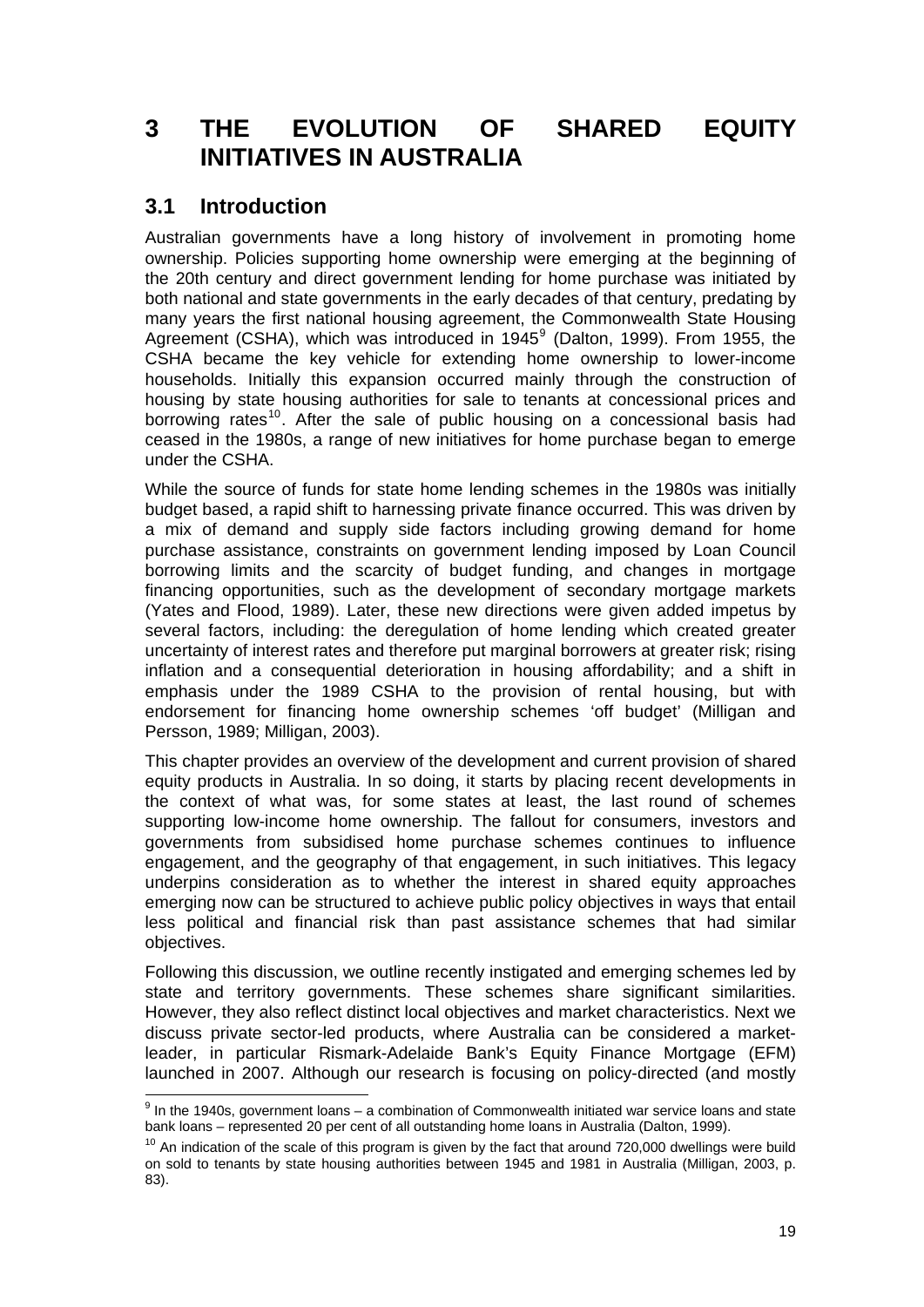<span id="page-28-0"></span>subsidised) initiatives, this does not of course preclude assessment of issues faced by and, more importantly, innovation demonstrated by these private-sector led schemes. A review of shared equity approaches and issues arising internationally follows in chapter 4.

## **3.2 The legacy of low-start loans**

In the mid-1980s and early 1990s, most states ran home purchase schemes, providing 'low-start' loans where repayments were "indexed to inflation, tied to income or set to increase at a predetermined rate" (Commonwealth of Australia, 1991, pp. 17–18). These public policy instruments were designed to "increase the borrowing capacity of low-income earners to a greater extent than has been possible through the private sector, partly because of the use of subsidies…[and] the greater willingness to accept the risk embodied in the public sector instruments" (Commonwealth of Australia, 1991, p. 19).

Although shared ownership arrangements were also available in the portfolio of products offered by states at that time $11$ , it is the legacy of the low-start loan initiatives that underpins the varied and cautious re-engagement with 'innovative' home financing arrangements more recently. South Australia, Western Australia and the Northern Territory have continued to offer 'assisted' government loans and have been the most proactive in the development of shared equity initiatives. However, those states where the fallout from low-start loans was felt most – NSW, Victoria and Queensland – have been more reticent.

A number of factors contributed to the collapse of these programs. Timing was crucial, with schemes gearing up just as personal economic circumstances of borrowers and, more broadly, conditions in the Australian economy were beginning to worsen. The recession of 1991-92 "meant many borrowers lost their employment, yet their fixed interest rates remained high as the overall level of home loan rates fell" (Wearing, 1995, p. 212). Although a safety net was put in place where repayments rose about 30 per cent of income, borrowers were faced with the prospect of attempting to meet escalating repayments on loans at a time of a slowdown in wages growth (NSW Legislative Committee, 1994, p. 132).

The structure of the loans themselves exacerbated the difficulties experienced by households. In the context of NSW *HomeFund*, but relevant to other schemes, Freeman (1991) notes that the repayment structure was only really suitable for applicants who expected their income to increase over time, such as recent professional graduates. Under the reduced repayment regime, unpaid interest was amortised onto the mortgage principal, adding to the cost – and the term - of the loan. Furthermore, negative amortisation in the first stages of a low start loan meant that borrowers accumulated debt and negative equity was a significant risk. While the opportunity for penalty-free refinancing out of the loan and into more mainstream products existed, the 'lack of equity [acted as] an effective bar to refinancing' (NSW Legislative Committee, 1994, p. 125). Some had no choice but to sell their houses at a time of falling house prices.

Similar reflections were provided by Knowles regarding Victoria's *Home Opportunity Loans Scheme*, pointing to the need for both continued growth in property values and in the individual borrower's financial position for the scheme to operate as intended (Knowles, 1992). Accordingly, these loans were not well-suited to those with relatively

<span id="page-28-1"></span><sup>11</sup> For example, in *HomeFund State Partnership scheme* in NSW, the *Shared Home Ownership* in Victoria and *HOME Shared scheme* in Queensland, as well as schemes in Western Australia and South Australia (Yates and Flood, 1989).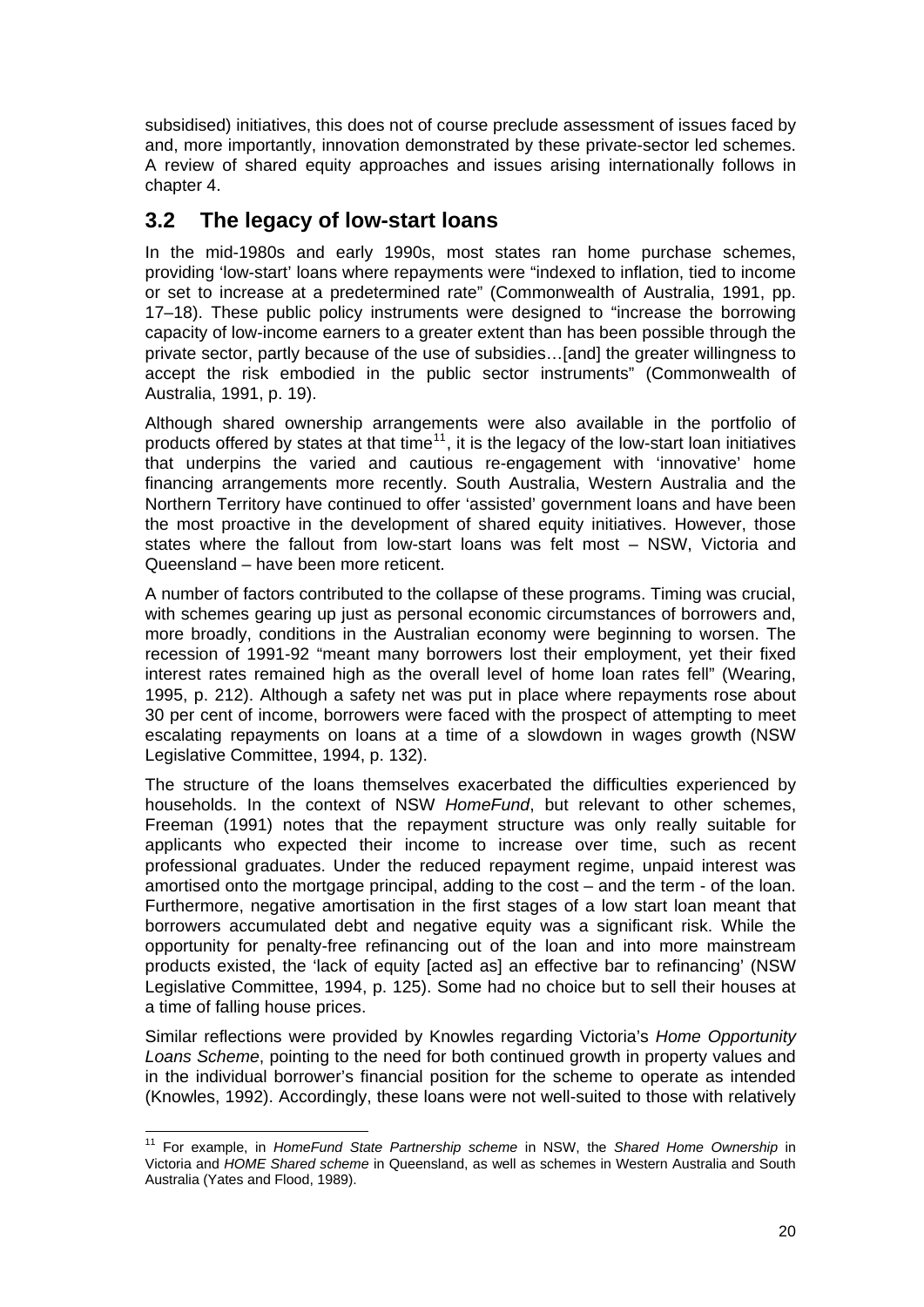<span id="page-29-0"></span>static, or declining, low incomes as the loan repayments tended to increase at a faster rate than their incomes.

Although the Australian economy has since recovered and posted strong growth, with a relatively benign low interest rate environment in parallel, several factors leading to the failure of these earlier schemes remain highly pertinent. Key among these factors are: the capacity of schemes to respond to deteriorating economic circumstances (whether arising through labour market weakening, interest rate hikes, house price falls or a composite of these) and a changing fiscal climate heralded by the credit crunch which has seen the rapid retreat of banks from exposure to high risk loans. This points to two critical issues for the robust design of schemes. Scheme parameters need to be sufficiently responsive to market fluctuation and, at the same time, to factor in the relatively constrained capacity of marginal home owners to respond to those fluctuations, particularly in economic downturns which maybe affecting them directly in other ways (e.g. access to employment).

## **3.3 Emerging policy interest in shared equity approaches**

The 1990s were characterised by the provision of less direct public assistance for home purchase than in several preceding decades in Australia. Not only did the lending programs in the largest states close but also, in 1993, the Commonwealth Government ended its First Home Owner's Scheme, variants of which had been operating since the 1960s. By the end of the 1990s in the context of prolonged economic growth and low interest rates, Australia, like many developed economies, was experiencing dramatic escalation in house prices. Evidence of falling access to home ownership, particularly among younger households, and a growing group of middle-income households with historically high levels of housing debt contributed to housing affordability becoming a more significant political issue. This prompted the national government to enhance a cash assistance program for first home buyers<sup>[12](#page-29-1)</sup> in the lead-up to the 2001 federal election and to commission a national inquiry into first home buyers by the Productivity Commission (Productivity Commission, 2004).

At the state and territory government level, renewed attention has also been given to home ownership, although the extent of engagement varies considerably across the jurisdictions. All jurisdictions offer first-time buyers concessions on property taxes. These concessions have been enhanced in recent years as prices, and consequently property taxes, have risen. The smaller states, which have typically had lower-cost housing markets (until recently) and were not affected directly by the failed innovations in government-backed home lending in the 1990s, have maintained a variety of home purchase assistance schemes, the largest of which can be found in South Australia and Western Australia (see AIHW, 2007, 2008).

There has also been a re-emergence of interest in the potential for shared equity schemes to assist households struggling to access home ownership as a result of high house prices and entry costs. Most jurisdictions have extended stamp duty concessions to first time buyers using shared equity mortgages to purchase their first property. Additionally, as part of a six-point plan for addressing 'serious and entrenched housing affordability problems in Australia', state and territory housing ministers have called for a nationally coordinated shared equity scheme targeted at low- to moderate-income households needing assistance to access home purchase (State and Territory Housing Ministers, 2007).

<span id="page-29-1"></span> $12$  A First Home Owners Grant (FHOG) was introduced in July 2000, in the context of reform of the Australian tax system, specifically to offset the impact of the new Goods and Services Tax on the cost of entering the housing market. The value of FHOG was doubled in March 2001 for 15 months for first time buyers of new housing to stimulate the building construction industry (Productivity Commission, 2004).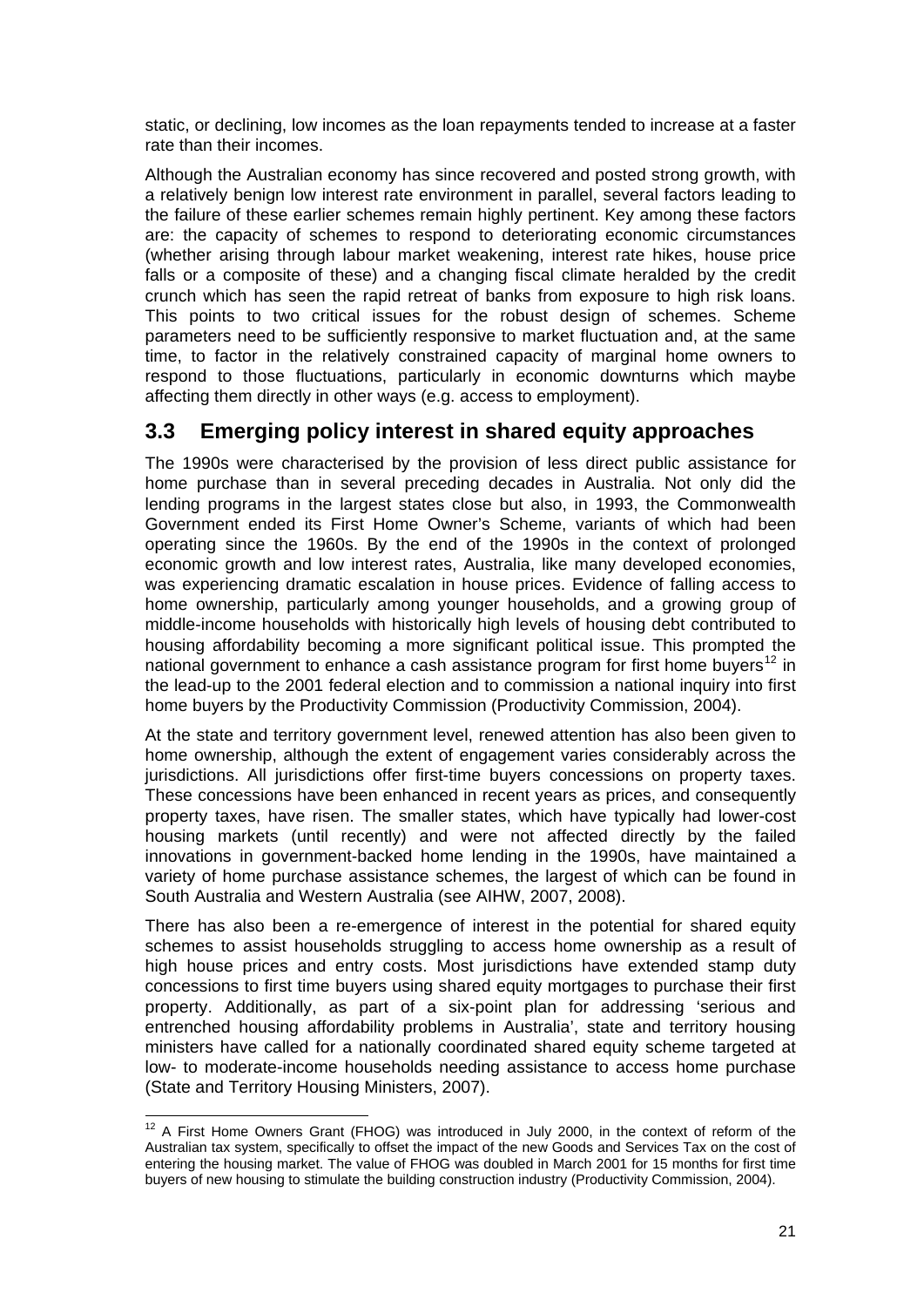#### <span id="page-30-0"></span>*3.3.1 Current state and territory-led initiatives*

Current shared equity schemes can be described as relatively modest in scale<sup>[13](#page-30-1)</sup>. The Northern Territory's *HomeNorth* has the longest track record, with approximately 1000 existing shared equity customers (McAdam, 2007). Western Australia's *First Start* will provide up to 3000 loans between 2007 and 2010 (Department of Housing and Works, 2007a). Up to 500 *Breakthrough* loans annually are to be made available by South Australia's *HomeStart* after March 2008. Further to the first two ballots held in 2007, 10 dwellings have been made available for purchase under Victoria's *Ownhome* scheme (Donovan, 2007). Both Queensland's Pathways and Tasmania's proposed scheme are likely to be on a small scale in their early years of operation.



**Figure 3.1: Positioning Australian schemes in the shared equity continuum** 

The principal schemes fall firmly within 'shared equity loans/mortgage types described in the shared equity continuum introduced in the previous chapter and shown in Figure 3.1. They are geared towards providing a step onto the property ladder and retaining home ownership rather than subsidy retention models. Although there are some supply side aspects (for instance, products tied to existing social housing stock), schemes lean heavily towards demand-side responses. The initiatives have broad principles and characteristics in common but also variations which reflect factors such as the historical trajectory of government engagement as a social housing provider or financier of home loans, the particular housing market context of the state/territory (relative house prices, relative average incomes) and how this is reflected in strategic policy.

<span id="page-30-1"></span>  $13$  But nonetheless in policy innovation and development terms, significant.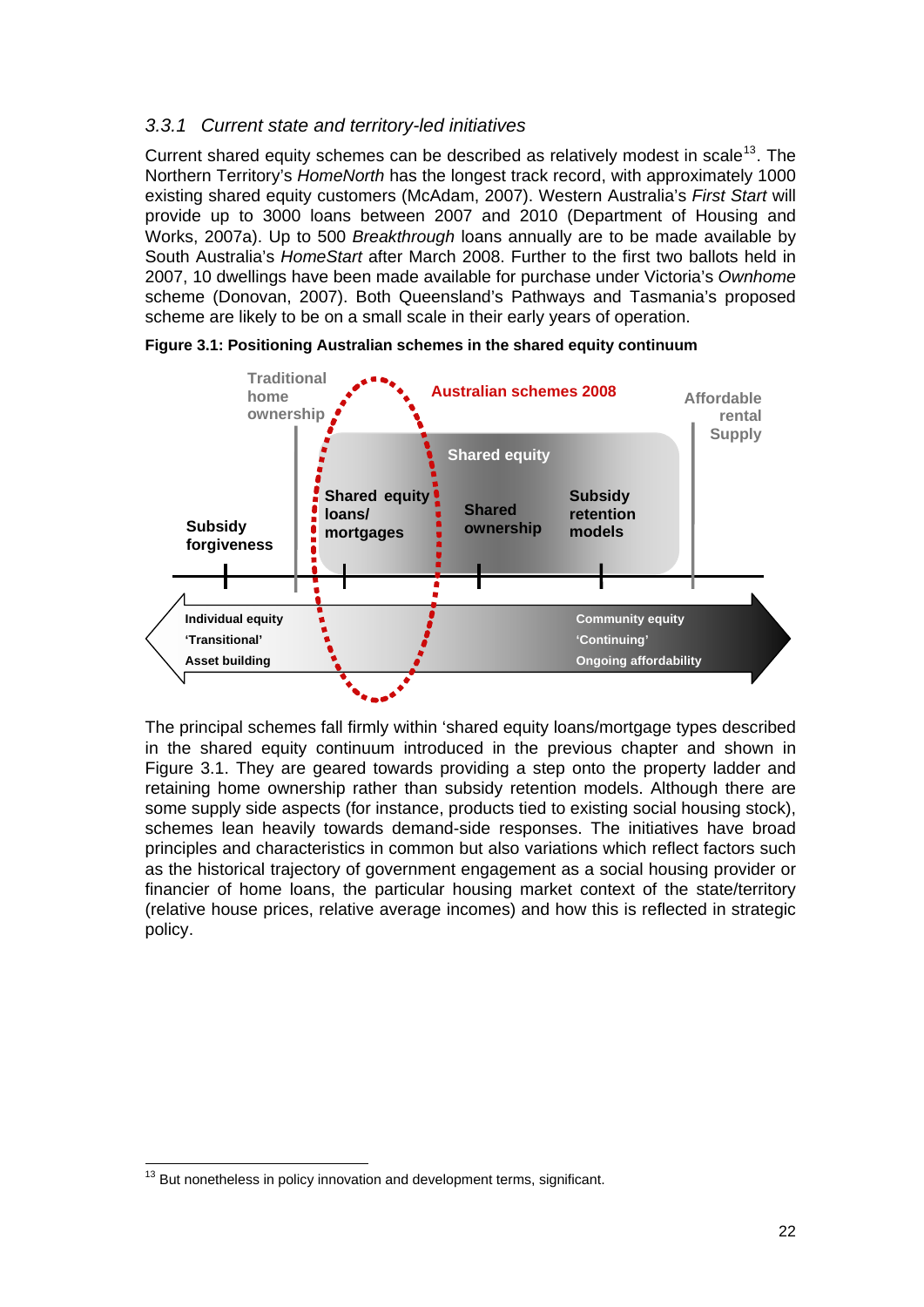| <b>State</b>                                                                          | Provider                                                                                                                                                                                                                                                                   | <b>Shared equity</b><br>products                                                                                                                                                  | Website                                                      |  |  |
|---------------------------------------------------------------------------------------|----------------------------------------------------------------------------------------------------------------------------------------------------------------------------------------------------------------------------------------------------------------------------|-----------------------------------------------------------------------------------------------------------------------------------------------------------------------------------|--------------------------------------------------------------|--|--|
| Western<br>Australia                                                                  | <b>Keystart Home</b><br>Loans                                                                                                                                                                                                                                              | <b>Good Start</b><br>$\rightarrow$<br><b>First Start</b><br>$\rightarrow$<br>Access<br>$\rightarrow$<br>Restart<br>$\rightarrow$<br>Aboriginal Home<br>$\rightarrow$<br>Ownership | www.keystart.com.au                                          |  |  |
| South<br>Australia                                                                    | HomeStart                                                                                                                                                                                                                                                                  | Breakthrough<br>$\rightarrow$<br><b>Equity Start</b><br>$\rightarrow$                                                                                                             | www.homestart.com.au                                         |  |  |
| Northern<br>Territory                                                                 | <b>Territory Housing</b>                                                                                                                                                                                                                                                   | HomeNorth Xtra<br>$\rightarrow$                                                                                                                                                   | www.territoryhousing.com.au/h<br>ome_ownership               |  |  |
| Victoria                                                                              | VicUrban/ Burbank<br>Homes                                                                                                                                                                                                                                                 | OwnHome<br>$\rightarrow$                                                                                                                                                          | www.burbank.com.au/ownhom<br>e/about.php                     |  |  |
| Queensland                                                                            | Queensland<br>Department of<br>Housing                                                                                                                                                                                                                                     | $\rightarrow$<br>Pathways                                                                                                                                                         | www.housing.qld.gov.au/loans/<br>home/loans/shared/index.htm |  |  |
| Tasmania                                                                              | Proposed shared equity scheme                                                                                                                                                                                                                                              |                                                                                                                                                                                   |                                                              |  |  |
|                                                                                       | Expressions of Interest (EOI) were called in 2007 from organisations<br>interested in the provision of first mortgage finance to support the operation of<br>a shared equity scheme for low to moderate income earners wishing to<br>purchase a home from Housing Tasmania |                                                                                                                                                                                   |                                                              |  |  |
| www.treasury.tas.gov.au/domino/tenders.nsf/all-<br>v/B0B9030E32351F29CA257317001063FD |                                                                                                                                                                                                                                                                            |                                                                                                                                                                                   |                                                              |  |  |
| <b>ACT</b>                                                                            | The ACT Affordable Housing Action Plan 2007 signals a role for shared<br>equity encapsulating supporting sale of public housing dwellings to eligible<br>tenants, and mechanisms to support eligible lower-income and first time<br>buyers.                                |                                                                                                                                                                                   |                                                              |  |  |
| <b>NSW</b>                                                                            | No current<br>schemes                                                                                                                                                                                                                                                      |                                                                                                                                                                                   |                                                              |  |  |

#### <span id="page-31-0"></span>**Table 3.1: Government shared equity loan products/schemes, Australia**

#### *3.3.2 Loan characteristics and targeting*

Keystart in Western Australia arguably offers the most comprehensive range of loans. It has developed a portfolio of products that are each marketed to defined target groups. By contrast, other providers market their product for a range of circumstances and groups. For example, South Australia's Breakthrough loan is marketed to assist first-time buyers and also as a refinancing option for those at risk of losing their homes. Similarly, the restructuring of HomeNorth schemes in the Northern Territory in 2004 has brought programs geared towards existing public housing tenants and those for other first-time purchasers together under the Xtra umbrella.

The schemes identified in Table 3.1 can be categorised into three core types, aligned to different target groups, rather than being indicative of distinct product characteristics, as set out below.

- $\rightarrow$  First-time buyers. Low- to moderate-income working households who could sustain mortgage payments on an equity share of the total value of the property, and where deposit requirements can be minimised without exposure to the risk that would be encountered in the open market:
	- First Start (Western Australia)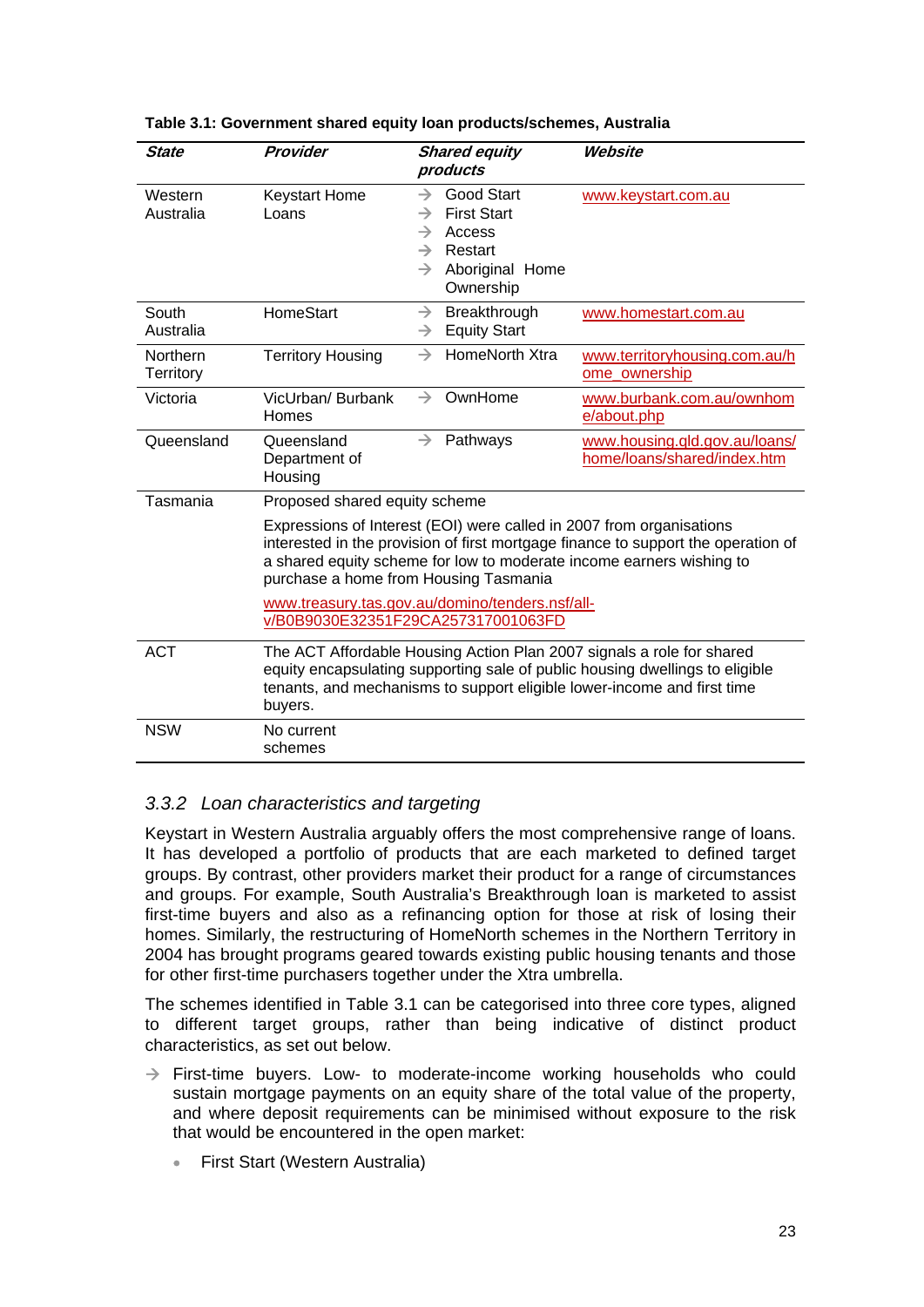- Breakthrough (South Australia)
- HomeNorth Xtra (Northern Territory)
- Ownhome (Victoria).
- $\rightarrow$  Those currently living in public housing, or on public housing lists, who could purchase with some assistance but could not afford to purchase full ownership of the property with a 'conventional' mortgage product:
	- Good Start (Western Australia)
	- Equity Start (South Australia)
	- Pathways (Queensland)
	- HomeNorth Xtra (Northern Territory).
- $\rightarrow$  Targeted groups where the potential benefits of shared equity apply but where arrangements are specifically geared towards meeting the particular needs of those identified groups, for example:
	- $\rightarrow$  assistance for people with disabilities for whom the stability of home ownership is seen as a key policy and community benefit:
		- Access (Western Australia);
	- $\rightarrow$  those requiring support and a safety-net where they are at risk of the loss of a mortgaged home, such as may arise through divorce or loss of partner:
		- Restart (Western Australia)
		- Breakthrough (South Australia); and
	- $\rightarrow$  supporting access to ownership for Indigenous Australians
		- Aboriginal Home Ownership (Western Australia).

Although we noted previously that the involvement of the non-profit sector in provision has been very limited in Australia to date, there is a growing interest in the potential application of shared equity models to assist people with disability to obtain long-term, secure housing. In the early 1990s a private shareholder owned company, Singleton Equity Housing Ltd, which was established by the Victorian government to provide a new affordable and appropriate housing option for people with an intellectual disability, experimented with a model featured a mix of resident equity funding, public equity funding and private debt (Milligan et al., 2004). However, growth of the Singleton model was limited because of viability problems and a lack of government support. Now the non-profit Disability Housing Trust (DHT) in Victoria is understood to be exploring innovative financing mechanisms to assist it to develop new accommodation for its target groups. In NSW, the departments of Housing and Ageing, Disability and Home Care jointly commissioned research into the use of shared equity models. That research identified a number of potential options, one of which requires strong community housing sector engagement (Alt Beatty and Elizabeth Rowe Consulting, 2006).

Schemes can also be differentiated by equity sharing arrangements and the types of property covered, as described below.

#### **Equity sharing arrangements**

 $\rightarrow$  In the case of WA's First Start and NT's *HomeNorth Xtra*, the government does not charge rent or interest on the proportion of the property for which it holds equity. At resale it recoups capital plus a proportional share of any equity gain.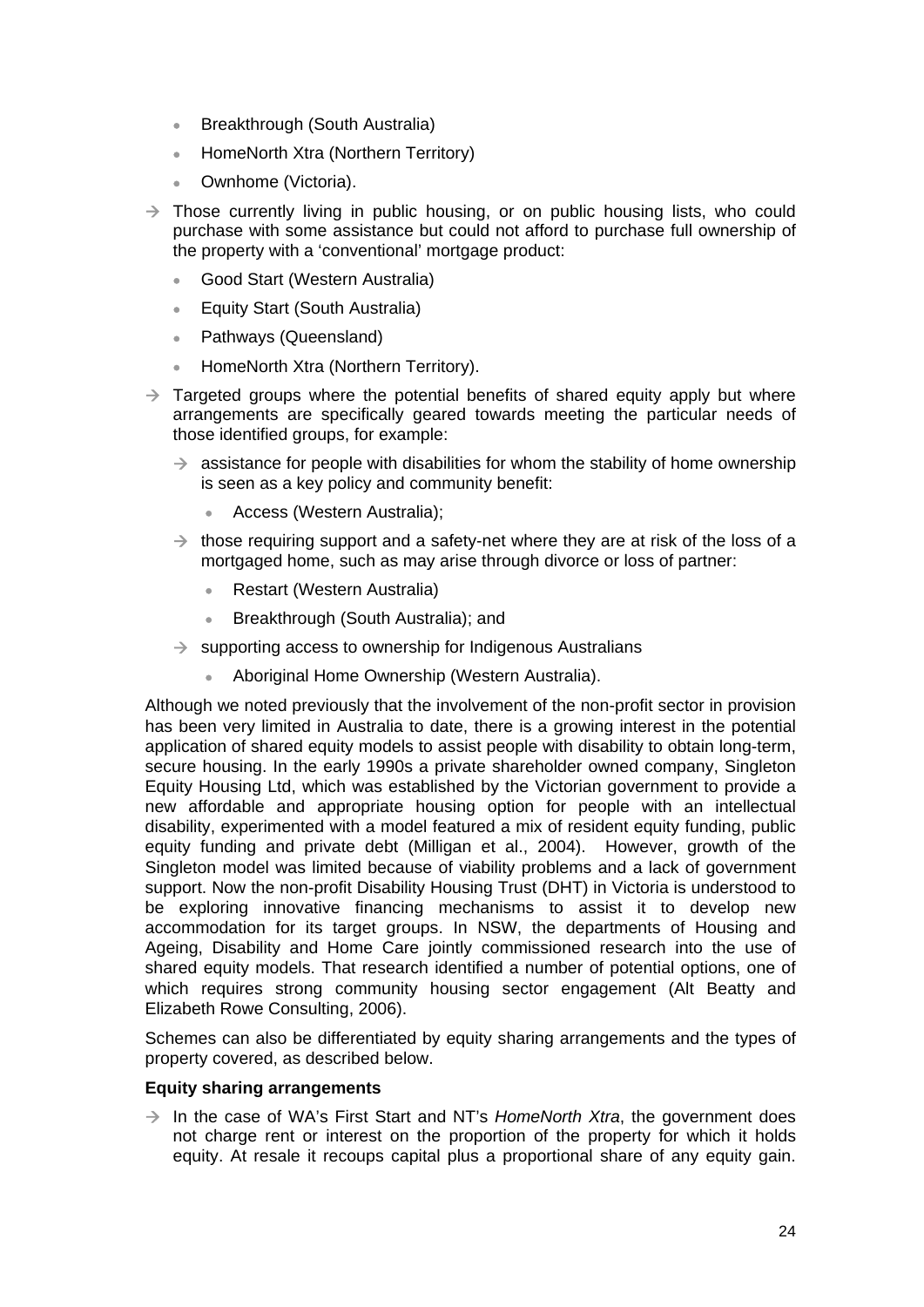<span id="page-33-0"></span>Thus if a 20 per cent share is held, the government takes 20 per cent of any house price gain.

- → In the case of SA's *Breakthrough loan*, Homestart Finance also foregoes monthly interest or rent, but takes a 'disproportionate' share of any equity gain – for example on 20 per cent, the amount recouped by Homestart is 28 per cent.
- $\rightarrow$  The schemes also take their share of negative equity. If property values fall, and the value of the property is less than the purchase price, schemes typically share in the loss. For example, if the primary owner holds an 80 per cent share of a property and the partner 20 per cent, and a home originally bought for \$200,000 resold for \$160,000, each party would see their share decline equally (the primary owner's share would now be worth \$128,000; the partner's \$32,000).
- $\rightarrow$  There are some differences in the definition of the partner's stake: this may be as a secondary 'mortgage', or a 'trust deed', as used in *First Start* and other shared equity products in WA. Arguably the deed mechanism signals a greater retention of ongoing interest and ties in with Keystart having first right of refusal at resale. Nevertheless in all cases, the partner stake can be considered 'silent' until point of sale, with full home ownership rights and responsibilities enjoyed by the primary owner.

#### **Conditions related to eligible property**

- $\rightarrow$  In WA, SA and NT both former public rental housing and property in the open market can be purchased. Initiatives typically prevent purchase by auction, but WA's First Start and NT's *HomeNorth Xtra* enable purchase of existing property on the open market or purchase of land/developer packages. Victoria's *Ownhome* is tied to new supply and is restricted (currently) to a small number of release areas in Metropolitan Melbourne.
- $\rightarrow$  Queensland's Pathways and the proposed Tasmanian scheme are tied to current or former public rental housing, or (in the case of Tasmania) tied to new supply by Housing Tasmania. Victoria's *Ownhome* is also tied to specific supply rather than operating in the open market.

All products enable and promote 'staircasing' whereby additional shares can be purchased at the prevailing market value of that share. This is usually restricted to minimum increments of 5 per cent, either through a cash payment or a renegotiation of the equity loan. Few schemes provide incentives to move towards full ownership, although WA's *First Start* applies stamp duty concessions on the share being purchased from the department, if bought within 10 years of initial purchase. All schemes allow owners to make renovations and improvements to their homes, and alterations that increase the property's value are taken into consideration when the property is sold or further shares are purchased.

#### *3.3.3 Eligibility criteria*

All operating schemes are subject to targeting using the eligibility criteria set out in Table 3.2. These criteria are based primarily on three parameters: maximum household income, maximum property value and maximum proportion of equity share that can be held by another partner. Minimum deposit provision and residency conditions also apply. In order to provide assistance to larger households, a number of the schemes vary income maxima according to household size. State- and territoryled initiatives also place emphasis on ensuring that the terms of the mortgage do not place the household in housing stress: typically the maximum amount offered is restricted so that loan repayments on the mortgage do not exceed 30 per cent of household income.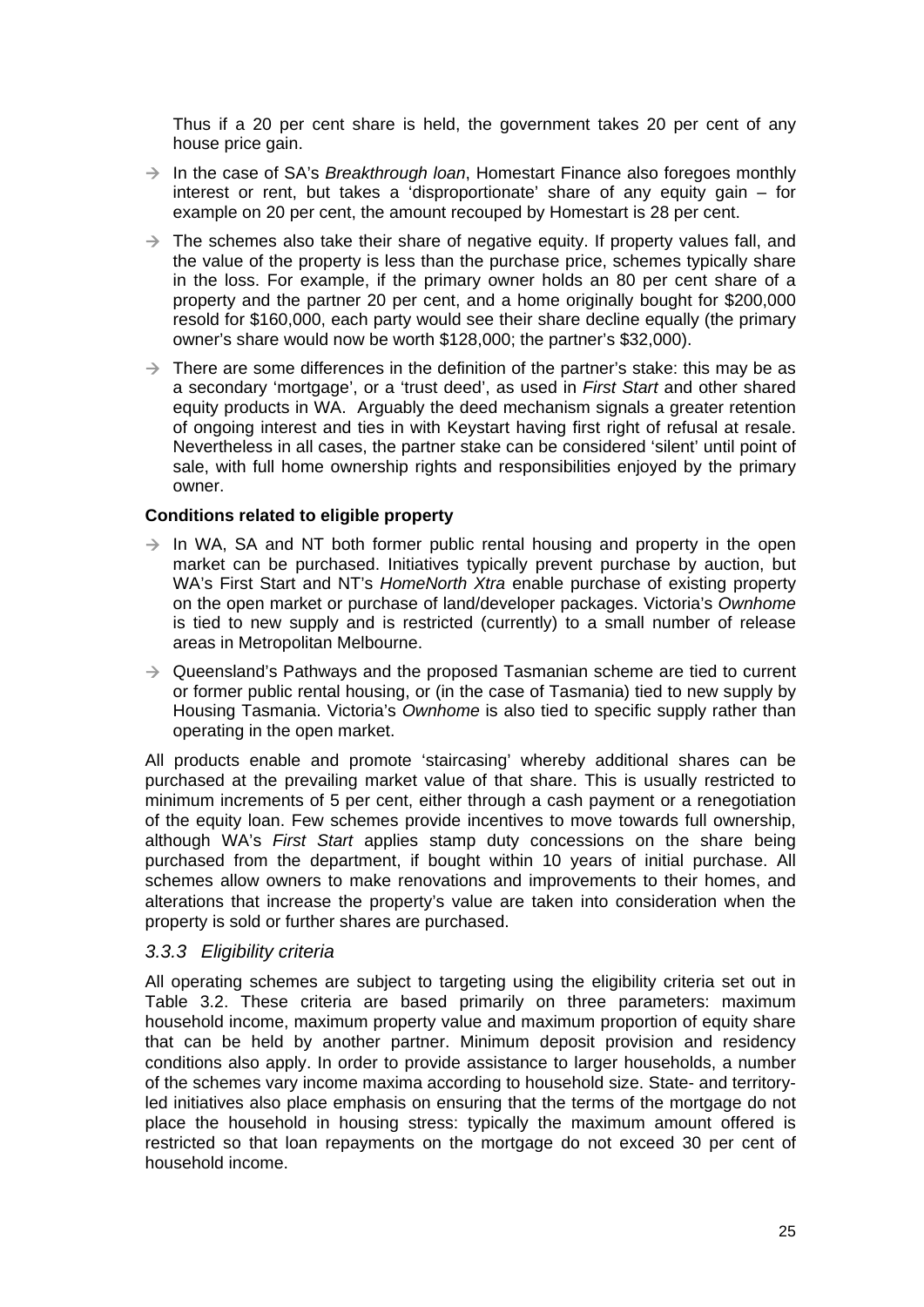|                                                                    | <b>Minimum</b><br>deposit | <b>Equity</b><br>'grant'<br>(maximum) | Maximum<br>household<br>income p.a. | <b>Maximum property</b><br>value                         |
|--------------------------------------------------------------------|---------------------------|---------------------------------------|-------------------------------------|----------------------------------------------------------|
| Western Australia:<br><b>Keystart Home</b><br>Loans - First Start  | \$2000 or 2%              | 40%                                   | Sliding scale up<br>to \$80,000     | \$375,000                                                |
| Northern Territory:<br>HomeNorth Xtra<br><b>Shared Equity Loan</b> | 2%                        | 30%                                   | Up to \$71,000<br>plus asset limit  | Regional variation,<br>maximum of<br>\$310,000 in Darwin |
| South Australia:<br>HomeStart<br>Breakthrough                      | \$1000                    | 35%                                   |                                     | \$380,000                                                |
| Victoria:<br>VicUrban/Ownhome                                      |                           | 25%                                   | Up to \$60,000                      | Tied to particular<br>product                            |
| Tasmania: Home<br>Ownership<br>Assistance Program                  |                           | 25%                                   | Up to \$67,500<br>plus asset limit  | Up to \$245,000                                          |

<span id="page-34-0"></span>**Table 3.2: Eligibility criteria for selected shared equity initiatives[14](#page-34-1)** 

In a number of schemes, the equity amount to be taken out as a mortgage by the primary owner may also be determined as part of income assessment. For example, Queensland's Pathways scheme allows for a minimum purchaser equity share of 60 per cent, however if applicants are assessed as being able to afford repayments on, say, a 75 per cent share, they will be required to purchase this larger share. To determine this, the Department of Housing utilises an "agreed continued income" figure: a "before-tax income that [the purchaser] and the department agree is most likely to continue throughout the term of your loan" (Queensland Department of Housing, 2008). Eligibility assessments will also take into consideration credit histories (and for ex-social housing tenants their rental records), and may seek evidence of savings capacity by applicants.

As these new schemes are rolled out and progressively developed, they will provide an invaluable test bed for considering the viability of such approaches and their potential impact – both intended outcomes and those harder to envisage impacts which may have positive or adverse implications for housing markets and housing policy aims.

# **3.4 Private sector-led initiatives**

Alongside the emergent policy-directed initiatives described above, much of the recent investigation of the potential viability for shared equity schemes has been driven by the private sector (Whitehead and Yates, 2007). Indeed, Australia can be considered a market leader in this regard, where arguably a lack of a national policy response to date providing the space for some innovation in shared equity financing and product development within the private sector Shared equity presents an opportunity for financial institutions to develop new markets that could address the issue of declining affordability, as well as opening up a new type of mortgage structure.

The Caplin-Joye proposal (Caplin et al., 2003; Productivity Commission, 2003, 2004) was an early marker of shared equity product development. Indeed, it has been through ongoing development of that proposal that Chris Joye and Rismark have been able recently to bring the first non-subsidised shared equity product to the

<span id="page-34-1"></span>  $14$  Details from relevant government/loan agency websites.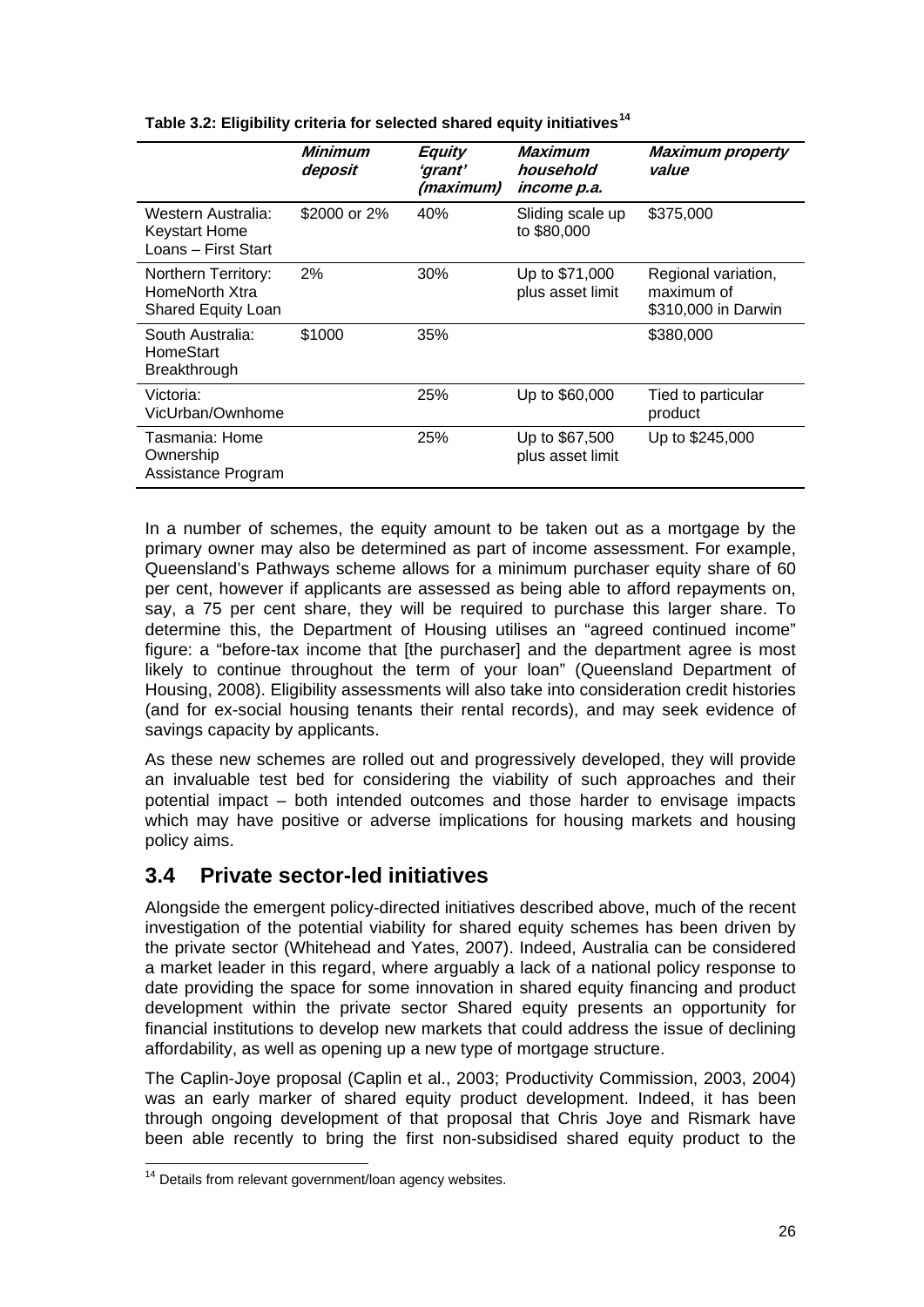<span id="page-35-0"></span>market. The *Equity Finance Mortgage (EFM)* was launched through Rismark-Adelaide Bank in March 2007 and remains the only major scheme that is active to date. A more specific product, *Aussie Equity ESP*, provides a mixed loan/equity sharing arrangement to assist buyers with entry costs (deposit and transaction fees) that are to be settled after five years. Other developments – for example from *Greenway* and *Affiance/Firstfolio/Residex* – have been in the pipeline for a number of years but have not yet reached the market.

#### *3.4.1 The equity finance mortgage*

The *Rismark-Adelaide Bank Equity Finance Mortgage (EFM)* is firmly based in concepts outlined in the Productivity Commission's report on first home ownership, where the potential of shared equity to enable a household to buy a house in partnership with a silent partner was discussed (Productivity Commission, 2004). While sharing many similar advantages and disadvantages with policy-directed initiatives, the model is distinctive in the nature of its equity sharing arrangements and, most importantly in the context of this research, its intended target. The Productivity Commission noted that, given the need to ensure good returns, investors would favour lending at particular price points in well-performing suburbs. And although the EFM product that has emerged identifies first-time purchasers as an important target market, our assessment is that that the product is geared more to the 'step-up' market. Nevertheless, while not targeted like government-led schemes, the scheme does offer a means whereby consumers can chose to reduce housing costs and monthly payments, enabling them either to live in less stretched circumstances or to diversify their investment portfolio, depending on their financial circumstances.

Although Joye and Rismark have taken extensive steps to identify and protect the intellectual property rights associated with EFM, the fundamental principles of the product are similar to shared ownership and shared equity schemes with a much longer historical trajectory. For example, EFM shares the use of a silent second loan, on which 'no interest' is paid in lieu of a share in equity gains at the time of sale, with many earlier UK and current Australian schemes. Similarly, the primary owner holds the rights and responsibilities of full home ownership. EFM claims distinctiveness from earlier shared appreciation mortgage (SAM) models, in that SAMs only share in appreciation rather than being exposed to depreciation. One commentator has also positioned the product as different to state- and territory-led schemes because those can "result in the government taking an ownership interest in your home" (Frino, 2007, p. 7).

A key distinction, reflecting the absence of subsidy, is the equity share taken by Rismark at resale. Rather than their share being commensurate with their initial equity, as typically seen in most (but not all) government-led schemes, Rismark takes a 40 per cent share of any equity gain based on an initial 20 per cent share (and 30 per cent on an initial 15 per cent share, and 20 per cent on an initial 10 per cent share). If the property is sold at the same price as originally purchased, the secondary loan is indeed 'interest free'. If the property is sold at a loss of value, Rismark shoulders a proportion of the loss. Although EFM avoids a number of complexities tied to administering and regulating the eligibility criteria of government-led schemes, processes involved in getting agreement to improvements and the resultant valuation of these are likely to introduce their own complications.

While the Adelaide Bank-Rismark EFM demonstrates some innovation in its 'consumer-facing' product, it is the development of the institutional and investor facing aspects that are of particular interest, because they are relevant to the viability of both larger scale government-led and private schemes. In order to meet capital holding requirements, Rismark has been in the process of raising \$1 billion for a "revolutionary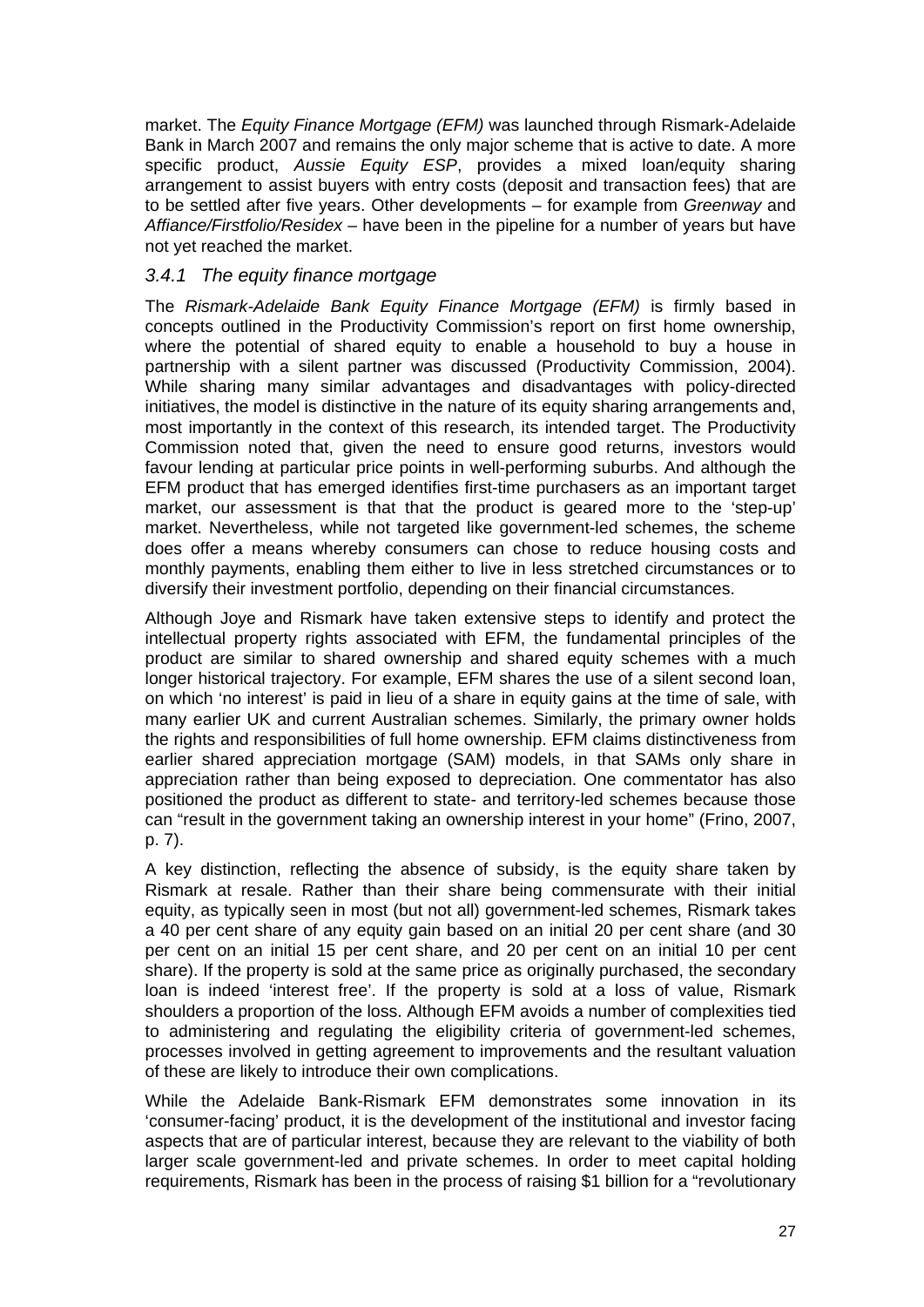suite of advanced residential real estate investment funds" in support of its EFM product<sup>[15](#page-36-0)</sup>. They promote this fund as "a major development in the asset management world [that can] provide Australian institutions with high growth, low volatility and welldiversified exposures to the residential real estate asset-class" (Rismark,  $2007$ )<sup>[16](#page-36-1)</sup>

Money invested in the Rismark Active Property Trust (RAPT) will provide the basis upon which units can be securitised – bundled up and bought and sold by investors, with returns linked to the future capital value of the residential properties against which loans have been taken out. The core to success of such funds will be robust house price indices, which can underpin projections of those future values. These secondary markets mean that investors are not tied to individual dwellings or individual households, but are investing in a share of future returns from a portfolio of dwellings spread across a range of housing markets. In order to provide liquidity  $-$  i.e. enable investors to get money back before money starts flowing into RAPT from sales – an option is to list the Trust so that units can be traded much as shares are.

The EFM generated a considerable amount of press coverage during 2007, assisted by significant advertising (see Figure 3.2). Initial media reaction was mixed (Collins, 2007; McMullen, 2007; Schneiders and Moncrief, 2007; Wade, 2007). The product has won a number of industry awards for innovation, although, to date, the strength of actual product take-up is not clear. In a recent article for New Zealand website interest.co.nz, Adelaide Bank's Chief General Manager for wholesale mortgages noted that "we always expected it would be a slow take up … it's a product that's going to take a little while for consumers to get used to it". In the same article, Chris Joye acknowledges the recent credit crunch, emerging from mortgage-backed markets, makes the task of finding investors for complex debt and equity instruments harder: "with the current sub-prime crisis, convincing investors to fund exotic mortgages is next to impossible" (Hickey, 2008)

#### **Aussie Equity ESP**

*Aussie Equity ESP* acts as a mixed loan and equity sharing arrangement to assist buyers with deposit and settlement costs. It is split 50 per cent loan and 50 per cent equity input. The arrangement is 'called in' five years into the home loan. No interest is paid on the equity component of the ESP funding until that time, with Aussie Equity taking 40 per cent of any equity gain (relative to the proportion that this loan accounts for in relation to the total property value) at that point. During this time the purchaser has full ownership rights and responsibilities, and either saves to pay off Aussie Equity or refinance the property (there are incentives for early repayment). Although the model provides a means to address costs acting as a barrier to home ownership, the financing structure appears complex. The ESP funding (part by loan, part by equity share) is determined once the primary ('conventional') component of the mortgage is established, and this funding covers all the other costs including stamp duty, lender's mortgage insurance (LMI) and legal fees. Interest rates on the loan are determined on an individual basis, depending upon income, credit histories etc.

#### *3.4.2 Other proposed initiatives*

The arrival of the Rismark-Adelaide Bank EFM product in 2007 marked a significant milestone, with other products mooted for a number of years remaining in a protracted 'development phase' to date. The *Greenway Equity Mortgage (GEM)* is intended as a shared equity product operating as an interest-free loan for up to half of the value of

<span id="page-36-0"></span>  $15$  It is assumed that this capitalisation has been successful, or reached necessary milestones, given that the scheme has launched.

<span id="page-36-1"></span><sup>&</sup>lt;sup>16</sup> From [www.rismark.com.au.](http://www.rismark.com.au/)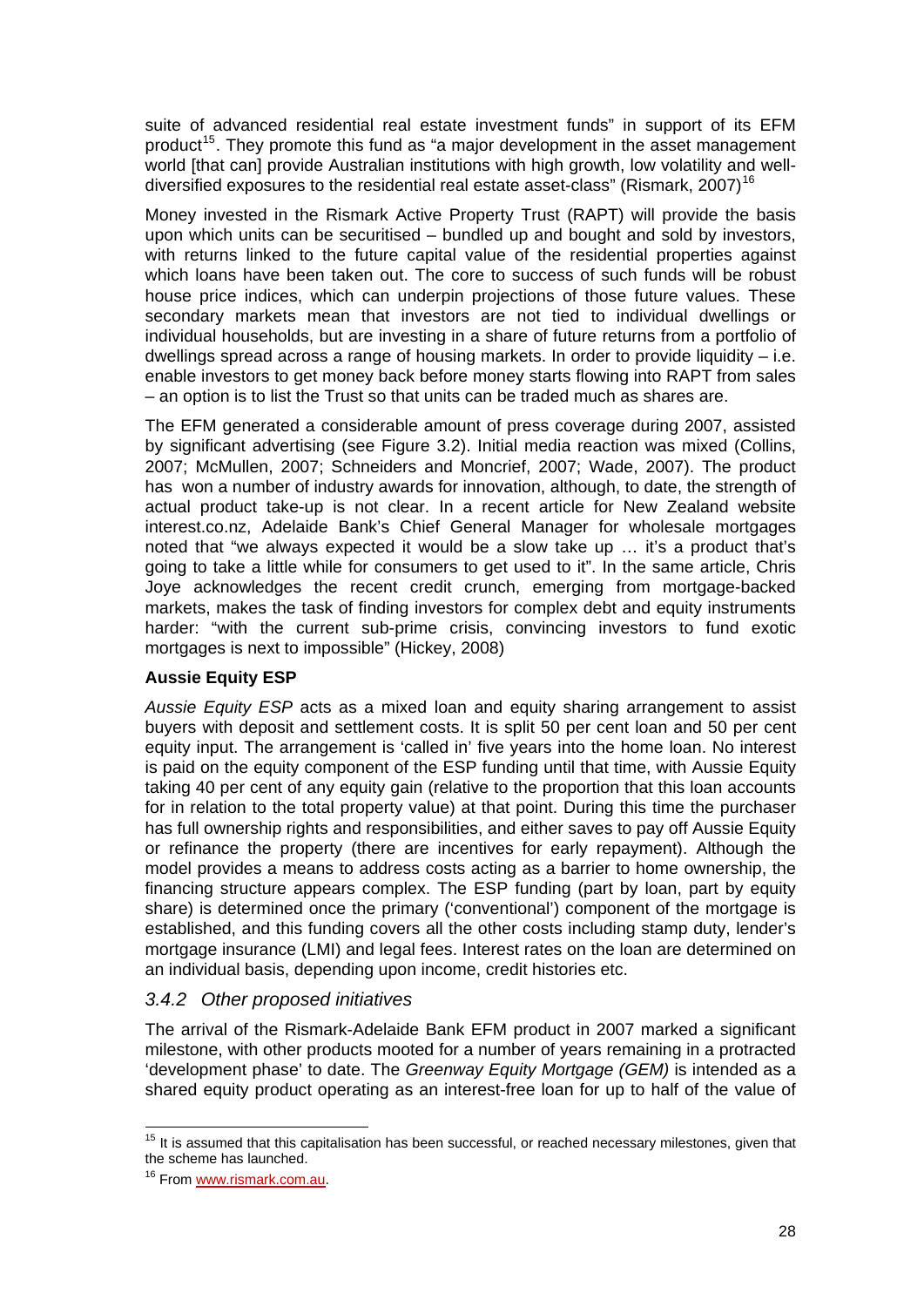the home. The GEM Equity Loan is positioned as a "new generation home loan where repayment is linked to property growth" (Greenway, 2007a). It is anticipated that the GEM will be available in metropolitan areas of Sydney, Melbourne and Brisbane, with a maximum equity loan amount of 50 per cent. The product is primarily geared towards asset-rich retired households, those seeking to benefit from changes in superannuation rules, those wishing to upgrade to a bigger home and those seeking to buy a home in effect without monthly repayments.

The product's unique selling point is very much tied to enabling financial freedom for those who have already built up equity, rather than being targeted at those seeking to get on the housing ladder. Examples provided in a media report indicate that Greenway's share of capital gain increases as the size of the initial loan increases. A 20 per cent loan would be available for a Greenway share of capital gain of 30 per cent; for a 50 per cent loan, Greenway's share would be as much as 75 or 80 per cent (Whitehead and Yates, 2007). In terms of downside risk – i.e. that house prices do not increase – the owner is required to "simply repay the amount accessed" (Greenway, 2007b), suggesting that no negative equity guarantee is built into the mortgage, with Greenway's initial share protected even if they do not actually gain from the transaction (Whitehead and Yates, 2007).

The other product expected on the market, *Affiance/Firstfolio*, has been repackaged and is being taken forward by Residex. Details of the product are unclear at this stage, although we can speculate that the equity sharing model and anticipated returns are likely to be predicated on Residex's House Price Trading Indices. This is likely to position the product towards higher-value properties in well-performing metropolitan markets.

# **3.5 Summary**

This chapter has provided an overview of current government- and private sector-led shared equity initiatives in Australia. This current landscape is instructive. Firstly, schemes have developed in almost every state and territory, although it appears that those jurisdictions that suffered least from the failure of previous low-income home ownership schemes have gone furthest with their current shared equity initiatives. Recognising and acknowledging these legacies – not only for policymakers but also consumers, investors and lenders – is crucial to understanding potential contemporary barriers to developing acceptance and market scale. The lead shown in WA and SA, in particular, has been facilitated by the longstanding, continued operation of government financing agencies, Keystart and Homestart respectively. Similar structures are absent in the three most populous states, where recent engagement with the potential of shared equity has been weakest.

Secondly, as products have emerged at the state and territory level, there is some variation in detail. However, in product design and policy objectives tied to those initiatives, the similarities are very strong. Jurisdictions tend to offer a selection of schemes targeted towards existing social housing tenants, first-time buyers and/or other specified groups. They are structured to facilitate access and a step up on the property ladder rather than seeking to develop an 'alternative' tenure in the long term. They are also generous in subsidy, with purchasers typically not having to pay interest on the equity loan. The benefits of this relative consistency have not flowed through to the lender or investment markets, because the modest nature of government-led schemes overall does not yet offer scale and viability.

Thirdly, the fragmented nature of responses arguably has provided a space for innovation in the private sector. However, in the absence of policy direction or subsidy in this regard, the private sector has understandably not focused product development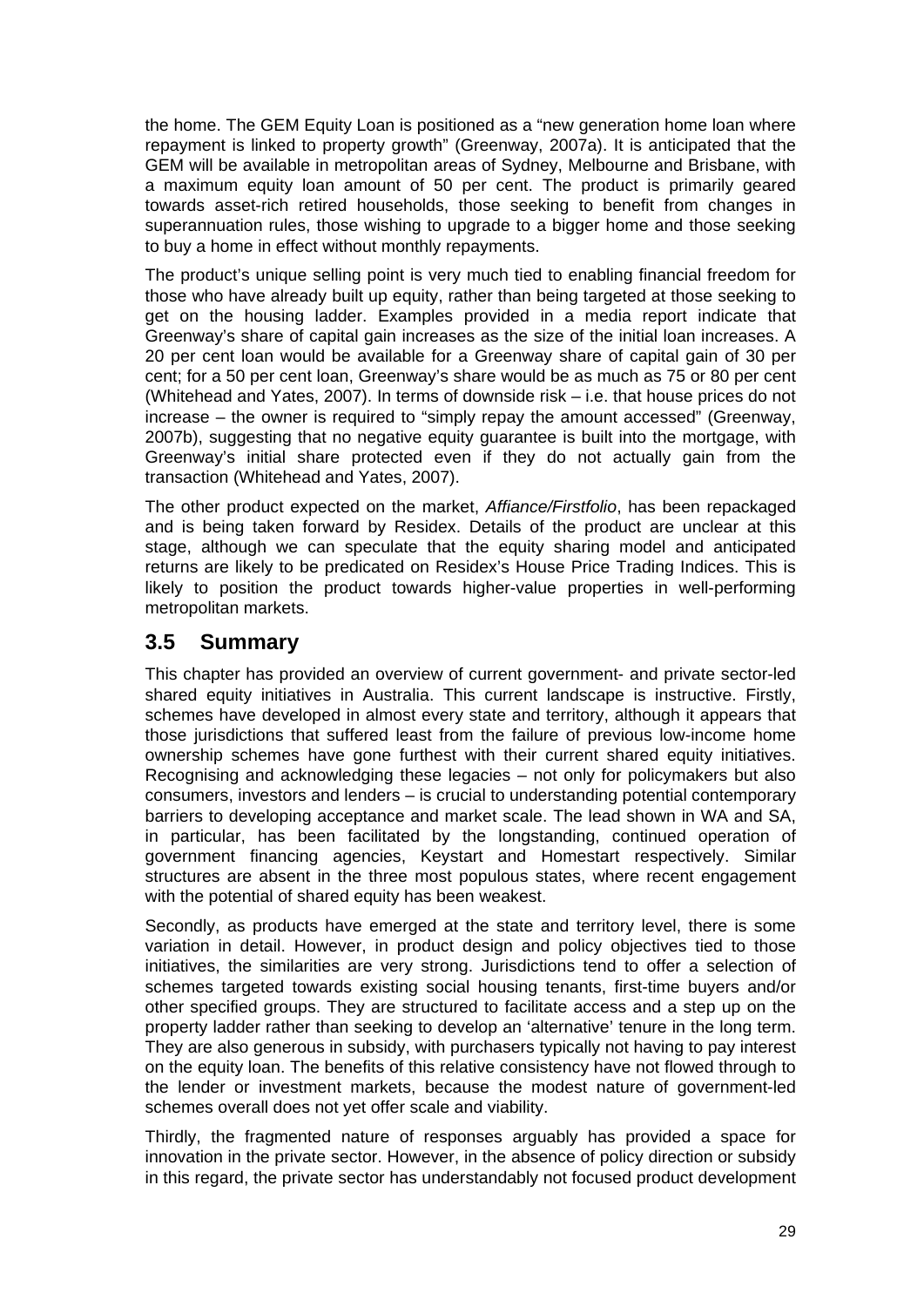on assisting lower-income home ownership. Thus, government and lender discourse and objectives seem to have progressed in parallel with little joint work occurring to date.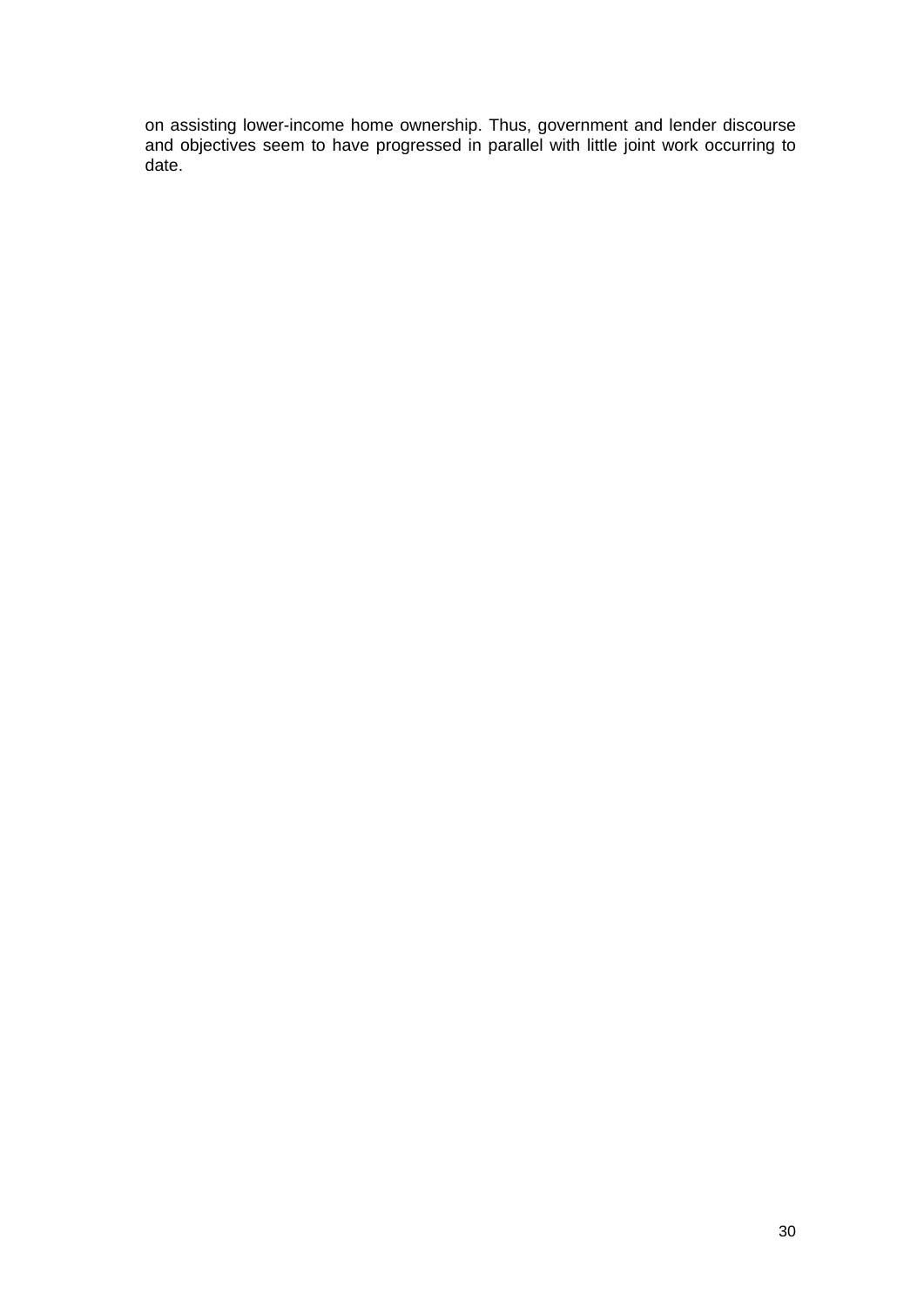# **4 INTERNATIONAL SHARED EQUITY INITIATIVES**

# **4.1 Introduction**

Although this study can benefit from early insight provided through emerging Australian schemes, it is also valuable to consider the approaches taken and lessons learned in other countries where shared equity schemes have been established for some time. The richness and complexity of international experience with these products helps confirm and further our understanding of the challenges involved in facilitating access to home ownership in the context of contemporary high cost housing markets. In this chapter, a brief overview of shared equity initiatives in three countries – the UK, the US and the Netherlands – is provided.

Experience with shared equity schemes in each country will reflect different housing market and housing policy regimes. Thus, taken together, the three countries offer valuable insight into the various ways in which shared equity arrangements evolve and operate. For example, both the UK and the Netherlands have a large (although retracting) social housing tenure and longstanding housing association sectors. Historically tenure 'neutral' policies in these countries have seen shared ownership and, more recently, shared equity arrangements used to provide a mix of alternative or intermediate tenure arrangements, as well as facilitating access to the property ladder and the conventional housing market.

The development of shared equity mechanisms in the US has been driven primarily by policy goals centred upon improving access to home ownership. However, the funding environment and leadership from the 'third sector' and some city authorities has contributed to the prevalence of subsidy retention or affordable preservation models. Thus shared equity mechanisms have helped to create a variety of alternative tenure structures, which first and foremost protect affordability rather than maximising individual asset gain.

Distinctions between policy-initiated and private sector-led products are less apparent in these countries. In both the UK and the US, initiatives have typically evolved with either a 'direct' policy steer, through determination of objectives, subsidy and necessary frameworks for delivery, or indirectly, such as through tax and planning concessions. Therefore, they have required cooperation between government, lenders and other agencies around often quite complex arrangements, rather than product development in the government and private sectors occurring in a more siloed fashion.

# **4.2 United Kingdom**

In the UK, shared equity initiatives have evolved from a long trajectory of 'shared ownership' schemes since the 1980s (and indeed support for low-income home ownership since the 1960s). Early examples were considered 'Do It Yourself Shared Ownership' (DIYSO). These allowed applicants to purchase a home on the open market but with the assistance of a partner – a housing association, which acquired a proportion (typically 25 per cent) of the property. In addition to making repayments on the mortgage held by the purchaser, (discounted) rent was paid to the association. Total housing costs were lower than meeting payments on a home loan for the total price. There have also been longstanding variant schemes to assist public housing tenants to purchase a part share in their homes.

In the late 1990s, interest in shared equity schemes expanded as they became seen as a primary vehicle for assisting defined public sector 'key workers', who were being increasingly priced out of rising housing markets, to access ownership. Products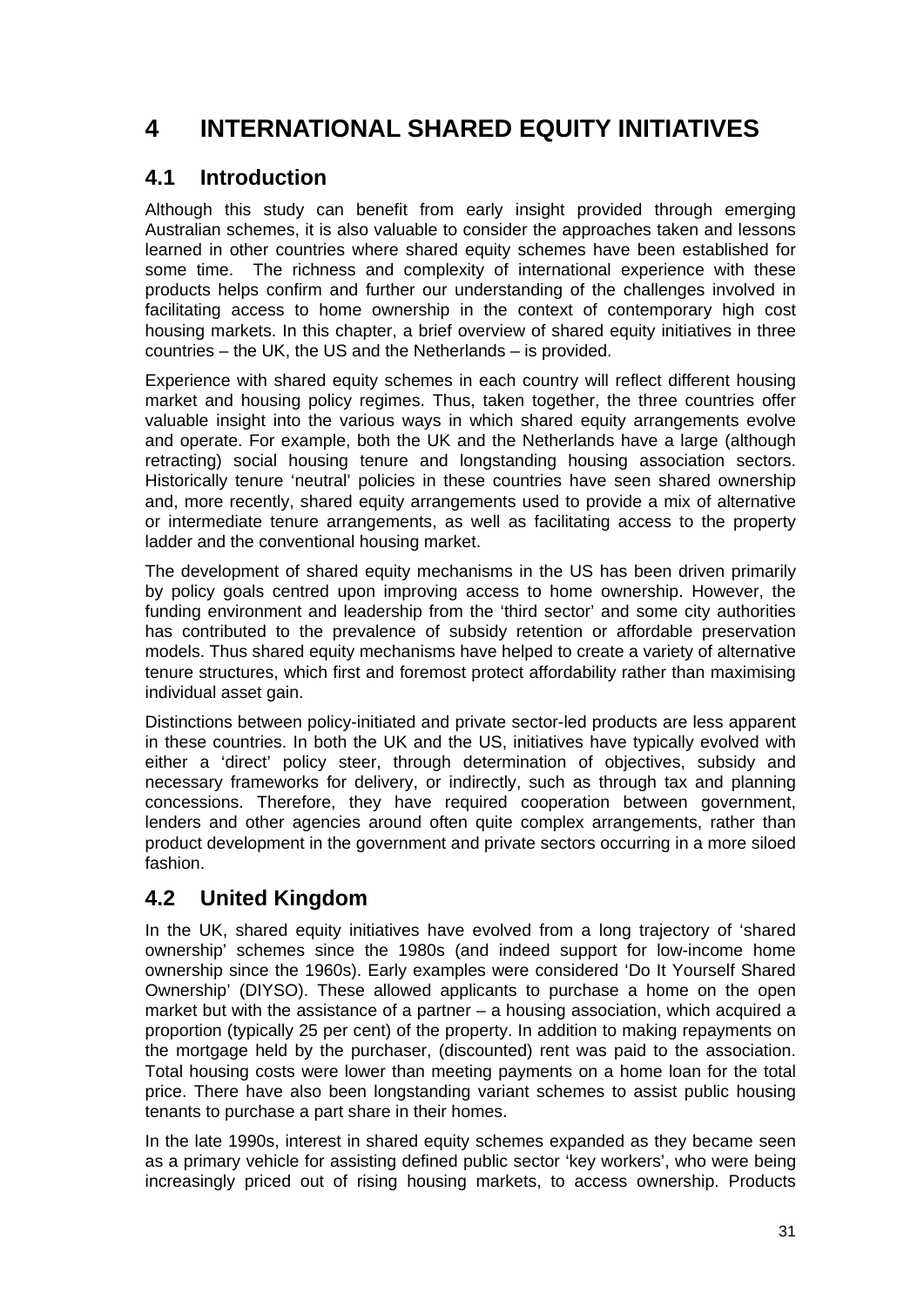including *Homebuy* (first introduced in 1999) signified a number of important policy shifts that are pertinent to this research. Firstly, there was recognition of shared equity as a viable tool for assisting 'eligible' lower- to middle-income groups into home ownership, as a means of retaining employees in high-demand markets. Secondly, the complexities of reconciling eligibility with potential demand and the relative attractiveness of other housing finance options have become more apparent. Thirdly, how risks and benefits are shared between parties, and how return on the partner's equity share is facilitated, continue to be challenging issues. Finally, although their role has evolved, Housing Associations continue to perform the primary role of partner and also have important roles in customer information and product education.

Recent policy direction has retained emphasis on the role of low-income home ownership for household asset-building and for promoting greater social equity (Bramley, 2004; Smith et al., 2005; Housing Corporation, 2006; HM Treasury/DCLG, 2006). This concerted policy interest may have added, perversely, to the complexities involved in pitching schemes to consumers and building scale. Changes and refinement are inevitable in response to an evolving policy agenda, and in light of feedback as to whether the products have been sufficient to address the barriers faced or reasons that schemes may remain unattractive to intended customers. However, these changes risk undermining the continuity required by lenders and investors, if they are to engage in schemes which would be considered 'niche' and innovative.

A Shared Equity Taskforce was announced in 2006 to assess the case for government intervention in the housing market and to assist intermediate households into home ownership using shared equity products. A core component of this activity has been the instigation of a Shared Equity Housing Finance Initiative (managed by the UK Housing Corporation), including a competition – involving mortgage lenders, developers, institutional investors and housing associations – held to generate innovative and viable financial products that can deliver affordable home ownership (CB Richard Ellis and Housing Corporation, 2007). Twelve proposals were received: two of those were invited to develop their proposals further. The results were announced in March 2008: two new equity loans are being introduced under the *Open Market HomeBuy (OMHB)* umbrella (superseding a number of changes made to the scheme in the preceding year). It is important to note that these products relate to England only; both Scotland and Wales have their own shared equity initiatives in place (*Homestake* and *HomeBuy* respectively).

The competition approach ensured that lender engagement was central to product development from the outset. The new products address two core barriers identified with the existing portfolio: the need for a smaller equity share to be purchased helping make the products accessible to lower-income groups, and; flexibility enabling buyers to shop around for the best home loan deals rather than being tied to a limited range of providers.

Both new products are targeted at social tenants, first-time buyers and key workers, and enable purchase in the open market (rather than being restricted to new supply):

 $\rightarrow$  *MyChoiceHomeBuy*. This represents an equity loan of between 15 and 50 per cent of the purchase price and is to be provided in partnership with a consortium of eight Housing Associations. The product can be used in conjunction with any conventional home loan. Interest is charged on the MyChoiceHomeBuy loan up to 1.75 per cent in the first year and increasing annually by the Retail Price Index plus 1 per cent.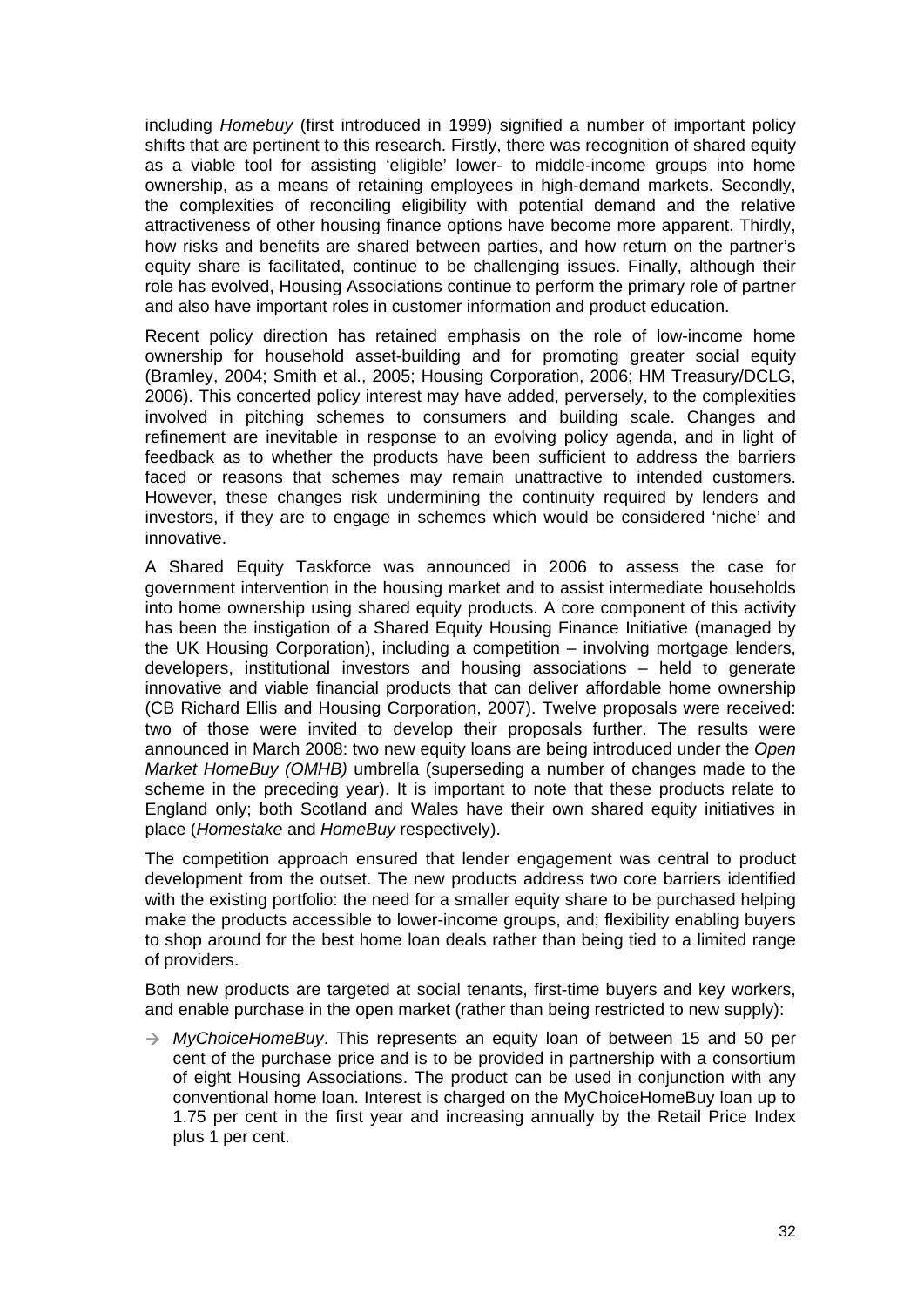$\rightarrow$  *Ownhome*. This involves an equity loan of between 20 and 40 per cent and is provided in partnership with the Housing Association 'Places for People and Cooperative Financial Services'. It needs to be used in conjunction with a conventional mortgage from the Co-operative Bank, although after the mortgage deal has come to an end the borrower can remortgage with an alternative provider. There are no interest charges on the Ownhome loan for the first five years. There is a charge of 1.75 per cent per year in years six to ten and from year eleven onwards 3.75 per cent per year is charged.

Funding of both schemes is shared between the UK Government and partner (*MyChoiceHomeBuy* – 50 per cent by the housing association consortium CHASE, 50 per cent government; *Ownhome* – 58 per cent Places for People and 42 per cent government). The key difference introduced through these schemes has been to increase the partner share up to 50 per cent. In the example provided this would enable a household with an income of £32,000 (\$71,000) to afford a house of £200,000 (\$444,500), with repayments/interest charges of £760 (\$1,690) each month compared with £1,350 (\$3,000) using a conventional loan<sup>[17](#page-41-0)</sup>.

Several other schemes remain available. *NewBuild HomeBuy* and *Social HomeBuy*  are essentially one and the same scheme, but with the latter targeted at existing social housing tenants. Applicants take out a home loan on a 25 to 75 per cent share of the property and are required to put down as much deposit they can afford. The remaining share is rented from a housing association. Like the other schemes, buyers have the opportunity to 'staircase up' their share over time. Unlike the other schemes, *NewBuildHomeBuy/SocialHomeBuy* are restricted to new build development.

More funding flexibility has led also to the development of other models where the private sector is taking a greater role. The English Partnerships-led *First Time Buyers Initiative (FTBI)*, introduced in 2006, is a targeted funding stream enabling subsidy to flow to developers rather than housing associations so that they can provide affordable housing on designated sites (English Partnerships, 2007a; Hills and Lomax, 2007). Other models are being developed to tap into and coordinate affordable housing allocations provided through the planning system, thereby reducing direct subsidy costs. Developers either work in conjunction with existing local housing associations (Assettrust), or the developer takes on the association role (Firstbase). Assettrust is fairly similar to traditional shared ownership arrangements and allows a very low entry point in terms of the minimum equity share to be purchased by the buyer (12.5 per cent). Rent is paid on the proportion not owned and staircasing is enabled.

Firstbase's approach is different. Firstbase is an initiative between Stanhope plc and Lend Lease, and is one of three development partners (in the first instance) selected to work in partnership with the Housing Corporation and English Partnerships to deliver new affordable homes under the *London Wide Initiative*. This pilot scheme will deliver up to 4,500 homes over the next five years, of which around 1,500 will be affordable homes for key workers (English Partnerships, 2007b). The home loan model proposed, *Homehold*, differs from other schemes in that no rent or fees are payable on the partner's equity share. Initial entry costs are significantly discounted to reflect Firstbase retention of the land. Firstbase retains responsibility for the long-term management of developments, ensuring properties remain affordable. The owner and partner share in any gains at the time of resale. As such, the model shares a number of similarities with 'subsidy retention' models prevalent in the US (see below).

<span id="page-41-0"></span> $\overline{\phantom{a}}$  $17$  This example is based on a repayment mortgage with a standard interest rate of 6.5 per cent (prevalent in the UK at that time).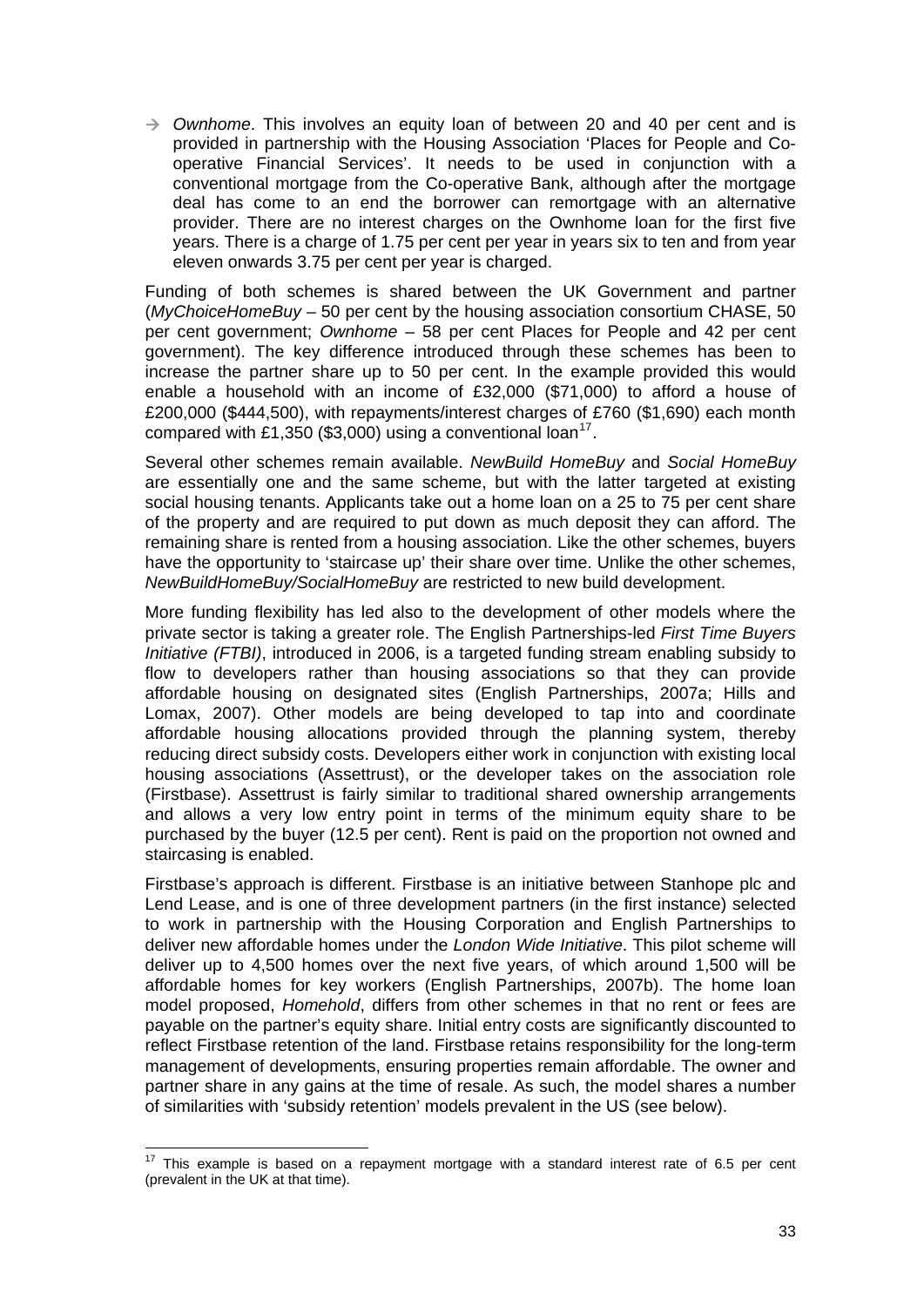An important distinction between initiatives such as Firstbase and Assettrust and private sector-led schemes emerging in Australia is that the former have been structured within an affordable housing policy framework. They represent alternative means of delivering shared equity schemes tied to policy objectives, rather than a mechanism that operates wholly without subsidy or eligibility criteria. Such developments are providing a useful response in areas of high housing demand – and indeed depend in part upon being able to extract cross subsidy available in such areas through planning gain.

Innovative financing arrangements to assist existing home owners in areas of England experiencing urban regeneration activity have also been explored. For example, a number of local authorities and regional housing boards are working in conjunction with affordable housing finance providers<sup>[18](#page-42-0)</sup> to provide 'cash-poor but equity-rich' home owners living in regeneration areas a means of repairing and improving their properties (Joseph Rowntree Foundation, 2006). Such schemes share similar characteristics with equity release products targeted towards seniors; however, released funds are predicated towards renewal and products are subsidised. In areas undergoing significant restructuring, for example tied to Housing Market Renewal (HMR) pathfinder activity, further innovation in the application of shared equity has emerged through the development of 'relocation equity loans'<sup>[19](#page-42-1)</sup> to assist existing households in the area to afford a substantially upgraded or new home in the neighbourhood (Joseph Rowntree Foundation, 2006; Mercian, 2007).

# **4.3 United States**

US housing policy over the past 10 to 15 years – certainly until the sub-prime crisis – has been underpinned by a desire to address barriers faced in accessing home ownership. During the Clinton administration, commitment to addressing declining home ownership rates and increasing accessibility for lower-income groups, in particular Black and Hispanic Americans, became more clearly defined (Clinton, 1995). There was significant government support in this push through the mandates of Fannie Mae and Freddie Mac<sup>[20](#page-42-2)</sup>, and it was the wider impact of increased flexibility and deregulation in the finance and mortgage markets that provided the core response to access constraints. The current credit crunch and increase in foreclosures over the past 18 to 24 months amongst those with sub-prime mortgage arrangements has heightened awareness of the risks of encouraging expansion of home ownership amongst lower-income groups.

Although easy credit facilitated a market-led response, it is important to recognise a parallel increase in the use of public subsidy shared equity approaches as a means of addressing affordability constraints, albeit on a relatively modest scale. Two prevailing features are pertinent here. The first relates to the fragmented nature of mechanisms facilitating affordable housing provision and assistance in the US, with localised (city or subregional) initiatives developing out of a patchwork of federal, state and local-

<span id="page-42-0"></span>  $18$  Initiatives include Mercian/ART Homes Itd operating in the West Midlands, and the HomeImprove project run by Rochdale and Oldham Borough Councils in partnership with the West Pennine Housing Association (ODPM/JRF, 2004; Mercian, 2007).

<span id="page-42-1"></span><sup>&</sup>lt;sup>19</sup> This loan, typically £20-35,000, operates as a non-interest bearing legal charge on the property with repayment based on the proportion of equity when that property is sold (JRF, 2006).

<span id="page-42-2"></span><sup>&</sup>lt;sup>20</sup> Fannie Mae and Freddie Mac are shareholder owned companies mandated by US Congress to provide funding to the housing market. They guarantee or own roughly half of the \$12 trillion US mortgage market (as at June 2008) yet they do not lend directly to homebuyers. Rather, they buy mortgage debt from banks and sell it on to investors. Their role is seen as vital in increasing liquidity in the market by keeping up the supply of money and keeping down its cost. Recent turmoil caused by the credit crunch has increased the spotlight on their role and remit.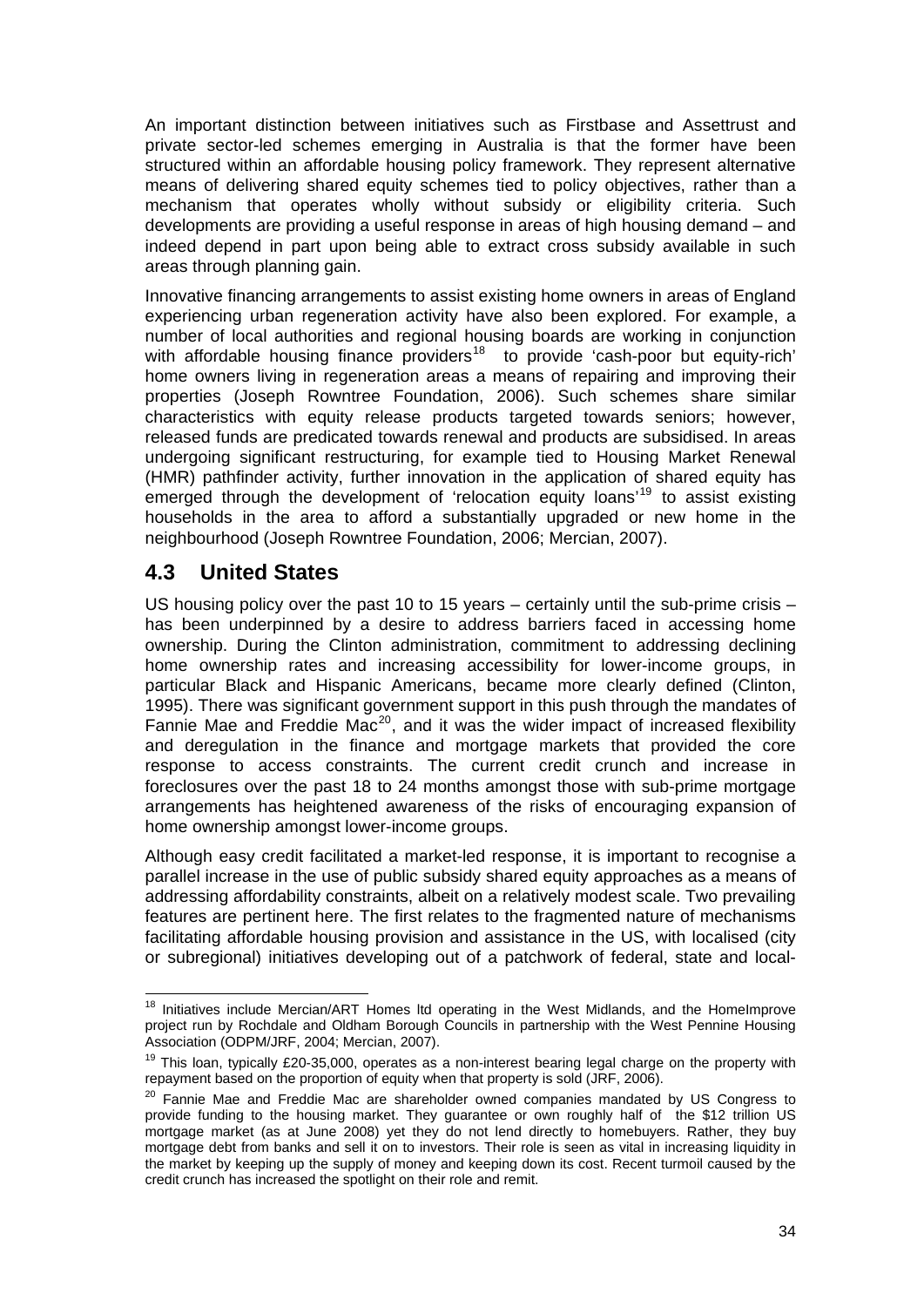level tax incentives, funding streams, planning policies and opportunities. The second feature relates very much to the first and involves the gradual emergence of innovative models as groups have become more effectively mobilised and developed effective organisational structures to bring these resources together. For example, Community Development Corporations (CDCs) and Community Land Trusts (CLTs) have been around for decades, providing the platform necessary to bring various streams of funding together to enable place-based activity.

Policy-oriented initiatives have centred on the use of shared equity mechanisms as a means of facilitating the supply and preservation of affordable housing, rather than as a means of providing a helping hand into full home ownership. They can be seen therefore as predominantly 'subsidy retention' models, and can be classified under three broad approaches: deed restriction, community land trusts and cooperatives (Davis, 2006; Jacobus and Lubell, 2007). Characteristics and criteria shaping each of these approaches are provided in Table 4.1. There is some debate as to whether all models can be considered clear-cut 'equity sharing' arrangements, in particular those where there is only a limited relationship between market appreciation and owner stake in those gains at the time of sale. Equally, principles of full rights and responsibilities being enjoyed by the occupant may be less clear-cut, and the basis of the shared arrangement may not be explicitly defined in terms of equity. Nevertheless, in their broad sense, each of the three models promotes access to affordable ownership (even if pathways to outright ownership are restricted) and offer the potential for occupants to benefit from some degree of gain if they were to move on.<sup>[21](#page-43-0)</sup>

<span id="page-43-0"></span><sup>&</sup>lt;sup>21</sup> With the exception of zero-equity cooperative models.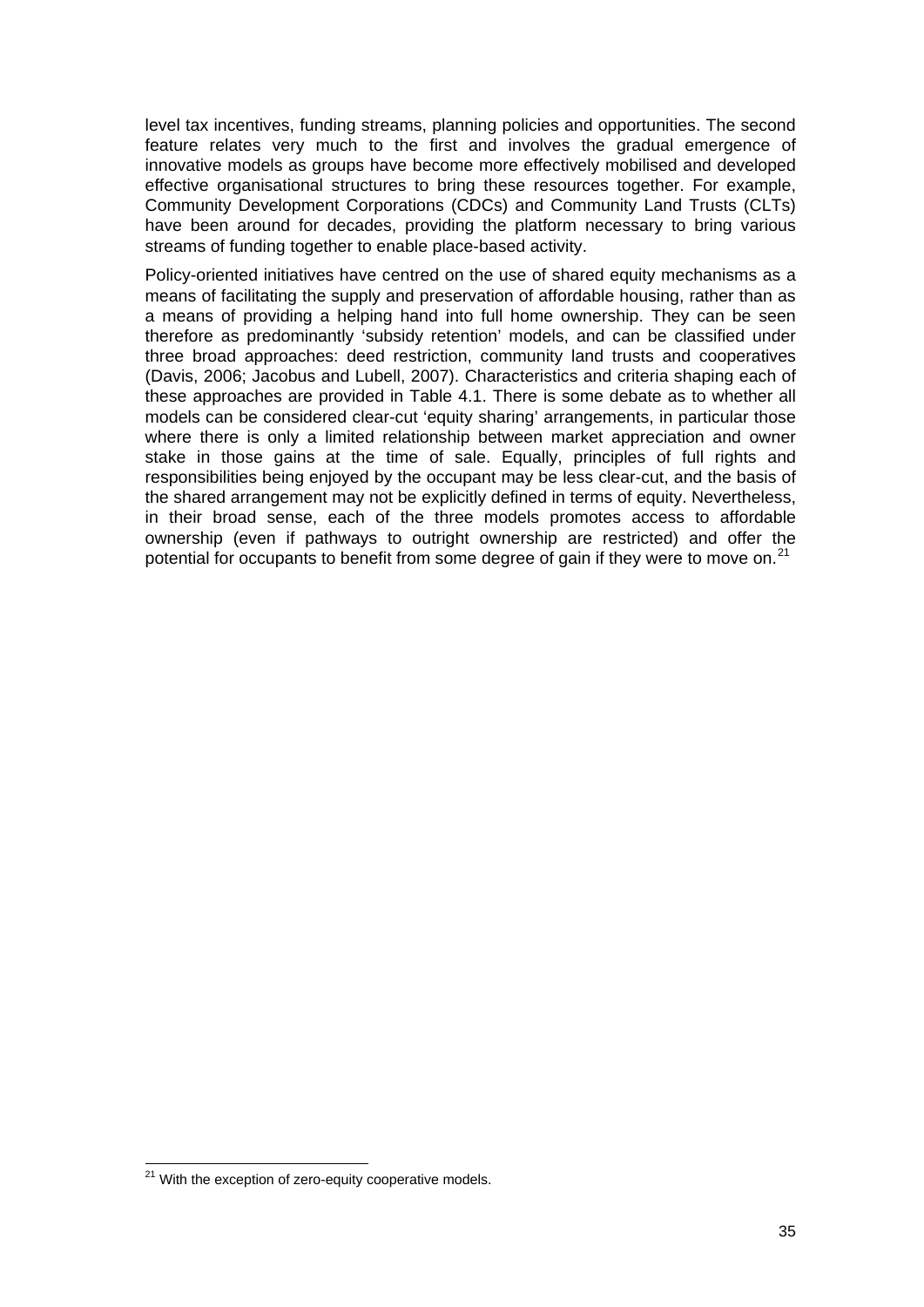| Table 4.1: Subsidy retention models (after Davis 2006, Jacobus, 2007) |  |  |  |  |
|-----------------------------------------------------------------------|--|--|--|--|
|-----------------------------------------------------------------------|--|--|--|--|

|               | <b>Deed restricted homes</b>                                                                                                                              |               | <b>Community land trusts</b>                                                                                                                                                                                 |               | Cooperatives                                                                                                                                                                                                                                        |
|---------------|-----------------------------------------------------------------------------------------------------------------------------------------------------------|---------------|--------------------------------------------------------------------------------------------------------------------------------------------------------------------------------------------------------------|---------------|-----------------------------------------------------------------------------------------------------------------------------------------------------------------------------------------------------------------------------------------------------|
| $\rightarrow$ | Encompass a range of<br>types and tenures of<br>housing, including<br>detached houses,<br>attached duplexes, row<br>houses, townhouses,<br>and apartments | $\rightarrow$ | Housing created through<br>a community land trust<br>(CLT) bestows very<br>similar rights of<br>ownership to Deed-<br>restricted housing<br>(occupancy must be for                                           | $\rightarrow$ | Market-rate cooperatives:<br>the transfer value of<br>corporate shares,<br>purchased and resold by<br>individual home owners,<br>is determined by a market<br>appraisal                                                                             |
| $\rightarrow$ | Continuously affordable<br>- sold and resold for<br>prices that remain within<br>the financial reach of the                                               | $\rightarrow$ | primary residence, resale<br>is restricted)<br>One party holds the deed<br>to parcel of land; another<br>holds the deed to the                                                                               | $\rightarrow$ | Limited equity<br>cooperatives: home<br>owner's are allowed a<br>modest growth in equity                                                                                                                                                            |
| $\rightarrow$ | targeted group<br>Affordability maintained<br>through a restrictive<br>covenant appended to a                                                             | $\rightarrow$ | residential dwelling<br>located upon that land<br>Ground lease ensures                                                                                                                                       | $\rightarrow$ | between initial purchase<br>and eventual resale of<br>their corporate shares<br>Zero equity cooperative:                                                                                                                                            |
| $\rightarrow$ | property's deed or<br>mortgage<br>Owners have exclusive<br>used of their property,                                                                        |               | affordability over time -<br>controls last as long as<br>the lease, which binds all<br>subsequent owners of the                                                                                              | $\rightarrow$ | no growth in the value of<br>home owner's shares.<br>Cooperative housing is<br>operated and governed                                                                                                                                                |
|               | but they are prevented<br>from using it for<br>anything other than their<br>primary residence<br>Resale is constrained to                                 |               | housing located on a<br>CLT's land. It typically<br>runs for 99 years, is<br>renewable and                                                                                                                   |               | by state-chartered<br>corporations whose<br>shareholders are drawn<br>exclusively from those                                                                                                                                                        |
| $\rightarrow$ | someone from a<br>specified pool of<br>income-eligible buyers                                                                                             |               | inheritable, and gives<br>home owners and their<br>heirs an exclusive right to<br>occupy the land on which<br>their homes are located                                                                        | $\rightarrow$ | who occupy the housing<br>The corporation owns the<br>deed, holds the<br>mortgage, and pays all                                                                                                                                                     |
| $\rightarrow$ | for a specified, formula-<br>determined price<br>Use and resale                                                                                           | $\rightarrow$ | Ground lease also<br>regulates maintenance                                                                                                                                                                   | $\rightarrow$ | municipal taxes and fees<br>on the real estate<br>Home owners in the co-                                                                                                                                                                            |
|               | restrictions may be<br>attached to the home<br>owner's mortgage,<br>covering the amount of                                                                | $\rightarrow$ | and mortgaging<br>When the owner wants to<br>sell, either the CLT<br>repurchases the property                                                                                                                |               | op do not hold title to their<br>individual homes, but<br>rather own shares in the<br>corporation that owns                                                                                                                                         |
|               | a low-interest or no-<br>interest loan provided by<br>a public agency to<br>enable a low-income<br>household to purchase<br>the home.                     | $\rightarrow$ | itself and resells it to an<br>eligible purchaser<br>Responsibility for<br>monitoring and enforcing<br>all of these restrictions on<br>the use and resale of<br>owner-occupied housing<br>rests with the CLT |               | their home<br>$\rightarrow$ Owners are voters of that<br>corporation, with ultimate<br>control over its assets, its<br>operations, and its<br>enforcement or any<br>restrictions on the use of<br>individual apartments and<br>the resale of shares |

The Community Land Trust (CLT) has emerged as a successful model. Estimates indicate that there are around 100 trusts operating across the US. Typically they are on a relatively small scale, and geographically tied to a particular city or indeed more local jurisdiction. As an example, the *Northern California Land Trust (NCLT)* is a community-based not-for-profit organisation comprising 84 units of housing on 16 sites in 2002. It was founded by community activists in the early 1970s, and acted as a volunteer organisation until the 1990s at which time the group reorganised as a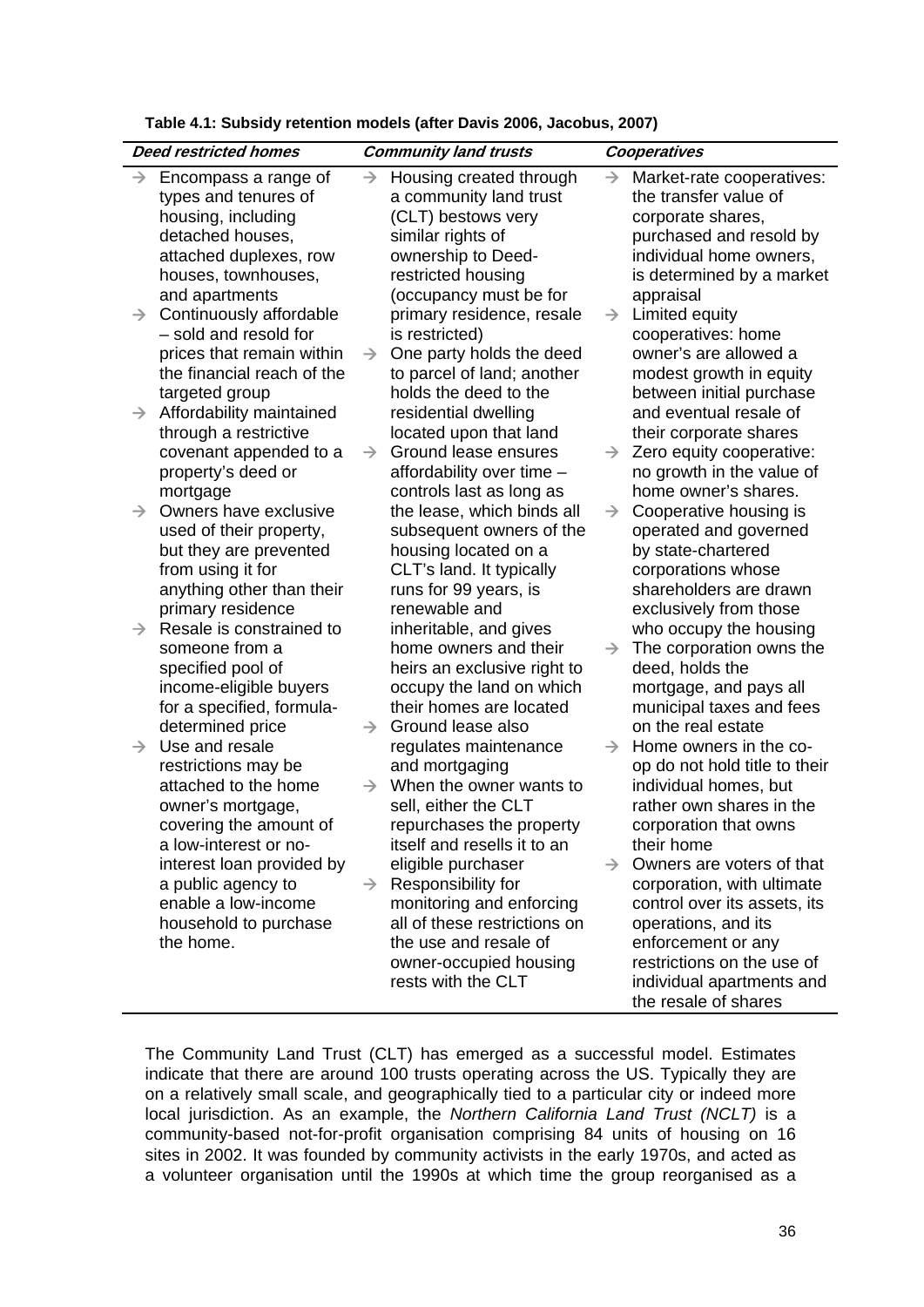professional team focusing on housing and community development. Income limits for eligible owners are set according to a percentage of area median incomes (AMI) and account for local market conditions (they vary between Oakland and Berkeley, for example) and size of household. The Trust retains the rights to the land and ensures that the home is resold at similar, below-market rates to the next purchaser, preserving affordability for the community (Lloyd, 2002, Northern California Land Trust, 2008)

A crucial component of the CLT model is the capacity to acquire land at a heavily discounted rate. This may be facilitated by philanthropic donation, acquisition of difficult sites avoided by developers, and through utilising local authorities' planning policies. For example, in cities where affordability constraints are high and a broader range of housing mix desired, planning policy often makes use of inclusionary zoning measures to ensure that a percentage of affordable housing is provided. Many CLTs have developed effective structures to work alongside planners and 'for-profit' developers to meet these requirements. Acting as an intermediate or 'protected' rather than open market product, CLTs effectively remove dwellings from the speculative market, thereby preserving ongoing affordability. When purchasers sell, the sale price is capped at what they paid for it plus a predetermined amount based upon appreciation. A number of methods are used to calculate a 'fair return' to the purchaser, such as appraisal-based or index-based resale formulae (Jacobus and Lubell,  $2007$ ). $^{22}$  $^{22}$  $^{22}$ 

Subsidy retention models such as CLT provide good opportunities for assisting lowerincome groups to enjoy the benefits of home ownership, but little opportunity for substantive asset growth at the household level to assist families to move on into full market home ownership. Shared equity models that are geared more towards provision of a helping hand onto the property ladder, as predominate in the UK and Australia, are less advanced in the US although a number of cities have introduced shared equity initiatives within their own jurisdictions, for example the City of San Diego (CCDC, 2007a,b; City of San Diego, 2006, 2007).<sup>[23](#page-45-1)</sup>

## **4.4 The Netherlands**

The Netherlands pathway towards shared equity has a number of similarities with both the US and the UK, particularly the latter. Shared aspects include the emergence of models from the tenure-neutral policies of the 1970s and goals which reflect home ownership promotion but also recognise the substantial social housing sector (Elsinga, 2005). Again reflective of trajectories in the UK – tied to changing policy drivers – Elsinga notes a shift from the 1970s, where 'intermediate' ownership models in the Netherlands were aligned to social housing options, to the 1990s by which time conventional owner occupation was seen as the more logical reference point. Despite having a number of schemes over this period, the number of units owned under shared equity or shared ownership arrangements is small, as in other countries.

Elsinga (2005) identifies three 'alternative tenure' models, which fall within the shared equity continuum used in this research. *Koophuur* offers a shared ownership model

<span id="page-45-0"></span>j  $22$  Such mechanisms are also used to determine return in deed-restricted or limited-equity sharing arrangements. Chapter five considers their impact in terms of targeting and housing market response.<br><sup>23</sup> There has also been a recent revival in private sector interest in arrangements geared towards

<span id="page-45-1"></span>facilitating access to the market. For example, Caplin et al (2007) outline proposals for a Shared Equity Mortgage (SEM) that seeks to avoid the difficulties experienced with previous private-sector Shared Appreciation Mortgages (SAM) in the US. However, the terminology may be misleading. The product does not provide equity in the property itself but instead offers a loan with a contingent interest, whereby the amount of interest owed is calculated according to what happens to house prices.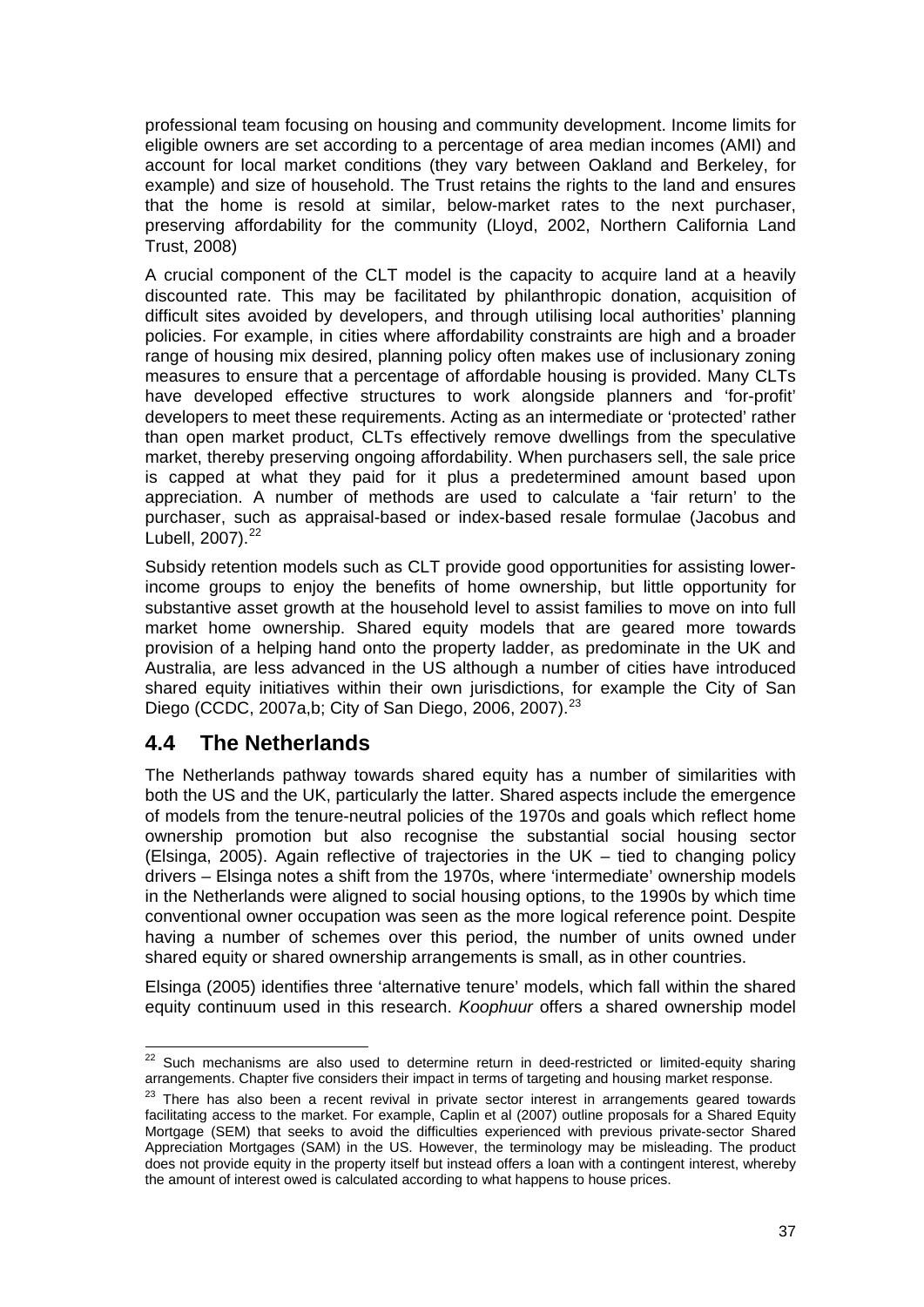where purchasers own part of the dwelling and pay rent to a housing association on the other. This is often referred to as 'interior-only' ownership. Although owners have full rights in this regard, when it comes to resale, the amount received reflects the original price plus a predetermined amount to take into account inflation and any improvements made. As such, it shares more characteristics of the subsidy retention models in the US rather than shared ownership models in the UK. The benefits of Koophuur relate to lower entry and ongoing home ownership costs, but arrangements – certainly in terms of asset accumulation – can be seen as restrictive.

By contrast, a second model, *KoopGoedkoop*, is more comparable to traditional home purchase on the open market. The costs of entering the market are discounted through separation of the purchase of the 'bricks and mortar' and the cost of the land on which the property sits (which is initially rented from a housing association). The ground rent is subsidised incrementally over the first ten years. Given that purchasers under this model are entitled to tax relief on both mortgage interest payments and the ground rent, KoopGoedkoop is seen to offer 'fiscal optimisation' in relation to prevailing tax conditions.

The third model, Community Linked Ownership (*Maatschappelijk Gebonden Eigendom, MGE*) evolved from the disposal of properties in need of renovation and upgrading in the 1970s and 1980s. In return, capital gains above the original purchase price at the time of resale are shared equally between the owner and the housing association. There are a number of conditions imposed in MGE arrangements: the housing association retains first right of refusal at resale and owners are obligated to ensure that both their property and common areas are not neglected.

'Buying Smarter' (*Slimmer Kopen*), operating in the city of Eindhoven, appears to provide a mixed model comprising both Koophuur and MGE characteristics. Dwellings (limited to those owned by the housing association<sup>[24](#page-46-0)</sup>) are sold at a discounted market price, which can be up to 50 per cent, depending on the neighbourhood. In exchange for the price reduction the housing association has a first right to buy with the agreement that the original discount and a share of the capital gain (or loss) will be paid to the association. The ratio between the price reduction and housing association's share in the value increase is determined according to the Fair Value model utilised by the government.

# **4.5 Summary**

Internationally, a number of drivers have shaped engagement with shared equity arrangements, reflecting characteristics of their respective housing systems, policy trajectories and current government objectives. Interest has evolved from an initial focus on development of alternative or intermediate tenures, to mechanisms geared more explicitly to providing a 'leg up' and working in parallel with the conventional ownership market. In the US, funding structures have helped to align shared equity mechanisms with the provision and retention of affordable housing: the predominant focus is on enabling households to benefit from the occupancy advantages of home ownership without necessarily gaining wealth benefits. By comparison Australian shared equity schemes are at the facilitating entry end of the continuum, assisting individual asset accumulation rather than being used as a means of retaining subsidy and preserving ongoing affordability.

A number of issues arising from schemes in other countries will be drawn upon in the remaining chapters of this report. However, two important observations can be made

<span id="page-46-0"></span> $\overline{\phantom{a}}$ <sup>24</sup> Housing associations are numerous and large in the Netherlands, owning about 2.4 million dwellings or 35 per cent of all dwellings (Milligan, 2003).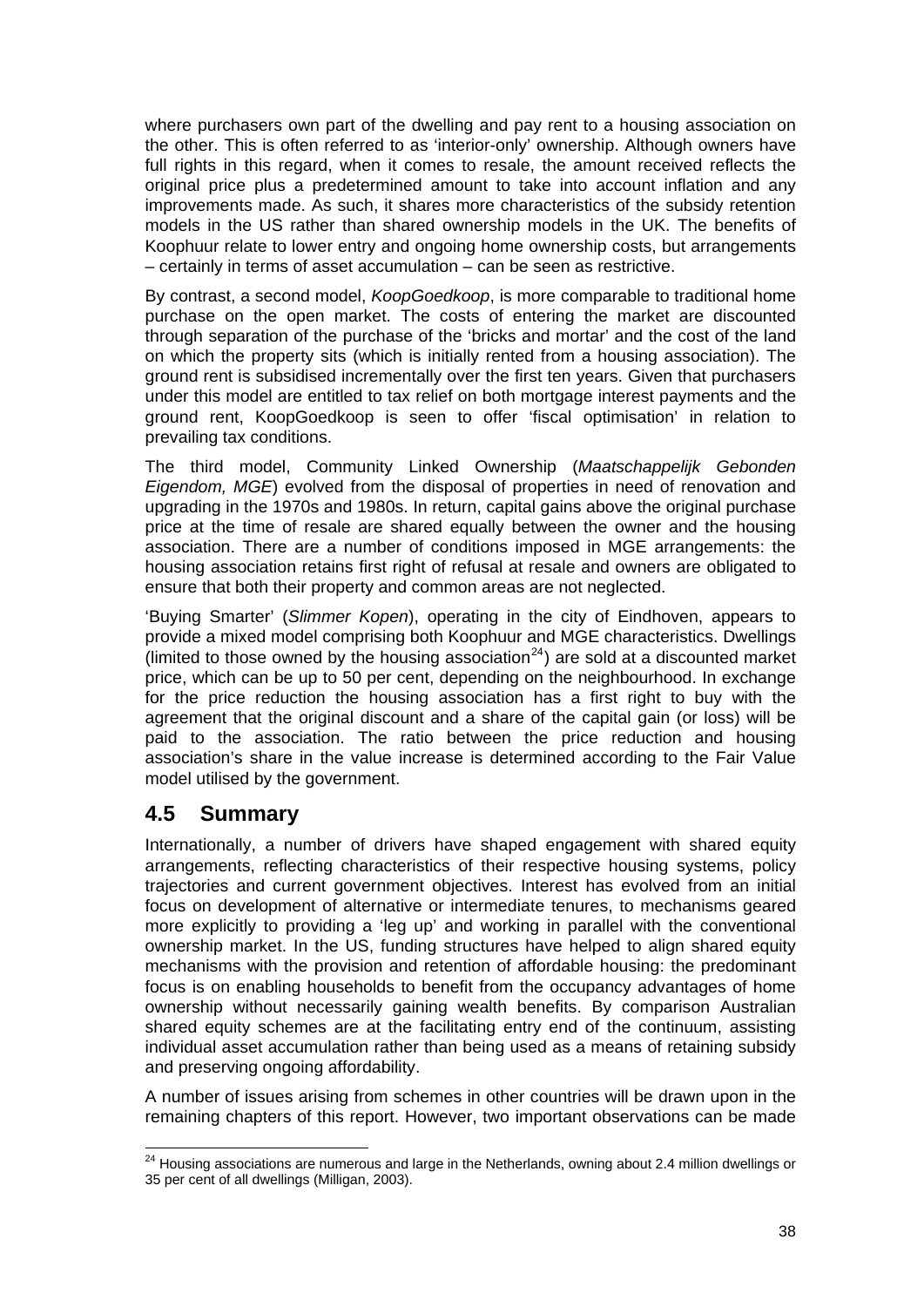here. The first is that overseas experience lends support to the intent of this research to consider the potential for shared equity initiatives in Australia, not only as currently conceived, but also to explore the viability of approaches that fall along other parts of the shared equity continuum. For example, are there opportunities for, and consumer interest in, subsidy retention models, such as CLTs, as an affordable housing supply and preservation model in high-demand markets?

The second is acknowledgment of the practical difficulties and complexities that continue to shape policy engagement with shared equity approaches in countries with a long track record. For example, after over 15 years of policy engagement in the UK, viable products that meet the needs and expectations of governments, institutional lenders and consumers remain elusive. Further promotion of collaboration between government and market players is seen as part of the answer to this (as illustrated in the recent Shared Equity Taskforce competition). We will consider whether such engagement is more effective in cost/benefit terms for governments, lenders, investors and consumers in the final report.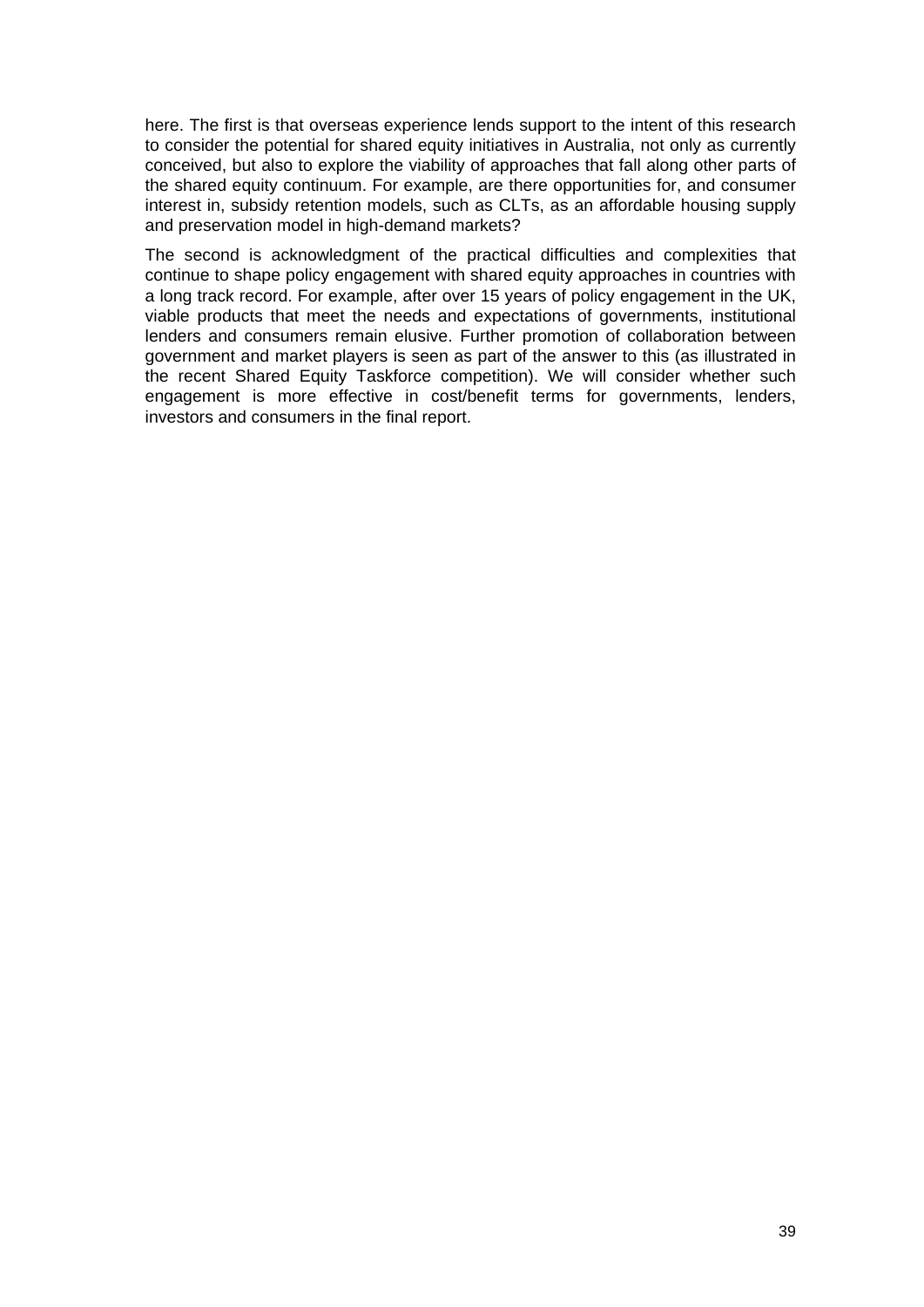# **5 POLICY CONSIDERATIONS**

# **5.1 Introduction**

As discussed, shared equity models can be seen as a logical policy response to sustained high house prices and lack of affordability in Australian housing markets (Yates, 2007; Yates et al., 2007). Such initiatives can be targeted towards particular income groups and can be justified as a strategic response to barriers faced by households who could sustain ownership – or at least part ownership – with a limited amount of assistance. Promoting access to ownership also complements other explicit and implicit policy goals, such as facilitating asset-building and reducing demand for social housing and rent assistance.

Although shared equity is attractive in policy terms, it is also complex. Policy makers will identify the potential benefits of a given approach, but also rightly consider potential disadvantages, negative externalities and risks involved in their implementation. Consideration also needs to be given to the implications of pursuing shared equity for other government policies (including income support, superannuation, tax, housing assistance, first home owner grants). Government expenditure tied to such schemes competes for public funds against myriad other demands and requirements. Potential policy settings are complicated further by the recognition that local housing markets may respond in different ways and, consequently, require more nuanced approaches. At the same time, scale is required to generate investment market interest, and consistency will help to avoid confusion and complexity for consumers.

Articulating the role of shared equity within broader housing policy agendas in cost/benefit terms is challenging. Shared equity mechanisms are likely to be more cost effective than provision of rented social housing (as demonstrated in the UK context by Bramley and Morgan, 2007), but potentially less cost effective than rentsubsidy mechanisms. Determining their effectiveness requires consideration of whether the needs of particular groups struggling to access ownership outweigh the needs of struggling social or private renters and, if so, giving consideration to the merits of shared equity compared to other methods of achieving similar outcomes. Judgements need to take into account non-financial as well as financial benefits of home ownership vis-à-vis other tenures and wider housing market considerations, if shared equity is not to be seen simply as a 'middle class', or at least 'aspirant class' subsidy. Furthermore, as initial capital subsidies will be offset in the future through (inflated) capital receipts when equity tranches are paid off as participants staircase their share, government cost-benefit calculations will depend on the time frame over which they are assessed. In their early evaluation of shared ownership and shared equity schemes in England, Bramley et al. (2002) suggested that these programs were effectively 'self-financing'. Making that case successfully requires Treasuries to take a longer-term perspective.

Issues about how any potential subsidy should be directed, who should benefit, and to what extent are central to considerations of shared equity as an appropriate policy tool. These considerations will underpin the discussion of cost/benefits and policy recommendations to be made in the final report. In this chapter, discussion is focused on policy considerations that impact on the potential characteristics, scale and viability of schemes rather than an assessment of shared equity approaches more generally. Three areas are considered:

 $\rightarrow$  Impact: What is the scale of potential demand for shared equity, and what role might such initiatives play in addressing affordable housing 'needs'?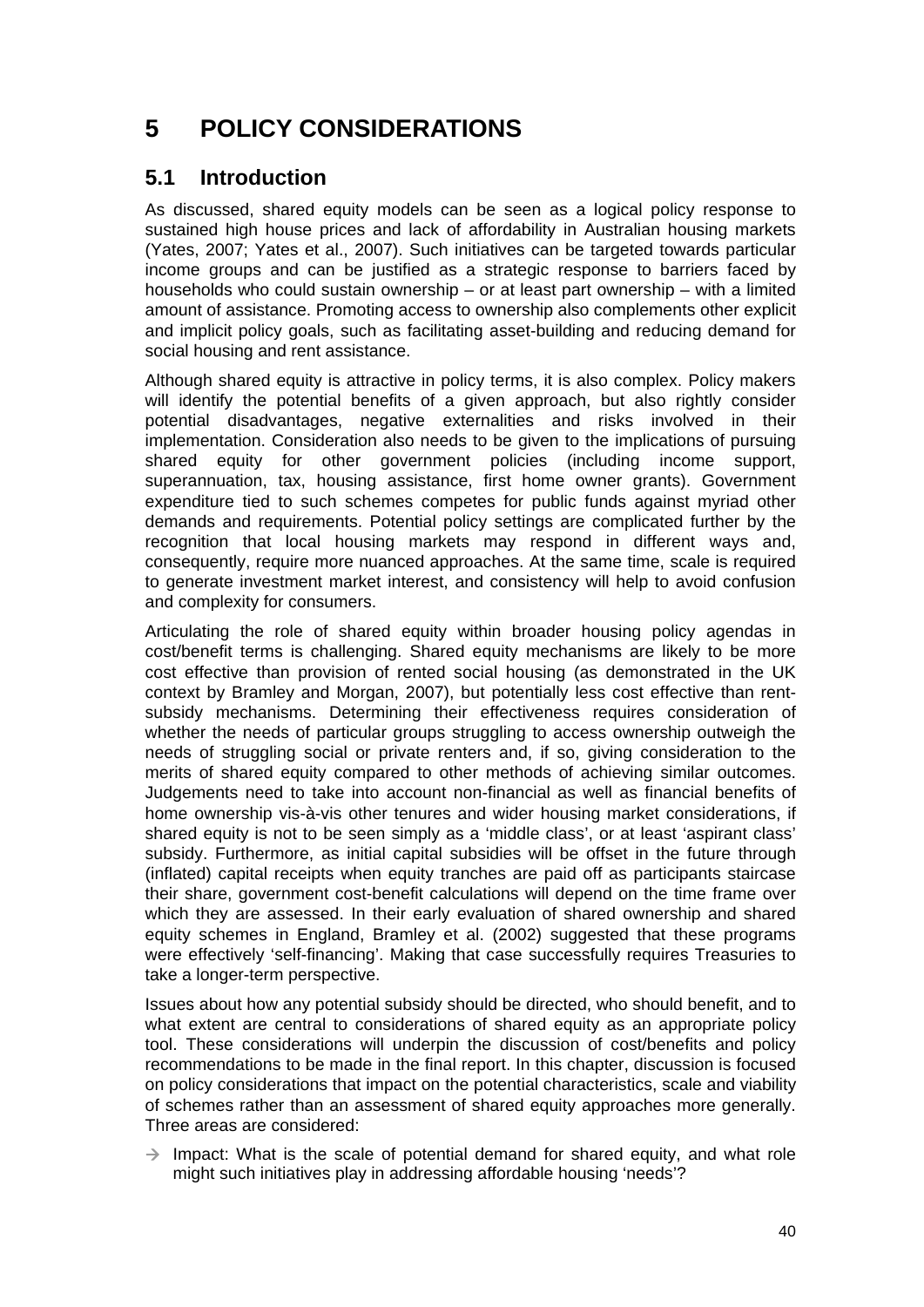- $\rightarrow$  Targeting: What eligibility criteria for shared equity will be appropriate?
- $\rightarrow$  Externalities: What impact will shared equity have on housing markets and broader housing affordability concerns?

### **5.2 Impact: what is the scale of potential demand?**

Assessment of the feasibility and viability of shared equity mechanisms requires an understanding of the potential size of the market or demand for such a product. Government also needs to have a clear understanding of the possible take-up of schemes, the level of subsidy needed, any administrative and regulatory frameworks required, and awareness of exposure more generally given the complexity of this policy area. Where initiatives are considered an integral element of wider affordable housing policy, an understanding of the potential contribution shared equity schemes might play in meeting overall affordable housing needs will be important to justify resources. There are several ways in which potential demand can be assessed and identification of the prospective pool of users/participants will depend on the definitions used and policy parameters chosen. The potential market reach will also be shaped by the intended purpose and flexibility of access associated with the product.

Although the large majority of Australians would prefer to be home owners (Baum and Wulff, 2002), it is unlikely this aspiration can be met for a significant minority, irrespective of the particular characteristics of any shared equity scheme. This situation calls for a specific determination of the potential scope of the market for such schemes. In the context of initiatives seeking to provide a 'leg up' on to the housing ladder, policy interest has typically been focused on first home buyers on the 'cusp of affordability' (Williams and Bennett, 2004) and, in the UK and the US respectively, on 'key workers' or 'workforce households', who face being priced out of the highdemand markets where they work. There has also been a longstanding desire to promote mobility within the social rented sector that has added to the impetus to develop schemes, since movement of a household from this tenure to ownership can offer a 'double win' – freeing up resources for affordable housing and addressing aspirations for ownership.

Several approaches have been used to identify the scope and reach of the demand for products assisting access to ownership. The first, asking a potential target group whether they would be interested in purchasing a home under shared equity arrangements, provides a straightforward but simplistic snapshot. In Australia, Genworth Financial publishes an annual report on mortgage trends, which asks questions about alternative' products including shared equity. Recent reports indicate growing interest and potential willingness to consider such products – 30 per cent in 2006, increasing to 43 per cent in 2007. However, interest was more pronounced in moderate- to higher-income groups, rather than amongst the groups targeted by government schemes (Genworth Financial, 2006, 2007).

According to a survey conducted for Housing Tasmania, 65 per cent of respondents in the target group (those renting or living with friends and with income less than \$1100 per week) felt that a proposed scheme would make it possible for them to own their own home, once it had been explained to them (EMRS, 2005). A more detailed assessment undertaken by Robert Charles Lesser and Company (RCLCO) (2007) provides useful context in that it focuses primarily upon interest in shared equity arrangements geared towards preserving affordability (deed-restricted models, community land trusts etc) rather than maximising opportunities for individual asset growth. The survey was targeted at existing renters with household incomes between 60 and 150 per cent of average median incomes (AMI) in three large US metropolitan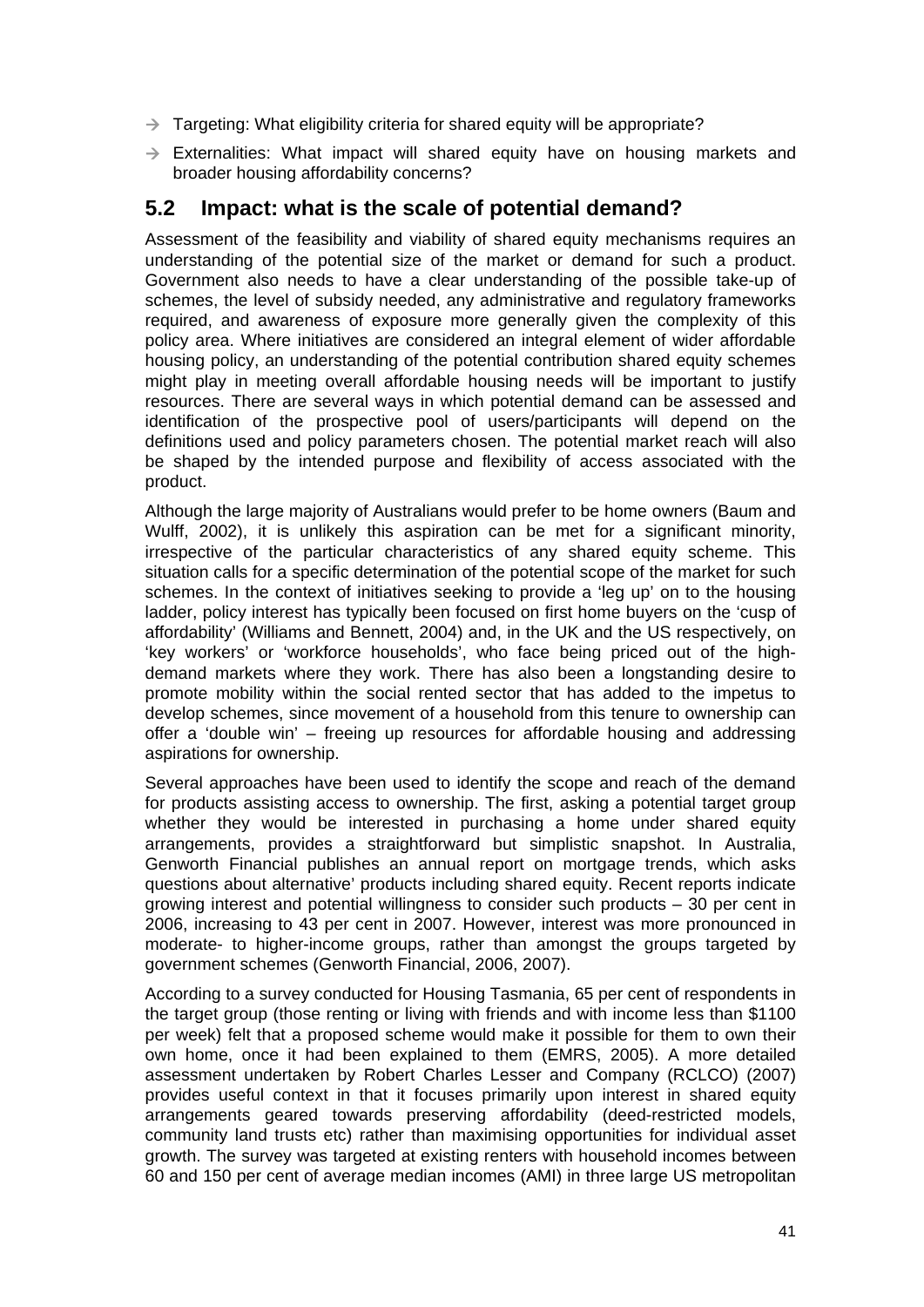areas. Once the concept was explained, over 70 per cent of those surveyed expressed some interest in purchasing a home under a shared equity scenario, compared with only 3.5 per cent prior to explanation.

Clarke (2006) points out that demand is difficult to ascertain from surveys drawing upon expressed preferences. A high preference for ownership and the gulf between those aspiring to and those who can afford to buy, should not translate into assumptions that aspirant purchasers will seek shared ownership or shared equity arrangements. Given their position as an 'intermediate' market, the relative appeal of these products will be influenced strongly by trends in and relative appeal of other tenures.

A more robust approach is to consider the potential size of the market by defining the aims and objectives of a given initiative, and estimating market size by matching these parameters to socio-economic, demographic and house price data. There are some fairly well-established models for making such calculations, based on current unmet demand and estimation of future flows coming into the marketplace. For example, Wilcox (2006) scopes the extent of an intermediate housing market in England amongst younger working households. A narrow measure captures the proportion of those households that can afford to pay a social rent without recourse to benefit but cannot purchase at lowest decile prices for 2- and 3-bedroom dwellings. A broader measure considers the proportion that cannot purchase at lower quartile house prices for 2- and 3-bedroom dwellings $^{25}$  $^{25}$  $^{25}$ .

To inform the Shared Equity Taskforce in England, DCLG (2006) produced estimates of the potential scale of the low-cost home ownership market (primarily related to shared equity/ownership potential) drawing upon recent CORE data, the Survey of English Housing and recent research undertaken by the Council for Mortgage Lenders (Bramley, 2004; Smith et al, 2005; Tatch, 2006)<sup>[26](#page-50-1)</sup>. Table 5.1 illustrates the scale of current and newly forming renting households in England who would be able potentially to purchase under different levels of equity sharing arrangements. In the DCLG exercise, access to a 25 per cent equity loan meant that an additional 7 per cent of current private renters and 3 per cent of social renters could afford ownership. Even with the availability of a 75 per cent loan, around 73 per cent of social housing tenants and 47 per cent of those in the private rented sector would remain shut out of the market. The potential for shared equity arrangements to assist newly forming renter households is more constrained.

<span id="page-50-0"></span>  $25$  This broader measure has informed our research interest in those households unable to purchase at lower quartile house prices (see chapter eight).

<span id="page-50-1"></span><sup>&</sup>lt;sup>26</sup> A number of assumptions about basic household income and lower quartile house price data are used, but these do not factor in debt levels, availability of deposit and potential assistance from family and friends (Rowlinson and McKay, 2005; Tatch, 2006), propensity to purchase (Holmans, 2005) or size of households.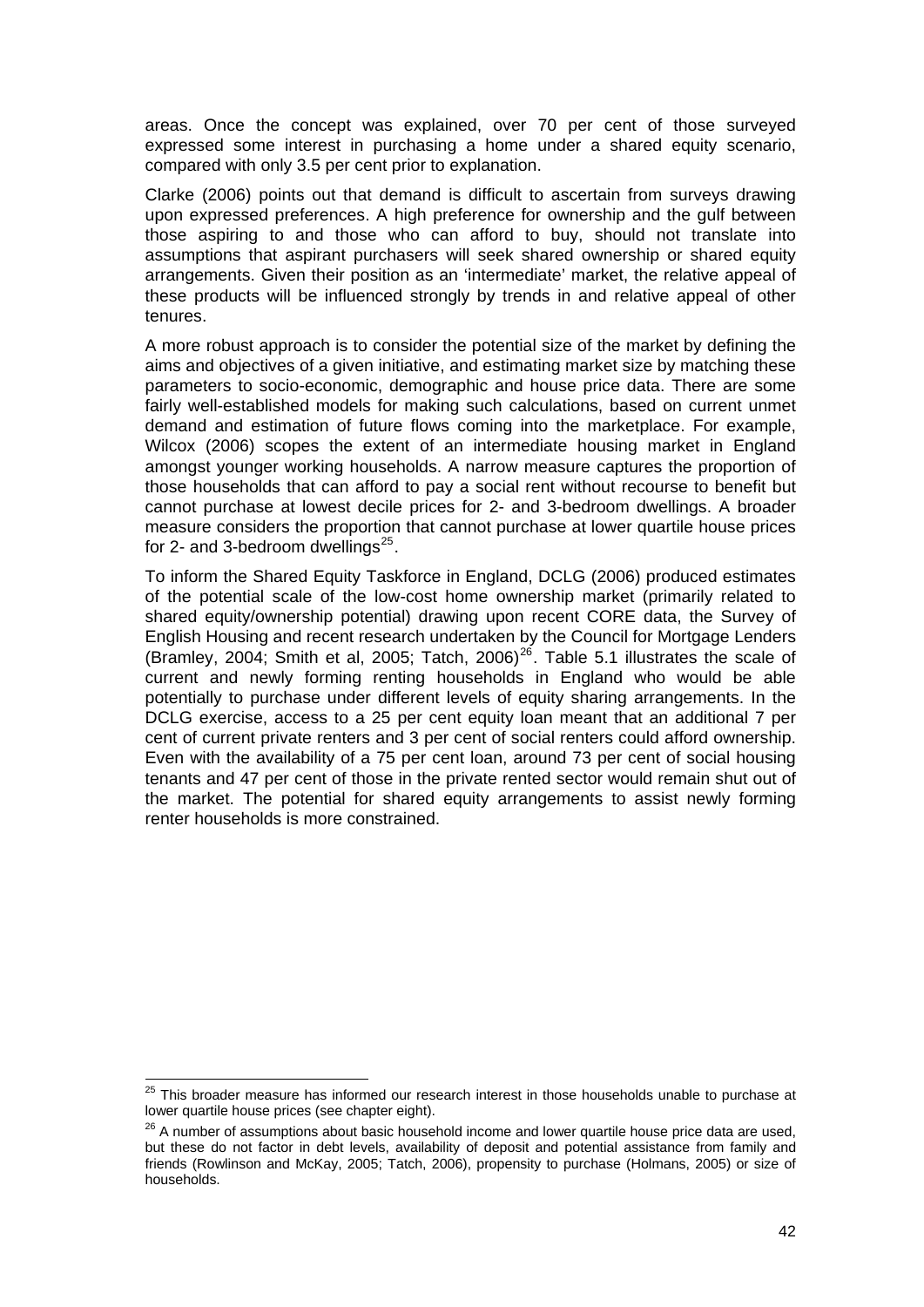|                                                                  | <b>Current households</b> |               | <b>Newly forming households</b> |               |
|------------------------------------------------------------------|---------------------------|---------------|---------------------------------|---------------|
|                                                                  | <b>Private</b>            | <b>Public</b> | <b>Private</b>                  | <b>Public</b> |
|                                                                  | (%)                       | (%)           | (%)                             | (%)           |
| Afford without assistance                                        | 22                        | 6             | 11                              | 3             |
| Afford with 25% equity loan                                      | 29                        | 9             | 19                              | 4             |
| (extra potential demand<br>stimulated)                           | $(+7)$                    | $(+3)$        | (+8)                            | $(+1)$        |
| Afford with 75% equity loan                                      | 53                        | 27            | 38                              | 18            |
| (extra potential demand<br>stimulated moving from 25% to<br>75%) | (+24)                     | $(+18)$       | (+30)                           | $(+14)$       |
| Still not able to afford with 75%<br>equity loan                 | 47                        | 73            | 62                              | 82            |

**Table 5.1: Ability to afford ownership based on 75/25 and 25/75 equity loan products, by tenure and existing/newly forming households in England** 

Source: Adapted from DCLG, 2006

Although many of the percentages in Table 5.1 seem small, they translate into a potential market that is substantially larger than the take-up of schemes at the time. Using a similar methodology, Bramley (2004) suggests that around 25,000 households per annum would be enabled to afford ownership with a 75/25 equity loan (about three times the number of households assisted through government schemes at that time); this figure would rise to over 60,000 using a 50-50 equity loan model. To place these numbers in context, Bramley is careful to distinguish between potential determined by affordability and potential determined by actual demand, the latter being subject to consumer preferences and behaviour. This would suggest rather more conservative figures.

It is important to note that the likelihood of scheme uptake will also be influenced by the wider housing market and policy context. For example, established and new shared equity initiatives have had some success in the UK, though take-up of the new extended Open Market Homebuy product (jointly funded by lender and government equity stakes) has been relatively limited, as CORE trend data and evaluation activity illustrate (Core Sales, 2007). Similarly, Bramley and Morgan (2007) note that take-up of OMHS has been predominantly from younger private renters with low take-up from existing social renters. Although particular factors may help to explain these outcomes in the UK (such as the more favourable conditions of 'Right to Buy' for those qualifying for discount, the relatively low rents in the social housing sector and assured tenure), it does raise the issue of the extent to which products can be developed that will be attractive to those households that are both eligible for and capable of servicing such loans.

# **5.3 Targeting of shared equity initiatives**

Determining clear parameters for eligibility is important: they help to provide greater clarity about government objectives and the role of shared equity mechanisms in delivering these, and help to guide the allocation of limited resources to meet those objectives. Policy on shared equity cannot be tied to those who are in 'most need': a certain level of financial capacity on the part of any subsidy recipient is also required. The challenge in terms of targeting becomes one of assessing whether those groups to be helped require assistance given their current circumstances but might be able to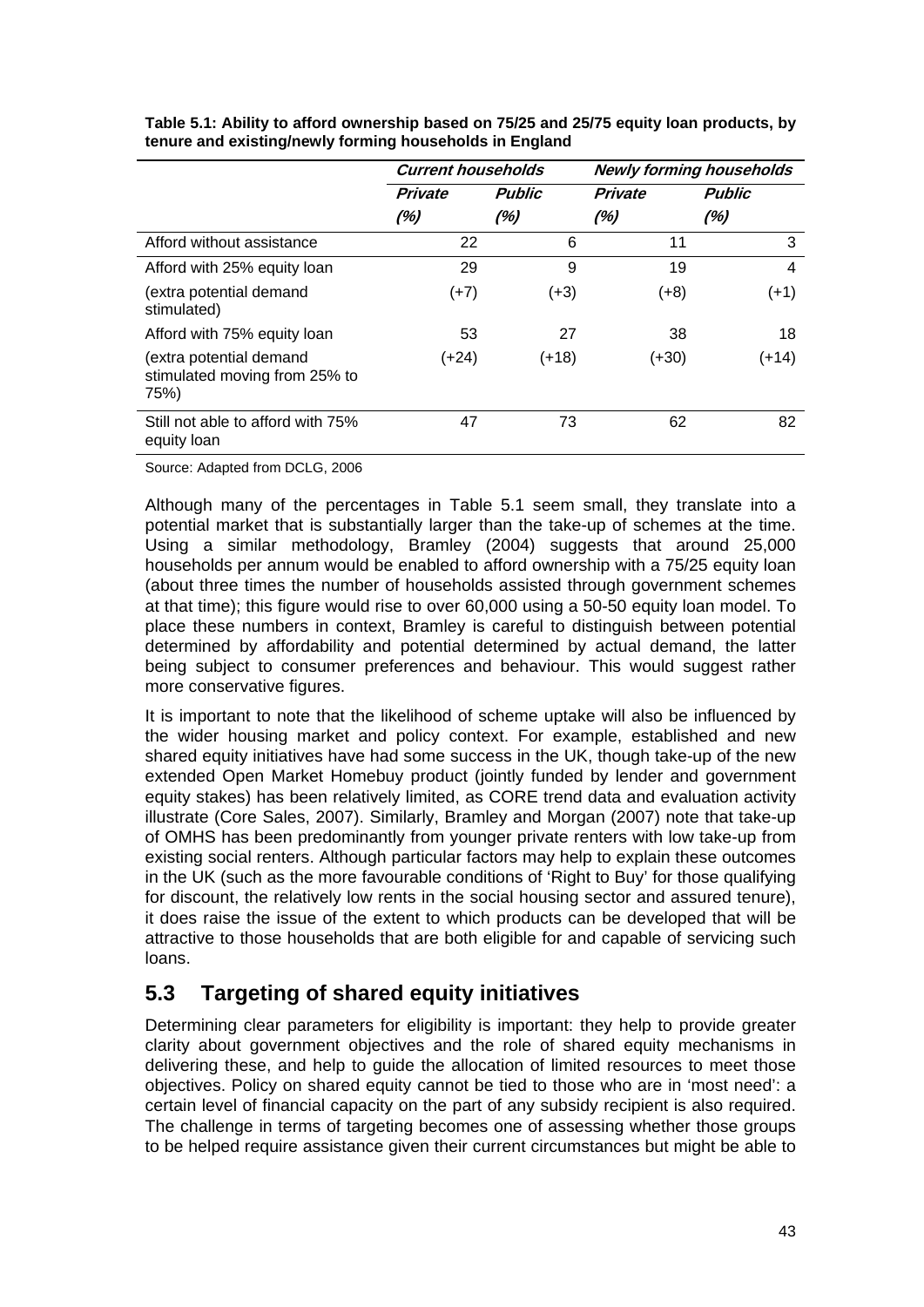participate unaided in the market in time, or whether market changes make intervention necessary in the short term and the longer term $^{27}$  $^{27}$  $^{27}$ .

#### *5.3.1 Eligibility criteria*

Those Australian states and territories which have established, or are in the process of setting up, shared equity initiatives have adopted broadly consistent eligibility criteria to achieve a targeted approach. As discussed in chapter 3, these are based essentially on three parameters: maximum household income, maximum property value and maximum proportion of equity share that can be held by another partner. The parameters can be adjusted in response to market conditions and availability of subsidy/funding. Typically, minimum deposit levels, the value of any non-property assets, and residency conditions are also taken into consideration. Although criteria may vary across different market and policy contexts, it is interesting to note that products across Australia and internationally share some broad similarities (see Table 5.2).

|                                                    | Maximum<br>equity 'grant' | Maximum household<br><i>income per annum</i> | Maximum<br>property value     |
|----------------------------------------------------|---------------------------|----------------------------------------------|-------------------------------|
| Western Australia: First Start                     | 40%                       | \$80,000                                     | \$375,000                     |
| Northern Territory:<br>HomeNorth Xtra              | 30%                       | \$71,000                                     | Regional<br>variation,        |
|                                                    |                           |                                              | \$310,000 in<br>Darwin        |
| California: City of San Diego                      | <b>25%</b>                | US \$74,100 (\$79,500)                       | US \$454,100                  |
| shared equity program (City<br>of San Diego, 2007) |                           | 80% AMI, 8-person<br>household               |                               |
| <b>England: First Time Buyer</b><br>Initiative     | 50%                       | Up to £60,000<br>(\$138,000)                 | Tied to particular<br>product |
| (English Partnerships,<br>2007a)                   |                           | Priority worker criteria                     |                               |
| Scotland: Open Market<br>Homestake                 | 40%                       | Up to £25,100<br>(\$60,240)                  | Not specified                 |

#### **Table 5.2: Eligibility criteria, international comparisons**

Although Australian and UK shared equity initiatives' income criteria broadly correspond to median household incomes, there has been a degree of upward stretching in order to enable suitable property to be purchased. This has certainly been the case in the UK, where households with incomes up to £60,000 (\$138,000) may be eligible for *Homebuy*, although 'key worker' criteria remain. After just one year of operation, criteria for WA's *First Start* have also been revised upwards (significantly in the case of maximum income – from \$70,000 to \$80,000). US shared equity initiatives often structure maximum income criteria to be based on a percentage of local Area Median Income (AMI). These figures are calculated by the Department of Housing and Urban Development (HUD) and updated annually. Schemes seeking to assist households into the conventional market are typically geared towards those on

<span id="page-52-0"></span> $27$  Declining housing affordability has been identified as a core driver delaying or restricting entry of young households into home ownership (Baxter and McDonald, 2005; Beer 1999; Beer et al., 2006; Burke and Ralston, 2003; Wood and Stoakes 2006; Yates, 2002a). From this perspective, the policy rationale for intervention seems well grounded. Nevertheless, concerns remain that shared equity schemes, despite being 'targeted', may assist those who have similar profiles to those that they do not assist, with differentiation being to a certain extent defined by varying life stage attitudes, behaviours and expectations.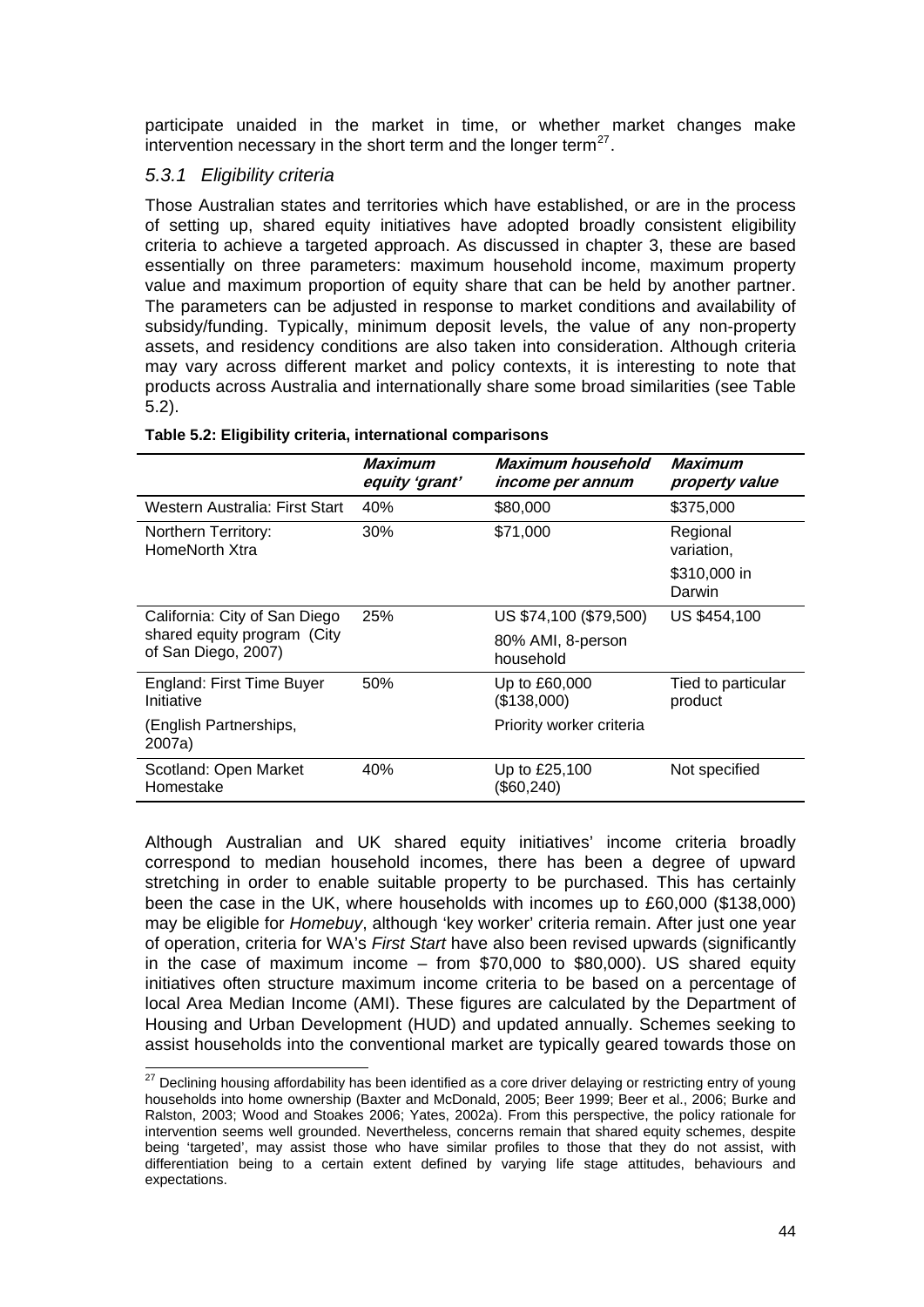80 to 120 per cent AMI. More prevalent 'subsidy retention' initiatives, usually involving a smaller equity share purchase, can be made available to households with 60 to 80 per cent AMI.

A consistent component of eligibility assessment across Australian and international schemes is the role taken by the government departments, agencies (such as Homestart and Keystart in Australia) or intermediary bodies in processing applications, and ensuring compliance. In the UK, where funding is provided centrally, most schemes are administered through agents such as regulated Housing Associations, although eligibility determination may also derive from LGA requirements, Regional Housing Boards or some discretion given to developer partners. Such intermediaries are charged with ensuring effective targeting of funding, but also play an important role in promoting sustainable home ownership by ensuring household budgets are not stretched<sup>[28](#page-53-0)</sup>. They also perform an education function, assisting potential purchasers to understand the advantages and disadvantages of products. In the US, applicants are required to attend a homebuyer education class given by a HUD-accredited agency.

#### *5.3.2 Actual take-up of schemes*

To assess the extent to which approaches to eligibility lead to the outcomes intended (and in turn minimise leakage), the profiles of customers who are successful in applying for and taking-up the product can be considered. Australian shared equity schemes are very much in their infancy, and these short timeframes mean that data and information collected as part of an initiative's implementation and evaluation will be limited. Nevertheless, some broad customer characteristics for *First Start* and *HomeNorth* shared equity customers can be identified, as follows.

- $\rightarrow$  First Start: Of applicants to mid-2007, approximately 80 per cent of product approvals and pre-approvals have been given to family households (with children), and around 20 per cent to couples and singles. Activity has been primarily focused in Perth, with a metropolitan/regional split of roughly 85/15, broadly consistent with WA's population distribution.
- Æ *HomeNorth/HomeNorth Xtra*: Customer profiles indicate a strong emphasis on single-person households (over 60 per cent) and, in particular, single femaleheaded households. Couple households account for little more than 20 per cent of the total. The average age of clients on take-up of the scheme is in the early to mid-thirties, with average household income approximately \$43,000. Profiles differ according to percentage of equity share taken up, although these variations are not significant, except within the minimum customer equity-share band (70–74 per cent), where average incomes are lower $^{29}$  $^{29}$  $^{29}$ .

It is important to note that these profiles reflect different policy drivers but also capture data over different timeframes. Crucially they need to be placed in the context of particular housing market conditions over time. Many *HomeNorth* customers have been clients for a number of years and bought their properties prior to the recent

<span id="page-53-0"></span>  $^{28}$  Under shared ownership arrangements where housing costs comprise both mortgage repayment and rent components, application of eligibility criteria and affordability tests lead to a tendency for housing cost-to-income ratios to hone in on set 'affordability levels' – for example 30 per cent or 33 per cent. This ratio is likely to be higher than for other first time buyers. Furthermore, lower income households are likely to be only able to buy a small share of the total cost against maximum lending criteria, but be faced with a large rent on the portion they do not own (Clarke, 2006).

<span id="page-53-1"></span><sup>&</sup>lt;sup>29</sup> These summary characteristics are derived from WA Department of Housing and Works information and Stamfords Advisors and Consultants for Department of Local Government, Housing and Sport HomeNorth Review Final Report, February 2007.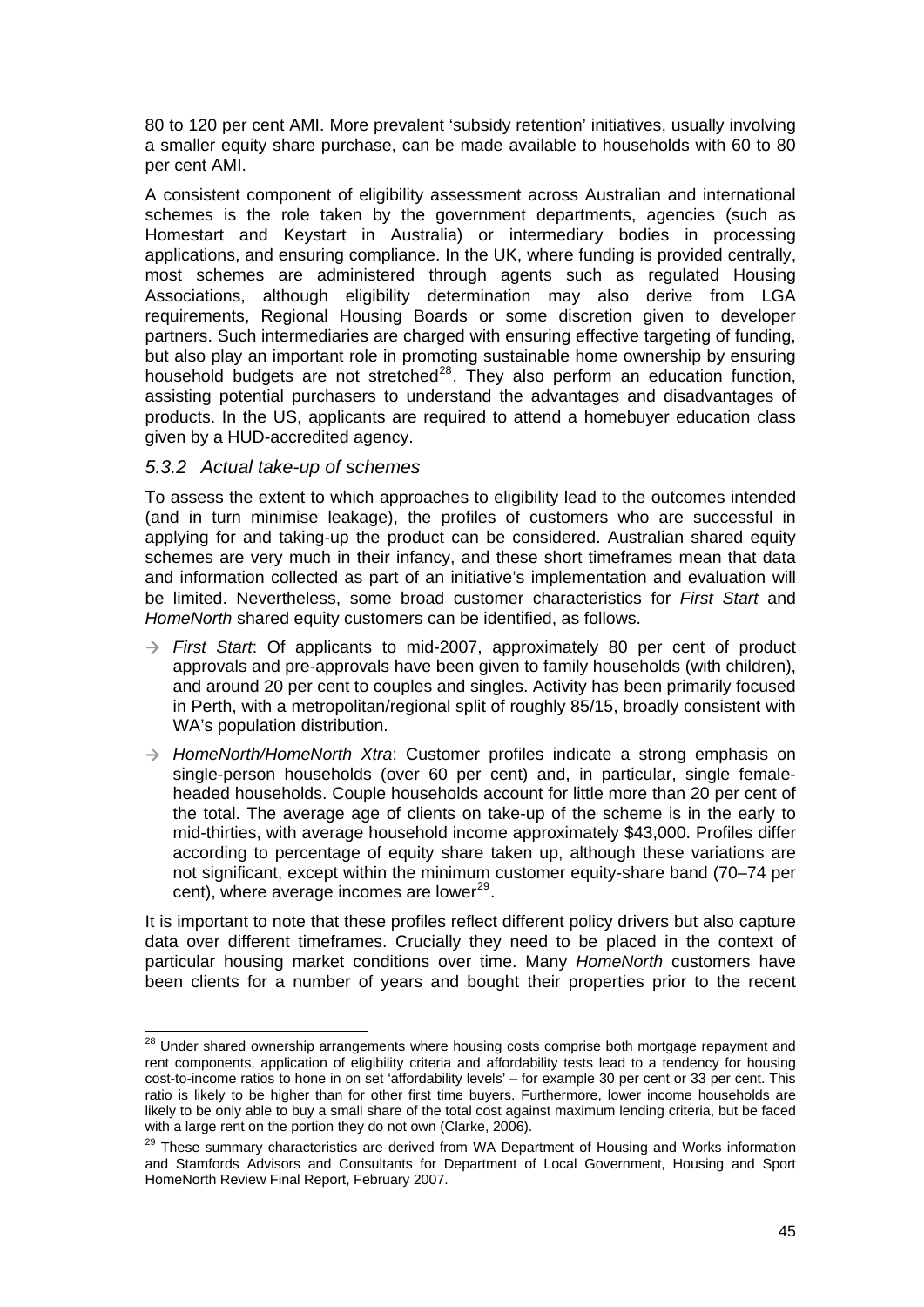house price boom. By contrast, the first WA *First Start* customers have purchased in 2007 following the dramatic increase in prices in 2005/06 in that state.

Assessment of the impacts of targeting in the UK is useful because of the longer history of government support and the availability of several evaluations. The CORE dataset in England, which has collated Low Cost Housing Ownership<sup>[30](#page-54-0)</sup> (LCHO) data for almost 20 years, provides valuable insight into the socio-economic and demographic characteristics of LCHO purchasers. The most recent report highlights the following key data: average household incomes of those taking part in shared equity schemes are in the £27,000 to £34,000 range (\$60,000 to \$75,000), over 60 per cent of clients are aged between 25 and 39 years and the predominant household types are lone-adult and two-adult households. Most shared equity purchasers were previously in private rented accommodation or still living at home. They were mainly first-time buyers and acquired equity shares predominantly in the 45 to 54 per cent range. Deposit levels are typically low, and the mean cost of property purchased for shared ownership (£175,000 or \$385,000) and *Open Market HomeBuy* (£155,000 or \$340,000) reflects entry values in the higher value markets of London and the southeast where take up of the scheme is concentrated (Core Sales 29, 2007).

The initial evaluation of *Open Market Homestake* in Scotland also provides profile data for applicants from the pilot stage of the program (Bramley and Morgan, 2007). Eighty per cent of purchasers using the scheme were under 34 years and 79 per cent were single-person households. The average income of households taking part in the pilot scheme was £17,110 (\$41,000) and average property values of £106,239 (\$255,000) (Bramley and Morgan, 2007). Bramley and Morgan suggest that the eligibility criteria and structure of *Homestake* point to its particular strength in assisting small households with a single earner on modest incomes to buy in a high-demand market.

A review of low-cost home ownership policies in Wales analysed 250 unit record files of Homebuy purchasers since 1995 (DSJR, 2006). While income-price multiples rose slightly over the period, there was a profound shift in the type of household making use of the scheme over a decade. In 1995, 50 per cent of the sample was either single people or single parents; by 2005 the proportion of these household types had fallen to 20 per cent. As noted by the review: "[b]ecause the *Homebuy* scheme has offered the same product at the top of the housing market cycle as well as at the bottom, the type of households who can afford to purchase with *Homebuy* at the top of the market are very different to those who can afford to purchase with *Homebuy* at the bottom" (DSJR, 2006, p. 85). There has been a corresponding sharp increase in dual-income households. While much of the change reflects societal shifts generally and, arguably, those in need of assistance will be different given changed market conditions, the reviewers note that the program "has adjusted to the change in incomes by shifting up the income scale, and by supporting dual earner households, rather than by assisting lower paid households borrowing at the higher multiples of earnings that are available in the current mortgage market" (DSJR, 2006, p. 86).

Overall, evaluation of UK schemes has provided a generally positive story in terms of assisting households who would have been unable to enter home ownership without some form of assistance. The large majority of those accessing schemes had previously been living at home or renting privately. Although only a small proportion had been in the social rented sector, Clarke (2006) suggests that around one-quarter

<span id="page-54-0"></span> $30$  Low Cost Home Ownership incorporates those purchasing homes, or purchasing part equity in homes through Right to Buy/Right to Acquire, shared ownership, Starter Home Initiative (Key Worker Living), Social HomeBuy, Open Market Homebuy.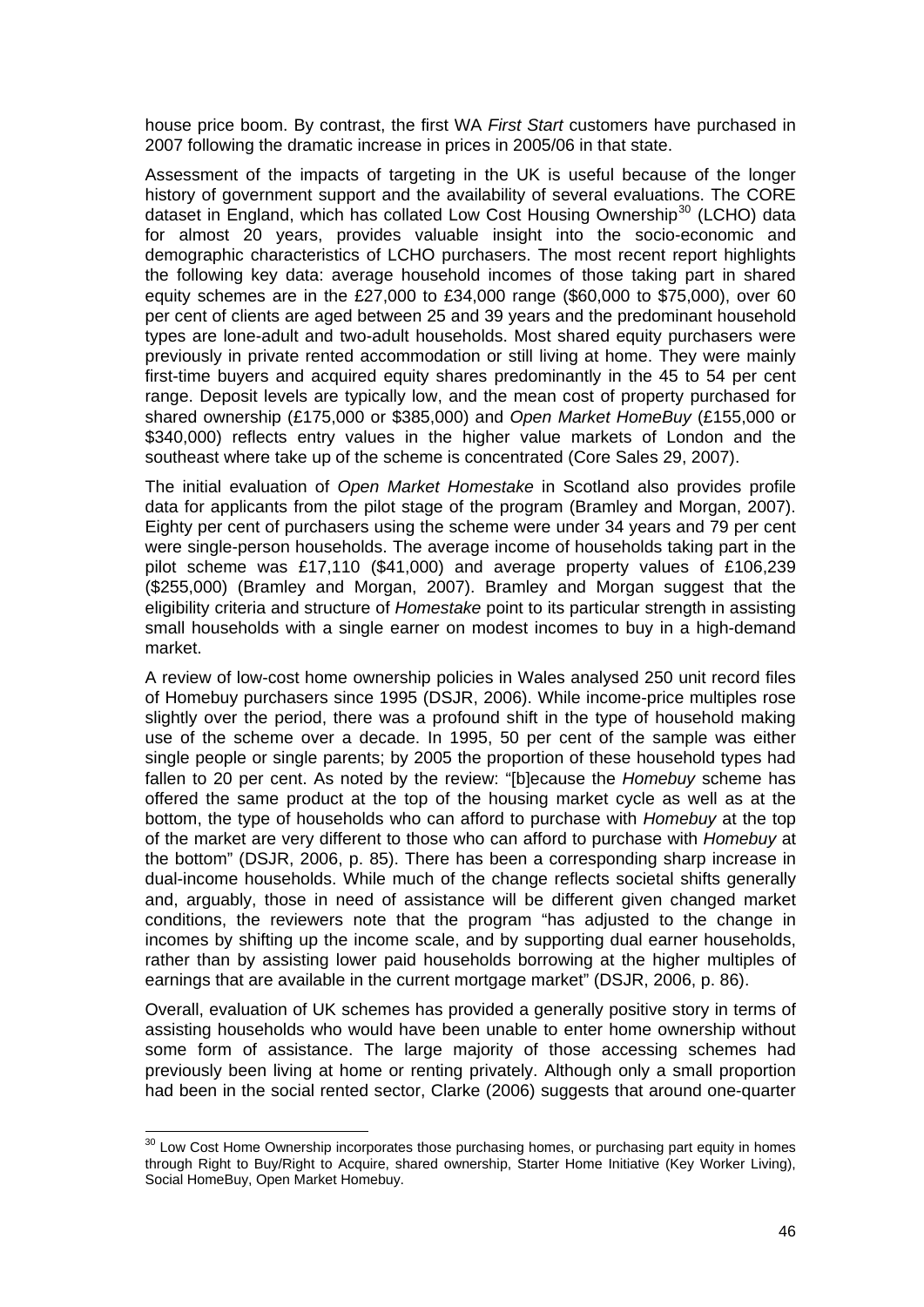of households taking up these schemes would otherwise have gone into social housing. Similarly, the assessed 'deadweight' of schemes – i.e. those who would have been able to purchase using a conventional home loan – is relatively low (Hills and Lomax, 2007). Targeting success becomes grey in the area of choice of property size and location. Many households have been found to buy a 'spare bedroom' (Bramley, 2004) or buy in their local area instead of having to move to a cheaper cost location (Clarke, 2006).

## **5.4 Externalities: housing markets and shared equity initiatives**

Interest in the scope and viability of shared equity from a housing policy perspective is tied inherently to housing affordability concerns. Therefore, the structure and operation of housing markets and supply-side and demand-side dynamics are central to assessments of the potential of a given initiative. In this section, we examine the interrelationship between housing markets and shared equity initiatives. This interest can be considered in two ways. Firstly, what are the impacts of shared equity initiatives in terms of supply/demand characteristics and broader affordability trends in the market? Secondly, how does market context and the point in the market cycle impact on the viability and relative attractiveness of shared equity schemes?

#### *5.4.1 Demand-side stimuli*

A common concern with shared equity schemes is that they might exacerbate current affordability problems in local housing markets. Unrestrained and untargeted shared equity products potentially unleash significant market liquidity on the demand side, pushing up purchasing capacity and fuelling house price inflation, particularly where supply is unresponsive. Berry raises the concern that they "may simply serve to improve the options of those already well-entrenched and catered for in housing and investment markets" (2003, p. 426). Van Wyngen argues that "increasing the funds available for the purchase of existing homes would force prices up, placing home ownership further out of reach to low-income households" (2002, p. 27 quoted in Berry, 2003, p. 426).

There is also concern that even policy-directed, government-led schemes may be detrimental to affordability levels more generally. For instance, this could occur where their presence in the market provides benefit for eligible purchasers participating in the scheme but leads to deteriorating access for those who just miss out. Where schemes are focused on assisting a particular demographic, or on enabling property purchase within a relatively narrow range of price points or in specific geographical markets, the potential for particular submarkets to be distorted will be greater.

The potential for adverse impacts on local housing market is flagged as a principal concern in a recent report by the Committee of Public Accounts into LCHO assistance in England, with a number of recommendations arising. The report noted that:

Good knowledge of local housing markets is important as there is a risk that if misdirected, low cost home ownership assistance can make homes even more unaffordable by increasing demand in property hot-spots, or in sectors of the market where demand is already high, so pushing up house prices … While the numbers of first time buyers helped in the Midlands are too small to have an inflationary impact, low cost home ownership purchases represent 7 per cent of all purchases by first time buyers in London (House of Commons Committee of Public Accounts, 2007, p. 11).

However, the Shared Equity Task Force report is more bullish, suggesting that "while there will be an impact from this assistance on overall house price inflation (to the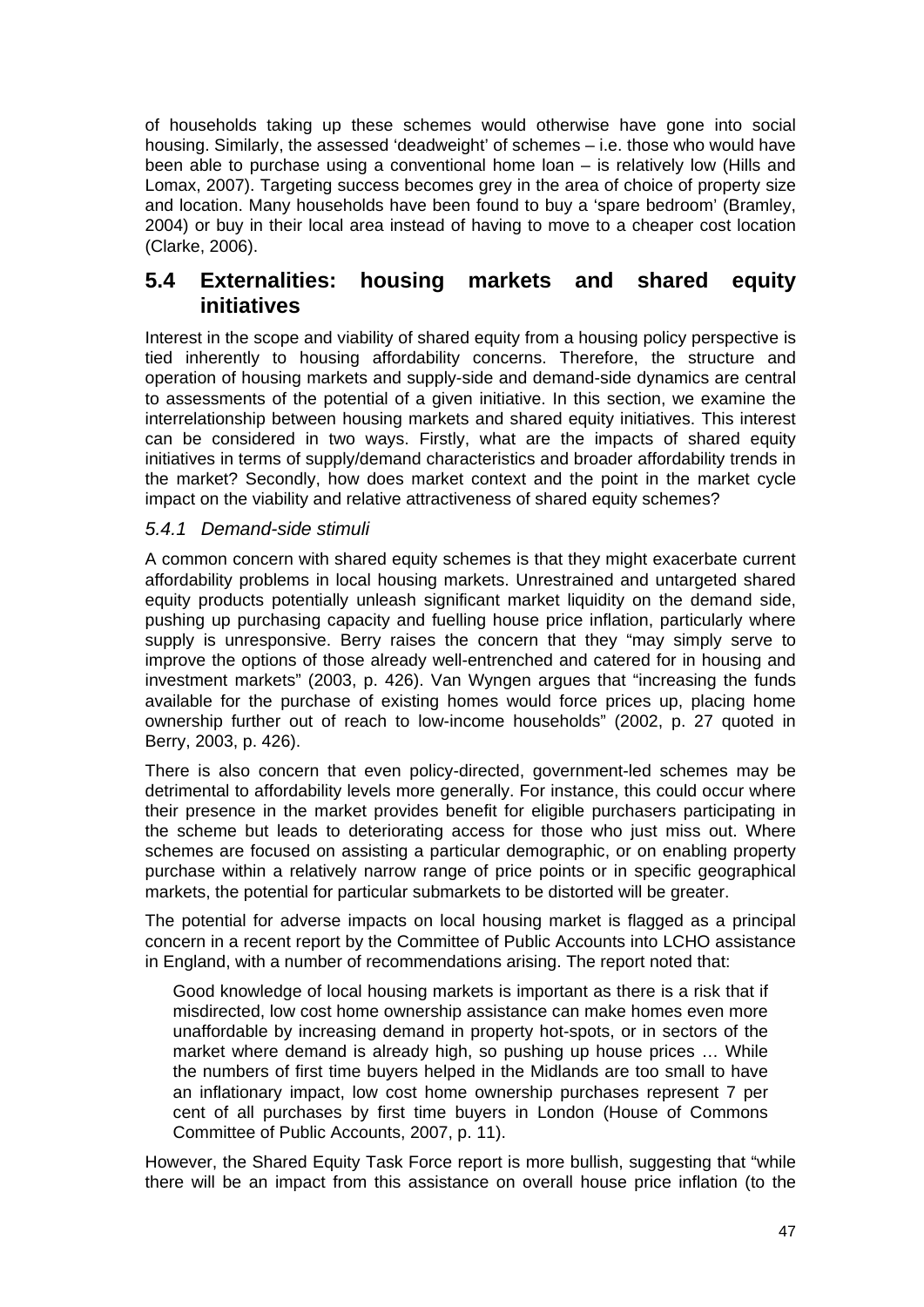potential detriment of those households not being assisted) the actual effect will be small given the overall size of the housing market and the many other factors that impact on it … The impact of these schemes should also be seen in the context of the policies that might otherwise have had to be employed to deliver the same outcomes, and which might have a wider impact on house and general prices" (HM Treasury/DCLG, 2006, p. 31).

Similarly, the evaluation of Wales' Homebuy argues that the scheme is "in fact, quite marginal in relation to the size of the market for home ownership and this suggests that there can be very little impact from the Homebuy program in adding to inflationary pressures in the housing market" (DSJR, 2006, p. 3). Bramley and Morgan's (2007) assessment of the impact that Scotland's Open Market *Homestake* pilot may be having on house prices in the area estimated that the impact of the scheme on house prices in the operating region is likely to be 1.5% +/- 0.6%, although this may be greater in the submarkets where purchases are concentrated. Scenario testing suggests that upward pressure would occur if the scheme was extended further, resulting in some element of displacement of other households from house purchase.

A further potential concern with market impact, noted in the context both of *Homestake* in Scotland and Wales *Homebuy*, was whether the structure of the grant facilitated 'excess' purchase and thereby pushed segments of the market to a particular price-point. While this may have encouraged some leakage (in terms of purchasers being able to purchase a property beyond what might be sufficient to match their need), the *Homestake* interim evaluation noted that purchases within Edinburgh – the most heated part of the Lothian region market – were essentially oneor two-bedroom tenements in the relatively more affordable suburbs of the city (Bramley and Morgan, 2007). In the case of Wales *Homebuy*, the Welsh Assembly Government commented that the scheme "appears to to have allowed some purchasers to acquire property larger than dictated by their immediate needs, or in more favourable locations than they would otherwise have been able to afford" (DSJR, 2007, p.1).

#### *5.4.2 Supply-side measures*

An important response to concerns about inflation and affordability risk through stimulation of demand is recognition that corresponding supply-side measures may be required for shared equity schemes. These can mitigate such pressures by adding to the stock of available affordable housing. To date, Australian initiatives have been primarily a demand-side response: they allow purchasers to buy in the open market and have few measures to preserve ongoing affordability. Schemes such as WA's *Good Start* and Queensland's *Pathways* can be considered 'neutral' in that they relate to existing social housing stock<sup>[31](#page-56-0)</sup>. Victoria's *Ownhome* is tied to new supply, although the numbers involved to date are very small and are allocated units within planned provision, rather than being the driver for new provision *per se*. A particularly interesting development has emerged recently in Western Australia based upon the early success of *First Start*. Although it is possible that prices might have been pushed up towards maximum eligibility values (currently \$375,000), there is also evidence that developers are responding to this price point, advertising new properties just below allowed values and explicitly tying them into the opportunities provided by *First Start*. Arguably, this points towards the market responding – through supply of an 'affordable' product – to a demand-side measure.

<span id="page-56-0"></span> $\overline{\phantom{a}}$  $31$  Although they represent an addition to the owner occupied market and a reduction in social rented sector stock at the aggregate level.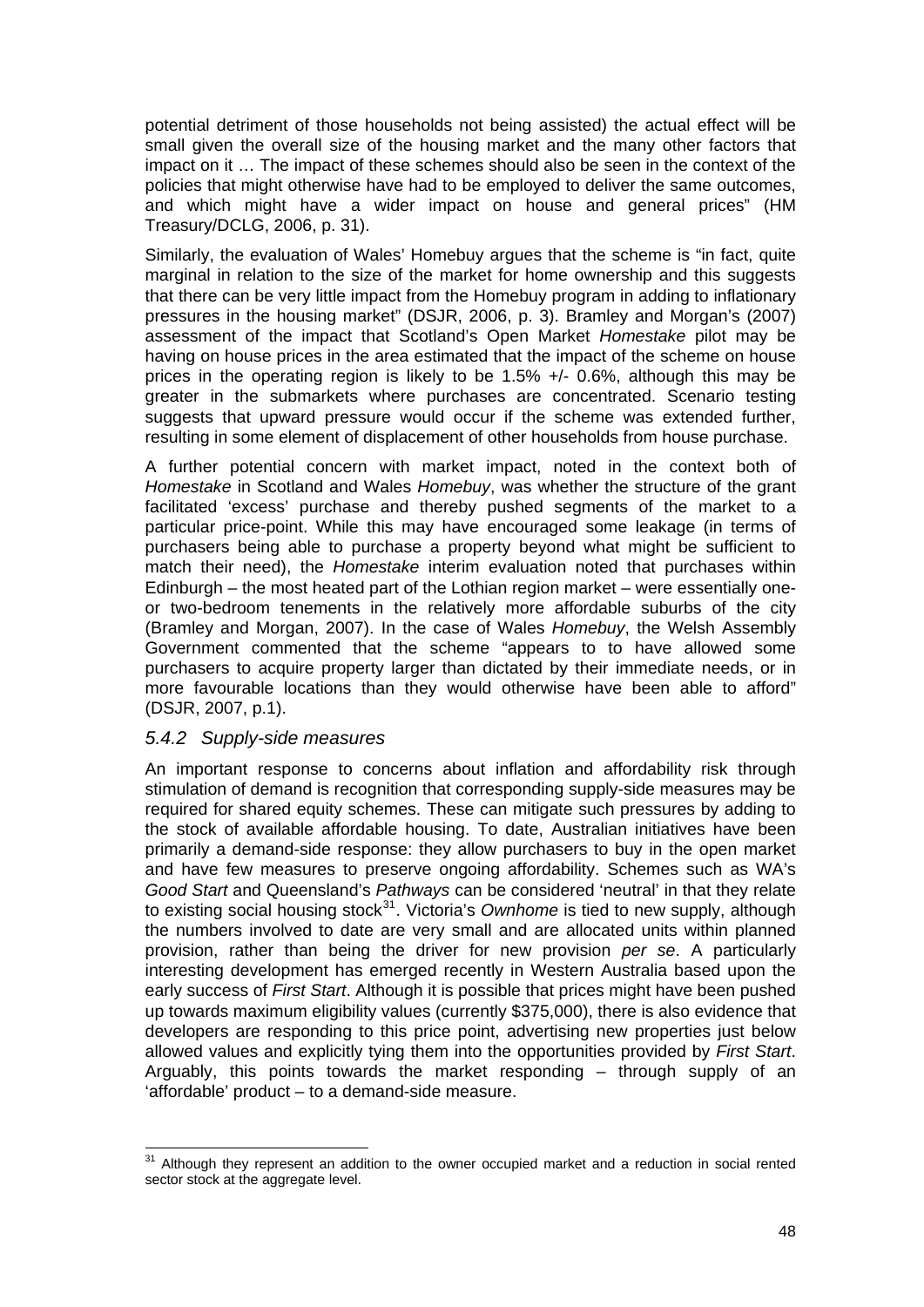In the US, co-operatives and Community Land Trusts (CLTs) have provided a focus on preserving affordable provision. Covenant measures can be used to ensure that a land trust or cooperative has the first right of refusal at resale, to determine allocation of properties at resale and to determine the 'market price' and apportionment of an agreed percentage share of any gain, through use of a pre-determined formula<sup>[32](#page-57-0)</sup>. This helps restrict over-inflation in this market sector.

In the UK, supply-side strategies have been incorporated into models that either retain affordability or maximise individual equity. To a degree this reflects a legacy of housing association development of shared ownership schemes and affordable housing contributions enabled through planning gain. More recently, the UK Government has sought to maximise value from its land holdings to enable 'subsidised' development of new build on these sites, for example English Partnerships' First Time Buyers Initiative (FTBI) and through developer-Housing Corporation partnerships (allowing non-housing association developers access to social housing grants).

While such supply-side measures are important, the connection of supply to shared equity product at the site of specific dwellings creates a defined market, the constraints of which are somewhat counter to the flexibilities enjoyed and valued by buyers in the open market. Where such arrangements produce long-term, secure housing options, the issue of on-sale and relationship with the wider market may be less relevant. However, where households plan to step up and enter the open market, the interplay between these two markets will be important. Therefore, there are risks that, when initiatives operate within a specific submarket, the relative attractiveness of the housing so financed will decline at times when price pressures in the open market subside.

#### *5.4.3 Housing market impact on shared equity viability and attractiveness*

As well as having potential impacts on housing markets, the viability and attractiveness of shared equity initiatives are shaped in turn by housing market contexts. There are two important issues to consider in this regard: forecasted growth in house prices, and the appropriate point at which shared equity schemes should be initiated in housing market cycles.

Price growth (or decline) is relevant to both individual equity and subsidy retention models, but inevitably more so where shared appreciation arrangements underpin the relationship between primary owner and partner. From the consumer's perspective, equity growth clearly is beneficial. However, while strong price inflation may appear attractive to both parties sharing those equity gains, purchaser benefits will be countered by general increases in the market, if they seek to move up the property ladder. Indeed, where the owner seeks to 'staircase' their equity stake without selling, rapid price increases will make paying off those tranches all the harder  $33$ . Alternatively, while static prices or declines are not ideal, shared equity arrangements

  $32$  Jacobus and Lubell (2007) outline a number of models:

<span id="page-57-0"></span> $\rightarrow$  An index-based resale formula. This ties the resale price to changes in local median income/CPI. This ensures affordability for households with comparable purchase power to the original buyers;

 $\rightarrow$  An appraisal-based resale formula. This is tied to market value however the share is typically modest in order to balance individual equity gain with ongoing affordability; and

 $\rightarrow$  Affordable housing cost. This takes no direct account of market price, but considers the target group

<span id="page-57-1"></span>intended and stipulates affordability to determine the maximum resale price.<br><sup>33</sup> In the late 1980s in the UK with a number of early shared equity products available, the rapid rise in house prices led to substantial returns to investors but left the borrowers unable to move up the ladder into full ownership (HM Treasury/DCLG, 2006).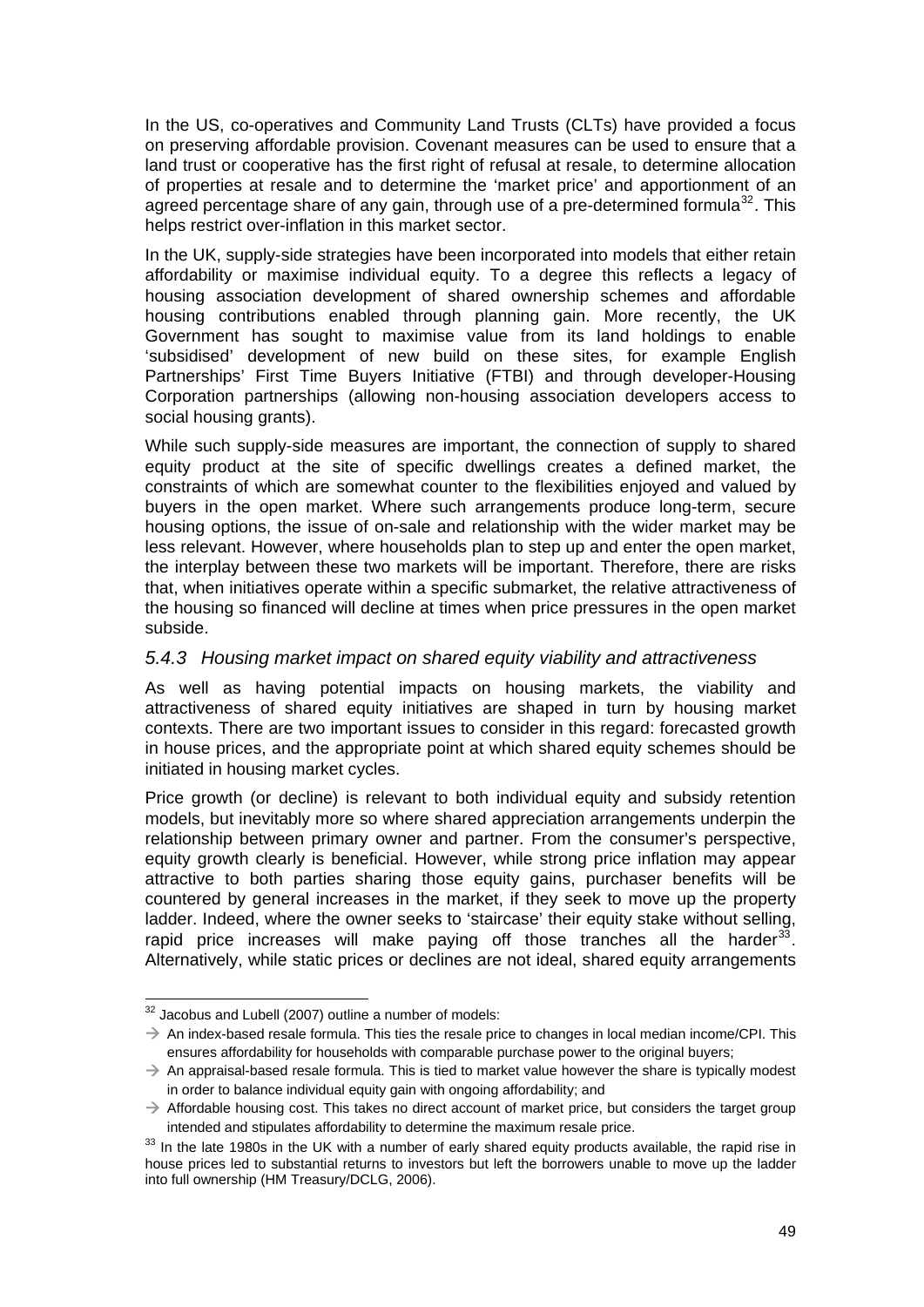can be seen as beneficial to consumers facing such circumstances. Where returns on the equity loan are deferred and to be taken as a proportion of equity gains, the purchaser benefits in effect from an interest free loan if prices do not increase. Similarly in the case of price falls, the partner usually takes a hit relative to their equity share.

For lenders and investors, such loans inevitably work better in well-performing markets than in flat or declining markets. This is particularly so for non-subsidised products that perform most effectively in relatively high value, high demand markets where consumers may seek to buy out the equity share held by the institution over a short period of time<sup>[34](#page-58-0)</sup>. As Bibby (2007) notes, mortgage equity funds for these nonsubsidised products are expected to be managed actively to focus on locations that are expected to outperform broader city house price medians (and house price derivatives have the potential to protect investors and others when markets are less buoyant).

For government, steady market growth is also advantageous since the partner benefits from their proportional share of any gains. These funds can be recycled into ongoing support for assisted entry into affordable housing, if and when an original purchaser moves on or achieves full ownership. Inevitably over time, where house prices continue to grow at a faster rate than household incomes, the level of 'subsidy' required in terms of public equity share will grow (as illustrated by Jacobus, 2007). However, a community-based shared appreciation model can provide the basis for self-sustaining provision of affordable housing for the target group, when appropriately structured.

The second consideration relates to timing of interventions and the cyclical nature of housing market activity. As Bramley (2004) notes, in the early stages of an upswing, affordability levels tend to be relatively good, reducing the need and demand for shared equity. By the time the market is overheated, affordability declines and demand for such products increases, the risk of limited or negative return to lenders increases significantly given that the likely forward direction of the market is downwards.

It is interesting to consider the reaction to New Zealand's proposals for a shared equity schemes – due to be launched mid-2008 – given the current market context<sup>[35](#page-58-1)</sup>. Although affordability constraints are at all time highs (particularly in the Auckland metropolitan area) and some of the reaction to the proposals has been positive, concern has focused upon the timing of such a scheme and the risks involved with entering into such arrangements at the height of the market cycle. Concerns have been voiced that it is the wrong time to be encouraging home ownership amongst groups perceived as being a higher risk, with commentators questioning whether government underwriting of such schemes is in effect investing tax dollars in an  $overhead$ , overvalued market $36$ .

 $\overline{\phantom{a}}$ 

<span id="page-58-0"></span> $34$  As discussed in chapter six, the unpredictable value of the investor's equity share is a key risk factor facing the development of this market.

<span id="page-58-1"></span><sup>&</sup>lt;sup>35</sup> New Zealand's shared equity policy has had a slow gestation: clear intent was first mooted in the 2006 Budget, and the 2007 Budget announced provision of NZD \$1.4 million for a pilot in that year. Details of the scheme have yet to be published although it is likely to share many similarities with the principal Australian initiatives.

<span id="page-58-2"></span><sup>&</sup>lt;sup>36</sup> Announcements of shared equity proposals sparked considerable debate on NZ websites including interest.co.nz, [www.interest.co.nz/ratesblog/index.php/2008/02/12/clark-eyes-shared-equity-scheme,](http://www.interest.co.nz/ratesblog/index.php/2008/02/12/clark-eyes-shared-equity-scheme) NZ herald [www.nzherald.co.nz/feature/story.cfm?c\\_id=1501154&objectid=10492012](http://www.nzherald.co.nz/feature/story.cfm?c_id=1501154&objectid=10492012) and kiwiblog, [www.kiwiblog.co.nz/2008/02/14](http://www.kiwiblog.co.nz/2008/02/14) (All accessed March 2008)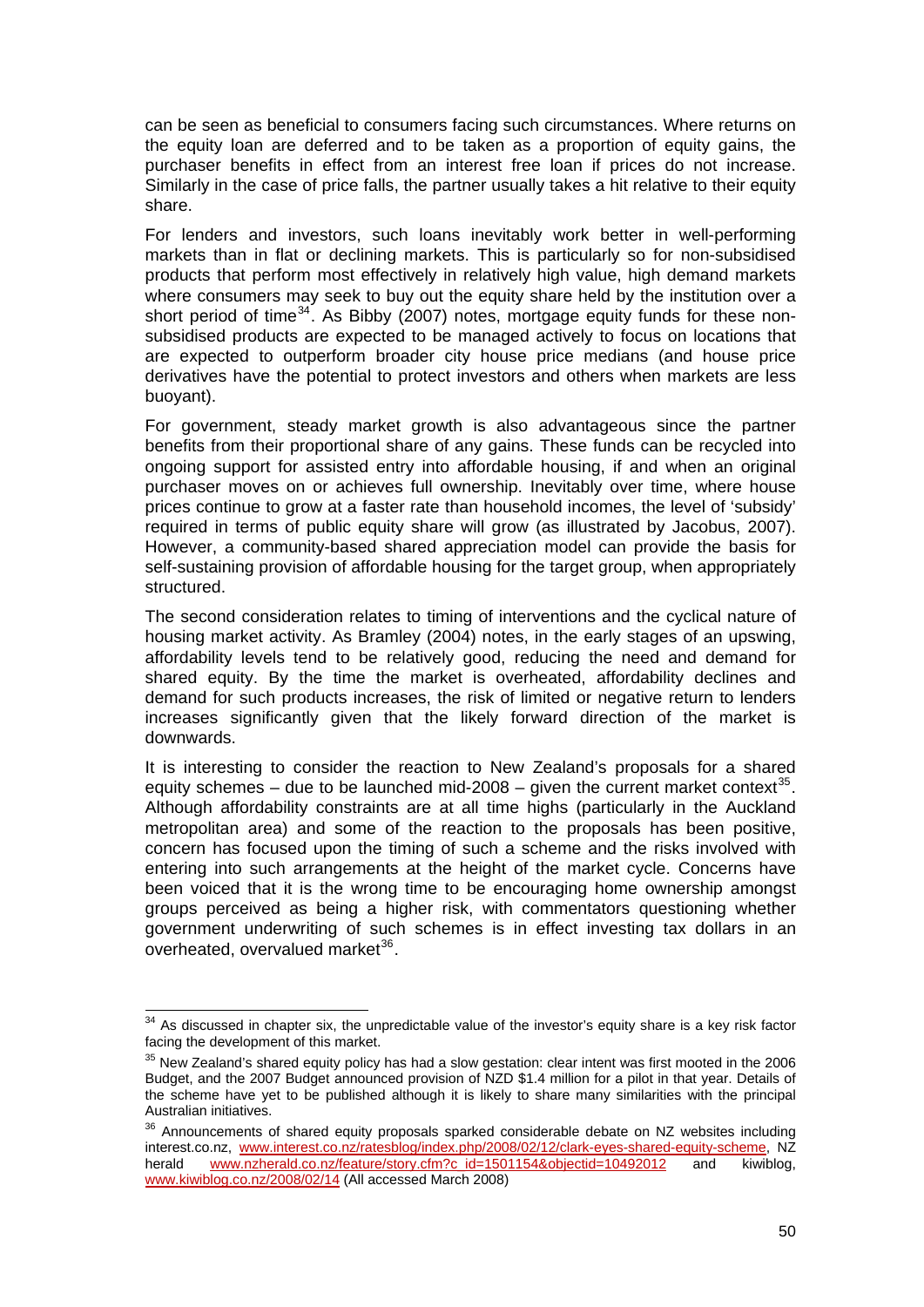# **5.5 Summary**

This chapter has identified several key policy considerations in terms of the potential scale, scope and impact of shared equity initiatives. Evidence from both Australia and overseas indicates that 'taking shared equity to scale' (Lubell, 2007) will be a substantive challenge. Although it is likely that schemes currently in operation are unlikely to meet the full demand for those products, the constraints reflected in their parameters point towards a potentially, but not substantially, larger market. Inevitably, shared equity arrangements require households to be able to service a part-mortgage arrangement, and therefore a certain level of income (typically towards median levels) is required. On the other hand, government needs to ensure subsidy is targeted to those most in need (but who are still capable of servicing a part-mortgage) by setting maximum qualifying income and purchase values. Loosening up those eligibility criteria risks leakage and 'deadweight', weakening the benefits of the policy, and also might generate inflationary impacts. Conversely, making products available to those on low incomes requires retention of a greater equity share by the partner. The latter approach moves products more towards subsidy retention and long-term 'alternative' tenure provision, rather than a step onto the property ladder.

This raises a simple, but fundamental, need: clarity of policy objectives will be essential. At this stage in this research, options have been left open to acknowledge that supporting access to ownership underpins current Australian approaches, but also not to preclude consideration of 'subsidy retention' models (as yet poorly developed here) that may provide a useful component of wider housing affordability strategies.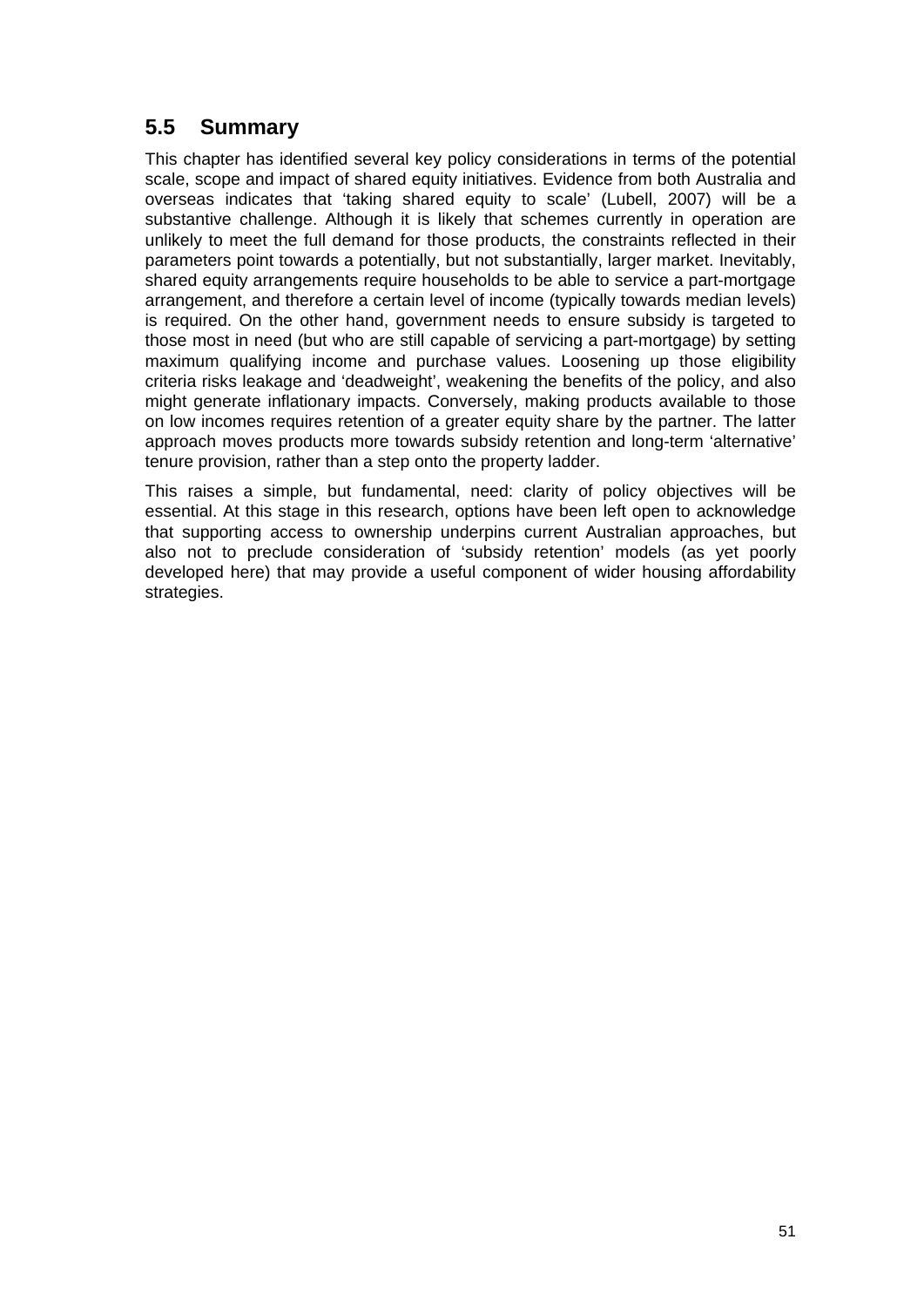# **6 INSTITUTIONAL AND INVESTOR CONSIDERATIONS**

While policy makers can identify a need, provide a rationale for, and develop an optimum product or series of products to meet the objectives of policy intervention, translating such plans into operation will be highly dependent upon the responsiveness of lenders, investors and regulators. In determining the appropriateness of subsidy provision, the issue as to what extent the market can be encouraged to facilitate these goals is of course a core consideration. While the findings of this research argue that the private sector is unlikely to develop targeted products without some form of subsidy, debate remains as to how government and lenders can work together to provide a mutually beneficial way forward whereby those subsidies may be minimised.

As Caplin et al. (1997) note, more innovative mortgages that bridge the gap between debt and equity may provide profound affordability enhancements for borrowers. Similarly, understanding the institutional needs and requirements of private lenders is vital to underpin policy-directed activity. Where these considerations are incorporated directly into policy and product development, they can reduce the costs to government substantially and thereby stretch the number of households that can be helped with the same amount of public subsidy.

In this chapter, we focus on institutional and investor considerations and the issues involved in making shared equity 'work' for finance providers. This brings together previous literature and reports in this context and insight provided by seventeen interviews conducted with various institutional investors and other key informants as part of this research. Those interviewed included mortgage lenders with an interest in shared equity and those that had schemes in development or under consideration, and a number of public officials and other stakeholders in the housing finance industry. A full list of interviewees and further details of this research component are provided at Appendix 3. At this early stage of research the questions directed to interviewees aimed to elicit the mortgage industry's own perspectives and understanding of the different models and their potential role; consider the impacts such products might have in terms of access to home ownership and on the wider housing market and identify whether, and how, government and lenders need to work together to underpin shared equity loans and their policy and regulatory implications.

### **6.1 Lender perspectives on shared equity prospects in the Australian market**

Many lenders acknowledged the potential of shared equity schemes, although it was noted that there were difficulties both in their relative attractiveness to the borrower and particularly in the structures that need to be in place behind such loans. Several are actively researching equity loans and took the view this market had to come into being. Continuing global mortgage market disruption was felt to be likely to slow development of such loans rather than prevent it completely. Certainly a number have been in product development stage for some time; others have suggested they will not launch.

Many lenders questioned the rationale for promoting shared equity arrangements in our discussions. For some, they represent a complex response to well-understood 'market failures' for those at the margins of home ownership, or from a lender's perspective, government policy failures to keep house prices and wages in alignment (i.e. the failure is perceived to be in the demand/supply balance). The fact that there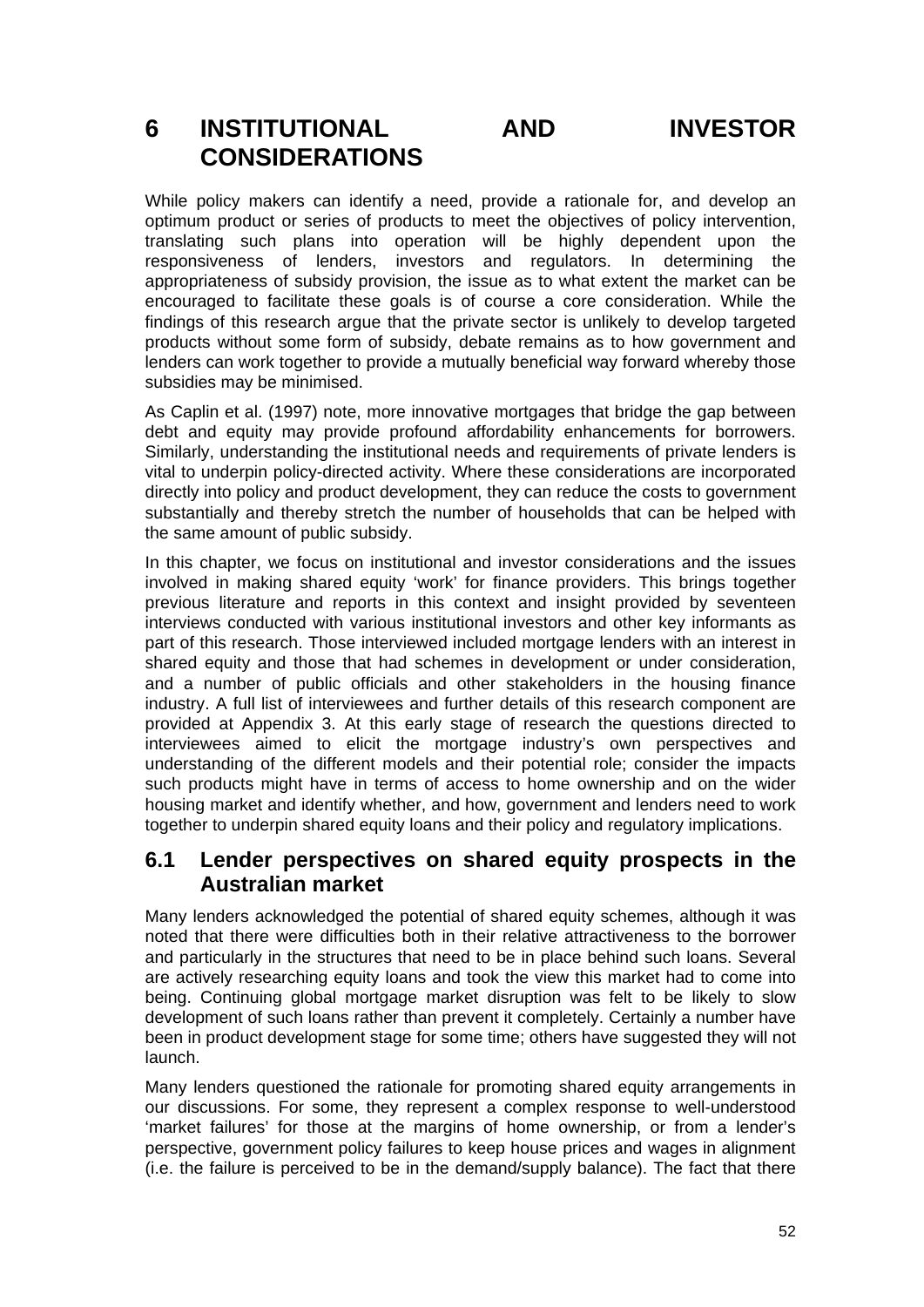are few equity loans readily available for those on the margins reflects risk aversion and prudent behaviour by lenders and regulators. An intermediate market to which shared equity arrangements could be targeted is not a familiar concept. Lenders recognise a spectrum of market situations, but it is within the market that they have adjusted products and pricing to help those on the margins of home ownership, rather than through 'quasi-arrangements'. This is evident in terms of product evolution seen in recent years: more flexible products; a wider spectrum of products to reflect different credit histories; interest-only, reduced deposit requirements; and family contributions are all ways in which the market has adjusted to 'the squeeze'.

Creating an intermediate market raises questions as to whether this a temporary market while prices are high, or a permanent market but with temporary 'residents' as they move through to the mainstream market. A number of lenders were concerned about the potential inflationary impacts of shared equity schemes. This took them towards the view that such schemes were misplaced and that it was better to focus on more conventional products and the ways in which these could be adapted to help first-time buyers, for example, interest-only and low-start mortgages.

# **6.2 Product complexity, perceived risks and pricing loans**

Providing any loan involves risk for the lender, as there is always a chance that difficulties will arise during the term of repayment. Part of the interest that borrowers pay on loans covers this risk, and lenders incur less risk when collateral is provided to secure the loan (Aalbers, 2005). Shared equity loans can be seen as potentially more risky in a number of regards as follows.

- $\rightarrow$  Target groups for government-backed schemes, given minimal deposits requirements and lower qualifying incomes, may be perceived as more risky than those eligible for conventional home loans. Even if the equity loan was selffinancing (i.e. unsubsidised), product appeal vis-à-vis other loan options is likely to be limited to those with credit or income constraints in the short term, who again would be considered more risky (Bramley, 2004). This constrains the size of potential market and pushes up the premium.
- $\rightarrow$  At the formative stages of product operation, lenders inevitably have limited understanding of product performance, which would assist them to 'structure and distribute house price risk so that it generates the return financial institutions expect' (HM Treasury/DCLG, 2006). It is difficult to forecast the likely balance between risk and return, and to predict how and to what extent shared equity consumer behaviour may differ from consumers of mainstream market products. Bramley (2004) suggests that assumptions based on house price growth cannot substitute fully for a normal interest rate, and that the volatility tied to the housing market points to equity-based loans being a riskier form of lending which the industry would price accordingly.
- $\rightarrow$  Equity loans are for an unknown period with an unknown return. The period is dictated by the length of time the borrower remains in the property before selling and redeeming the loan (unless the borrower can make lump sum payments periodically).
- $\rightarrow$  Given the immaturity of the shared equity sector, what happens at the time of purchasers wishing to sell (and probably) trade up remains a large unknown component of the market. In our discussions, lenders were concerned about the possibly widening gap between wages and prices and thus any borrower's capacity to buy out the equity loan. Downstream, it gets more difficult in the sense that normal market mobility might be constrained because the borrower has less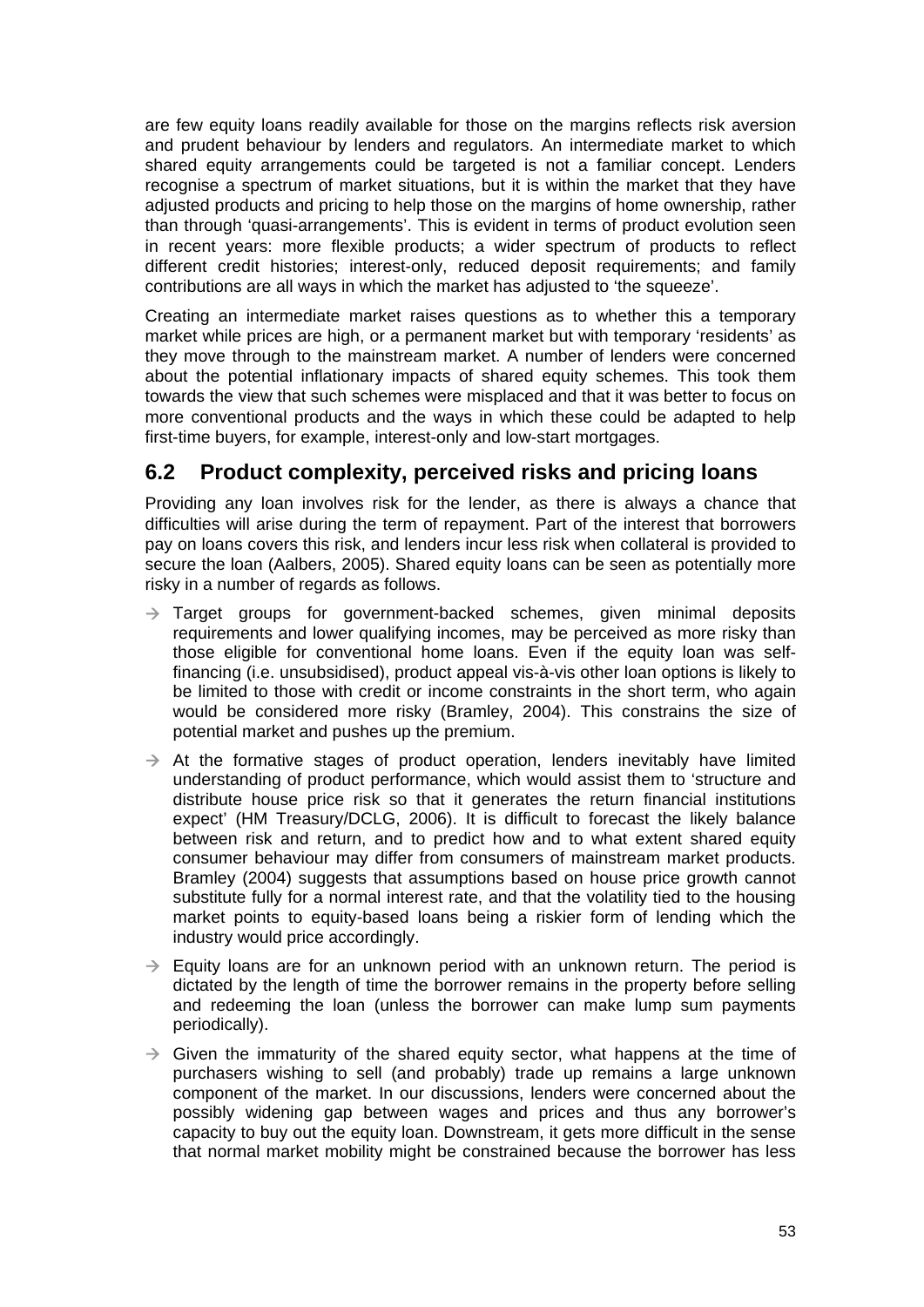of the uplift available to them to help them move elsewhere, especially in a strongly rising market.

## **6.3 The lender/government interface**

Lenders identified an important role for government in helping mitigate these perceived additional risks and in facilitating the financial regulatory structures needed to respond to the specificities raised by shared equity products. There are issues around taxation of the uplifted value (how and when), the accounting treatment of the potential uplift, the regulatory capital treatment in terms of Basel  $2^{37}$  $2^{37}$  $2^{37}$  and the selling treatment in terms of how lenders and brokers advise and sell a product, the cost of which will not be known for some years. Greater clarity in these areas is essential to market development and should be progressed. Lenders regard these as vital building blocks where government could assist market development significantly.

Beyond enabling more conducive institutional arrangements, there was also a general view amongst lenders that schemes for marginal buyers had to be supported by government. Reasons given for this included the following:

- $\rightarrow$  Government involvement provides reassurance against both financial and reputation risk, given the position of buyers on the margins of accessing home ownership. Possible concerns could arise in a variety of ways, not least on redemption where, depending upon the structure of the product, the borrowers may feel they have to pay back excessive amounts, leading to accusations of foul play by lenders. Backing by government helps to reduce that risk and would also give borrowers more confidence in the product.
- $\rightarrow$  Lenders would not want to hold significant equity risk on their books, given the more vulnerable position of the borrowers in terms of the credit risks they face. In the absence of a major investor market, government is the natural holder of that risk. Subject to the appetite of governments to hold risk, this means the market can expand (as governments are able to recycle receipts) without facing an investor constraint.
- $\rightarrow$  Government equity loans are seen as sensible and helpful and indeed are quite attractive from a lender perspective. If the lender's mortgage is the first charge and then is backed by a government equity loan (which takes first loss along with any borrower deposit) this makes the private loan very secure. This should mean it would be possible to secure very competitive first mortgage pricing. Though the borrowers may be marginal, in lender terms government is providing them with a large deposit.

Although many lenders in our discussions gave reasons why government involvement was desirable, concerns were also expressed that policy 'interference' could make product construction and delivery more difficult in other ways, not least around the target borrower market. For government-backed schemes to have long-term potential and the capacity to become profitable 'joint' ventures, lenders would want government to recognise at the outset questions around commerciality and the ways that programs might be structured. In this context, some lenders recalled previous statebacked programs and the ways they failed, as outlined in chapter 3.

Establishing policy and regulatory parameters early on would assist development in terms of target market, and funding sustainability, and in establishing the framework in which the private sector might get more involved over time as the product and the market proves itself. Multiple product structures across Australia make it harder for

<span id="page-62-0"></span> $\overline{\phantom{a}}$  $37$  Basel 2 refers to an agreement in 2004 to develop an international standard for provisions to be made by banks for the financial and operational risks that they face.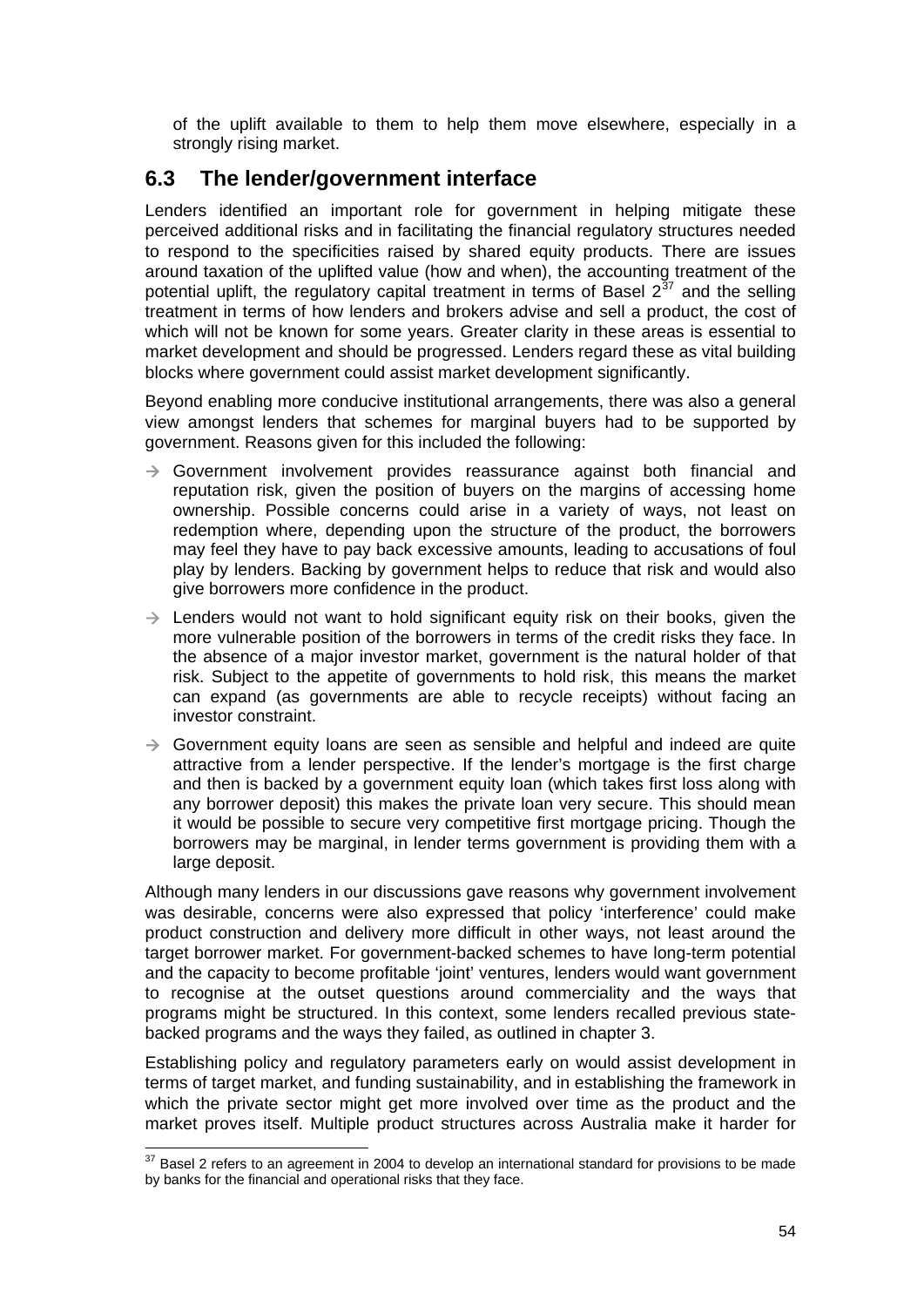lenders to engage, because of the additional set-up and running costs in each jurisdiction and the fact that each market remains small. In this regard, lenders and investors will be looking for scale. The smaller the market, the less cost efficient it is and the less attractive it is in terms of time spent on development of information technology, legal work, product development, advertising etc. Put simply, if it is too small it is unlikely to get much priority, except perhaps under a corporate social responsibility badge<sup>[38](#page-63-0)</sup>. Lenders' views of whether this should be a national market or a state market varied: some seem content with the latter while others advocated the former.

A second important consideration in policy development from a lender's perspective is that a loan-based scheme (that is, allowing purchasers to buy a property on the open market) is different to a property-based scheme (where access to equity arrangements are tied to particular properties in particular locations). The need to keep a property in the scheme is negated under a loan-based scheme. The issue for government is the recycling of the capital receipt received on the sale of the home – i.e. how it captures the uplifted value and how it uses it. There is potential to develop a secondary market with government selling down mature equity loan books. This would release substantial funds for reinvestment, although it must be recognised the loans may have to be sold for less than a calculated face value (given that the new owner would assume house price risk going forward).

### **6.4 Investor considerations**

Investment in the residential sector through private home ownership represents the key asset class of most individual households. In the Australian context, it is also a key investment vehicle for many 'mum and dad' investors. Nevertheless, the property market (and particularly the residential sector) is often considered poorly developed in comparison to other markets. Therefore, finding ways of facilitating innovation and resolving potential barriers to private sector involvement will be significant components of having a viable approach to the development of shared equity housing products. This can be seen as relevant whether government-backed or private-sector led initiatives are considered.

The challenge here is to develop equity trading mechanisms that will enable a secondary market to emerge. In effect, a system for futures trading in housing is required (HM Treasury/DCLG, 2006), underpinned by a reasoned confidence in the long-term growth potential of the residential sector as a whole, mediated by the recognition of cyclical and unpredictable activity in such markets. 'Bundling up' assets, securitising<sup>[39](#page-63-1)</sup> those assets and establishing a market potentially addresses the longstanding weakness of relative illiquidity in this sector. Our discussions with lenders also identified that the creation of a house price derivative, through which an investor could offset the risk of a downturn in prices, would be an additional powerful aide in this regard.

In a recent report for Mercer Investment Consulting, Bibby (2007) suggests that investors could be attracted to equity mortgage portfolios because they can gain a cost effective exposure to the residential property market and can obtain a "leveraged

<span id="page-63-0"></span>  $38$  It is suggested that a small market would be one with less than perhaps \$100 to \$200 million in loans per annum, expressed in terms of the overall value of the homes (i.e., if \$300,000 was the typical purchase price, this would equate to 500 equity loans and mortgages).

<span id="page-63-1"></span><sup>&</sup>lt;sup>39</sup> 'Securitision' refers to the conversion of assets (usually forms of debt) into securities, which can be traded more freely and cheaply than the underlying assets and generate better returns than if the assets were used as collateral for a loan. One example is the mortgage-backed security, which pools illiquid individual mortgages into a single tradable asset.(SG CIB, 2008)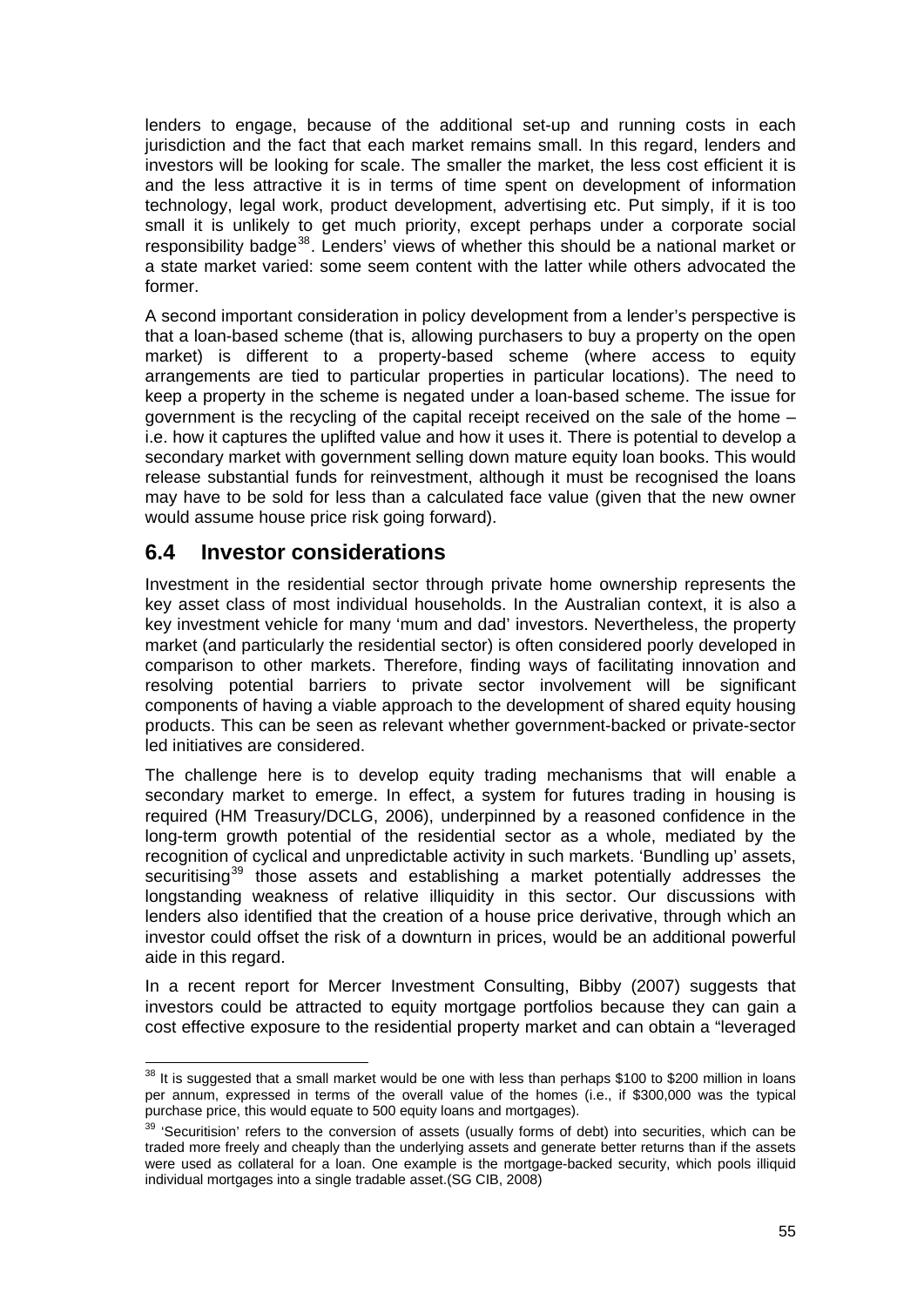return on the asset class without the typical leakage costs of stamp duty, asset maintenance or management". Through such mechanisms, investors gain costeffective exposure to real estate investment with a diversified portfolio of individual properties (thereby spreading risk) while benefiting from the active management of the portfolio on the part of the provider by location, property type and borrower demographics. Importantly, such products potentially also provide large fund holders access to a substantive asset-class which has been highly fragmented and inefficient to date. As discussed in section 3.4, Rismark has been in the process of raising investment funds in support of its EFM product. The Rismark Active Property Trust (RAPT) will enable investors to buy and sell units, with returns linked to the future capital value of the residential properties against which loans have been taken out.

Caplin et al. (2007) note that investor appeal to date in shared appreciation models has been limited due to uncertain rates of return and low liquidity as a result of return only becoming available at point of sale. Addressing these concerns, they propose an equity pricing mechanism that makes the cost of capital to the borrower over and above price appreciation  $-$  i.e. the return to the investor  $-$  independent of the holding period. The amount due at termination corresponds to a share in the value of the home that increases the longer the loan has been outstanding. This is designed to speed up the transition to ownership and thereby to provide the investor with greater certainty in the timing of return flows.

Although innovations such as this can identified, financial interest in specific shared equity options remains relatively limited<sup>[40](#page-64-0)</sup>. The potential damage of the US sub-prime crisis to financial institution and investor appetite for market innovation, whether robust or not, is clearly an important consideration for the foreseeable future. With the collapse set in train by low-start loans coming to term and the slowed economy of recent years, the risks of a poorly scrutinised and regulated approach are startlingly apparent. The negative fallout from product innovation in sub-prime lending and the securitisation and circulation of debt are likely to provide major challenges to future institutional and investor propensity for other products, which by their nature represent higher risk than mainstream products, at least in the short term. The risk is that shared equity products are clumped together with negative equity and reverse mortgage loans and classed as 'fringe lending' products.

# **6.5 Summary**

Our discussions with lenders explored issues facing, and the potential perceived for, both government-backed schemes with lender equity loans and a fully functioning private sector-led market with lender/investor equity loans and mortgages. Generally, our findings reinforce the view that private sector-led shared equity products are likely to see some expansion in the Australian market but this will be a trickle rather than a rush, perhaps achieving at best around a 10 per cent share of the mortgage market. Any growth will be hugely dependent on investor appetite and this could be expected to come forward slowly in the current climate. Lenders also appear keen to back the existing government-backed market, albeit with different views about how best to do this. They indicate that government could do more to help open up and expand this market through better data on existing experience, providing more clarity on target groups and revealing their funding appetite overall.

Dialogue about and development of schemes between lenders and government has, arguably, been less concerted in Australia than in other countries. In part, this can be

<span id="page-64-0"></span>  $40$  There is, however, a well-established use of mechanisms (such as Low Income Housing Tax Credits (LIHTC) in the US for securing and combining funds in mixed equity arrangements to help fund new affordable housing and underpin preservation of existing low cost stock.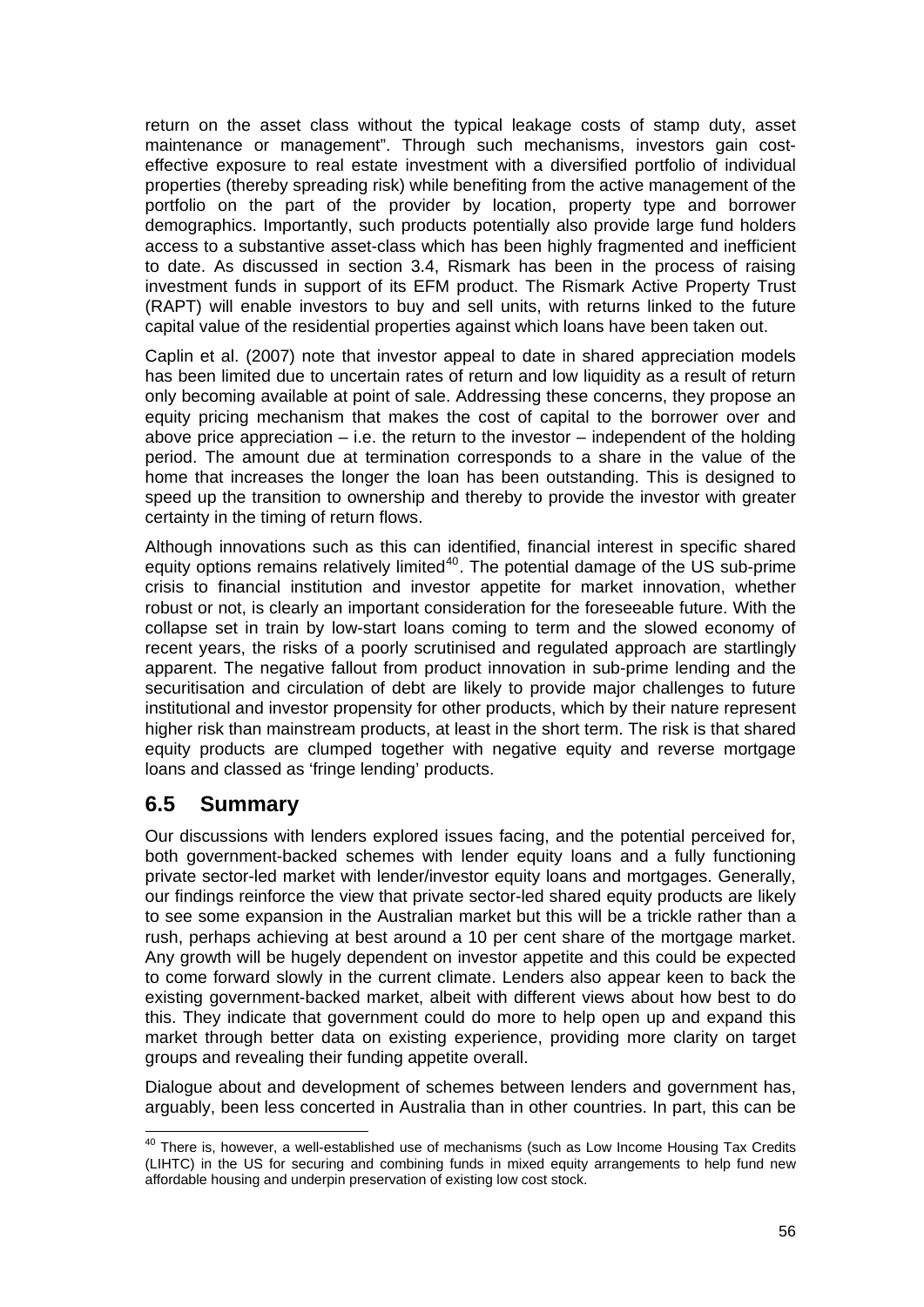viewed as a response to the 'protected' market position of government-backed agencies, such as Homestart and Keystart, which have developed viable and popular schemes in the states in which they operate. While this has obviated the need for wider participation to a certain extent, issues remain about how scale is built up from these jurisdiction-based schemes, either by extending them nationally or via opening up schemes so that shared equity lenders can benefit from the perceived choice and flexibility enjoyed by those in the 'conventional' home loan market.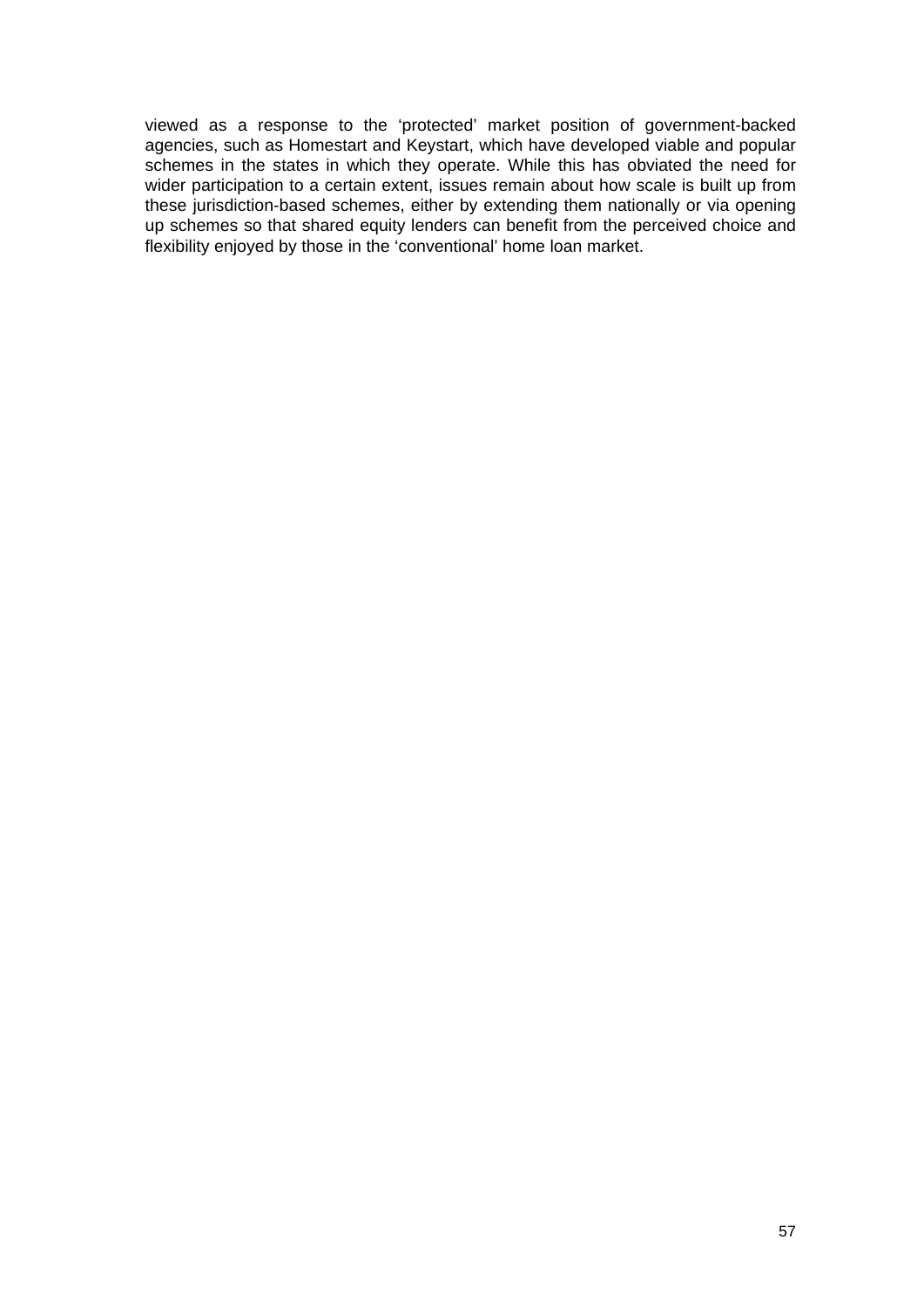# **7 CONSUMER ATTITUDES AND BEHAVIOUR**

As discussed in chapter 5, determining the potential demand for shared equity products is a difficult task. Inevitably, product characteristics and eligibility criteria will shape a target market. However actual take-up on the part of consumers will be dictated by expressed preferences and assessment of the relative costs and benefits of options available to them. A key challenge will be unfamiliarity with shared equity as a concept – as loan structures are more complicated than conventional home loans. Although opportunities for lower entry and ongoing housing costs will be recognised, willingness to offset future capital gains to enable this depend in large part on how consumers "formulate their expectations of future changes in prices, incomes, interest rates" (Bramley, 2004, p. 23). To date, Australian residents have had limited exposure to shared equity schemes (especially in those jurisdictions where government-backed schemes are yet to develop). Moreover, other innovative finance products, such as reverse mortgages and rent–buy models, may have more profile, which could be confusing to some consumers.

In this chapter, we consider a number of areas that are central to developing understanding of potential consumer behaviour and interest. Firstly, existing research is drawn upon to explore questions regarding: general awareness; understanding of product operation and preferences in product design and flexibility; and perspectives on how shared equity works over time and what happens at the time of 'moving on'. We then report on insight from a series of interviews with existing customers of policydirected schemes in Australia that were undertaken as part of this research.

Although these interviews do not (and were not intended to) achieve a statistically valid sample, the results help to identify key issues underpinning customers' initial and subsequent engagement with schemes and, thereby, provide a basis for structuring our further research (see chapter 8). As the interviewees comprise both recent customers and purchasers who have owned their property for some time, the interviews also provide the opportunity to consider how consumer views and perspectives may evolve over time. Gaining these views is vital not only to identify characteristics related to the successful take-up of schemes but also to provide pointers about how perspectives adjust as customers 'live' with shared equity arrangements, through changes in the housing market and the wider economy, and in their personal household circumstances.

## **7.1 Existing research on customer attitudes towards shared equity**

#### *7.1.1 Awareness and initial appeal of shared equity concepts*

It may be expected that awareness of shared equity as a concept, and awareness of the advantages and disadvantages associated with specific products, will be greater in countries where a range of low-cost home ownership initiatives have evolved. In the UK, shared ownership and early forms of shared equity have existed for many years. Because they have typically been originated through central government and the Housing Corporation has administered them, the reach of such schemes has been national. When tied to supply-side mechanisms (see chapter 3), commercial marketing of the concept has also taken place, adding to public exposure. Bramley and Morgan (2007) found that applicants had become aware of Scotland's *Open Market Homestake* largely through word of mouth (almost 25 per cent of respondents), financial advisers, the press, housing associations and the local council. Welsh *Homebuy* has proved popular, with lists oversubscribed without the need for extensive marketing activity (DSJR, 2007).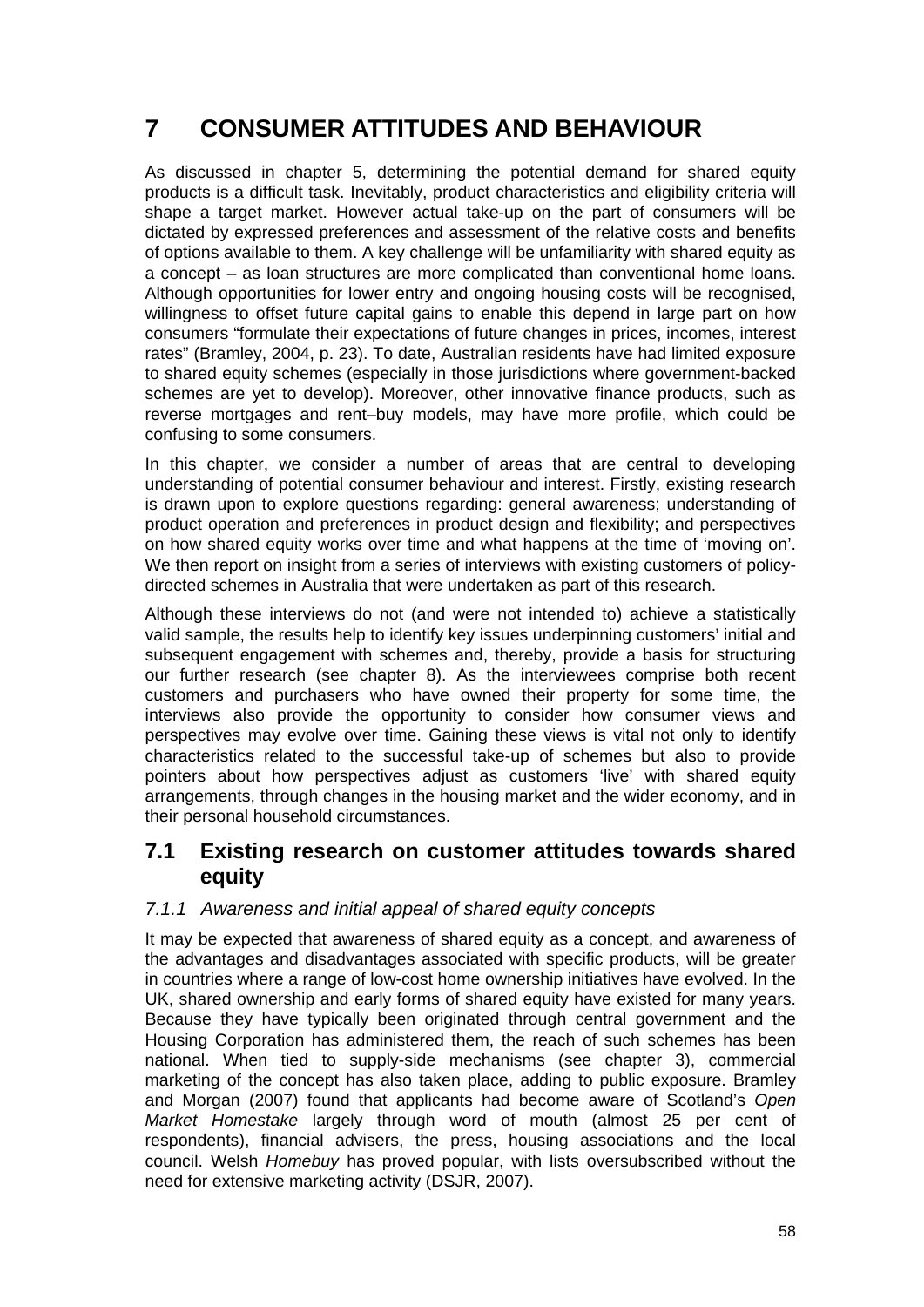The smaller scale presence of similar products in Australia means that shared equity schemes have relatively less markers to provide context and a point of reference. Indeed, research undertaken on behalf of a number of states has demonstrated limited awareness of shared equity in home ownership as a concept. A 2005 survey of 400 Tasmanian households found that only 11 per cent were aware initially of shared equity (EMRS, 2005). However, once explained to respondents, 46 per cent considered that a shared equity scheme would make home ownership a possibility for them, given their current financial situation. Similarly, focus groups with 34 renters in Melbourne found that the majority of participants were, in theory, interested in the schemes presented. Potential appeal is further demonstrated in the strong response to ballot schemes and invitations, for example for Landcom's Forest Glade scheme in 2002 (Landcom, 2003), and the successful launch of *First Start* in WA.

#### *7.1.2 Understanding the detail*

The shared equity concept and aspects of specific schemes come under greater scrutiny where consumers seek follow-up information. A decline in numbers of potentially interested purchasers is inevitable following an initial request for more details to complete an application and, further to this, entering into a shared equity arrangement. To a considerable extent, the rate of fall-off will demonstrate that enquirers are not eligible for the scheme, or that even partial ownership remains unaffordable for them. A low rate of conversion from initial interest to actual take-up is of concern where, on balance, the scheme is perceived as presenting more disadvantages than advantages for those households who might be considered principal target groups. An interim evaluation of England's *Open Market HomeBuy* (by Sharp Research Services (2007)) identified a number of issues perceived by potential consumers to influence consumer behaviour towards such products. The evaluation showed that, while the advantages were understood, these were balanced by:

- $\rightarrow$  Perception that equity loans are not cheaper in the long run, especially if not subsidised;
- $\rightarrow$  Perception that the products are complex;
- $\rightarrow$  Concerns about the smaller future margin of 'free' equity;
- $\rightarrow$  Concerns about not benefiting so much from capital appreciation where this is expected; and
- $\rightarrow$  Concerns about possible limitations on the ability to move on at a later date or change products.

In part, many of these concerns can be mediated through further information and clarification – a role that is played in Australia by organisations such as Homestart SA and Keystart WA and in the UK by local 'agents' administering particular schemes. However, questions of complexity and uncertainty have emerged as key sticking points for a number of prospective purchasers. In the OMHB interim evaluation, the complex structure of the loan (where a 25 per cent equity loan is offered to households, comprising 12.5 per cent from a housing association and 12.5 per cent from the lender) was seen as problematic. Secondly, the relative unattractiveness of available mortgage products (with a limited number of providers participating) was noted. An issue raised with eligibility for some products was that savings had to be put towards the deposit – bar an amount allowed for maintenance and improvements. Further constraints arose from OMHB targeting key workers because the equity loan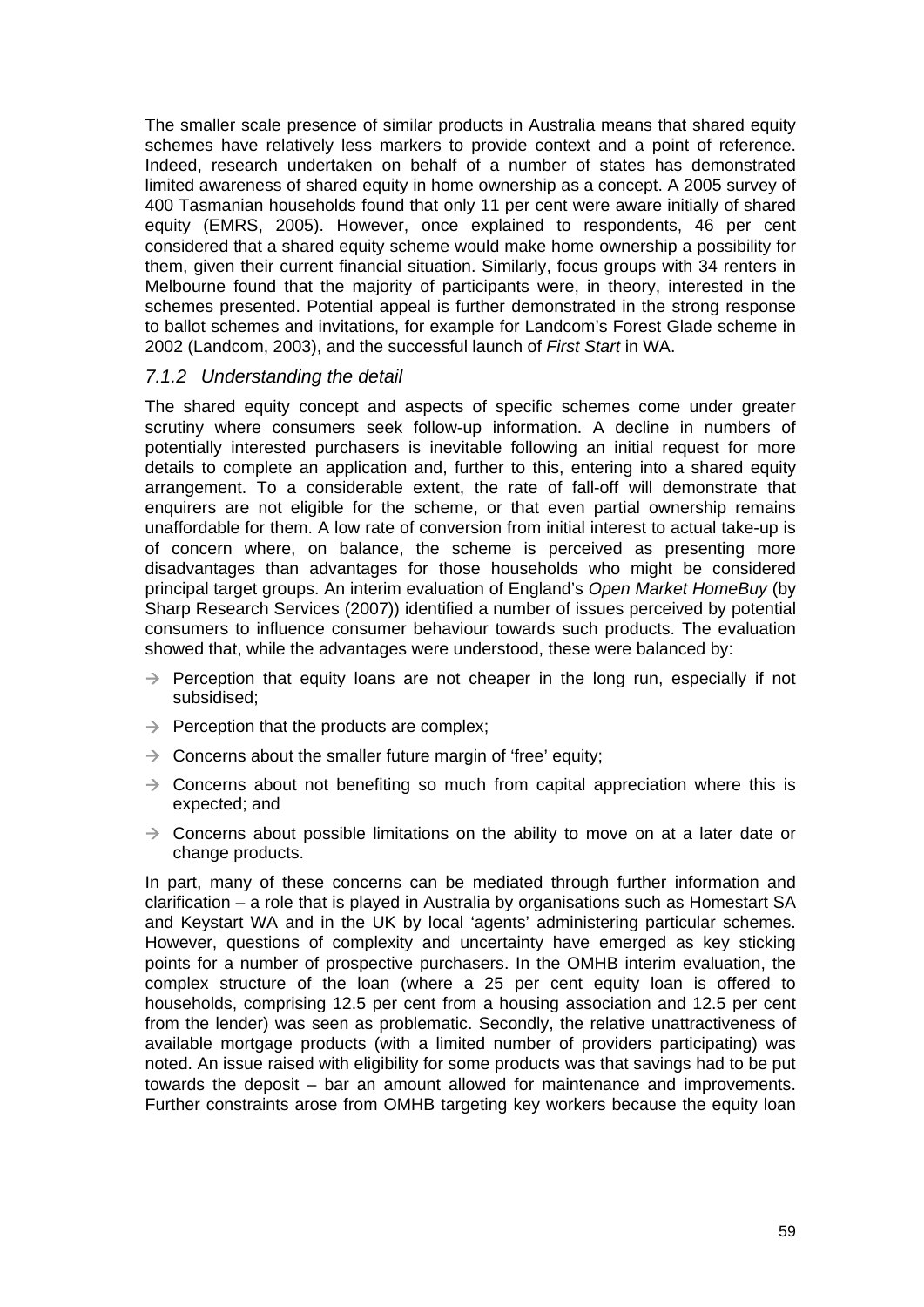would need to be repaid, if employment status changed to a non-recognised profession.[41](#page-68-0)

While most potential customers acknowledge the need for qualifying conditions to allow products to be targeted appropriately, they do raise issues about consumer choice. This is particularly the case where shared equity schemes have been tied to specific products and new provision. Thus UK experience indicates that shared equity schemes tend to be more successful where the participants are allowed to buy a dwelling on the open market (HM Treasury/DCLG, 2006; Bramley and Morgan, 2007). The Shared Equity Taskforce comments that consumers prefer to have the "flexibility to choose a home on the open market, rather than have their choice constrained to a subset of new-build properties" (HM Treasury/DCLG, 2006, p. 32). For example, many supply-tied Key Worker Homes remained unsold many months after completion, and in certain cases criteria have had to be loosened to stimulate further demand<sup>[42](#page-68-1)</sup>. VicUrban's *Ownhome* initiative, launched earlier this year, is tied to particular products at sites within VicUrban's development portfolio. Following a ballot and offers made to applicants, an important reason given for some of those offers not being taken up was location, rather than issues about the shared equity product *per se*.

#### *7.1.3 The unknowns of shared equity and 'moving on'*

Potential issues about future uncertainty with shared equity arrangements are difficult to report on, because of the limited number of customers who have entered into such arrangements and moved on. Concern has been expressed that the need to share a proportion of equity at the time of sale will cause difficulties for some, even where this concept is understood and acknowledged at the time of entering into the original agreement. Most evidence on this issue at present points to earlier shared appreciation schemes, where the gains made by the equity partner appear to be highly disproportionate (HM Treasury/DCLG, 2006). However, there is the risk that what appears fair at the time of taking out the loan, when the benefits to be gained in accessing ownership are the overwhelming consideration, will appear less so over time. Other uncertainties may relate to lack of clarity regarding obligations where the value of the property falls, and how interest levels vary in schemes with an interestbearing component.

To date, limited research has been undertaken into consumer attitudes towards moving to full ownership, whether through staircasing their share in the existing property, or selling on the property and seeking access to the open market. Staircasing is favoured by both government and lenders, both as a means of moving forward return on investment and as a means of avoiding adverse impacts tied to shared appreciation models (Caplin et al., 2007). Recent experience in the UK, drawing upon preliminary data from the National Housing Federation Home Ownership Advisory Panel, suggests that the trend has been to purchase outright rather than move towards outright ownership in smaller steps – reflecting a desire to avoid the cost of multiple transactions (HM Treasury/DCLG, 2006).

Alison Wallace is currently undertaking research for the Joseph Rowntree Foundation into the capacity of shared equity/shared ownership households to move on from, or within, the intermediate market in order to understand opportunities and constraints,

<span id="page-68-0"></span> $41$  In response to some of these concerns, the UK Government launched a repackaged OMHB in July 2007. The financial components of the scheme were simplified with government underwriting 17.5 per cent of the value of the property and buyers able to take out any loan available on the market for the remainder. This has been further refined in light of the Shared Equity Finance Initiative with a simplification of the composition of the equity loan component in new products.<br><sup>42</sup> Although to date, this has not been the experience of English Partnerships more recent First Time

<span id="page-68-1"></span>Buyers Initiative.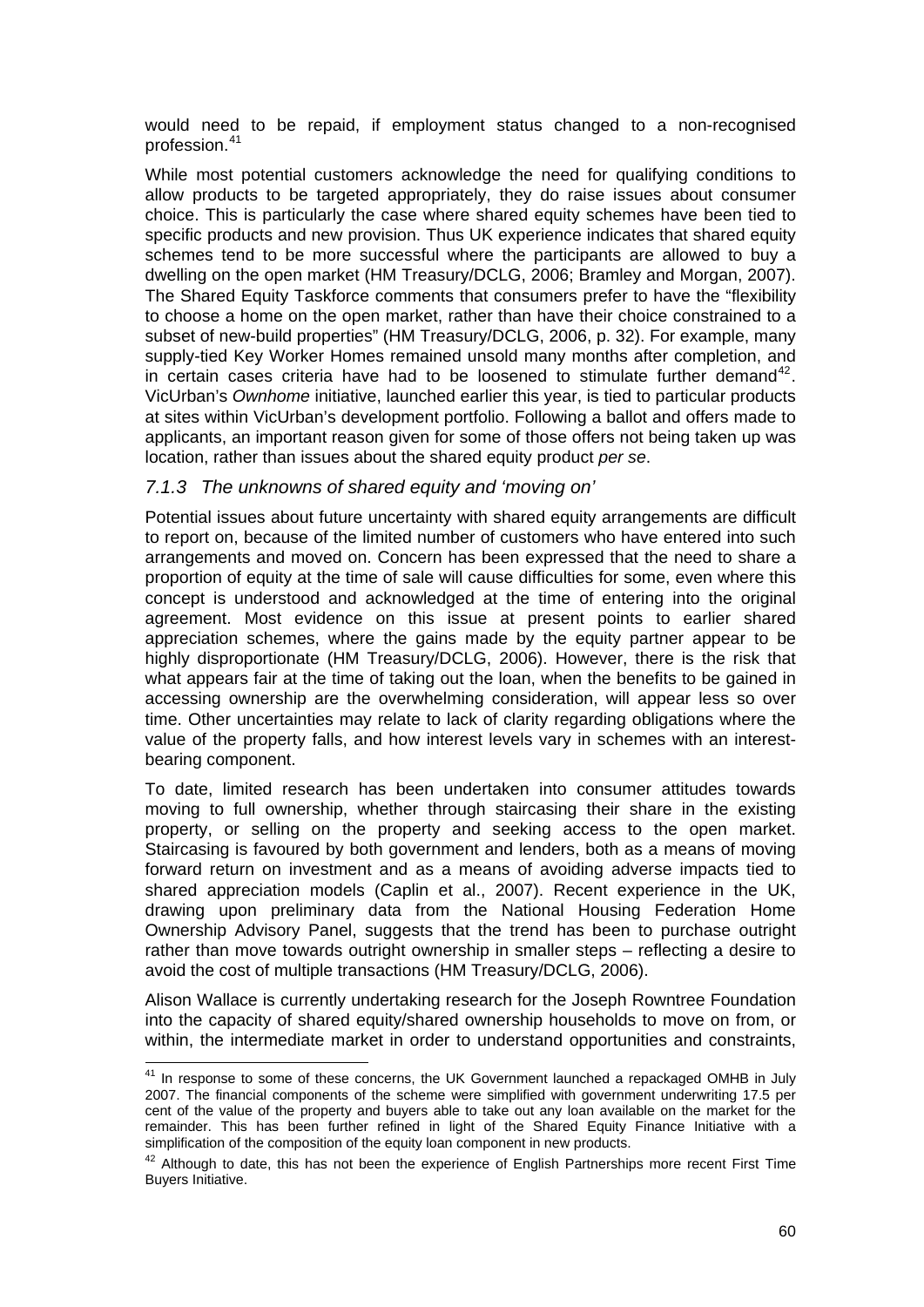and to determine whether these processes and outcomes vary across housing markets. Initial findings identify a number of household, housing market, and shared equity partner 'facilitators and barriers' to moving on. Difficulties in buying the partner out and closing the equity gap are noted, as are challenges of selling and purchasing within the intermediate market (Wallace, 2008).

## **7.2 Interviews with existing shared equity customers**

Interviews were carried out with a total of 18 existing shared equity customers from Western Australia, the Northern Territory and South Australia. Requests for interviews were sent out to a small sample of customers in each state/territory by the relevant government agency. Members of the research team conducted interviews by telephone. Typically they ran for between 20 and 30 minutes. Appendix 3 provides a list of questions discussed and a brief overview of the profile of respondents. Across these jurisdictions, the household composition and the type and value of property purchased varied, reflecting in part different eligibility criteria and policy objectives.

Pen portraits of a selection of our respondents across the three jurisdictions animate the remainder of this chapter. $43$ 

#### *7.2.1 Eligibility and applying for shared equity schemes*

#### *Bob, WA*

Bob lives in a three bedroom house with his wife and children. He was referred to Keystart by his bank. He found that Keystart were very helpful in assisting him satisfy the eligibility criteria and in completing his application. He was told that he was able to afford to buy a dwelling up to a value of around \$300,000 under the Good Start scheme. Using the deposit he had saved, Bob found a house to buy for \$255,000 and purchased a 60 per cent share. They moved into the house in 2007. He believes the real benefit of the scheme is the fact that 'I will pay this amount of money for renting a house…if I pay for rent it is dead money, but for house it is my money – I am in my house'. While he is 'very happy' to have the government as a partner, he intends to buy additional shares as soon as he is able to.

Our respondents became aware of the schemes through various means, including television, radio and newspaper advertisements, internet research, or via banks and lenders. A number had some prior understanding or partial understanding of shared equity as a concept, for example having been exposed to such initiatives in other countries or a family member having heard of the concept. Several had been encouraged and directed towards applying by their family and friends ('its time to be getting out and setting up on your own'; 'its time you settled down and bought a place').

We asked all respondents to explain shared equity, as if they were explaining it in simple terms to their neighbour. Almost without exception, a clear and accurate explanation was provided, focused on sharing ownership of property with government and assistance being provided to get on the housing ladder. The ability to explain the concept of equity sharing was also strong, although some were less clear on specific details. Most felt that they had a good understanding of the principles and how their particular products worked at the time of take-up. Generally, it was felt that information provision and explanation given during the application process was helpful and that agencies were able to respond to questions that applicants had. Some felt that, although they were able to understand how the equity sharing component of the loan worked, other people without support, or those of a non-English-speaking background, would have difficulty.

<span id="page-69-0"></span>  $43$  Names and any potentially identifying details have been changed/omitted.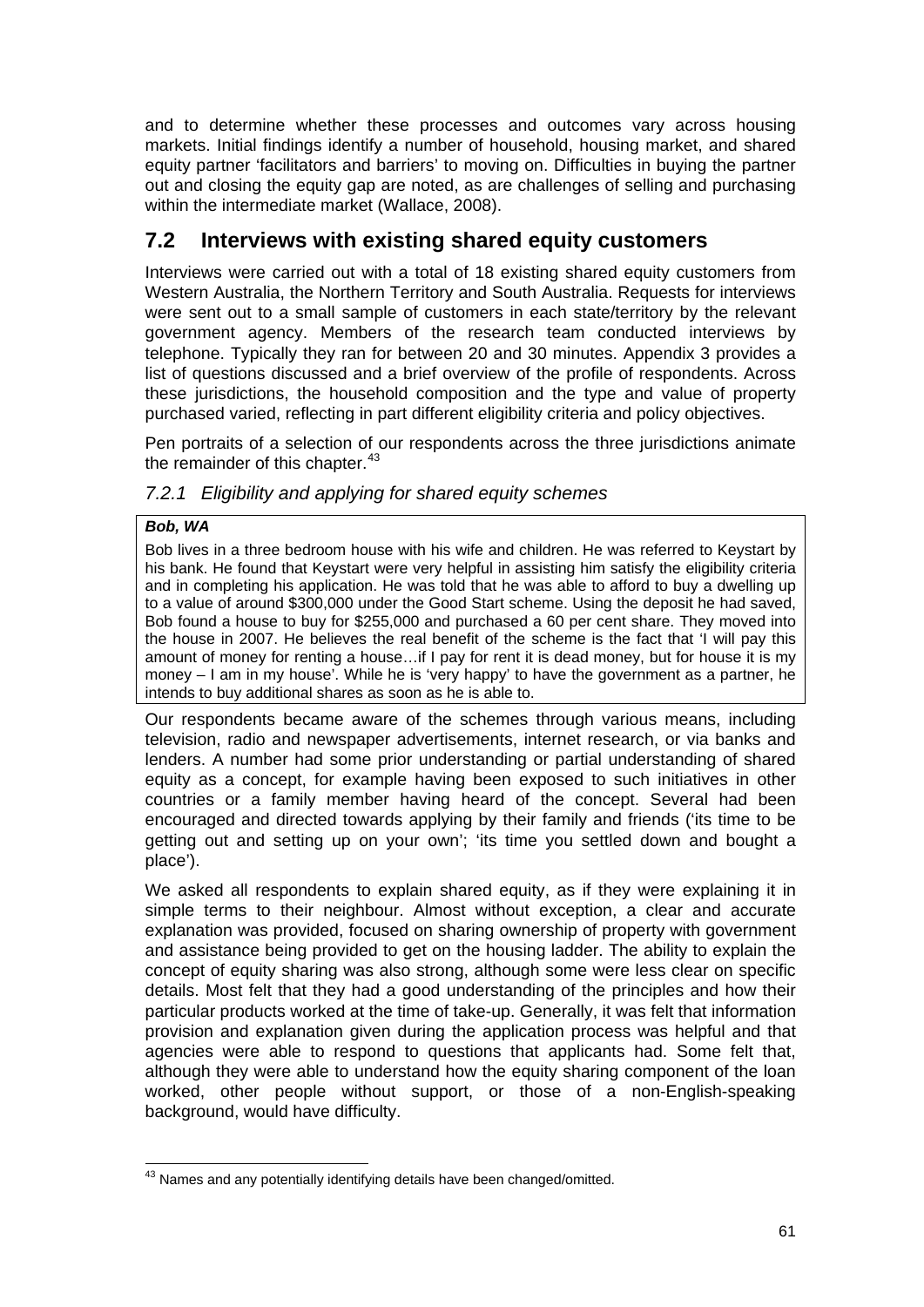I do think that other people might have found the whole process a lot more difficult. I do remember it was hard enough for me with the support and the English ability that I had…it was hard enough for me to understand and I didn't fully. (HomeNorth Customer)

I think I was lucky with my brother-in-law helping me understand it all. (First Start Customer)

Many had been trying to purchase and/or had given up on the prospect of purchase prior to hearing about the scheme. The majority of interviewees believed that they would not have been eligible for a conventional home loan obtained through a bank or government lender. Even where low-deposit or 100 per cent loan schemes were investigated, our interviewees were unable to meet the resulting monthly payments or would be stretched unreasonably to do so.

There would be no way that we could afford it by ourselves, the housing market is just way out of our reach, so having that input by the government obviously lowered our mortgage payment which made it more feasible to do it. (First Start Customer)

Unless for First Start, we'd still be renting, and probably paying a huge amount. (First Start Customer)

#### *Kate, WA*

Prior to moving to their own home, Kate and her husband were renting a property located in the same neighbourhood. Kate was resigned to the fact that they would not be able to afford to buy as they could not secure an adequate home loan on their income. Despite the pressures of renting, they preferred to rent as it allowed them to remain living close to schools, as well as their established family and community networks.

When she heard about First Start on the radio, she 'leapt on it straight away because [affording to buy] was such a current issue for us'. The application process was seen as straightforward, however the eligibility criteria were restrictive: 'They set a limit of earnings and we fell within that category but it was pretty tight...I think a lot of people were surprised – they couldn't afford a home and they'd phone up to see if they were eligible and they'd find that they earned too much. But if we were earning any less we couldn't afford to make the repayments. It was being offered to low income earners but actually they were people still stuck in the middle'.

Kate was able to afford a three-bedroom villa requiring renovation. She doesn't feel as if the government 'owns' part of her house, because 'for all intents and purposes we have our own home so it makes absolutely no difference with what's happening on the paper work'. Kate plans to increase her equity share, recognising that the longer they wait to purchase additional shares, the more they will have to pay as house prices increase. Overall, she feels that 'there are no disadvantages'.

While shared equity schemes opened up the opportunity to buy, many respondents acknowledged that their choice was limited in terms of the properties that they could purchase with the amount they were eligible to borrow. For some this meant buying in an area that was less than ideal, buying a house that needed repairs, or settling on a smaller property in a more desirable area.

There wasn't much choice, there wasn't much around, this is the cheapest end of town. (HomeNorth Customer)

Because of the amount of the mortgage, we couldn't look at any suburbs that we would have liked to buy a place in. It was kind of a forced choice. (First Start Customer)

…What we could get for that price [in area where they were previously renting] was just ridiculous, units that were the same size that we had and houses that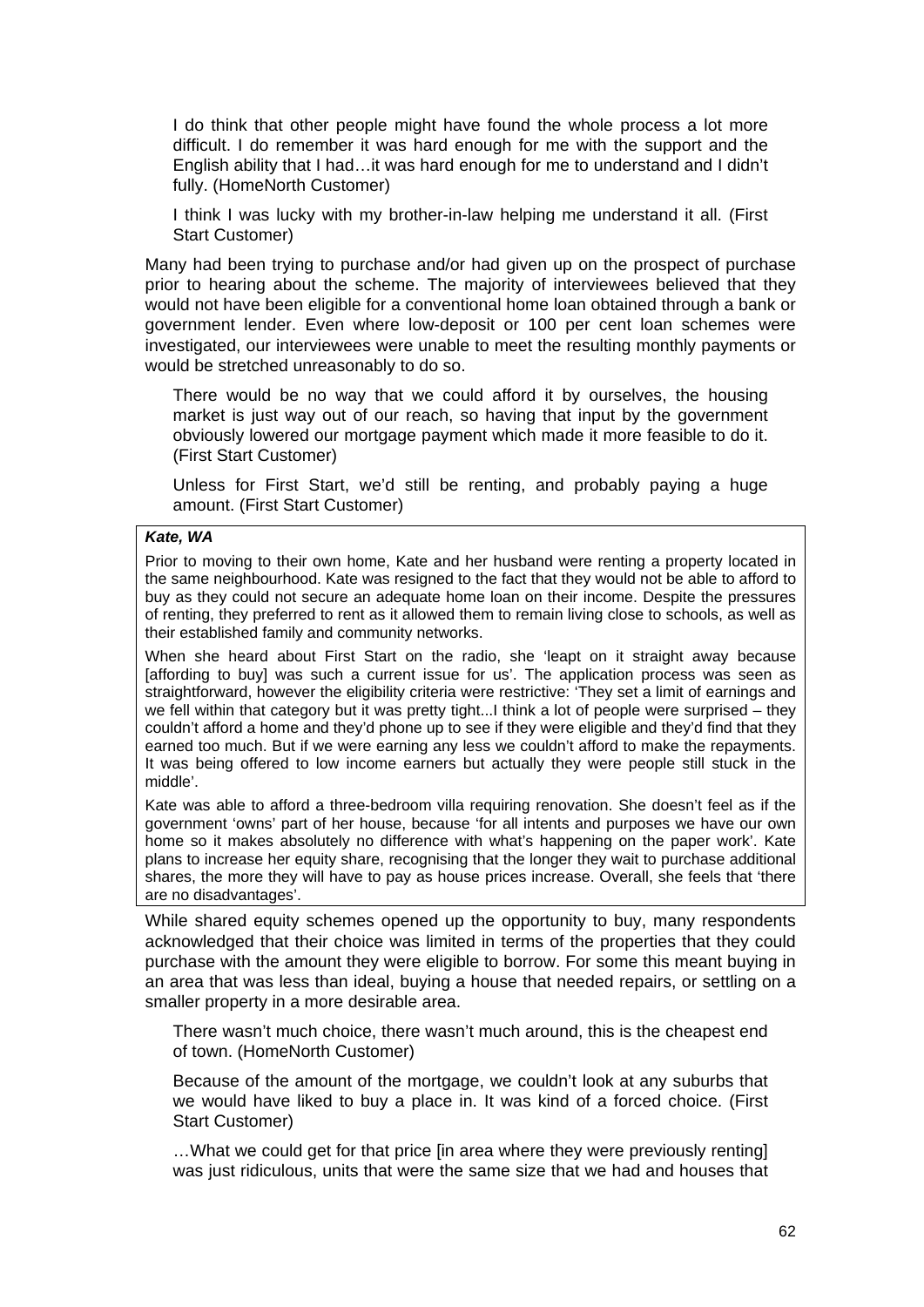were really crappy that needed lots and lots of work so we actually started looking about 30–40 minutes from there … and what we could get for our value up here was far better. (First Start Customer)

It made sense for us to buy something smaller and stay in a better location. (First Start Customer)

Others were more pragmatic about house-hunting and were not so concerned about the fact that the loan amount limited their choice.

[I] didn't look at anything I didn't feel I could afford. I had a good idea of what the limit was. (HomeNorth Customer)

Before we did anything we were virtually deciding on where we were going to live by whereabouts it was, how cheap the houses were and whether they were going to go up in price. (First Start Customer)

A number of *First Start* customers commented that some early marketing had identified Perth suburbs where they could afford to buy under the scheme. This had led to some initial misunderstanding that the scheme was restricted to those particular areas.

Despite nearly all respondents feeling certain that they would not have been able to purchase without the assistance of shared-equity schemes, our assessment of their circumstances indicates that in some cases it is likely that the loans have allowed a number to 'bring forward' purchase, or assisted households who may have been able to afford an ordinary loan at some later time. In a sense, there was a 'window of opportunity' to meet eligibility criteria that had opened up as a result of their circumstances at that point in time. A number of interviewees had applied for loans as a one-income household – for example, a number had recently had children and were not working or were working a limited number of hours. If both applicants were earning a full-time income they would not have met the eligibility criteria. Others were able to buy a larger property, which better suited their needs, using the scheme. This raises questions regarding leakage, and the ability of such schemes to retain their focus.

Possibly I feel like I'm an anomaly, if I'd have been working full time I wouldn't have qualified for it. (HomeNorth Customer)

I certainly couldn't afford to buy a house; I only would have been able to buy a funny little unit really. (HomeNorth Customer)

Although these findings relate to the experiences of first-time buyers (the primary focus of shared equity schemes), our interview with Margaret (below) picked up another important target: enabling someone to remain in a property following life/income-changing circumstances such as marriage breakdown. Use of shared equity facilitated in all current schemes or variant products tied to those schemes.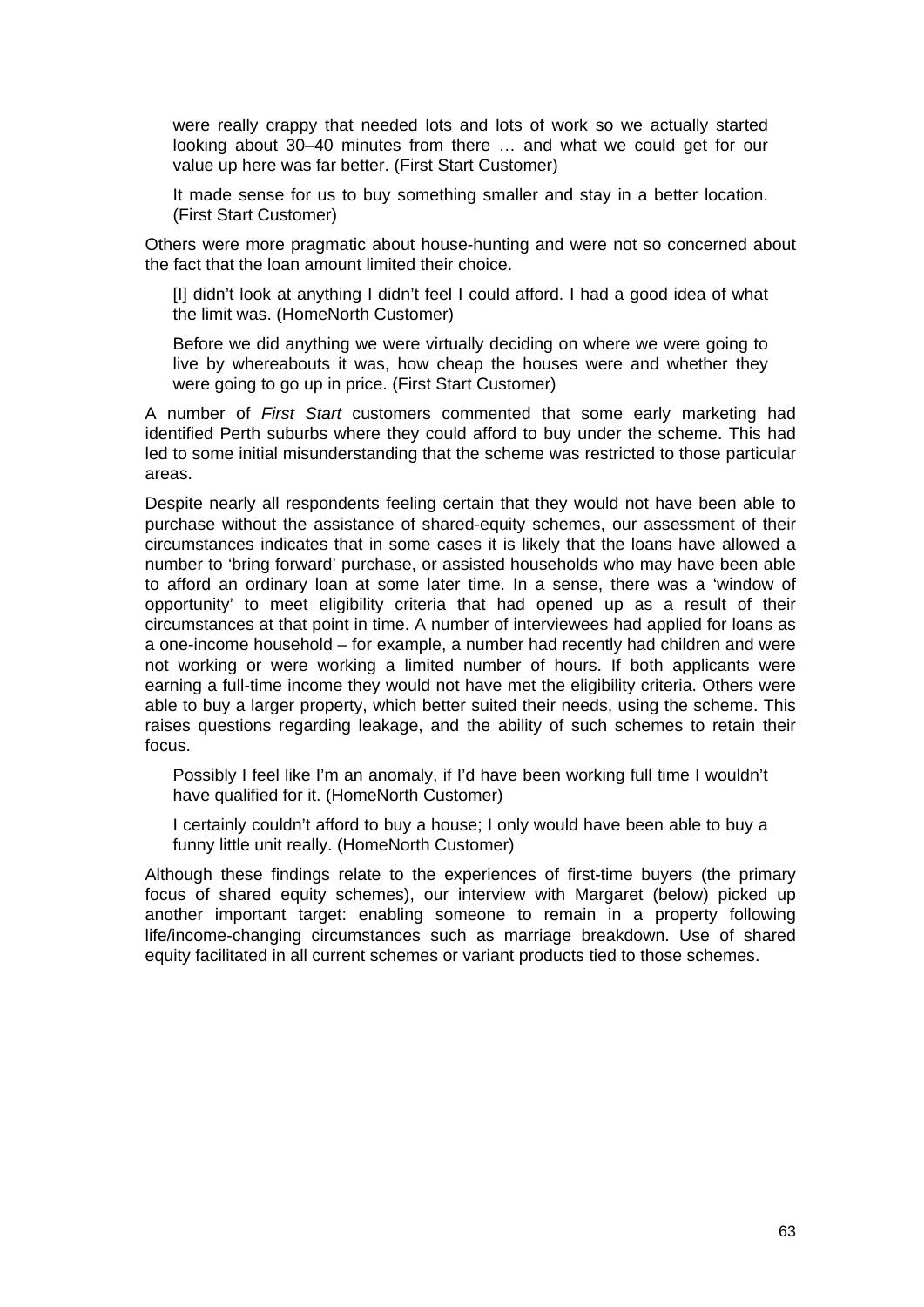#### *Margaret, SA*

Margaret is in her 50s. She has been living in her current home for a number of years, but has only had the Homestart Breakthrough loan for four months. Due to changed family circumstances, she became the sole owner and with a reduced household income, the mortgage became something of a struggle. She heard about the Breakthrough loan through the Homestart website.

Homestart owns a relatively small equity share in the home. For Margaret, the loan is 'a lifesaver for people who have suddenly changed circumstances without a large income to refinance'. Her main concern was to remain living in the same place and this type of loan was 'the only way to maintain the same standard of living as I was enjoying previously'.

She is pragmatic about having the government as a 'silent partner', acknowledging that the requirement to share the property's appreciation 'is how they make their money, because I'm not paying interest obviously, they just take the risk that property will always go up because if it goes down they will lose'

A number of interviewees commented on the perceived impacts of the scheme on the housing market. Many applying for WA First Start had found themselves looking towards the ceiling in house price eligibility, which may have had some inflationary impact – certainly if it enabled purchase at the lower end in more popular suburbs. A Northern Territory interviewee reported that when the scheme was announced with a maximum property value of \$140,000:

It had a funny effect; there were a lot of dodgy houses on the market for \$140,000 or \$138,000. And when they raised it to \$180,000, all the houses went up to \$180,000. It did create a bit of an artificial price hike in some houses (HomeNorth Customer).

#### *7.2.2 Living with shared equity*

#### *Keith, NT*

Keith is retired and lives with his wife. He was renting his three-bedroom ex-Territory Housing dwelling prior to buying it through Good Start. Territory Housing approached Keith with an offer for him to buy his house or to pay a commercial rate of rent as his income was above the minimum.

He says his 'personal choice is that I'd never want to own a house', but that it was 'more economic to buy the house [because] by that time house prices had gone stupid, if we moved out it means that we'd have had to find a house to buy anyway, and because we were in a house we were established and our HomeNorth loan would be slightly more than the rent we had been paying'.

Overall, Keith feels that 'it's very positive, we're never going to fully pay the house off and we're getting the house at the equivalent of...rent however we do have to pay power, we have to pay water and rates which we didn't have to pay before'. He also reflects that, if they knew property prices were going to increase, 'we could have started to buy them out when the house was really cheap, we didn't realise how expensive houses were eventually going to go'.

Keith doesn't believe they will be able to afford to increase their equity share beyond their existing amount but he doesn't mind having the government as his 'partner' – 'it's just a fact of life, innit? It doesn't make any difference one way or the other'. Overall, he believes it is a good scheme 'for getting people into houses': 'we've got a house, it's a nice house, we're living where we want to live and we're living at a reasonable rate'.

As noted previously, customers in schemes operating under different market conditions have provided particularly useful insight. The 'freshness' of experiences of WA First Start customers contrasts with a 'lived with' perspective of some WA Good Start customers and many of our Northern Territory respondents, most of whom had been customers for two to three years at least. While there was not a distinct difference in views overall, it was apparent that there was a strong degree of satisfaction expressed by those customers who had been assisted recently to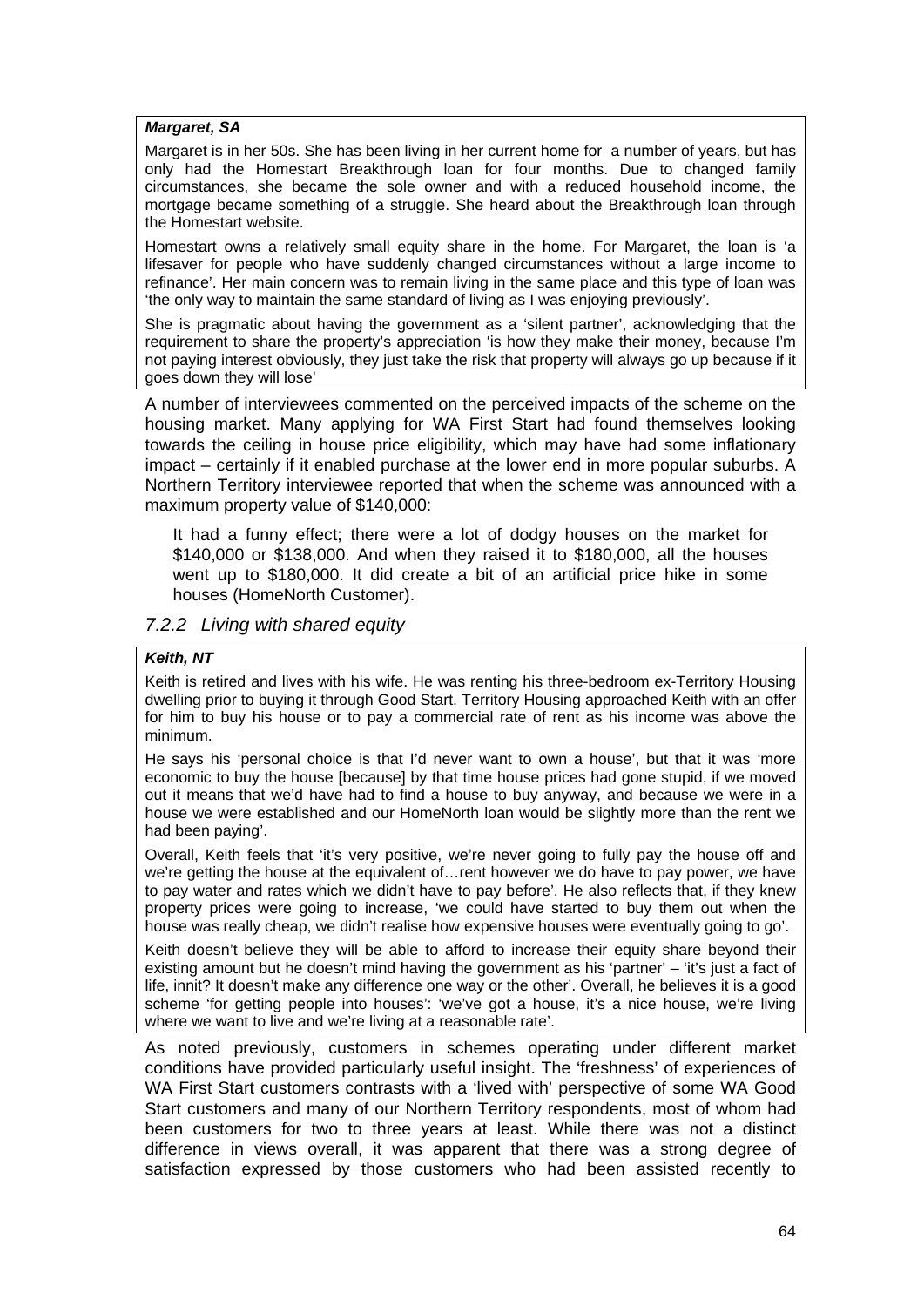purchase their home, and a more considered view from those who had lived under shared equity arrangements for a period. Many very recent purchasers were delighted – accompanied by a strong sense of gratitude – about being able to buy property and acknowledged the non-financial benefits of ownership, such as stability and security as well as feelings of pride.

Now we don't have that fear of getting evicted from our rental property and have to move schools and have to move rentals and to get out from under the real estate agents as well from renting, we had terrible real estate agents that we renting through and it's really nice not to have that over our heads and the whole pride factor of having your own house, it's really nice, we're painting and all that kind of stuff, it's really nice to have that pride. (First Start Customer)

You're paying the same amount as you're paying for your rent. At least after a while you've got something, you've a backup for buying a new place or going to a new place. (First Start Customer)

Respondents who have 'lived' with shared equity generally took a more objective view of both the advantages and disadvantages. In part, this reflects changing household and market circumstances, which may have seen their needs change and property values significantly escalate. It also reflects a more detailed understanding of the actual implications tied to shared equity products: there are indications that crucial aspects of product detail had not been fully understood in retrospect or that they had been misunderstood at the time of application.

I thought I [understood] but the bit I got wrong is that I thought I'd be paying them back at 30 per cent of the original loan, which is wrong. (HomeNorth Customer)

What we thought was that when you had a shared equity you paid off your part and then you could buy their part as well. But we thought that was at a set price. We didn't realise that the price [of the government's equity] rose with the value of the house. Because we had no idea that prices of houses here would rise so rapidly either. So had we known that we would have thought more seriously about whether we would have gone ahead. (Good Start Customer)

#### *Samantha, NT*

Samantha lives in a three-bedroom house with her partner and children. She found out about the HomeNorth scheme through a colleague who had made use of it themselves. The scheme was attractive as it enabled her to buy a house with lower mortgage repayments. Despite this, because of the amount of money she was eligible to borrow she 'didn't feel that I had much choice…this isn't where I would have chosen to buy a house. It's not close to schools…there's no parks for kids to play in'.

She has not increased her share to date. Whilst appreciative of the HomeNorth scheme, had she realised that if property prices increased, the value of the government's equity share would also increase, she would have tried to hold a greater share from the beginning. Samantha said that while 'you always want more than what you've got', she believes that HomeNorth's 'principles aren't quite correct…[because] it doesn't place me in any better position to get me out of the situation that I'm in', as she now 'owe[s] a whole lot more [in order to buy out the government's share] than I did when I bought the house'.

Even amongst interviewees who were cognisant of the implications of sharing the equity, how this has transpired some years into the arrangement has caused concern. Interestingly, this relates to the experience of strong house price increases in recent years. Although customers have benefited on paper from such rises through their equity share, their capacity to buy further shares has become apparent also. Thus despite acknowledging the benefits of their respective scheme enabling them to enter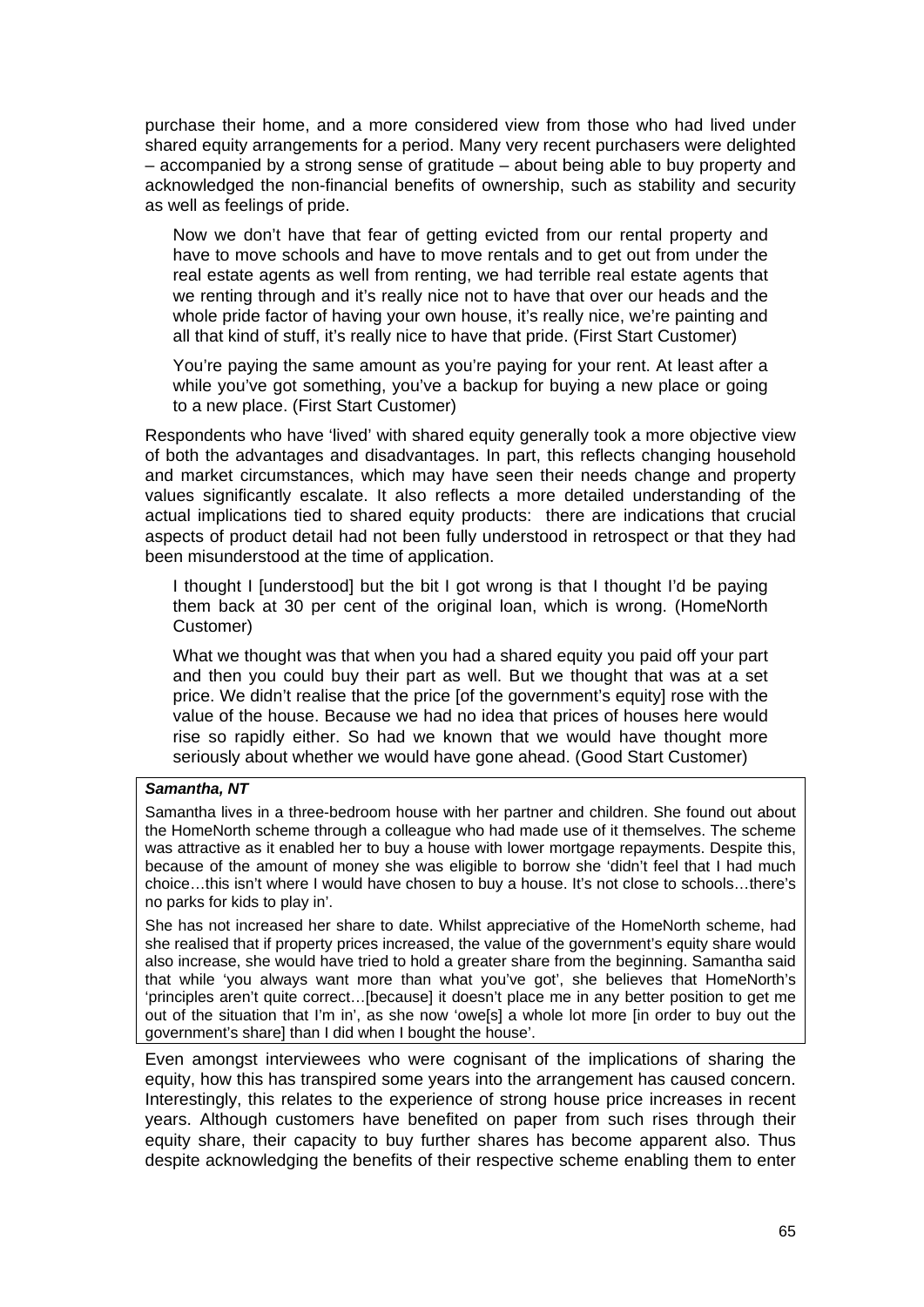the housing market, some interviewees felt that they were stuck now and unable to 'move up' due to increased property prices.

30 per cent of the value my house now is much much higher, so what's happened is that my house has about doubled in value, so instead of owning \$35,000, they own \$70,000 and if I want to refinance the house I now owe double what I owed eight years ago. So it's certainly become hard to refinance, it's not in my financial interest to refinance in order to repay it but… (HomeNorth Customer)

This matter, which appears to become more transparent over time, raises several issues. The strong market conditions that may lead to significant equity gain for shared equity customers can be perceived as detrimental.

Several of our respondents were confused and uncertain about whether they would be forced to step up or find themselves having to sell up, and refinance in order to do so. There may be risks in this regard for housing authorities or agencies in terms of the perceived fairness of such schemes, even where equity gains are shared on a proportional basis. Nevertheless, while some customers feel that they find themselves 'over a barrel', most are pragmatic (you 'can't begrudge the government taking their bite') and recognise the advantages they have gained:

Lucky we like living here, but there is a feeling of being really stuck… If I sold the house we'd have about \$100,000 to put towards something else. But to buy the same house it would cost \$280,000. I'm not further ahead, I'd only be able to buy what I've got now. If their share hadn't gone up the way it did, I would be in front… I don't want to sound ungrateful but I do think if they were really trying to help people get out of the situation that they are in [they haven't done that], they've kept us in the situation that we're in. (HomeNorth Customer)

I feel like this is my house, I don't feel that I'm sharing it with the government so to speak. I just think it was a really good thing that has come out that helps people get into the market and the chance to own your own home in time as you buy them out. (First Start Customer)

Absolutely fine…we were quite happy…it's like having a business agreement instead of an agreement with family or friends. (First Start Customer)

That's fine because they don't get involved in anything, we can do whatever we want to it. (First Start Customer)

Although it was apparent that several respondents would welcome greater clarity about forward requirements and expectations tied to the loan, their primary concerns relate to the shared equity model rather than the specific role played government. Indeed, the security provided by entering into partnership with government was welcome, and the large majority of respondents saw only advantages, not disadvantages, in partnering with housing authorities or agencies instead of private partners.

## **7.3 Summary**

Although it is not derived from a large sample, insight from our initial interviews is invaluable to identify issues that may shape the take up and attractiveness of shared equity schemes in Australia. Clearly – and this can be identified among both very recent but also more established customers – schemes such as *First Start* and *HomeNorth* have proved popular. A number of benefits that are aligned to policy goals can be identified, including: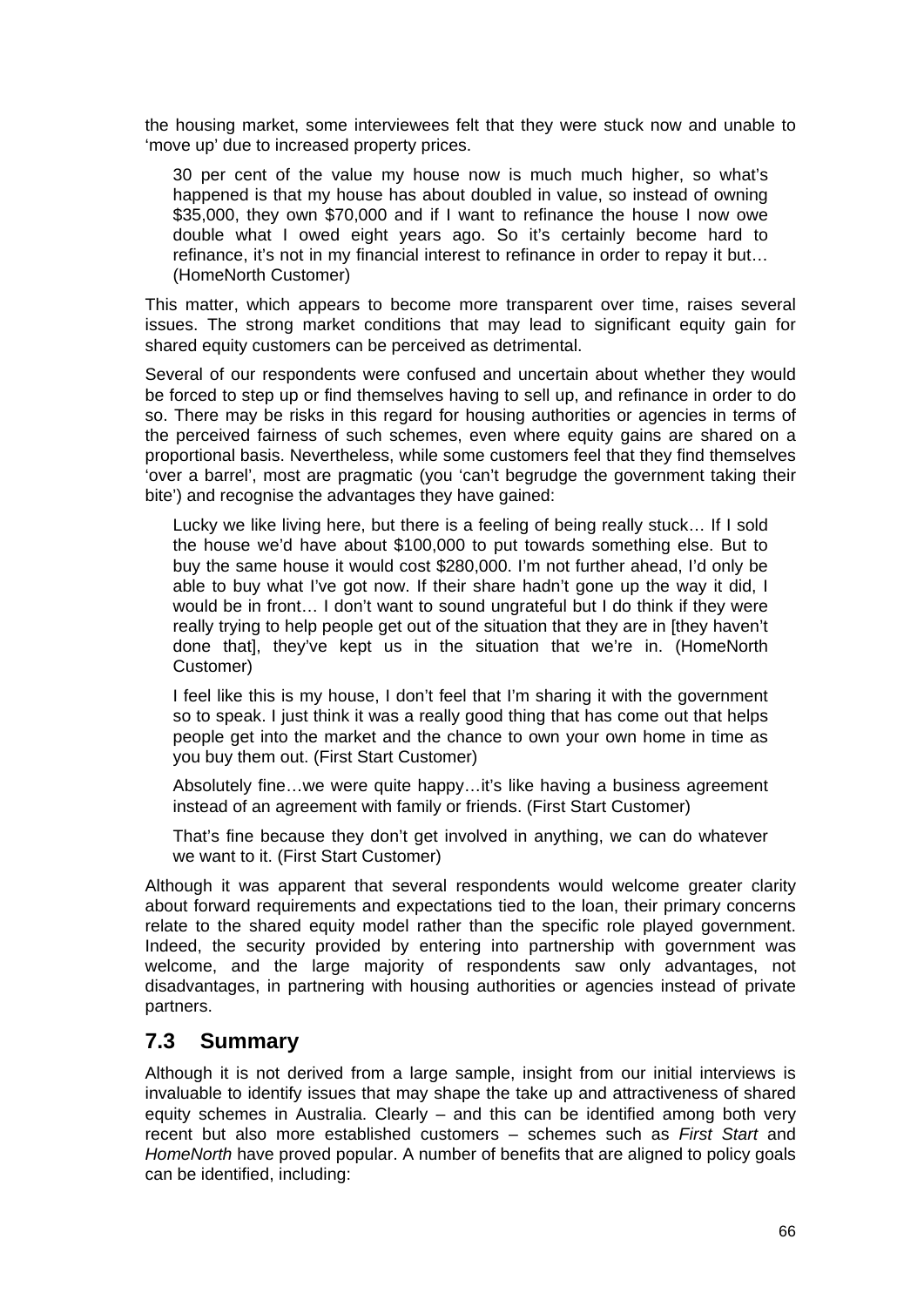- $\rightarrow$  Ability to purchase property if unable to obtain ordinary loans;
- $\rightarrow$  Affordable repayments for moderate income earners; and
- $\rightarrow$  A sense of stability and pride in being able to purchase a home.

These aspects of current schemes can be considered a success. However, a number of issues that have arisen about wider application and viability need to be recognised.

Firstly, eligibility criteria for initiatives and the profile of consumers taking up schemes demonstrate a relatively narrow target market that reflects a desire to target low- and moderate-income households but also a need for household incomes to be able to support a share of the mortgage. Many of our *HomeNorth* customers had bought before the boom. Under relatively low prices, eligibility criteria enabled a large proportion of single-person households to benefit from the scheme. In WA, the design of *First Start* attracts families purchasing towards the maximum property price limit. Targeting and managing leakage is difficult for policy makers. Some consumers may have been able to buy in future without the shared equity loan; however, they were facing barriers such as an inability to save a deposit and the prospect of unaffordable repayments with a 100 per cent loan. This might not be seen as problematic where schemes are specifically intended to remove temporary barriers and move forward opportunities to purchase.

Secondly, while new customers are happy, those views become more pragmatic over time. Benefits are still acknowledged; however the potential downside of such schemes becomes more apparent. This is particularly so where market values accelerate far in advance of income growth. Outright owners will welcome equity gain always. However, home buyers under shared equity plans may find buying further shares in their property becomes increasingly difficult when property values increase.

Thirdly, customers are also faced by a degree of uncertainty going forward, with limited understanding of how they will move on, or indeed how they might meet obligations placed upon them in time by the scheme. While such considerations are less of a concern for households happy to live in their property for the foreseeable future, and those who (realistically) do not plan to increase their equity share, questions arise for those seeking to step up or access the mainstream market.

Such concerns point towards strengths but also limitations that are likely to dictate the potential scope and scale of shared equity schemes geared towards providing a step on the property ladder in Australia. To an extent, such parameters will be independent of the ambition of any desired policy intervention using shared equity approaches. Demand vis-à-vis other options, potential market conditions and the need to provide eligibility criteria point towards these products having distinct value in assisting particular groups, but not necessarily providing a large-scale vehicle for assisting entry into home ownership for lower-income Australians.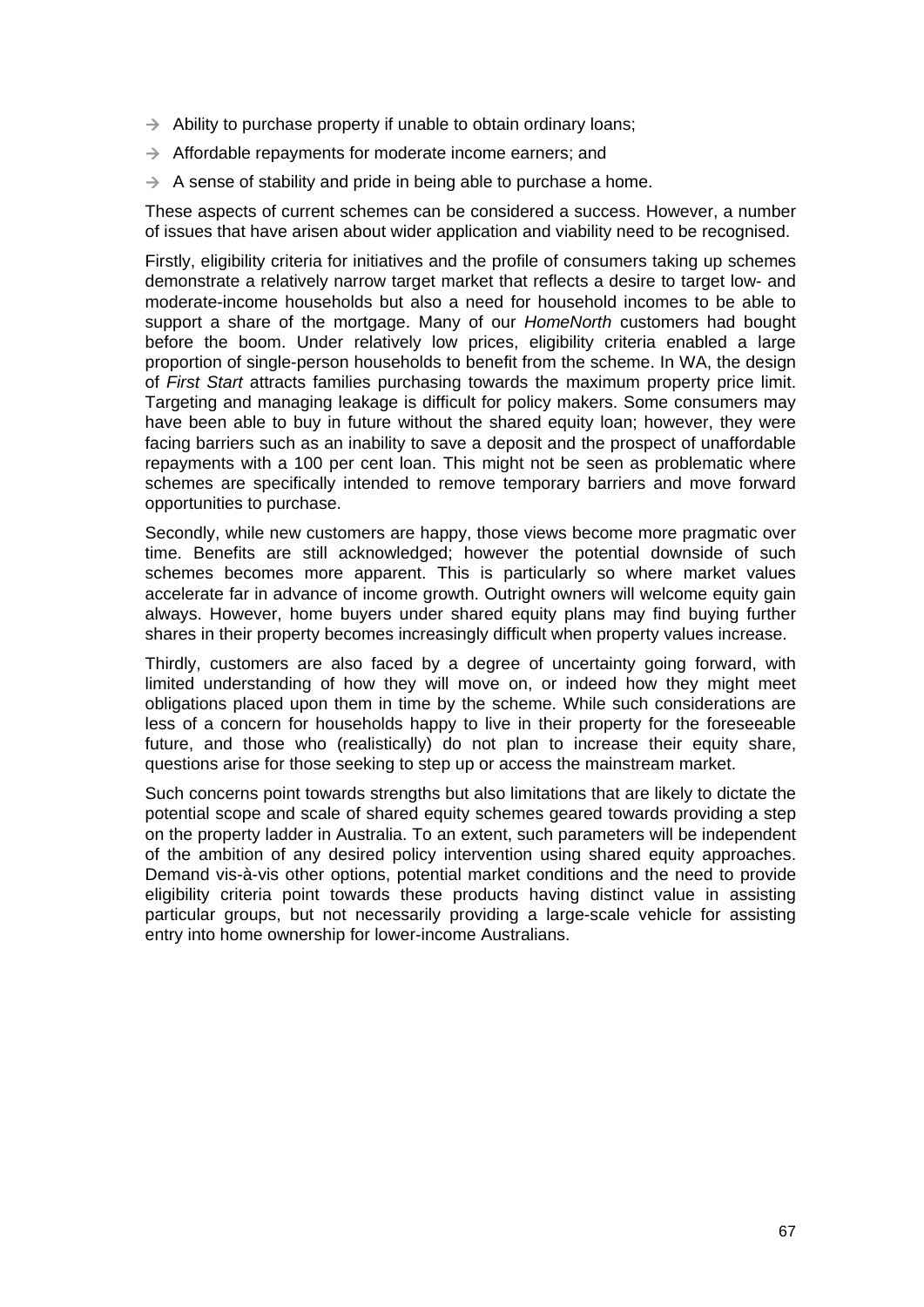# **8 NEXT STEPS**

## **8.1 Ongoing research focus**

This report has addressed many aspects of the research objectives set out in chapter 1. It has drawn on existing literature in Australia and internationally, and interviews with investors, providers and other key stakeholders, to catalogue and compare the characteristics of both government-led and market-led shared equity models that are operating currently or are under active development. Using this material, complemented by interviews with a small sample of current consumers of government products, the research has begun to consider the viability and potential of the main shared equity models and started to identify the possible impacts of different schemes on access to home ownership for lower-income groups and on the housing market and housing affordability more broadly.

This initial analysis can be used now to inform the focus of our second stage primary research. Our key objective for this stage will be to move beyond understanding product types and stakeholder perspectives to explore in detail issues that will determine the potential scope and remit of such products in future. Key parameters shaping the scope of and potential for government-backed shared equity include: requirements to target any assistance effectively and fairly; the need to offer a sufficiently attractive product relative to other options to the households targeted; and the needs, expectations and requirements of lenders and equity partners.

We have clarified the target groups of primary interest in this research. Our focus has been shaped by the following considerations:

- $\rightarrow$  Governments are interested in shared equity schemes to support their goals of facilitating access to, or helping to sustain, home ownership for incomeconstrained households. This suggests a focus on those on low- to moderateincome households with capacity to sustain some form of home ownership. This group can be further differentiated as those lower-income households seeking to buy their first home, those who are struggling to remain in their existing home, and those aspiring to return to owner occupation, having fallen out due to particular life circumstances.
- $\rightarrow$  In policy terms, government support, subsidies, targeting and regulation should discourage 'over' consumption, minimise leakage of assistance through the exercise of choice over need and not induce further demand-side pressures in the housing market. There is a need for pragmatism regarding the extent to which 'choice' can be offered in highly differentiated housing markets. While it would be advantageous for shared equity schemes to offer residents the opportunity for home ownership in their local area under all market conditions, the cost effectiveness of shared equity options must also be considered. On the other hand, products should not be structured in such a way that they direct customers towards lower value markets overwhelmingly.
- $\rightarrow$  Realistic income minima are also important for schemes to be sustainable for both the customer and the equity partner. Although seeking to assist lower-income households broadly, shared equity schemes are likely to be suited predominantly to working households able to sustain the ongoing costs of home ownership.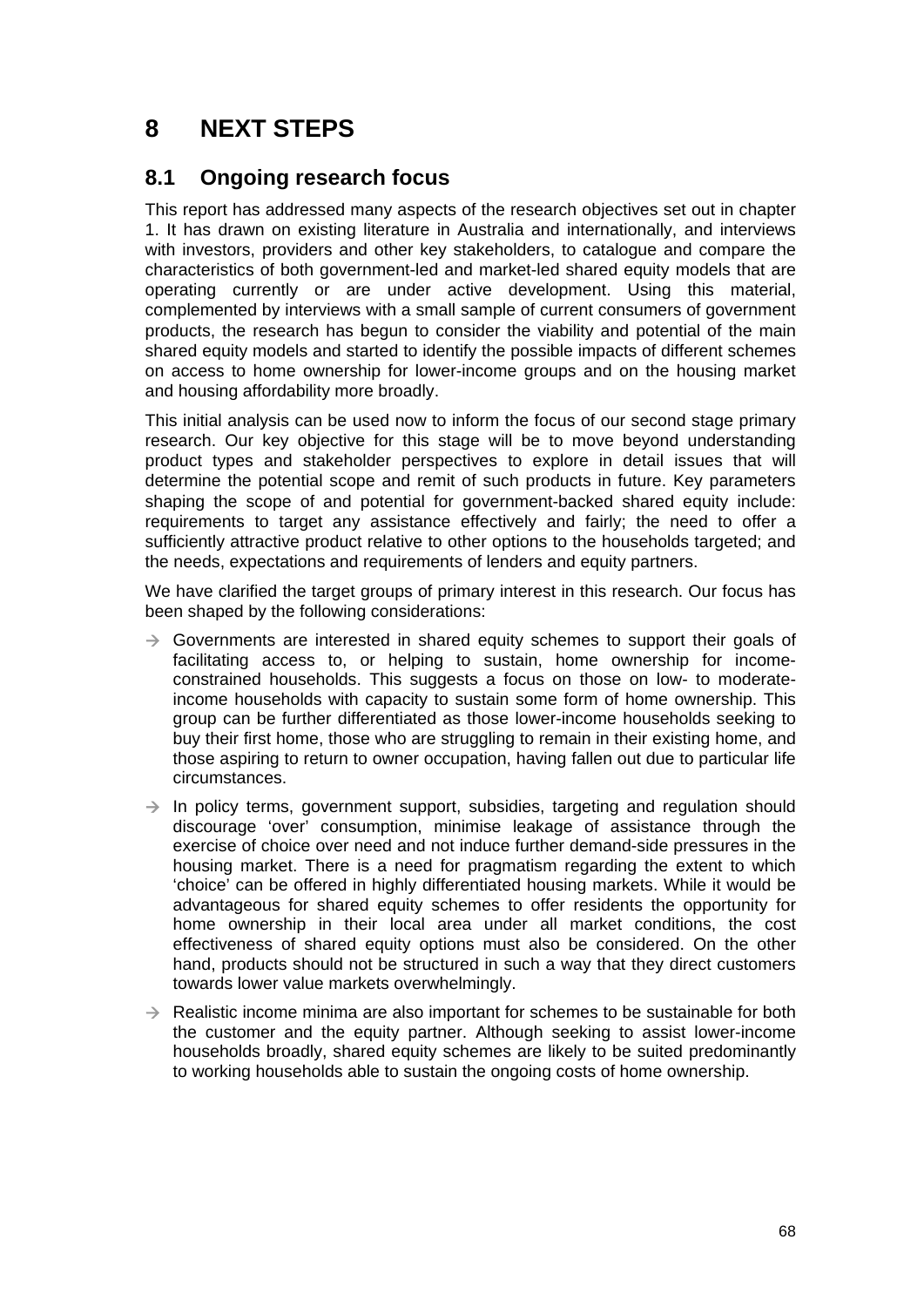More niche applications of shared equity identified in our original research plan should continue to be flagged as of policy interest $44$ .

Noting the challenges of research in this rapidly emerging field, the second stage empirical research will focus on low- and moderate-income households unable to access the lower quartile housing market. This group is probably the largest group of those for whom shared equity may be an option in Australia currently. It covers households in a variety of circumstances including: younger first-time buyers, previous owners who aspire to re-enter home ownership and those seeking to buy for the first time at a later life stage. Existing social housing tenants and eligible applicants who are unlikely to be allocated social housing are also included in this group. We will also seek to explore the role of shared equity arrangements as a means of enabling home owners whose circumstances change to remain in their homes.

The decision to focus primarily on potential buyers has been made to ensure that our findings can provide a clear, systematic and robust view of the potential of shared equity to assist a large and well-recognised needs group. Depending on the outcomes of this project, further research could be designed specifically to consider applications to other groups identified.

## **8.2 Design of focus groups**

The main primary research task for the second stage of this project is conducting ten focus groups in three Australian states: NSW, Victoria and Queensland. The focus group approach has been chosen to follow the consumer interviews already undertaken with a more detailed exploration of what are quite complex and unfamiliar concepts. Groups will be structured to give participants sufficient information in an accessible manner so that they can engage effectively in a discussion of the advantages, challenges and potential of possible schemes. Preparation for the groups will include the development of instructive material that explains how the models being tested will work.

## *8.2.1 Feasible shared equity models for testing*

The unfamiliar and complex nature of shared equity models gives rise to a major challenge for this research: how best to elicit informed views from potential consumers. We cannot test and explore all models with potential application in the Australian context. Taking into account the dual policy goals of fostering home ownership and addressing affordability issues, the two broad models discussed throughout this report – representing 'individual' and 'community' equity perspectives respectively – are proposed.

The approaches in place in a number of Australian states/territories currently are geared primarily towards 'individual' equity gain. These approaches are based on maximising individual household equity and the potential of the household to step up to full ownership. In 'ongoing affordability' or 'community equity' models (typically tied to a particular supply of housing), the partner representing the community interest retains a greater proportion of equity gain, which can then be reinvested in affordable housing. While these models have received relatively little attention in Australia, a number of factors point towards the value of considering community equity type models here.

<span id="page-77-0"></span>  $44$  As identified in chapter 2; these were to assist asset rich cash poor home owners meet maintenance and repair costs, and as a finance model enabling existing residents remain in a regenerated neighbourhood.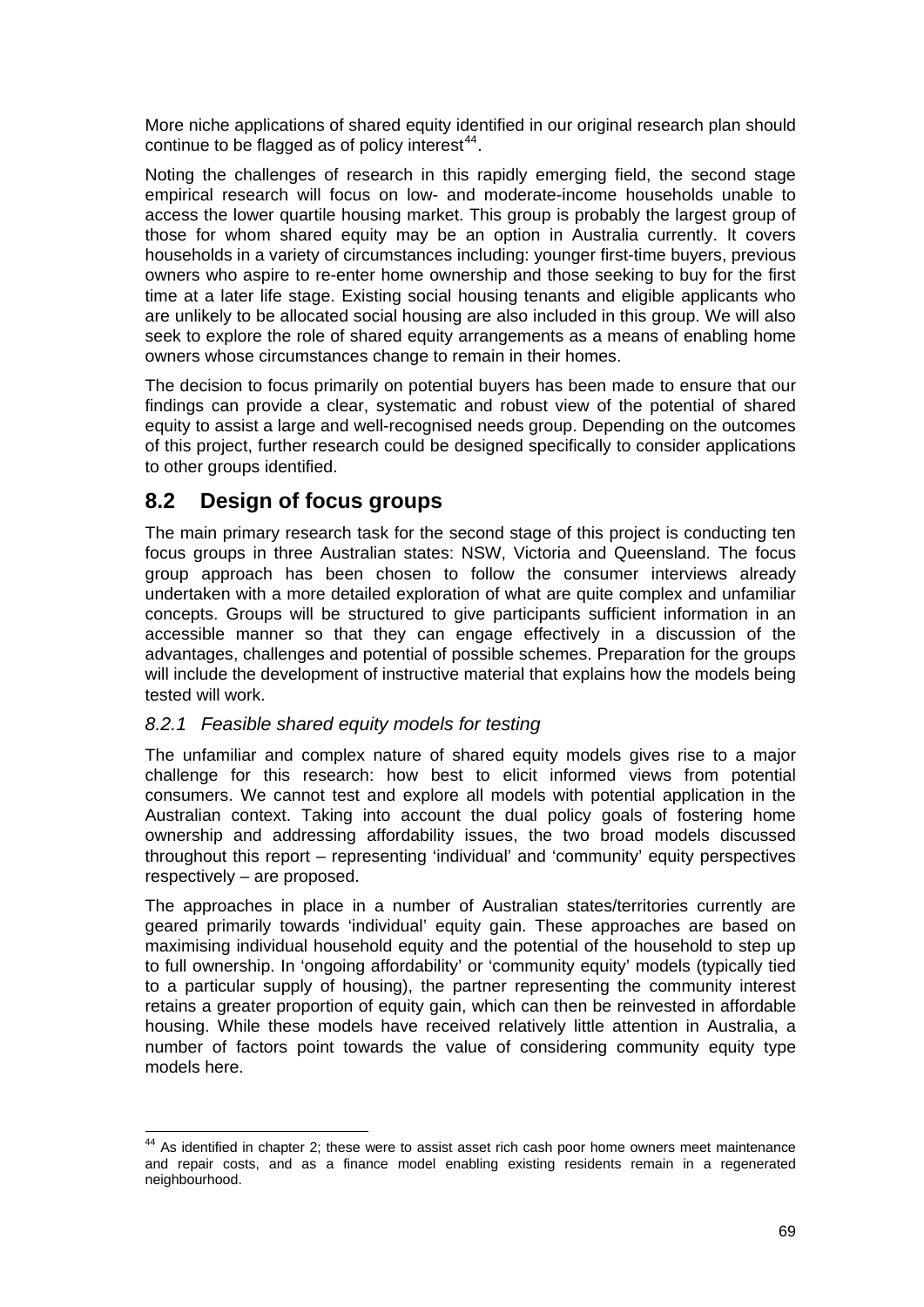The first relates to the potential for such schemes to contribute to a strategic and comprehensive affordable housing strategy, such as outlined in Yates et al. (2007). The second is tied more to the realities of contemporary housing markets; particularly that individual shared equity models are only successful if various conducive factors align, and even then, only at particular stages of the market cycle. While such conditions can be identified in some markets – where the gap between rising incomes and rising prices can be bridged with limited subsidy for the short to medium term – in others the income price gap is arguably too great to make these forms of shared equity feasible for governments or consumers $45$ . It is in these contexts, that models that aim to recapture necessarily higher levels of subsidy and preserve affordability for future generations may be more in keeping with the set of performance requirements that we have identified in this study.

While it is proposed that both individual and community equity models should be explored, each focus group will be asked to work with one or other of the models primarily (rather than to compare directly the merits of the two), to help deal with the complexities involved. It is intended to guide discussion of the issues and trade-offs that shape both kinds of models to facilitate an implicit comparison of their parameters, conditions and features in the focus groups. In keeping with this approach, findings about the two models will be taken from across the groups as a whole, rather than from each group. In order to avoid unnecessary complexity, existing 'tried and tested' models will be used rather than the research team developing hypothetical, hybrid or indicative schemes. The chosen models will be 'debadged' for use with the focus groups and walk-through examples of how such schemes work will be provided. One of the key strengths of using products that have been introduced successfully is the degree to which clear documentation has already been developed and road tested.

The specific models of each type to be used to frame focus group discussions are:

- $\rightarrow$  WA First Start (government-backed shared equity)  $\rightarrow$  http://www.keystart.com.au/key/SharedEqBrochure.pdf
- $\rightarrow$  Rick Jacobus' subsidy retention model (affordable entry/affordable supply preservation)

 $\rightarrow$  [http://www.rjacobus.com/resources/archives/home ownership/000625.html](http://www.rjacobus.com/resources/archives/home%20ownership/000625.html)

| <b>First Start (Aus)</b>                       | <b>Jacobus subsidy retention (US)</b>          |
|------------------------------------------------|------------------------------------------------|
| <b>Characteristics</b>                         | <b>Characteristics</b>                         |
| Transitional: focus on access                  | Access plus ongoing affordability<br>→         |
| Lower/mid-income households<br>→               | Working lower-income households<br>→           |
| Promote staircasing<br>→                       | $\rightarrow$ Promote stability                |
| Do not protect subsidy long term<br>→          | $\rightarrow$ Protect subsidy in the long term |
| $\rightarrow$ Typically not tied to new supply | Typically tied to new supply                   |
| Other example models/schemes                   | Other example models/schemes                   |
| SA Breakthrough (Aus)                          | Firstbase (UK)                                 |
| Scottish Homestake (UK)                        | Slimmer Kopen (Netherlands)                    |

**Figure 8.1: Models for focus group discussions** 

<span id="page-78-0"></span> $45$  This situation is evident in the most populous and high cost markets in the east (NSW, VIC, QLD and ACT). These are the jurisdictions where substantive shared equity initiatives are yet to appear – lending support to the need to consider other options.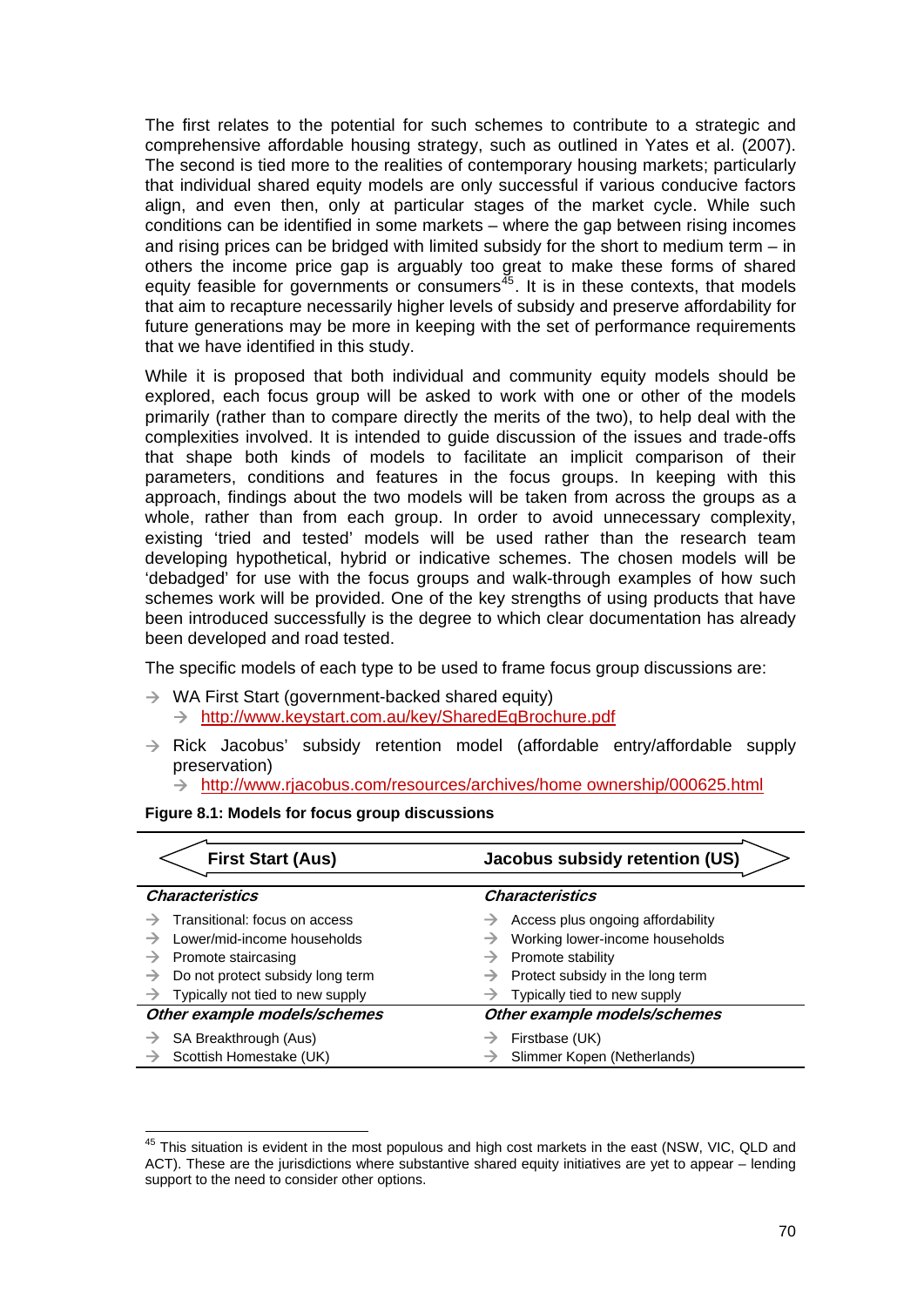The following issues will be explored in each of the focus groups:

- $\rightarrow$  Trade-offs in entry and ongoing costs versus amount of equity accrued by the household;
- $\rightarrow$  The relative importance of schemes preserving affordability versus schemes which maximise opportunities for equity gain;
- $\rightarrow$  The relative attractiveness of shared equity vis-à-vis alternative innovative financing arrangements;
- $\rightarrow$  Preferred distribution of equity shares between owner and partner;
- $\rightarrow$  Preferred partners in equity arrangements;
- $\rightarrow$  Targeting and views on 'appropriate' households benefiting from shared equity opportunities;
- $\rightarrow$  Products tied to supply versus operation in the open market;
- $\rightarrow$  Flexibility upward and downward staircasing arrangements;
- $\rightarrow$  The administration of schemes government department, government financier or mortgage brokers;
- $\rightarrow$  Consumer views on renovations how improvements should be valued and accounted for in equity sharing arrangements
- $\rightarrow$  Consumer views on what happens in 'moving on' at time of sale;
- $\rightarrow$  Issue of constraint/no constraint on sale; and
- $\rightarrow$  Consumer views on how to pay for the portion they do not own rent, interest, straight equity share or disproportionate equity share at time of sale.

Given the development in the UK of models where equity loans involve an interestbearing or deferred-interest component, this last issue will be explored carefully. Current Australian initiatives do not incorporate this element, with the WA and NT models essentially foregoing this subsidy and relying on subsidy recoupment through a share of capital gains at the time of sale. In SA, a 'higher' share is taken at the time of sale to reflect the costs of upfront subsidy. The evolution of products in the UK in recent years increasingly has seen the use of interest charges on the loan. This can be seen as serving a function to encourage owners to staircase; it also provides a more familiar redemption profile for mortgage lenders.

## *8.2.2 Proposed sampling framework*

Members of each focus group will be selected on the basis of three criteria: household income, age group and location. More details are provided in Table 8.1. One of the groups, to be held in NSW, will be treated as a pilot. Groups and interviews will be recorded and transcribed to assist later analysis.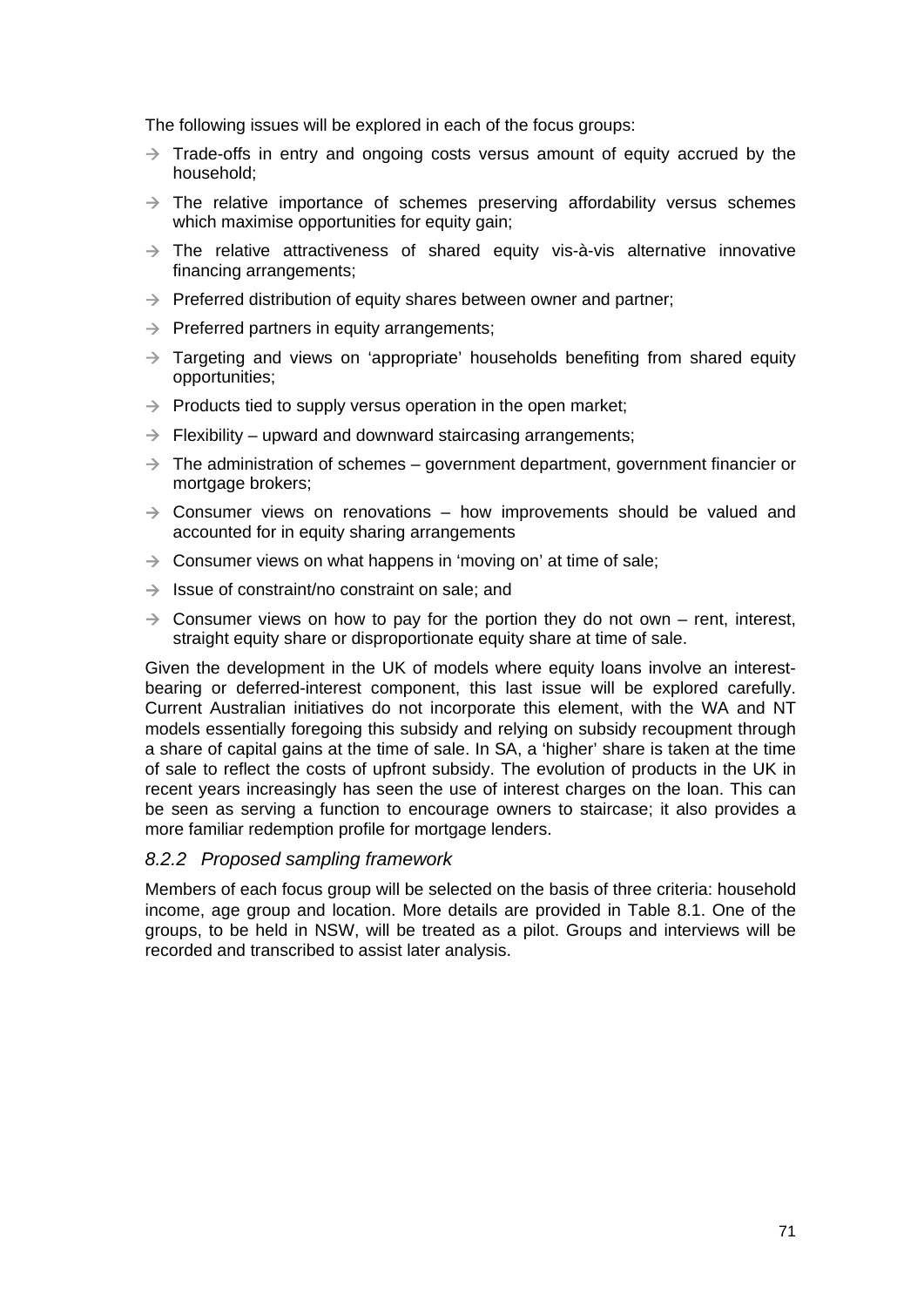| <b>Sampling parameters</b> | <b>Basis for selection</b>                                                                                                                                                                                                                                                                                                                                                                                                                                                                                                                                   |
|----------------------------|--------------------------------------------------------------------------------------------------------------------------------------------------------------------------------------------------------------------------------------------------------------------------------------------------------------------------------------------------------------------------------------------------------------------------------------------------------------------------------------------------------------------------------------------------------------|
| Household income           | Focus groups will be differentiated into two income bands. Two<br>income bands have been selected to consolidate understanding of<br>targeting and feasibility.                                                                                                                                                                                                                                                                                                                                                                                              |
|                            | The literature indicates that equity sharing arrangements based<br>upon second mortgage arrangements and geared primarily towards<br>asset growth of the individual households typically are more<br>attractive/viable/appropriate for households with incomes towards<br>median values. Community equity models, where a greater<br>proportion of the property is held by the partner (a CLT, Housing<br>Association etc), can reduce entry and ongoing costs. They are<br>therefore potentially more viable for/of interest to lower-income<br>households. |
|                            | Exact income criteria will be finalised according to local median<br>incomes in each of the metropolitan areas, taking into account<br>median lower quartile house prices in those markets. It is<br>anticipated that the bands will comprise households with incomes<br>between \$40,000 and \$55,000 or households with incomes<br>between \$55,000 and \$80,000.                                                                                                                                                                                          |
| Location                   | Groups will be held in both lower and moderate value locations in<br>the three capital cities. These will include:                                                                                                                                                                                                                                                                                                                                                                                                                                           |
|                            | $inner/middle$ gentrifying suburbs $-$ for example Marrickville in<br>$\rightarrow$<br>Sydney and Thornbury in Melbourne, rather than areas where<br>higher prices have been established for some time                                                                                                                                                                                                                                                                                                                                                       |
|                            | middle/outer areas which provide 'feeder' communities for<br>$\rightarrow$<br>starter homes often on the fringe - for example, Liverpool in<br>Sydney.                                                                                                                                                                                                                                                                                                                                                                                                       |
|                            | An affordability gap analysis, based on the 2006 Census, will be<br>used to determine the final choice of areas from which to draw<br>respondents and hold groups. Exploring issues across both<br>geographies will be useful to tease out the importance of location (is<br>housing unaffordable to these households elsewhere, or is housing<br>in locations they would choose/need to live in?)                                                                                                                                                           |
| Age group                  | Members will be mainly first-time buyers in the 25 to 39 years age<br>group. However, some representation from those in older age<br>groups who are yet to purchase or are seeking to re-enter the<br>market will also be actively encouraged.                                                                                                                                                                                                                                                                                                               |

## **8.3 Appraisal of potential and policy recommendations**

A central purpose of this research is to move beyond broad consumer testing of the features of shared equity products amongst potential users to explore in greater detail the form, application and viability of such products in the marketplace in the context of Australian housing policy. Therefore, it is important to note that the outcome of the research will not be policy recommendations based solely on consumers' views of a preferred model or of the preferred characteristics of the models that are revealed through the consumer research.

While we consider it is essential that our focus groups consider viable approaches within the Australian policy and market contexts and that they have a tightly honed focus, insight gained from consumers will need to be interpreted alongside policy and lender considerations in the final analysis. In addition to convening the focus groups, this second stage research will involve consultation with the Policy and Research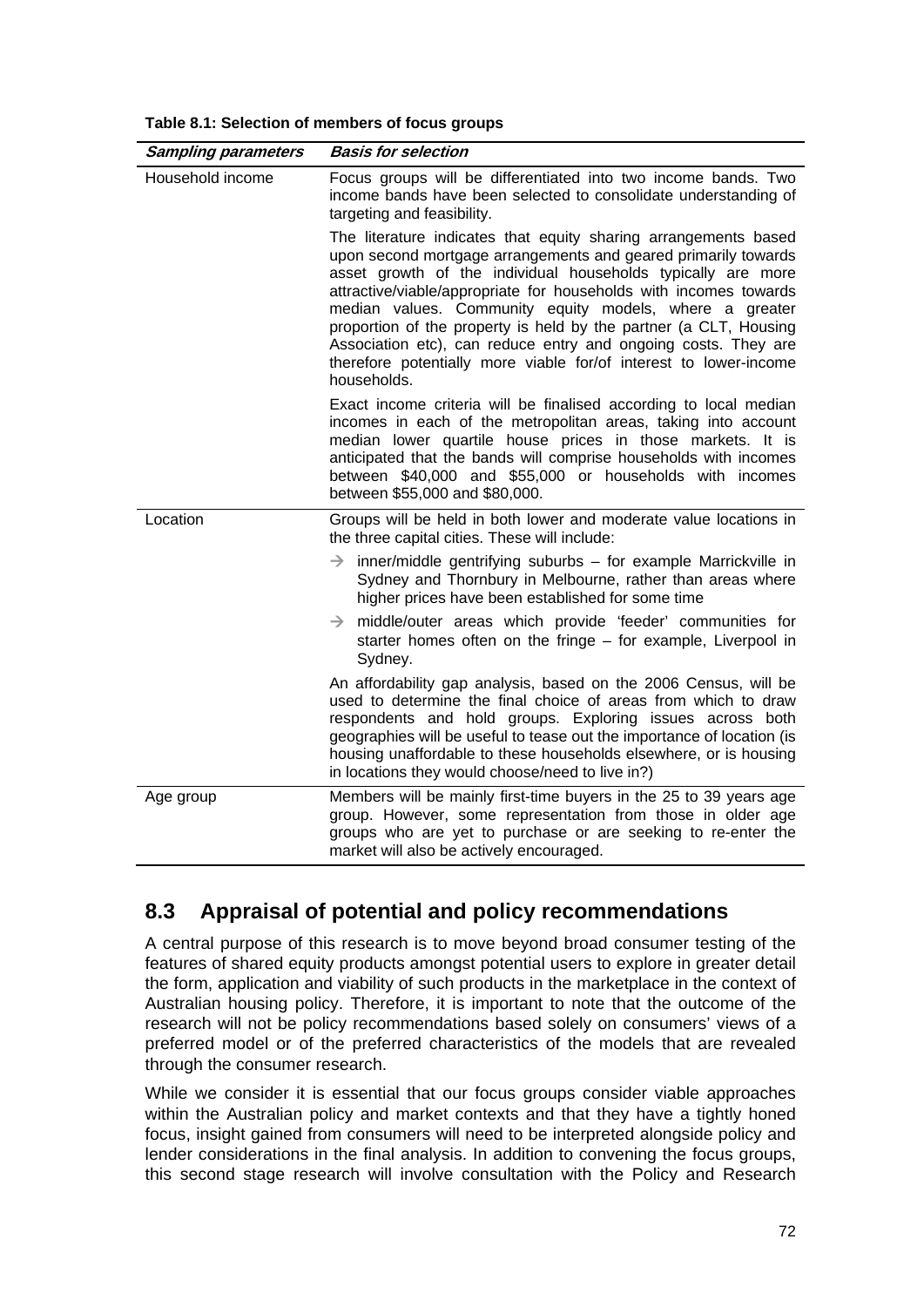Working Group of housing officials and additional discussions with key industry stakeholders, where these are feasible and desirable. The research team is also developing a local housing affordability model to assess potential demand based upon the gap between available household incomes and house prices within localised housing market areas. The model will enable the potential size of subsidy required (or level of share that would need to be retained by the partner) to be determined for potential buyers in different markets.

In our final report and overall conclusions we will be aiming to:

- $\rightarrow$  Describe the market conditions necessary for shared equity to be viable and to identify the potential impacts such products in turn may have on the housing market;
- $\rightarrow$  Determine whether those conditions support movement to scale, and the key requirements for governments, lenders, investors and consumers alike to realise this. This will acknowledge the relative success of government-backed schemes in some states and territories (but absence in others), but focus on greater potential for government-lender partnership.
- $\rightarrow$  Clarify the nature and scope of any policy framework for shared equity for example, the possible level of subsidy required and the regulatory requirements and accountability mechanisms that would be desirable to manage risk;
- $\rightarrow$  Identify, in broad terms, costs and benefits to government involvement and promotion of shared equity schemes. This will need to take a long-term perspective, recognising that in time, and at scale, much of the initial subsidy provided may be recouped. It will also need to recognise the housing and nonwider housing and community benefits that may be facilitated;
- $\rightarrow$  While these discussions are likely to primarily focus on the prevalent models of facilitating access to ownership, a realistic appraisal of the contribution that 'subsidy retention' shared equity models may provide in the context of a broader, strategic affordable housing policy for Australia.

## **8.4 Final considerations**

There have been major developments in both the policy and housing contexts in Australia that are likely to influence the further directions of this study, since our research commenced. These include the election of a new national government in Australia and growing evidence of a downturn in global economic conditions triggered by the sub-prime mortgage lending crisis in the US. Referring to the former, we note that the new national Labor Government has made one commitment to a particular form of low-cost home ownership assistance at this stage – a matched savings scheme for first home buyers (see FaHCSIA 2008). However, it has identified housing affordability as a key national issue also and has proposed, inter alia, a national affordable housing agreement with the aim of integrating housing policies and programs across Australia. Such an agreement offers the potential to have a national policy and subsidy framework for the development of any desired shared equity schemes in future. This could be expected to be attractive to both state/territory governments and potential investors.

The second development, a more volatile and deteriorating global economic cycle triggered by housing market incidents, particularly in the US at this stage, can be expected to have a significant influence on the timing and direction of any future market and government shared equity products, as we have indicated in several places in this report.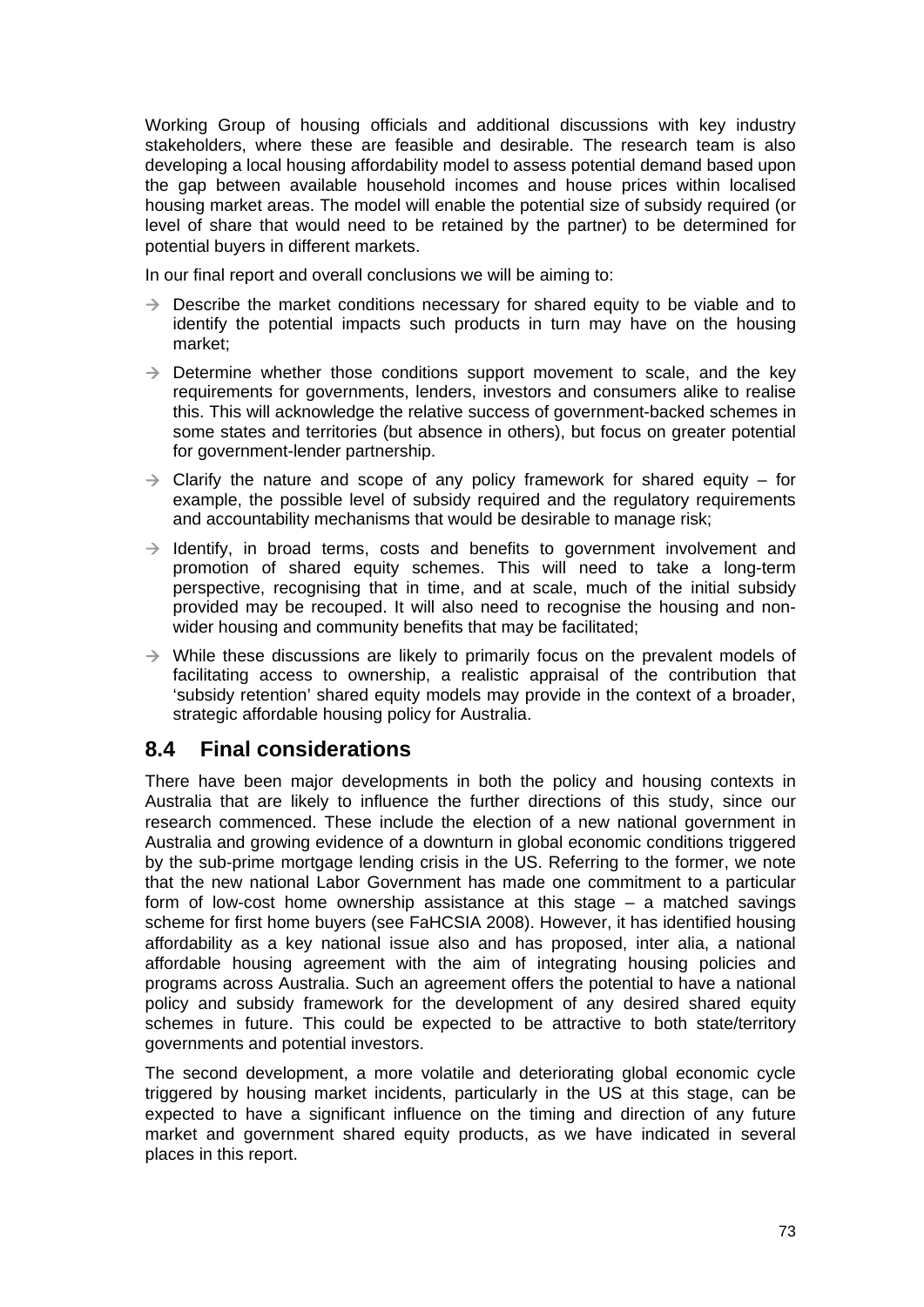## **REFERENCES**

- Aalbers, M. (2005) 'The quantified customer', or how financial institutions value risk , in P. Boelhouwer, J. Doling and M. Elsinga (Eds) Home ownership: Getting in, getting from, getting out'. Housing and Urban Policy Studies 29. Utrecht, DUP Science, pp. 33–58.
- ACT Government (2007) Affordable Housing Action Plan: Fact Sheet Shared Equity, [www.actaffordablehousing,com.au,](http://www.actaffordablehousing,com.au/) (Accessed 15/11/07).
- Adelaide Bank (2007) Advertisement: An Open Letter to Homebuyers and Home owners from Adelaide Bank regarding Equity Finance Mortgages, *The Sydney Morning Herald*, date unknown.
- Alt Beatty and Elizabeth Rowe Consulting (2006) Shared Equity Models for People with a Disability. Report for NSW Department of Housing.
- Auditor-General's Office of New South Wales (2001) Auditor-General's Report to Parliament 2001 Volume Seven: Home Purchase Assistance Authority.
- Aussie Equity (2008) Homepage, [http://www.aussieequity.com.au/index.php/esp/](http://www.aussieequity.com.au/index.php/esp/equity_sharing) [equity\\_sharing](http://www.aussieequity.com.au/index.php/esp/equity_sharing) (Accessed 18/8/08).
- Australand and St George (2007) The Australand and St George Co-ownership Plan Brochure.
- Australian Institute of Health and Welfare (2007) Home purchase assistance 2005–06: Commonwealth State Housing Agreement national data report, Housing Assistance Data Development Series Cat. No. 166, Canberra, AIHW
- Australian Institute of Health and Welfare (2008). Home purchase assistance 2006- 07: Commonwealth State Housing Agreement national data report. AIHW catalogue number (HOU 176). [www.aihw.gov.au/publications/](http://www.aihw.gov.au/publications/index.cfm/title/10572) [index.cfm/title/10572](http://www.aihw.gov.au/publications/index.cfm/title/10572)
- Australian Labor Party (2007) New Directions in Housing: Addressing the decline in housing affordability for Australian families, Australian Labor Party. June 2007.
- Baum, S. and Wulff, M. (2003) Housing aspirations of Australian households, AHURI Final Report No. 30.
- Baxter, J and McDonald, P. (2005) Why is the rate of home ownership falling in Australia? AHURI Research and Policy Bulletin, AHURI, Melbourne, [www.ahuri.edu.au](http://www.ahuri.edu.au/)
- Beer, A. (1999) 'Fast Forward to the Future? A Vision of Home Ownership and Housing Wealth Next Century?', pp. 97–110 in J. Yates, and M. Wulff, Australia's Housing Choices, Brisbane, University of Queensland Press.
- Beer, A., Faulkner, D. and Gabriel, M. (2006) 21<sup>st</sup> Century housing careers and Australia's housing future: Literature review, Research Paper 1, NRV3 AHURI: Melbourne.
- Baum, S. and Wulff, M. (2001). Housing aspirations of Australian Households: Positioning paper, AHURI, Melbourne, [www.ahuri.edu.au](http://www.ahuri.edu.au/)
- Baum, S. and Wulff, M. (2002). Housing aspirations of Australian Households, Final Report , AHURI, Melbourne, [www.ahuri.edu.au](http://www.ahuri.edu.au/)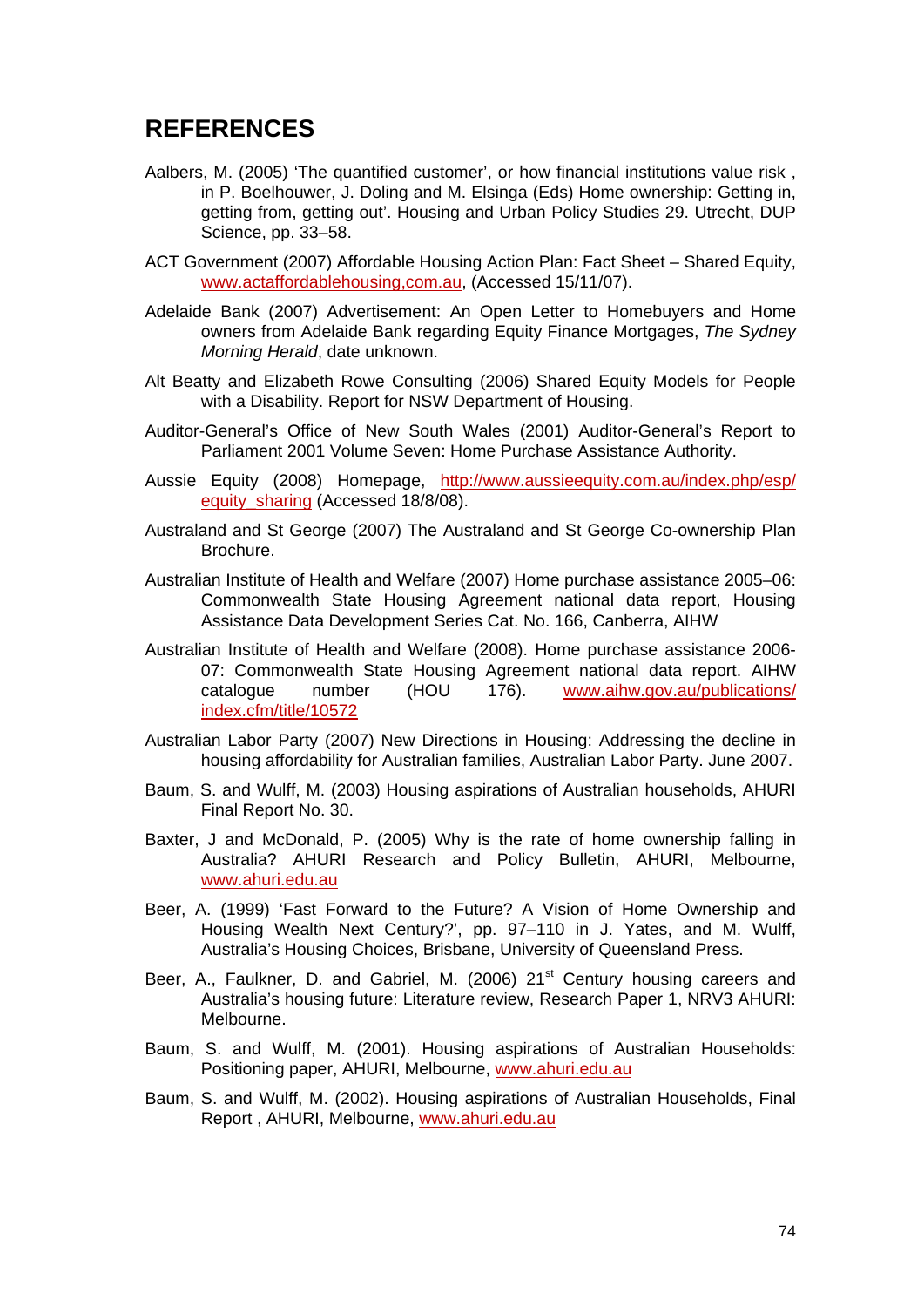- Berry, M. (2003) 'Why is it Important to Boost the Supply of Affordable Housing in Australia – and How Can We Do it?', Urban Policy and Research, 21(4), pp. 413–435.
- Berry, M. (2006). 'Housing affordability and the economy: A review of macroeconomic impacts and policy issues'. Report for National Research Venture 3 'Housing Affordability for Lower-income Australians'. AHURI, Melbourne: [www.ahuri.edu.au/publications/download/NRV3\\_Research\\_Paper\\_4](http://www.ahuri.edu.au/publications/download/NRV3_Research_Paper_4)
- Bibby, G. (2007) Equity mortgages an alternative avenue for property investment, [www.merceric.com.au/knowledgecenter/reportsummary.jhtml/dynamic/idConte](http://www.merceric.com.au/knowledgecenter/reportsummary.jhtml/dynamic/idContent/1254965) [nt/1254965,](http://www.merceric.com.au/knowledgecenter/reportsummary.jhtml/dynamic/idContent/1254965) (Accessed 15/05/07).
- Bramley, G. (2004) The potential market for equity loans in the UK, Council of Mortgage Lenders Research, December 2004.
- Bramley, G. and Morgan, J. (2007) Initial evaluation of the Open Market Homestake Pilot, Communities Scotland, March 2007.
- Bramley, G., Morgan, J., Cousins, L. and Dunmore, K. (2002) Evaluation of the Low Cost Home Ownership Programme, London, Office of the Deputy Prime Minister.
- Bridge, C., Flatau, P., Whelan, S., Wood, G. and Yates, J. (2003) Housing assistance and non-shelter outcomes Final Report , Australian Housing and Urban Research Institute, [www.ahuri.edu.au](http://www.ahuri.edu.au/)
- Burke, T. and Ralston, L. (2003) Expenditure Patterns and Levels of Household Indebtedness of Public and Private Rental Households, 1975 to 1999, Melbourne, AHURI.
- Caplin, A., Chen, S., Freeman, C., and Tracey, J. (1997) Housing Partnerships: A new approach to a market at the crossroads, MIT Press
- Caplin, A., Joye, C., Butt, P., Glaeser, E. and Kuczynski, M. (2003) Volume 1: Innovative Approaches to Reducing the Costs of Home Ownership, A Report for the Prime Minister's Home Ownership Task Force, Menzies Research Centre.
- Caplin, A., Carr, J. H., Pollock, F., Tong, Z .Y., Tan, K. M. and Thampy, T. (2007) 'Shared-Equity Mortgages, Housing Affordability, and Home ownership', Fannie Mae Foundation.
- CB Richard Ellis and Housing Corporation (2007) Shared Equity Housing Finance, CBRE/Housing Corporation, London. Website reference http://www.cbre.co.uk/portal/page/portal/shared\_equity\_competition. (Accessed 17/10/07).
- City Centre Development Corporation (2007a) 'Centre City Development Corporation's Downtown First-Time Homebuyer Program Guidelines', [www.sdhc.net/FirstTime&MCC&SharedEquity/CCDCProgramGuidelines.pdf,](http://www.sdhc.net/FirstTime&MCC&SharedEquity/CCDCProgramGuidelines.pdf) (Accessed 10/08/07).
- City Centre Development Corporation (2007b) '2007 Downtown Living Guide', [www.ccdc.com/resources/resource\\_files/2007\\_Downtown\\_Living\\_Guide.pdf](http://www.ccdc.com/resources/resource_files/2007_Downtown_Living_Guide.pdf), (Accessed 10/08/07).
- City of San Diego (2006) 'Affordable Housing Programs in San Diego', [www.sandiego.gov/redevelopment-agency/pdf/nofaprograms.pdf](http://www.sandiego.gov/redevelopment-agency/pdf/nofaprograms.pdf), (Accessed 10/08/07).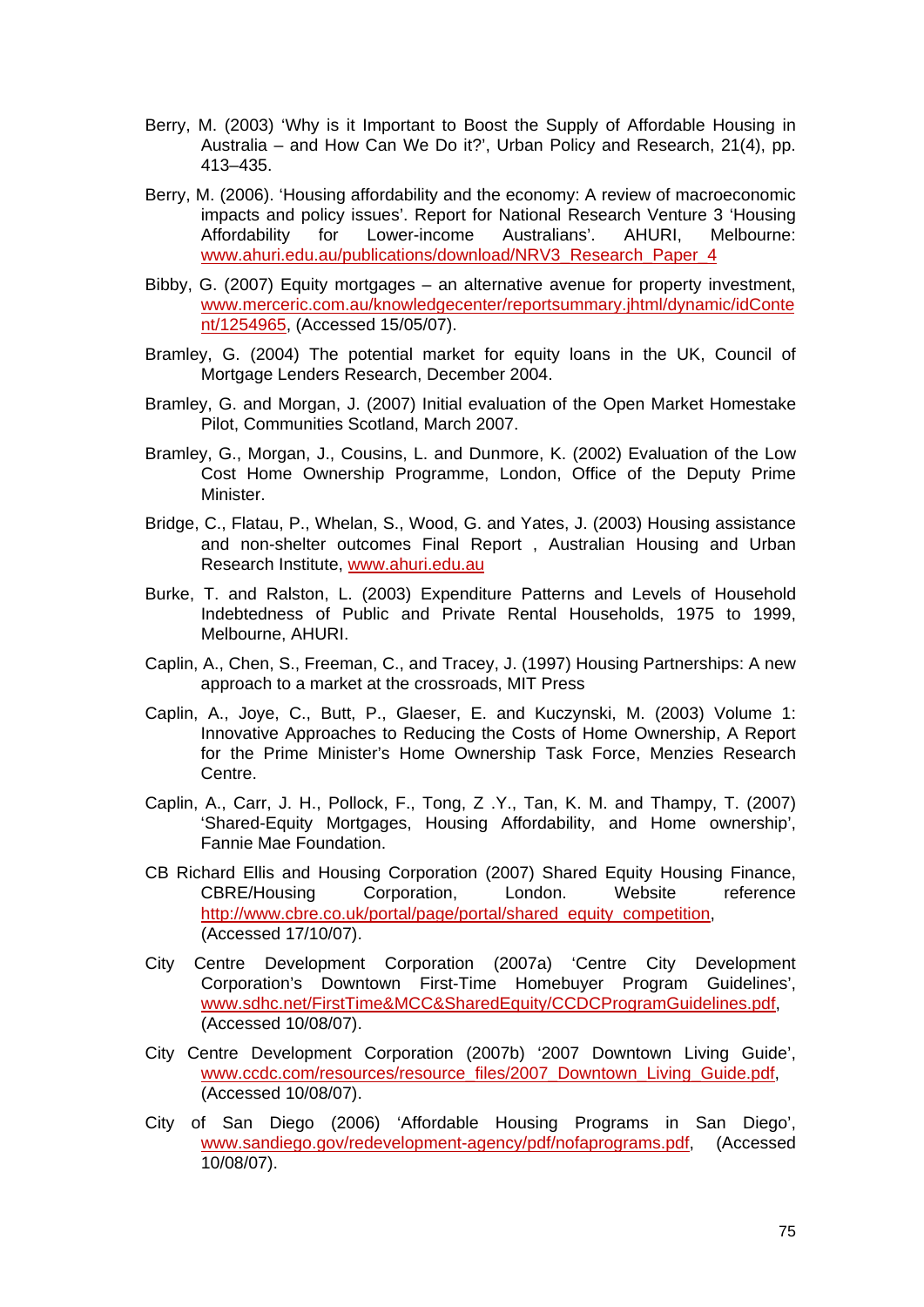- City of San Diego (2007) 'City of Sand Diego Shared Appreciation Loan Program Guidelines', [www.sdhc.net/FirstTime&MCC&SharedEquity/SharedAppreciation](http://www.sdhc.net/FirstTime&MCC&SharedEquity/SharedAppreciationGuidelines.pdf) [Guidelines.pdf,](http://www.sdhc.net/FirstTime&MCC&SharedEquity/SharedAppreciationGuidelines.pdf) (Accessed 10/08/07).
- Clarke, A (2006) 'Shared Ownership: Objectives and experiences of policy and households', Cambridge, Cambridge Centre for Housing and Planning Research. Paper presented at the ENHR Conference, Ljubljana Slovenia, 2–5 July 2006.
- Clinton, W. (1995) Proclamation 6807 National Home ownership Day, 1995 (Filed with the Office of the Federal Register: Washington)
- Collins, M. (2007) First shared equity mortgage released, *Investor Daily Online*, 14 March 2007, [www.investordaily.com.au/cps/rde/xchg/id/style/1435.htm,](http://www.investordaily.com.au/cps/rde/xchg/id/style/1435.htm) (Accessed 25/3/07).
- Commonwealth of Australia (1991) 'Financing Australian housing: The issues', *The*  National Housing Strategy Issues Paper 3, April 1991.
- Communities Scotland (2005) Shared Equity Discussion paper report, March 2005.
- Core Sales (2007) CORE Sales April 2007 to October 2007, Issue 29.
- Dalton, T. (1999) 'Making Housing Policy in Australia: Home Ownership and the Disengagement of the State', PhD thesis, Melbourne, RMIT University.
- Davis, J. E. (2006) 'Shared Equity Home ownership: The Changing Landscape of Resale Restricted, Owner-occupied Housing', US National Housing Institute.
- Department for Families and Communities South Australia (2007) 'Home Ownership Initiative', [www.housing.sa.gov.au/affordable/Default.aspx?tabid=290](http://www.housing.sa.gov.au/affordable/Default.aspx?tabid=290), (Accessed 15 May 2007).
- Department for Social Development in Northern Ireland (2007) Review into affordable housing: Final report, Spring 2007.
- Department for Social Justice and Regeneration (DSJR) (2006) A Review of Low Cost Home Ownership Policies in Wales, Social Justice and Regeneration Research Report, SJR 03/06 RR, November 2006.
- Department for Social Justice and Regeneration (DSJR) (2007) A review of the Homebuy scheme in Wales, March 2007.
- Department for Communities and Local Government (DCLG) (2006) Who are Low Cost Home Ownership (LCHO) purchasers and what is the demand for LCHO. [www.communities.gov.uk/publications/housing/whoarelow.](http://www.communities.gov.uk/publications/housing/whoarelow) (Accessed August 2007)
- Department of Fair Trading (2006) Statement of Regulatory Intent and Compliance Policy 31 May 2006, [www.fairtrading.nsw.gov.au/pdfs/corporate/](http://www.fairtrading.nsw.gov.au/pdfs/corporate/creditstatementof%20regulatoryintent.pdf) [creditstatementof regulatoryintent.pdf](http://www.fairtrading.nsw.gov.au/pdfs/corporate/creditstatementof%20regulatoryintent.pdf), (Accessed 10 May 2007).
- Department of Health & Human Services Tasmania (2007) Request for Expression of Interest: HOAP Shared Equity Scheme, [www.dhhs.tas.gov.au/](http://www.dhhs.tas.gov.au/agency/pro/hacc/documents/HACC_EOI_Information_Kit_07-08.doc) [agency/pro/hacc/documents/HACC\\_EOI\\_Information\\_Kit\\_07-08.doc](http://www.dhhs.tas.gov.au/agency/pro/hacc/documents/HACC_EOI_Information_Kit_07-08.doc) (Accessed 10 November 2007).

Department of Housing and Works Western Australia (2007a) 2006-07 Annual Report.

Department of Housing and Works Western Australia (2007b) Beyond the letterbox, Edition 3, Spring 2007.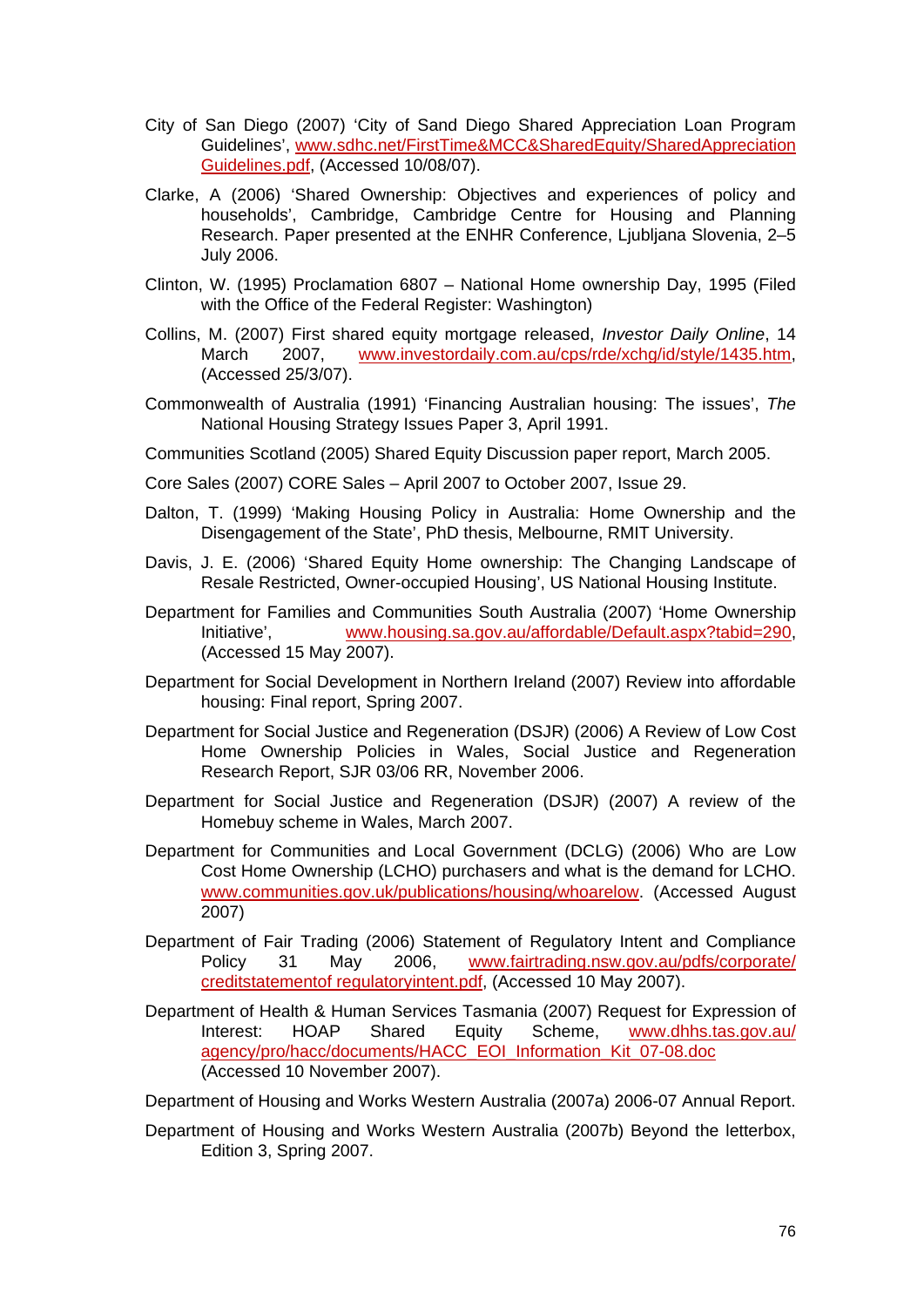- Department of Housing and Works Western Australia (2008) First Start Shared Equity Home Loan Scheme: An Affordable Housing Initiative, February 2008.
- Department of Human Services Victoria (2006) Summary of Housing Assistance Programs 2005–06.
- Department of Local Government, Housing and Sport Northern Territory (2007) Shared Equity Loan & Standard Variable Loan brochure.
- Donovan, S. (2007) 'States experiment with new housing finance model', ABC National Radio, 14 February 2007.
- Elsinga, M. (2005) 'Affordable and low-risk home ownership', in P. Boelhouwer, J. Doling and M. Elsinga (Eds) Home ownership: Getting in, getting from, getting out'. Housing and Urban Policy Studies 29. Utrecht, DUP Science, pp. 75–94.
- English Partnerships (2007a) The First Time Buyers Initiative Buyers' Guide, [www.englishpartnerships.co.uk/ftbi.htm](http://www.englishpartnerships.co.uk/ftbi.htm), (Accessed 15 November 2007).
- English Partnerships (2007b) 'New form of ownership set to create more affordable homes', press release 30/07/2007, [www.englishpartnerships.co.uk/](http://www.englishpartnerships.co.uk/print.aspx?pointerid=E5CD) [print.aspx?pointerid=E5CD](http://www.englishpartnerships.co.uk/print.aspx?pointerid=E5CD) (Accessed 24 October 2007).
- Enterprise Marketing and Research Services for Department of Health & Human Services Tasmania and Housing Tasmania (2005) 'Review of Demand for Alternative Home Owner Products Beyond the Home Ownership Assistance Program Research Report', September 2005.
- FaHCSIA (Department of Families, Housing, Community Services and Indigenous Affairs) (2008). Making Housing Affordable Again, [www.facs.gov.au/internet/facsinternet.nsf/housing/affordable\\_housing.htm](http://www.facs.gov.au/internet/facsinternet.nsf/housing/affordable_housing.htm)
- Freeman, P. (1991) In your interest, The Sydney Morning Herald, 11 December 1991, p. 23.
- Frino, A. (2007) Equity Finance Mortgages, Infochoice Money Facts May 2007, pp. 6–7.
- Genworth Financial (2006) The Genworth Financial Mortgage Trends Report, September 2006.
- Genworth Financial (2007) The Genworth Financial Mortgage Trends Report, June 2007.
- Greenway (2007a) Generated email response to product enquiry from [Info.greenway@greenway.com.au.](mailto:Info.greenway@greenway.com.au) Received 22/05/2007
- Greenway (2007b) 'Greenway Equity Mortgage (GEM): A new generation home equity loan currently in development with no monthly repayments or compounding interest'. Flyer, 2007.
- Hickey, B. (2008) 'Shared equity mortgages likely in a year'. Daily briefing interest.co.nz, 22 February 2008, [www.interest.co.nz/ratesblog/](http://www.interest.co.nz/ratesblog/index.php/2008/02/22/shared-equity-mortgages-likely-in-a-year/) [index.php/2008/02/22/shared-equity-mortgages-likely-in-a-year/](http://www.interest.co.nz/ratesblog/index.php/2008/02/22/shared-equity-mortgages-likely-in-a-year/)
- Hills, S and Lomax, A. (2007) Whose house is it anyway? Housing associations and home ownership. London, Chartered Institute of Housing
- HM Treasury and Department for Communities and Local Government (2006) Report of the Shared Equity Task Force, December 2006.
- Holmans, A. (2005) Recent trends in numbers of first-time buyers: A review of recent evidence, CML Research.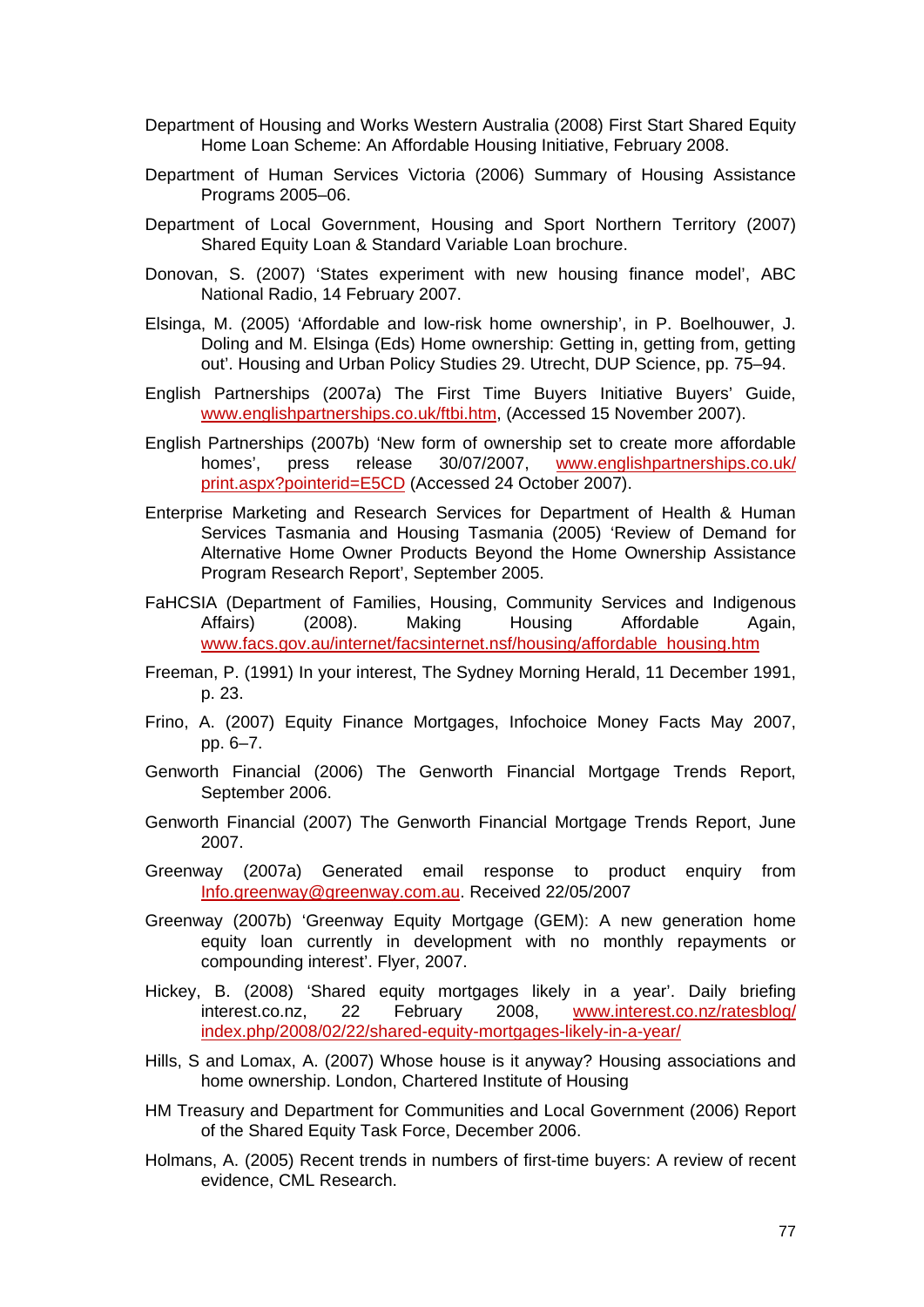- HomeStart Finance (2007a) 'Breakthrough Loan: It's the Breakthrough that South Australia needed!, Sheltershortz, May 2007, South Australia.
- HomeStart Finance (2007b) The HomeStart Breakthrough Loan, [www.homestart.com.au/home-loans/breakthrough-loan.asp](http://www.homestart.com.au/home-loans/breakthrough-loan.asp),(Accessed 15/05/07).
- House of Commons Committee of Public Accounts (2007) 'A Foot on the Ladder: Low Cost Home Ownership Assistance', Nineteenth Report of Session 2006-07.
- Housing Corporation (2006) 'A guide to buying a home on the open market using an equity loan' (London: Housing Corporation)
- Jacobus, R. (2007) 'Shared Equity, Transformative Wealth', Center for Housing Policy Policy Brief.
- Jacobus, R. and Lubell, J. (2007) 'Preservation of Affordable Home ownership: A Continuum of Strategies', Center for Housing Policy Policy Brief.
- Joseph Rowntree Foundation (2006) Addressing housing affordability, clearance and relocation issues in the Housing Market Renewal Pathfinders, [www.jrf.org.uk/knowledge/findings/housing/1931.asp](http://www.jrf.org.uk/knowledge/findings/housing/1931.asp) (Accessed 15/1/08).

Kemeny, J. (1981) The Myth of Home Ownership, London, Routledge Kegan Paul.

- Keystart (2008) 'About Keystart', www.keystart.com.au/key/about-keystart.htm (Accessed 11 January 2007).
- Knowles, R. (1992) Home Finance Schemes, Victorian Parliamentary Hansard, Parliament of Victoria, 6 May 1992, p. 735-754.
- Landcom (2003) Forest Glade a market based solution for affordable housing, [www.landcom.com.au/smarthousingdemonstrationproject.aspx](http://www.landcom.com.au/smarthousingdemonstrationproject.aspx), (Accessed 12/4/07).
- Lloyd, C. (2002) Land Trust Fever? Not Yet, but a lucky few have found shared-equity housing paradise in Oakland, [www.sfgate.com/cgi-bin/article.cgi?](http://www.sfgate.com/cgi-bin/article.cgi?file=/gate/archive/2002/09/24/carollloyd.DTL) [file=/gate/archive/2002/09/24/carollloyd.DTL](http://www.sfgate.com/cgi-bin/article.cgi?file=/gate/archive/2002/09/24/carollloyd.DTL)
- Lubell, J. (2007) Developing A Policy Framework for Taking Shared Equity to Scale. Paper presented at NeighborWorks Training Institute Symposium, Portland December 2007, [http://www.nw.org/Network/training/documents/](http://www.nw.org/Network/training/documents/SymposiumTab6-Policy.pdf) [SymposiumTab6-Policy.pdf](http://www.nw.org/Network/training/documents/SymposiumTab6-Policy.pdf) (Accessed 16/05/08)
- McAdam, E. (2007) HomeNorth Home Owners Break 1000 Milestone, Minister for Housing NT Media Release, 28 September 2007.
- McMullen, A. (2007) Shared equity loans expensive way to buy, March 30 3007, [www.news.com.au/business/story/0,23636,21474393,00.html](http://www.news.com.au/business/story/0,23636,21474393,00.html) (Accessed 20/4/07).
- Mercian (2007) Merseyside home owners benefiting from better homes thanks to affordable home loans, Press Release, 4 April 2007.
- Merlo, R. and McDonald, P (2002) Outcomes of home ownership aspirations and their determinants, Final Report , Australian Housing and Urban Research Institute, [www.ahuri.edu.au](http://www.ahuri.edu.au/)
- Milligan, V. (2003). How Different? Comparing housing policies and housing affordability consequences for low income households in Australia and the Netherlands. Netherlands Geographical Studies. 318. Utrecht: University of Utrecht.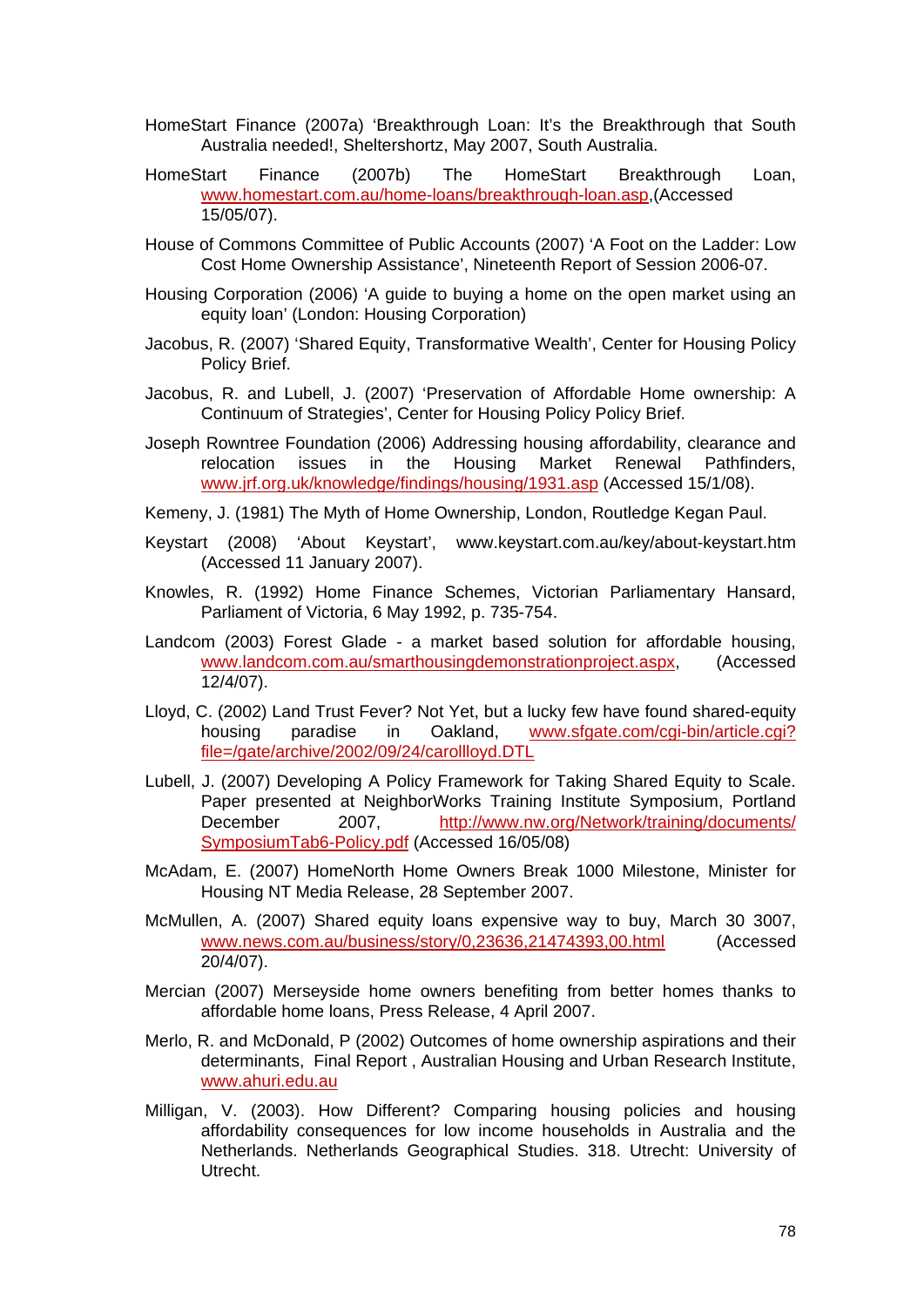- Milligan, V. and Persson, D. (1989) Outcomes of the National Housing Policy Review. Urban Policy and Research, 7(4):183-186.
- Milligan, V., Phibbs, P., Fagan, K. and Gurran, N. (2004) A Practical Framework for Expanding Affordable Housing Services in Australia: Learning from Experience, Final Report, Australian Housing and Urban Research Institute, Melbourne.
- Milligan, V. and Phibbs, P. with Gurran, N. and Fagan, K. (2007) Approaches to Evaluation of Affordable Housing Initiatives Research Paper 7, NRV3 AHURI: Melbourne.
- Mowbray, R. and Warren, N. (2007) Shared-equity home-ownership: welfare and consumer protection issues, Shelter Brief, 33.
- Northern California Land Trust (NCLT) 'About Us' [http://www.nclt.org/](http://www.nclt.org/index.php?option=com_content&task=view&id=39&Itemid=45) [index.php?option=com\\_content&task=view&id=39&Itemid=45](http://www.nclt.org/index.php?option=com_content&task=view&id=39&Itemid=45) (Accessed 14/4/2008)

Northern Ireland Co-ownership Housing Association Limited (date unknown) Co-Ownership Housing: The key to affording your new home, [www.co](http://www.co-ownership.org/filestore/documents/Key%20Leaflet%20140307%20CES.pdf)[ownership.org/filestore/documents/Key%20Leaflet%20140307%20CES.pdf,](http://www.co-ownership.org/filestore/documents/Key%20Leaflet%20140307%20CES.pdf) (Accessed 01/07/07).

- Northern Territory Government (2007a) Own your own home! HomeNorth Xtra brochure, Territory Housing.
- Northern Territory Government (2007b) HomeNorth Home Owners Break 1000 Milestone. Press release, 26 September 2007.
- National Mortgage Market Corporation (2007) website: [www.nmmc.com.au/public](http://www.nmmc.com.au/public) (Accessed 14/4/07).
- Northern California Land Trust website, [http://www.aussieequity.com.au/](http://www.aussieequity.com.au/index.php/esp/equity_sharing) [index.php/esp/equity\\_sharing](http://www.aussieequity.com.au/index.php/esp/equity_sharing) (Accessed 18/4/08).
- Office of the Deputy Prime Minister and Joseph Rowntree Foundation (2004) 'Developments in Private Finance for Private Sector Housing Renewal', Briefing note, 1, March.
- OwnHome (2007a) OwnHome Ballot Application, [www.burbank.com.au/](http://www.burbank.com.au/ownhome/about.php) [ownhome/about.php](http://www.burbank.com.au/ownhome/about.php) (Accessed 13/4/07).
- Ownhome (2007b) Ownhome Ballot Application Terms and Conditions, [www.burbank.com.au/ownhome/terms.php](http://www.burbank.com.au/ownhome/terms.php) (Accessed 13/4/07).
- Productivity Commission (2003) First Home Ownership Issues Paper, September 2003. Melbourne, Productivity Commission
- Productivity Commission (2004) First Home Ownership, Report No. 28, Melbourne, Productivity Commission.
- Queensland Department of Housing (2008) Pathways Shared Equity Loan: Question and Answer Booklet, Queensland Government, Brisbane
- Rismark (2007) Introduction to EFM, [www.rismark.com.au/members/index.html](http://www.rismark.com.au/members/index.html) (Accessed 14/04/07)
- Robert Charles Lesser and Company (RCLCO) (2007) Measuring the Market for Shared Equity Housing. 16 November 2007, presented at Taking Shared Equity to Scale Symposium Portland OR, December 2007.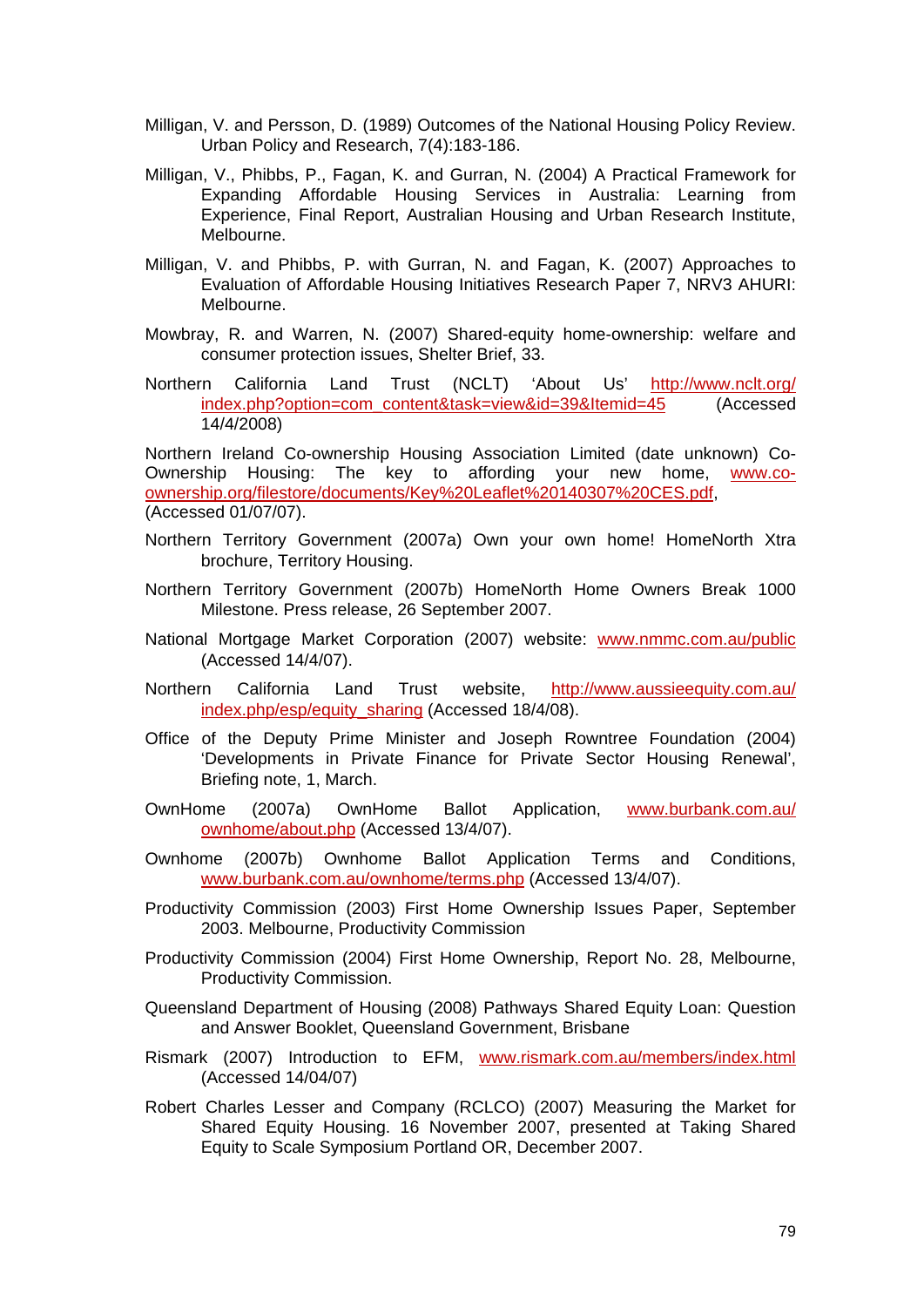- Rowlinson, K. and McKay, S. (2005) Attitudes to housing assets and inheritance, CML Research.
- San Diego Housing Commission (2007) Home buyer assistance programs, [www.sdhc.org/hafirsttimebuyer1.shmtl](http://www.sdhc.org/hafirsttimebuyer1.shmtl), (Accessed 10/8/07).
- Saunders, P. (1994) Welfare and Inequality, Sydney, Cambridge University Press.
- Schneiders, B. and Moncrief, M. (2007). Warning on 'Silly Loans', The Age March 14, 2007.
- Sharp Research Services (2007) interim evaluation of Open Market HomeBuy (OMHB)
- Smith, J., Pannell, B., Holmans, A. and Thomas, A. (2005) Understanding first-time buyers, Council of Mortgage Lenders Research.
- Societe Generale Corporate and Investment Banking (2008) Glossary 'Securitisation', <http://www.equityderivatives.com/services/education/glossary.php?code=S> (Accessed 14/04/08)
- Stamfords Advisors and Consultants for Department of Local Government, Housing and Sport (2007) HomeNorth Review Final Report, February 2007.
- State and Territory Housing Ministers (2007) A New National Housing Agreement, Communiqué, July.
- Tatch, J (2006) Will the real first-time buyers please stand up?, CML, London.
- Troy, P. (1996) The Perils of Urban Consolidation: A discussion of Australian housing and urban development policies, Sydney, The Federation Press.
- VicUrban (2007) VicUrban Housing Affordability Initiative Launched, Media Release, 13 February 2007.
- Wade, M. (2007) Equity trade-off for bigger home loans, The Sydney Morning Herald, 14 March 2007, p. 3.
- Wallace, A. (2008) Buy Now-Pay Later? Achieving Mobility in the Intermediate Market. Paper presented at the Housing Studies Association Conference, York April 2008. [http://www.york.ac.uk/inst/chp/hsa/spring08/presentations/](http://www.york.ac.uk/inst/chp/hsa/spring08/presentations/wallace.ppt#256) [wallace.ppt#256](http://www.york.ac.uk/inst/chp/hsa/spring08/presentations/wallace.ppt#256),Buy Now-Pay Later? Achieving Mobility in the Intermediate Market (Accessed 16/05/08)
- Wearing, M. (1995). 'Social Policy', pp. 205-219 in M.J. Laffin and M.J. Painter (eds), Reform and reversal: Lessons from the Coalition Government in New South Wales 1988-1995, Macmillan Education, South Melbourne.
- Western Australian Housing Authority (2007) 2006-07 Annual Report.
- Whitehead C. and Yates, J. (2005) 'Shared Equity Models in UK and Australia', Paper presented at European Network Housing Researchers Conference, Reykjavik, Iceland,  $30$  June  $-2$  July 2005.
- Whitehead, C. and Yates, J. (2007) Increasing Affordability Problems A Role for Shared Equity Products? Experience in Australia and the UK, Housing Finance International, 21(5), pp. 16–20.
- Wilcox, S. (2006) The geography of affordable and unaffordable housing and the ability of younger working households to become home owners, York, Joseph Rowntree Foundation.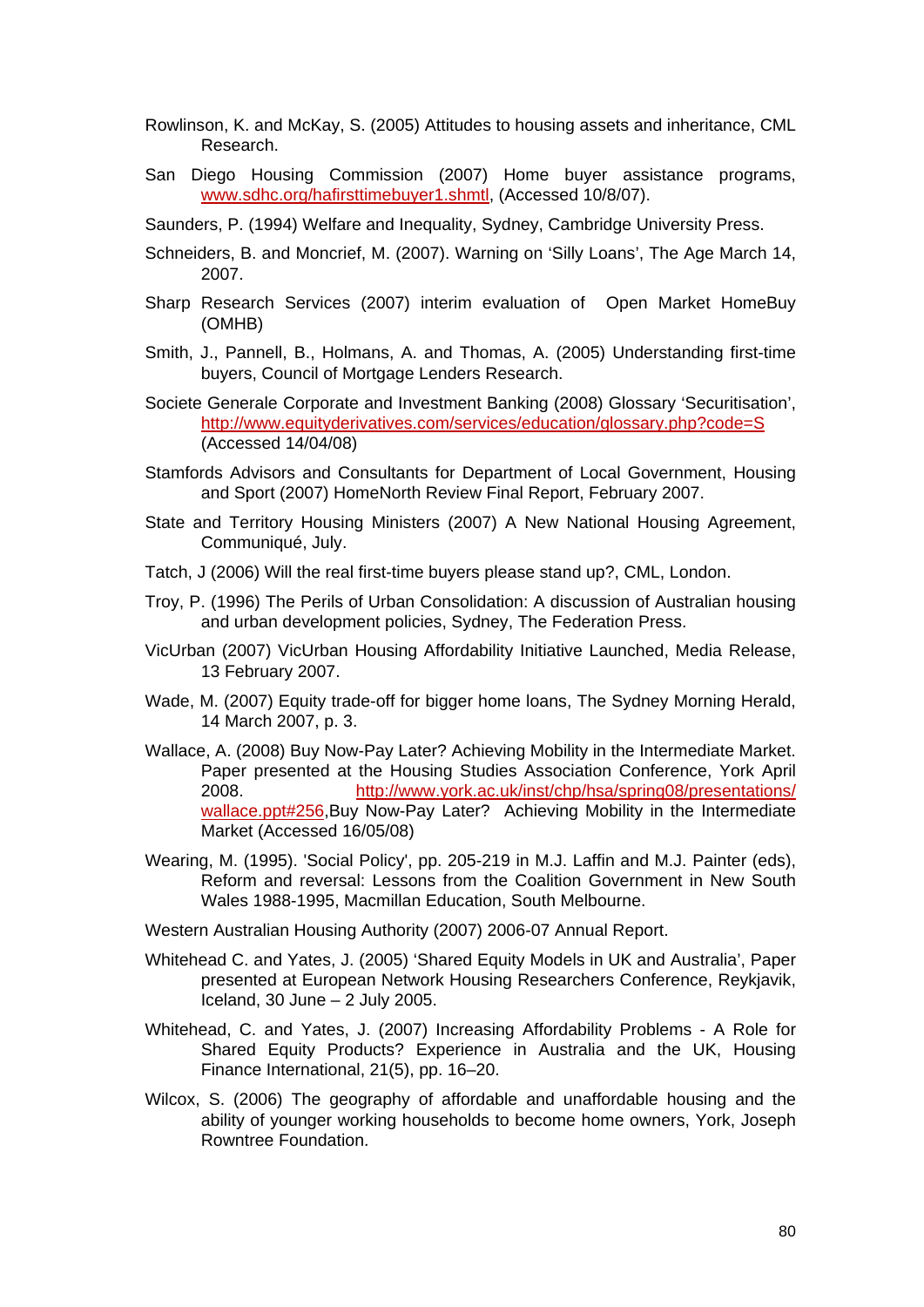- Williams, P. and Bennett, J. (2004) Shared Futures: taking home ownership forward through shared equity, Housing Finance, Winter, CML, London.
- Wood, G. and Stoakes, A. (2006) Long-run trends in Victorian Housing Affordability and First Transition into Home ownership Urban Policy and Research, 24(3), pp. 325–340.
- Yates, J. (1989) 'Shared Ownership', Background Paper No. 6, National Housing Policy Review, Canberra, Department of Community Services and Health.
- Yates, J. (2002a) A spatial analysis of trends in housing markets and changing patterns of household structure and income, Positioning Paper, Australian Housing and Urban Research Institute, [www.ahuri.edu.au](http://www.ahuri.edu.au/)
- Yates, J. (2002b) Housing implications of social, spatial and structural change, Final Report , Australian Housing and Urban Research Institute, [www.ahuri.edu.au](http://www.ahuri.edu.au/)
- Yates, J. (2007) Access to home ownership: past and present, Research Paper 10, National Research Venture 'Housing Affordability for Lower Income Australians' (NRV3), Melbourne, AHURI.
- Yates, J. and Flood, J. (1989) 'Home Purchase Assistance: An Assessment of State Housing Authority Programs', Background Paper No. 5, National Housing Policy Review, Canberra, Department of Community Services and Health.
- Yates J. and Milligan, V. with Berry, M. Burke, T., Phibbs, P., Pinnegar S. and Randolph, B. (2007) Housing Affordability: A 21<sup>st</sup> Century Problem, Final Report, National Research Venture 'Housing Affordability for Lower Income Australians' (NRV3), Melbourne, AHURI.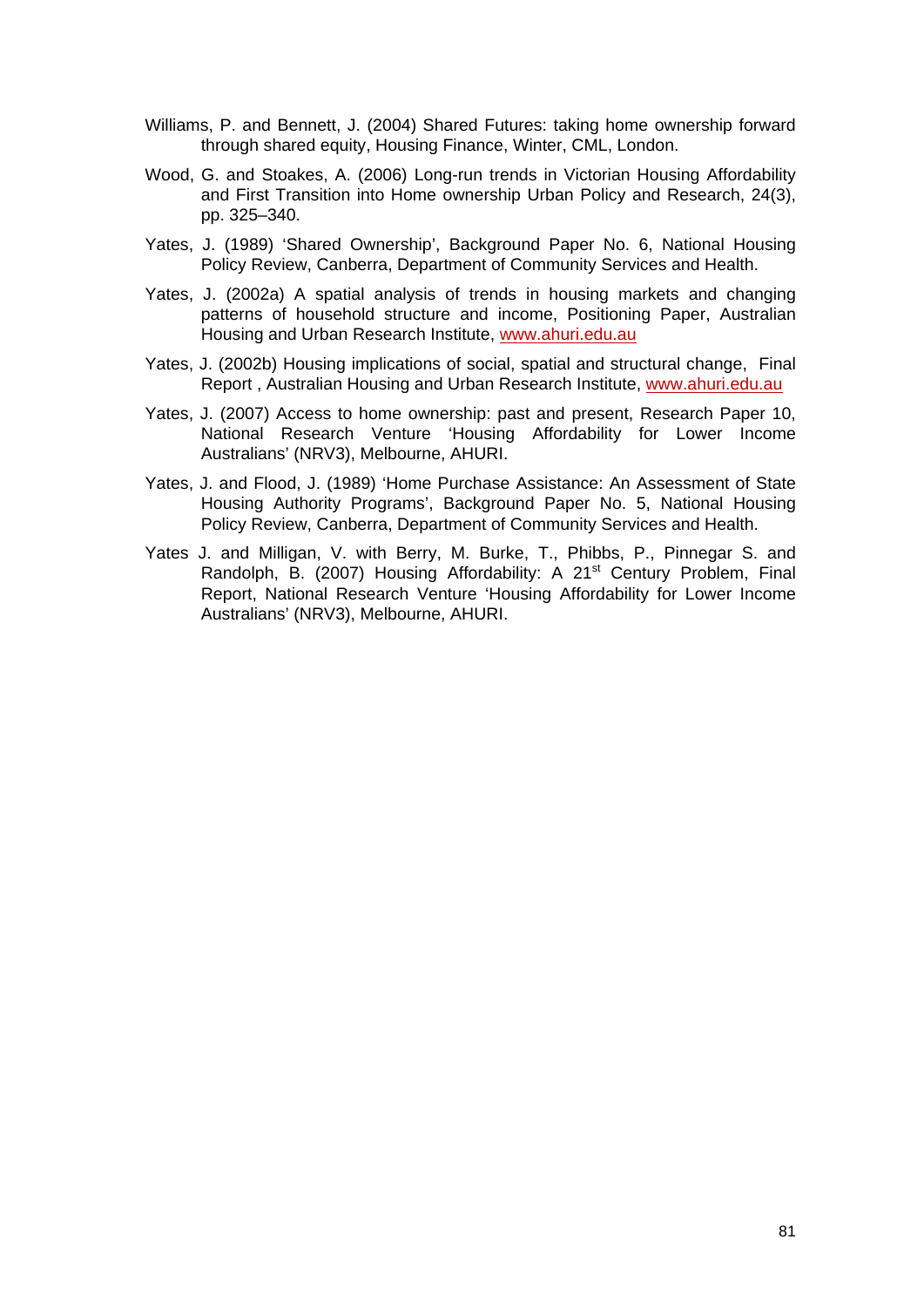## **APPENDICES**

## **Appendix 1: Research aims and questions guiding research scope**

- 1. Increase understanding of the strengths and weaknesses of a range of shared equity models employed both in Australia and overseas from the perspective of consumers
	- $\rightarrow$  What sorts of models have been tried overseas and in Australia? Who are the potential 'target' groups for shared equity/ownership in Australia? Which types of household have been the consumers of shared equity products overseas and in Australia and what has been their reaction to these products?
	- $\rightarrow$  What is the size and characteristic of the potential shared equity market? Who should be eligible for subsidised products?
	- $\rightarrow$  What do potential consumers know about shared equity products in Australia? What do they think of various models as described to them? Do these views vary according to different target consumer groups?
	- $\rightarrow$  Is shared equity considered a viable alternative for those seeking to access home ownership but cannot through normal purchasing arrangements? What trade-offs would consumers make?
- 2. Identify awareness and assessment of these products alongside institutional and mortgage industry perspectives
	- $\rightarrow$  What is the perception and awareness in the industry of the emerging shared equity market in Australia? What is the industry's view on similar/related precedents; what are the perceived implications of those precedents?
	- $\rightarrow$  What 'market failures' are associated with these products? What are the risks?
	- $\rightarrow$  For shared equity to be a viable proposition, what sort of model(s) need to be developed?
- 3. Examine the constraints affecting the viability of shared equity models and the impact on the wider housing system of any widespread adoption
	- $\rightarrow$  What size does the market need to be in order to work? How does this relate to consumer attitudes and potential market demand?
	- $\rightarrow$  What are the perceived benefits and risks for a) individuals, b) the mortgage industry and c) the housing market (and hence wider economy)?
	- $\rightarrow$  What happens at resale? In negative equity situations? What safeguards are required to ensure that affordable housing is not simply lost at the first onsale?
- 4. Identify the policy, regulatory and funding frameworks needed to ensure their success
	- $\rightarrow$  What are the wider policy implications of pursuing shared equity for government to consider?
	- $\rightarrow$  What examples of an 'intermediate' housing market have been developed without government intervention? What have been their advantages and disadvantages?
	- $\rightarrow$  What conditions/frameworks are required to access institutional investment funds?
	- $\rightarrow$  What regulatory issues are involved and what reforms or subsidies would be required to make shared equity schemes work?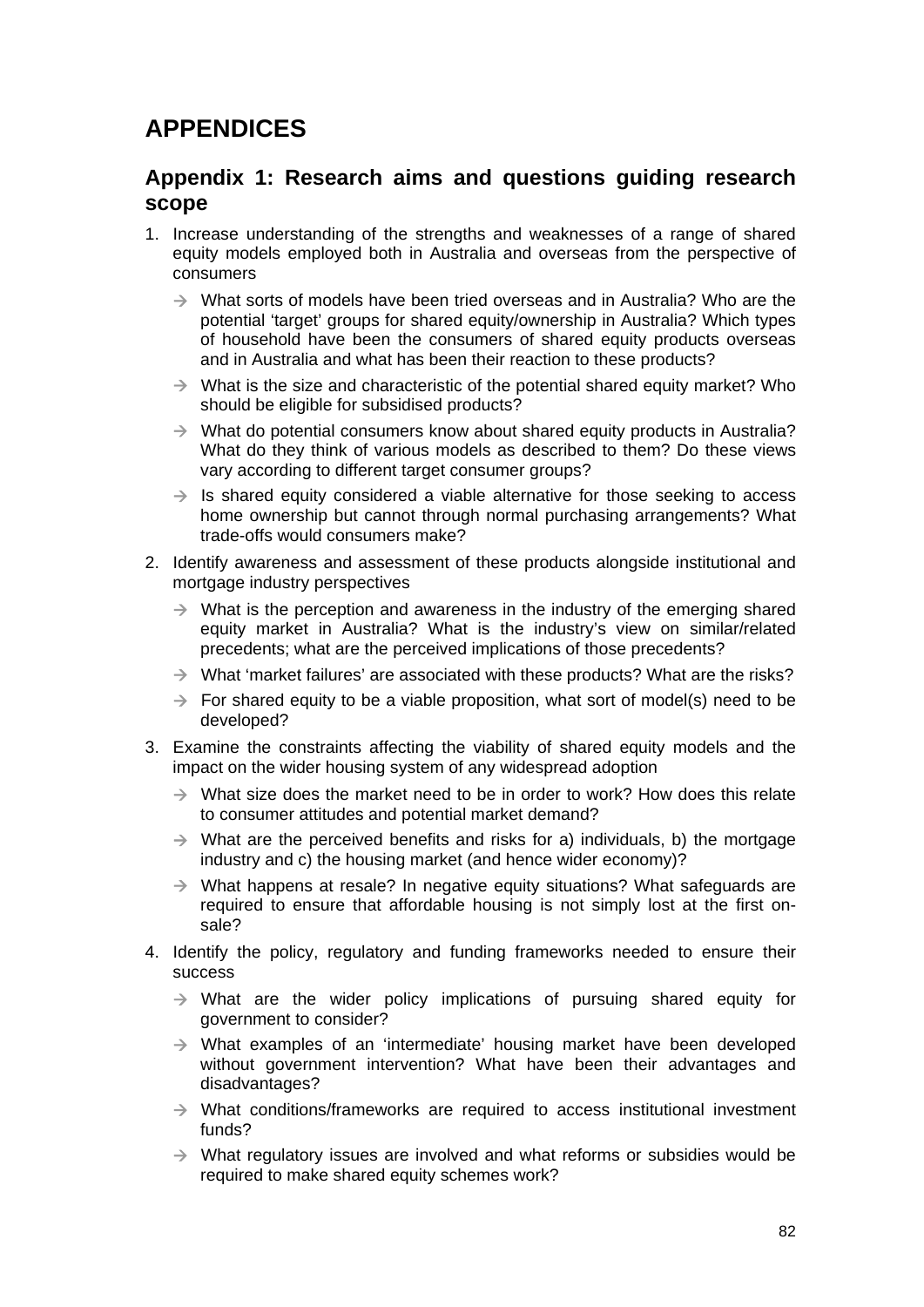# **Appendix 2: Shared equity schemes, Australia**

| A2.1 Government-backed schemes (not all variant schemes covered) |  |
|------------------------------------------------------------------|--|
|------------------------------------------------------------------|--|

| Western Australia                     |                                                                                                                                                                                 |                                                                                                                                                                                                                                      |                                                                                 | www.keystart.com.au                                                                                                                                                                                                                                                                                                                                        |
|---------------------------------------|---------------------------------------------------------------------------------------------------------------------------------------------------------------------------------|--------------------------------------------------------------------------------------------------------------------------------------------------------------------------------------------------------------------------------------|---------------------------------------------------------------------------------|------------------------------------------------------------------------------------------------------------------------------------------------------------------------------------------------------------------------------------------------------------------------------------------------------------------------------------------------------------|
| Example                               | Keystart Home Loans - First Start Shared Equity Home<br>Loan Scheme                                                                                                             |                                                                                                                                                                                                                                      | Keystart Home Loans - Good Start Shared<br>Equity Loan Scheme                   |                                                                                                                                                                                                                                                                                                                                                            |
|                                       | Designed to help low to moderate-income first<br>homebuyers into home ownership                                                                                                 |                                                                                                                                                                                                                                      | Designed to help Homeswest tenants and<br>rental applicants into home ownership |                                                                                                                                                                                                                                                                                                                                                            |
| Conditions                            | →<br>$\rightarrow$<br>other loan commitments<br>→<br>→                                                                                                                          | WA Government owns an equity share of up to 40%<br>Maximum size of First Start Shared Equity loan is<br>determined by the purchasers level of income and<br>Purchaser pays rates and maintenance<br>Maximum property value \$375,000 |                                                                                 | Homeswest tenants can purchase 70-<br>$\rightarrow$<br>100% of the property they are currently<br>renting<br>$\rightarrow$<br>Persons on the Homeswest waiting list or<br>those who are eligible to apply for listing<br>can purchase 70% or more in an ex-rental<br>Homeswest home in selected areas<br>Maximum property value \$375,000<br>$\rightarrow$ |
| Reach of<br>program/<br>policy        | $\rightarrow$<br>2007-2010                                                                                                                                                      | 3000 West Australian households to be assisted<br>Any property in Western Australia valued at a                                                                                                                                      |                                                                                 | Limited to existing Homewest homes                                                                                                                                                                                                                                                                                                                         |
|                                       | maximum of \$375,000                                                                                                                                                            |                                                                                                                                                                                                                                      |                                                                                 |                                                                                                                                                                                                                                                                                                                                                            |
| Partnership                           | Home owner and Keystart                                                                                                                                                         |                                                                                                                                                                                                                                      |                                                                                 | Home owner and Keystart<br>Applicants for the Scheme must:                                                                                                                                                                                                                                                                                                 |
| Eligibility<br>criteria/<br>Targeting | Applicants for the Scheme must:<br>Qualify for the First Home Owner Grant<br>Have an assessable income that is within the<br>$\rightarrow$<br>eligibility limits for the scheme | Be on the Homewest waiting list or be<br>$\rightarrow$<br>eligible for Homewest listing<br>Be over 18 years of age<br>$\rightarrow$                                                                                                  |                                                                                 |                                                                                                                                                                                                                                                                                                                                                            |
|                                       | No. of<br>adults                                                                                                                                                                | Max.<br>gross<br>Dependents<br>household<br>income pa                                                                                                                                                                                | Maximum<br>department<br>equity<br>share                                        | Not have any debts owing to the<br>$\rightarrow$<br>Department<br>Have a satisfactory rental and credit<br>history                                                                                                                                                                                                                                         |
|                                       | Nil<br>1                                                                                                                                                                        | \$50,000                                                                                                                                                                                                                             | 30%                                                                             | Not own or part-own another property or<br>$\rightarrow$                                                                                                                                                                                                                                                                                                   |
|                                       | 2<br>Nil                                                                                                                                                                        | \$60,000                                                                                                                                                                                                                             | 30%                                                                             | land in Australia                                                                                                                                                                                                                                                                                                                                          |
|                                       | 1<br>1 or more                                                                                                                                                                  | \$70,000                                                                                                                                                                                                                             | 40%                                                                             | →<br>Not be currently bankrupt or discharged                                                                                                                                                                                                                                                                                                               |
|                                       | $\overline{2}$<br>1 or more                                                                                                                                                     | \$80,000                                                                                                                                                                                                                             | 40%                                                                             | from bankruptcy within 2 years of the date<br>of the application                                                                                                                                                                                                                                                                                           |
|                                       | Be owner-occupiers<br>→<br>Be a permanent resident<br>→                                                                                                                         |                                                                                                                                                                                                                                      |                                                                                 | Not exceed income limits<br>→                                                                                                                                                                                                                                                                                                                              |
|                                       | Be over 18 years of age<br>→                                                                                                                                                    |                                                                                                                                                                                                                                      |                                                                                 |                                                                                                                                                                                                                                                                                                                                                            |
|                                       | →                                                                                                                                                                               | Not have any debts owing to the Department                                                                                                                                                                                           |                                                                                 |                                                                                                                                                                                                                                                                                                                                                            |
|                                       | →<br>application                                                                                                                                                                | Not be currently bankrupt or discharged from<br>bankruptcy within 2 years of the date of the                                                                                                                                         |                                                                                 |                                                                                                                                                                                                                                                                                                                                                            |
| Impact                                | (by Spring 2007)                                                                                                                                                                |                                                                                                                                                                                                                                      |                                                                                 | 1,100 households (Keystart website, 2008)                                                                                                                                                                                                                                                                                                                  |
|                                       | →<br>singles), 900 people in total<br>$\rightarrow$                                                                                                                             | 350 households (279 families, 30 couples and 38<br>Of the 350 households, 194 loans have been                                                                                                                                        |                                                                                 |                                                                                                                                                                                                                                                                                                                                                            |
| Costs to<br>consumer                  | →<br>Home loan<br>→                                                                                                                                                             | approved, 153 have been pre-approved<br>2% deposit or \$2000 (whichever is greater) for<br>houses valued at \$250,000 or less (higher deposit<br>required for houses > \$250,000)                                                    |                                                                                 | Deposit of \$2,000 or 2 per cent (whichever<br>$\rightarrow$<br>is higher) of the purchase price<br>Home loan<br>→                                                                                                                                                                                                                                         |
| Costs to<br>government                | Funding for government equity share                                                                                                                                             |                                                                                                                                                                                                                                      |                                                                                 | Funding for government equity share                                                                                                                                                                                                                                                                                                                        |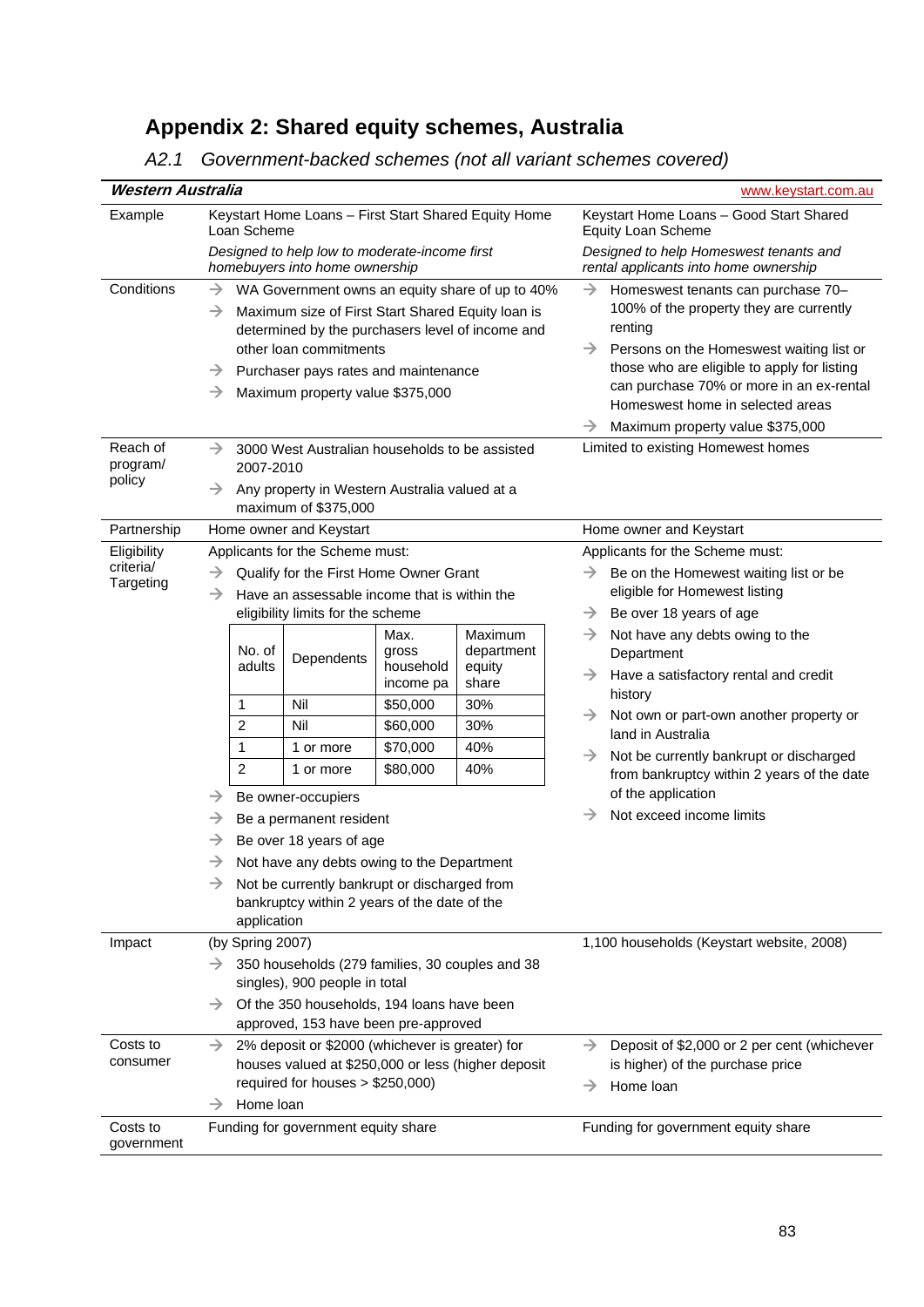| Victoria                   | www.burbankhomes.com.au                                                                                                                                                                                                                 |
|----------------------------|-----------------------------------------------------------------------------------------------------------------------------------------------------------------------------------------------------------------------------------------|
| Example                    | <b>Ownhome Ballot Homes</b>                                                                                                                                                                                                             |
| Conditions                 | Nominated house and land packages in VicUrban communities (Cairnlea, Tenterfield, The<br>$\rightarrow$<br>Boardwalk or Lynbrook) are offered at 75% of market price                                                                     |
|                            | Remaining 25% secured by way of a second mortgage provided to VicUrban – no repayments and<br>$\rightarrow$<br>no interest is paid on the second mortgage, however a credit fee applies upon future sale or<br>transfer of the property |
|                            | Applicants are selected by ballot<br>$\rightarrow$                                                                                                                                                                                      |
|                            | Purchaser must live in the home as owner occupier for at least the first 12 months of ownership<br>$\rightarrow$                                                                                                                        |
|                            | VicUrban holds a second mortgage over the Ownhome Ballot Home until the property is sold or<br>$\rightarrow$<br>disposed, or the purchaser buys out VicUrban                                                                            |
|                            | VicUrban retains the rights to 25% of the actual sale price on any future sale or disposal of the<br>$\rightarrow$<br>property and the market valuation                                                                                 |
|                            | VicUrban's prior written consent is required before any material alterations are made to the property<br>$\rightarrow$                                                                                                                  |
| Reach of<br>program/policy | Nominated house and land packages in VicUrban communities (First and Second Ballot: Cairnlea,<br>Tenterfield, The Boardwalk and Lynbrook)                                                                                               |
| Partnership                | Home owner and VicUrban                                                                                                                                                                                                                 |
| Eligibility criteria/      | At least one applicant must be in paid employment<br>$\rightarrow$                                                                                                                                                                      |
| Targeting                  | Must be eligible for First Home Owner Grant<br>$\rightarrow$                                                                                                                                                                            |
|                            | Combined gross annual household income of between \$54,000 and \$60,000<br>→                                                                                                                                                            |
|                            | Combined household cash assets of $<$ \$10,000<br>$\rightarrow$                                                                                                                                                                         |
|                            | Over 18 years of age and an Australian Citizen or permanent resident<br>→                                                                                                                                                               |
| Costs to<br>consumer       | Home loan                                                                                                                                                                                                                               |
| Costs to<br>government     | Funding for government equity share                                                                                                                                                                                                     |

| South Australia            | www.homestart.com.au                                                                                                                                                                                                                                                                                                                                                                                                   |
|----------------------------|------------------------------------------------------------------------------------------------------------------------------------------------------------------------------------------------------------------------------------------------------------------------------------------------------------------------------------------------------------------------------------------------------------------------|
| Example                    | HomeStart Breakthrough Loan                                                                                                                                                                                                                                                                                                                                                                                            |
| Conditions                 | Homebuyers purchase a property of their own choosing by entering a shared equity agreement with<br>→<br><b>HomeStart Finance</b>                                                                                                                                                                                                                                                                                       |
|                            | No regular repayments<br>$\rightarrow$                                                                                                                                                                                                                                                                                                                                                                                 |
|                            | Part of the property is purchased with a Breakthrough Loan and the remainder through a standard<br>$\rightarrow$<br>HomeStart home loan                                                                                                                                                                                                                                                                                |
|                            | Capital gain is shared with HomeStart<br>$\rightarrow$                                                                                                                                                                                                                                                                                                                                                                 |
|                            | The percentage shared will depend on how much was borrowed through the Breakthrough Loan,<br>→<br>and how much through the standard HomeStart home loan. For example, if a customer's<br>Breakthrough Loan is 20 per cent of the total amount borrowed, the maximum share payable to<br>HomeStart is 28 per cent. Where the Breakthrough loan is 35 per cent the maximum share payable<br>to HomeStart is 49 per cent. |
| Reach of<br>program/policy | New scheme, planned to assist 500 lower income households into home ownership each year                                                                                                                                                                                                                                                                                                                                |
| Partnership                | Home owner and HomeStart Finance                                                                                                                                                                                                                                                                                                                                                                                       |
| Eligibility criteria/      | Have a regular income (this can include your Centrelink benefits)<br>→                                                                                                                                                                                                                                                                                                                                                 |
| Targeting                  | Be over 18 years of age<br>$\rightarrow$                                                                                                                                                                                                                                                                                                                                                                               |
|                            | Have a permanent residence status or citizenship in Australia<br>$\rightarrow$                                                                                                                                                                                                                                                                                                                                         |
|                            | Be purchasing a home within South Australia and planning to reside in it<br>→                                                                                                                                                                                                                                                                                                                                          |
| Impact                     | 80 households to May 2007 (Homestart Finance, 2007a)                                                                                                                                                                                                                                                                                                                                                                   |
| Costs to                   | Mortgage on equity share<br>$\rightarrow$                                                                                                                                                                                                                                                                                                                                                                              |
| consumer                   | Share of capital gains upon sale of property<br>$\rightarrow$                                                                                                                                                                                                                                                                                                                                                          |
| Costs to<br>government     | Subsidy for government equity share                                                                                                                                                                                                                                                                                                                                                                                    |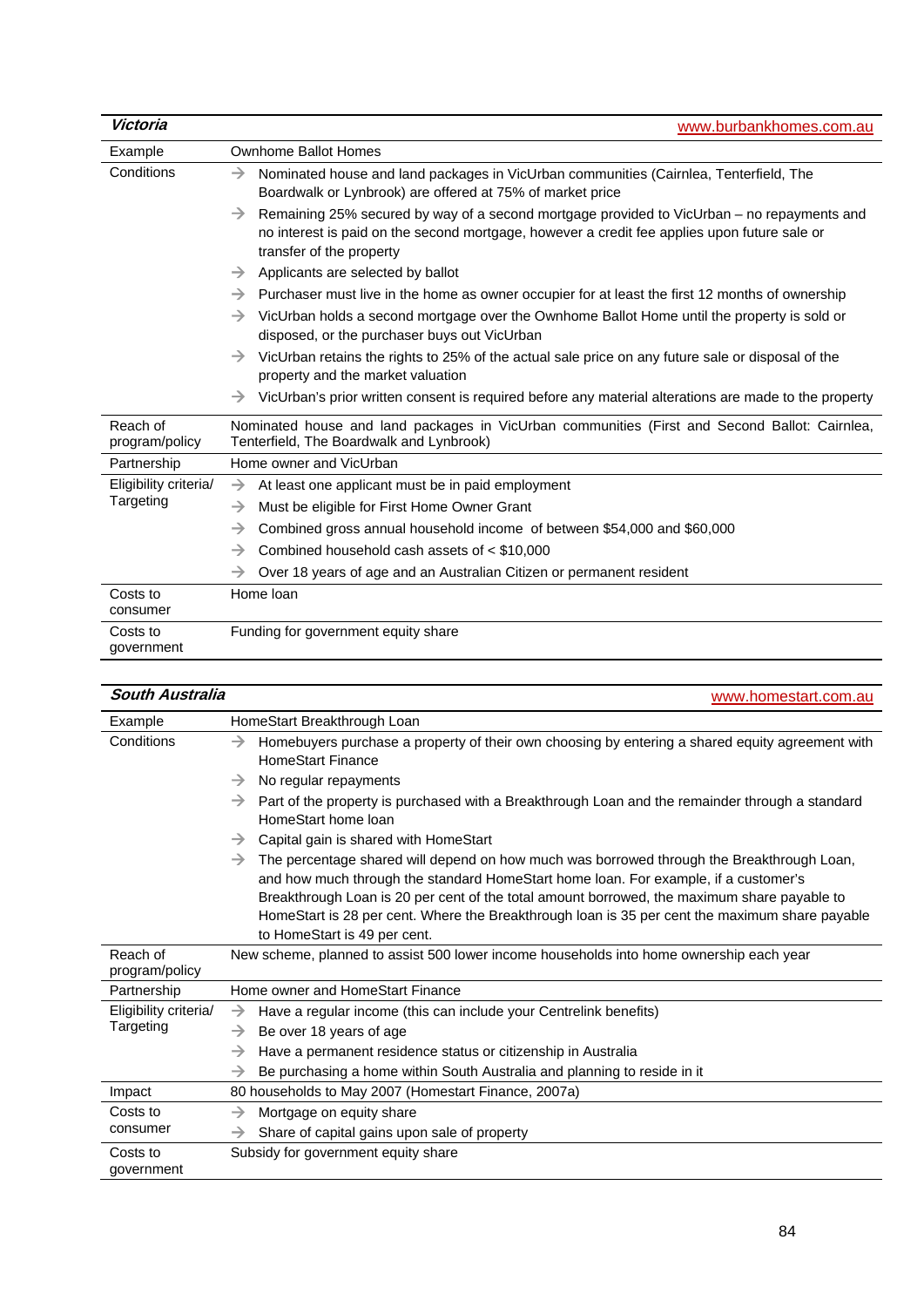| Tasmania                                    |                                                                                                                                                                                                                                                                                                                                                                                                                                                                                                                                                                                                                                                                                                                                                                                                                                                                                                                                                                                                                | www.dhhs.tas.gov.au/services/channels/abouthousing/view.php?id=3043                                                                                                                                                                                                                                                                                                                                                                                                                                                                                                                                                                                                                                                                                                                                                                                                                                                                                                                                            |  |
|---------------------------------------------|----------------------------------------------------------------------------------------------------------------------------------------------------------------------------------------------------------------------------------------------------------------------------------------------------------------------------------------------------------------------------------------------------------------------------------------------------------------------------------------------------------------------------------------------------------------------------------------------------------------------------------------------------------------------------------------------------------------------------------------------------------------------------------------------------------------------------------------------------------------------------------------------------------------------------------------------------------------------------------------------------------------|----------------------------------------------------------------------------------------------------------------------------------------------------------------------------------------------------------------------------------------------------------------------------------------------------------------------------------------------------------------------------------------------------------------------------------------------------------------------------------------------------------------------------------------------------------------------------------------------------------------------------------------------------------------------------------------------------------------------------------------------------------------------------------------------------------------------------------------------------------------------------------------------------------------------------------------------------------------------------------------------------------------|--|
| Example                                     | Proposed Home Ownership Assistance<br>Program Shared Equity Scheme - Existing<br>public housing dwellings                                                                                                                                                                                                                                                                                                                                                                                                                                                                                                                                                                                                                                                                                                                                                                                                                                                                                                      | Proposed Home Ownership Assistance Program<br>Shared Equity Scheme - House and land packages                                                                                                                                                                                                                                                                                                                                                                                                                                                                                                                                                                                                                                                                                                                                                                                                                                                                                                                   |  |
| Conditions                                  | Up to 25% of house is owned by the<br>$\rightarrow$<br>Director of Housing as a tenant in<br>common; owner-occupier finances 75% of<br>the purchase price through a conventional<br>mortgage<br>$\rightarrow$<br>Purchaser pays all council rates and<br>charges<br>Purchaser can repay equity at any time,<br>but must be repaid within 15 years unless<br>the Director of Housing determines that<br>repayment at that time would cause<br>undue hardship<br>When property is on-sold or equity is<br>$\rightarrow$<br>repaid, the property is valued by the<br>Valuer General and this valuation will form<br>the basis of calculating the respective<br>shares or each partner<br>$\rightarrow$ Any improvements to the property require<br>approval from the Director<br>The added value of improvements will be<br>$\rightarrow$<br>assessed by the Valuer General                                                                                                                                       | $\rightarrow$<br>Land value represents the shared equity<br>component held by the Director of Housing<br>$\rightarrow$<br>The Director of Housing's interest is based upon<br>the purchase price of the vacant land as a<br>percentage of the total house and land cost, up to<br>a maximum of 25%. Director's Share (DS) =<br>Price/Value of vacant land (PVL) / (PVL + Total<br>building cost as per construction contract).<br>Should the DS exceed 25%, the purchaser must<br>pay an amount to Director that will reduce the DS<br>to 25%.<br>Purchaser pays all council rates and charges.<br>$\rightarrow$<br>Purchaser can repay equity at any time, but must<br>$\rightarrow$<br>be repaid within 15 years unless the Director of<br>Housing determines that repayment at that time<br>would cause undue hardship<br>Any improvements to the property require<br>$\rightarrow$<br>approval from the Director<br>Added value of improvements will be assessed<br>$\rightarrow$<br>by the Valuer General |  |
| Reach of                                    | Existing public housing dwellings                                                                                                                                                                                                                                                                                                                                                                                                                                                                                                                                                                                                                                                                                                                                                                                                                                                                                                                                                                              | New house and land packages                                                                                                                                                                                                                                                                                                                                                                                                                                                                                                                                                                                                                                                                                                                                                                                                                                                                                                                                                                                    |  |
| program/policy<br>Partnership               | Home owner and Director of Housing                                                                                                                                                                                                                                                                                                                                                                                                                                                                                                                                                                                                                                                                                                                                                                                                                                                                                                                                                                             | Home owner and Director of Housing                                                                                                                                                                                                                                                                                                                                                                                                                                                                                                                                                                                                                                                                                                                                                                                                                                                                                                                                                                             |  |
| Eligibility<br>criteria/Targeting<br>Impact | $\rightarrow$<br>Income eligibility criteria are the same as for Housing Tasmania's Streets Ahead Initiative Program<br>and vary with household structure<br>Maximum \$40,000 in financial assets<br>$\rightarrow$<br>Applicants must be:<br>Australian citizens or permanent residents;<br>$\rightarrow$<br>Natural persons at least 18 years of age<br>→<br>Able to pay legal and establishment fees<br>$\rightarrow$<br>$\rightarrow$<br>Intending to reside in the purchased property as their principal place of residence<br>Applicants must not:<br>Be previous applicants and/or recipients of Streets Ahead or HOAP assistance<br>Own, or have interest in, any other real property<br>$\rightarrow$<br>Have any existing debt to Housing Tasmania<br>$\rightarrow$<br>Be an undischarged bankrupt or discharged from bankruptcy within three years prior to the date of<br>→<br>the application<br>60 home purchase opportunities in 2007/08<br>20 house and land packages in 2007/08 financial year |                                                                                                                                                                                                                                                                                                                                                                                                                                                                                                                                                                                                                                                                                                                                                                                                                                                                                                                                                                                                                |  |
|                                             | financial year                                                                                                                                                                                                                                                                                                                                                                                                                                                                                                                                                                                                                                                                                                                                                                                                                                                                                                                                                                                                 |                                                                                                                                                                                                                                                                                                                                                                                                                                                                                                                                                                                                                                                                                                                                                                                                                                                                                                                                                                                                                |  |
| Costs to<br>consumer                        | \$3000 deposit or 5% of the purchase<br>$\rightarrow$<br>price, whichever is greater<br>Mortgage for remaining equity<br>$\rightarrow$                                                                                                                                                                                                                                                                                                                                                                                                                                                                                                                                                                                                                                                                                                                                                                                                                                                                         | \$3000 deposit or 7% of the cost of house<br>$\rightarrow$<br>construction, whichever is greater<br>Mortgage for remaining equity<br>$\rightarrow$<br>Additional funds may be required to reduce the<br>$\rightarrow$<br>Director's share of equity to 25% should the<br>purchase price of the vacant land as a<br>percentage of the total house and land cost<br>exceed 25%                                                                                                                                                                                                                                                                                                                                                                                                                                                                                                                                                                                                                                   |  |
| Costs to<br>government                      | 25% equity share in house<br>$\rightarrow$                                                                                                                                                                                                                                                                                                                                                                                                                                                                                                                                                                                                                                                                                                                                                                                                                                                                                                                                                                     | 25% equity share in land value<br>→                                                                                                                                                                                                                                                                                                                                                                                                                                                                                                                                                                                                                                                                                                                                                                                                                                                                                                                                                                            |  |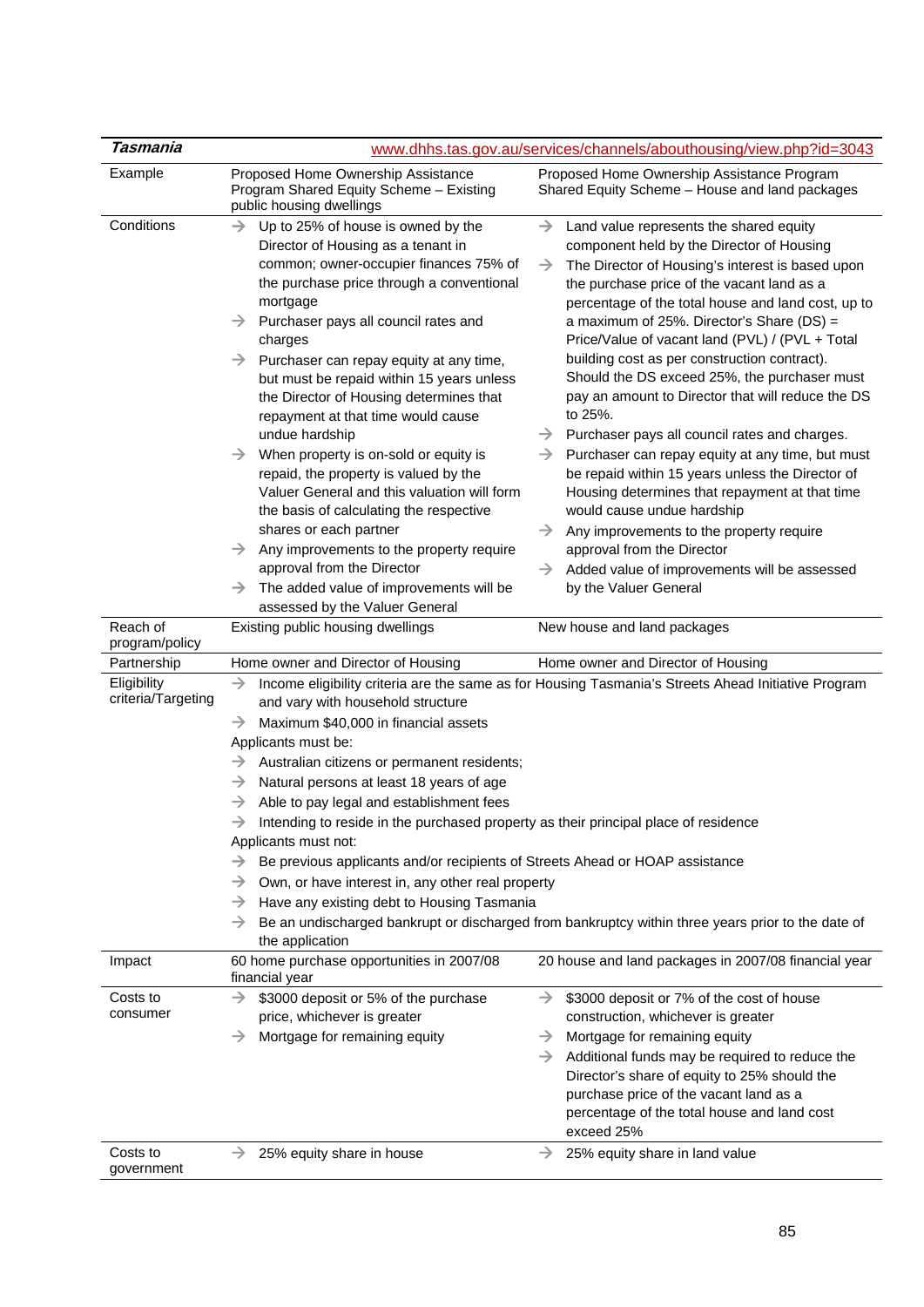| Queensland                            | www.housing.gld.gov.au/loans/home/loans/shared/index.htm                                                                                                                       |  |  |
|---------------------------------------|--------------------------------------------------------------------------------------------------------------------------------------------------------------------------------|--|--|
| Example                               | Pathways Shared Equity Loan Product                                                                                                                                            |  |  |
| Conditions                            | Queensland Department of Housing tenants can purchase 60% or more of the<br>→<br>property they are currently renting                                                           |  |  |
|                                       | Qld Government owns an equity share of up to 40%<br>→                                                                                                                          |  |  |
|                                       | Maximum size of Pathways Shared Equity Loan is determined by the purchasers<br>$\rightarrow$                                                                                   |  |  |
|                                       | level of income and other loan commitments they may have                                                                                                                       |  |  |
|                                       | Purchaser pays rates, insurance and maintenance<br>→                                                                                                                           |  |  |
| Reach of program/policy               | Limited to existing Department of Housing homes that are available for purchase                                                                                                |  |  |
| Partnership                           | Home owner and Queensland Department of Housing                                                                                                                                |  |  |
| <b>Eligibility Criteria/Targeting</b> | Applicants for the Scheme must:                                                                                                                                                |  |  |
|                                       | Be a Queensland Department of Housing tenant at the time of application<br>→                                                                                                   |  |  |
|                                       | Be a permanent resident of Australia<br>→                                                                                                                                      |  |  |
|                                       | →<br>Cannot own or part-own another property at the time of application                                                                                                        |  |  |
|                                       | Cannot be in a position where the department considers they could buy 100% of<br>$\rightarrow$<br>their rental home with a standard mortgage loan                              |  |  |
|                                       | Should not have other significant debts that would prevent them from repaying the<br>→<br>shared equity loan                                                                   |  |  |
|                                       | Demonstrate that they are able to afford home purchase without hardship, taking<br>$\rightarrow$<br>into account their costs of living and the ongoing costs of home ownership |  |  |
|                                       | Be purchasing the property as their home and undertake to live in the home for the<br>→<br>term of the shared equity agreement, and                                            |  |  |
|                                       | Not have an outstanding debt with the Department of Housing<br>$\rightarrow$                                                                                                   |  |  |
| Impact                                | Numbers unknown but only likely to be small                                                                                                                                    |  |  |
| Costs to consumer                     | Deposit of \$2,000<br>→                                                                                                                                                        |  |  |
|                                       | Home loan<br>$\rightarrow$                                                                                                                                                     |  |  |
|                                       | $\rightarrow$<br>Legal/conveyancing costs                                                                                                                                      |  |  |
|                                       | Insurance<br>→                                                                                                                                                                 |  |  |
| Costs to government                   | Funding for loan<br>$\rightarrow$                                                                                                                                              |  |  |
|                                       | Transfer of government equity share from social housing to loan portfolio<br>$\rightarrow$                                                                                     |  |  |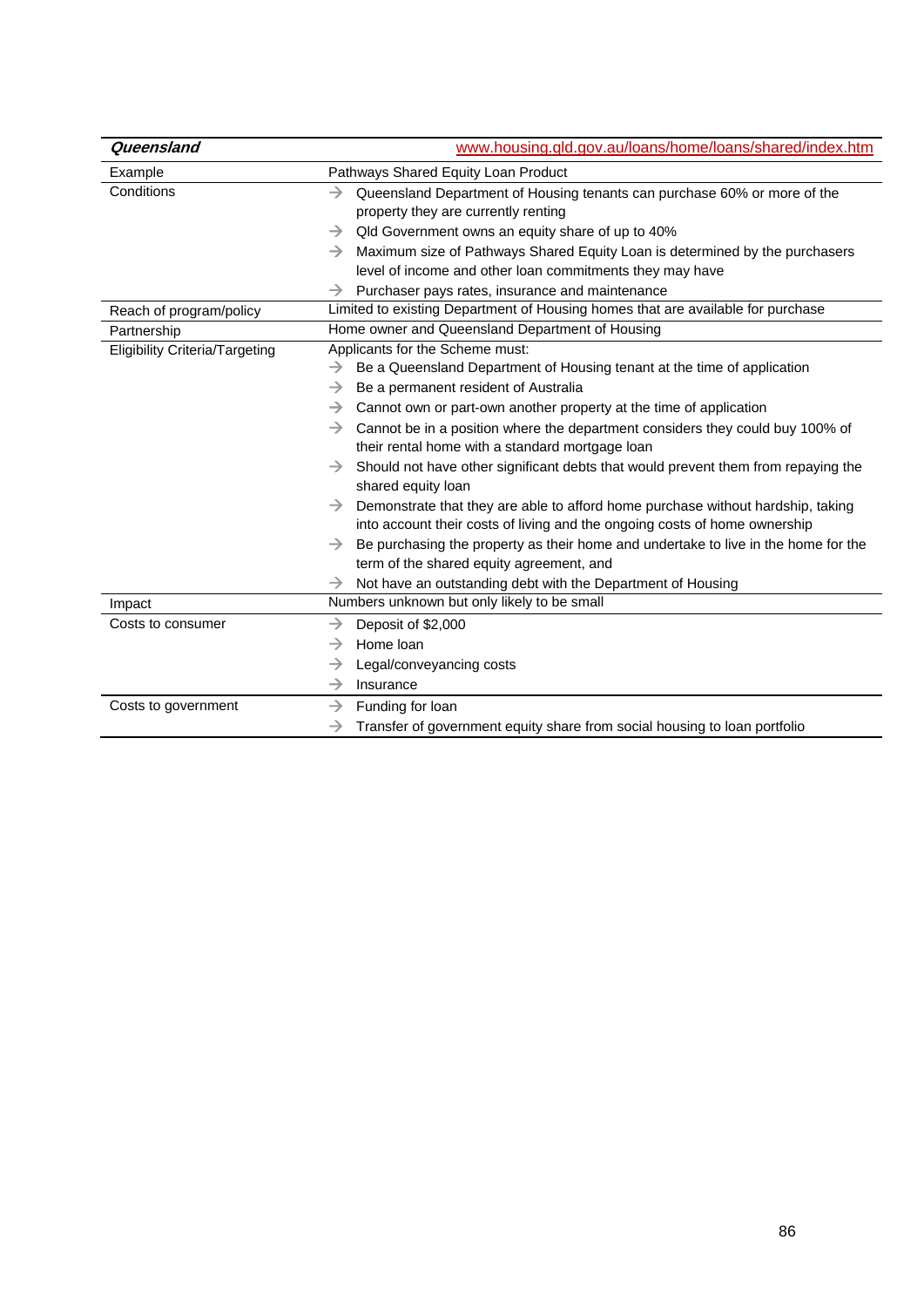| <b>New South Wales</b>            |                                                                                                                                                                                                                                                                                                                                                                                                                                                                               |                                                                                                                                                                                                                                                          |                                                                                                                                                                                                                                                                                                                                 |
|-----------------------------------|-------------------------------------------------------------------------------------------------------------------------------------------------------------------------------------------------------------------------------------------------------------------------------------------------------------------------------------------------------------------------------------------------------------------------------------------------------------------------------|----------------------------------------------------------------------------------------------------------------------------------------------------------------------------------------------------------------------------------------------------------|---------------------------------------------------------------------------------------------------------------------------------------------------------------------------------------------------------------------------------------------------------------------------------------------------------------------------------|
| Example schemes                   | Landcom Affordable Housing<br>Demonstration Project -<br>Forest Glade, Parklea<br>(Landcom, 2003)                                                                                                                                                                                                                                                                                                                                                                             | Proposed<br>Landcom/Commonwealth<br><b>Bank Shared Equity Scheme</b>                                                                                                                                                                                     | Proposed<br>Australand/St George Co-<br>Ownership Plan (Australand and<br>St George, 2007)                                                                                                                                                                                                                                      |
| Conditions                        | $\rightarrow$<br>A percentage of house<br>prices were capped below<br>market rates to allow<br>middle income earners<br>(determined by criteria) to<br>purchase homes through<br>a ballot process and<br>contracts with restrictive<br>covenants on the title<br>→<br>Restrictive covenants limit<br>increases in resale prices<br>to 9% p.a. for a period of<br>7 years as well as limiting<br>on-selling to other buyers<br>who met the moderate<br>income housing criteria | Home buyer takes out a<br>normal mortgage for 50% of<br>the price of the dwelling, with<br>the remainder being funded by<br>investors, through a<br><b>Residential Investment Fund</b>                                                                   | $\rightarrow$<br>Purchaser and Equity Partner<br>(relative or friend) each own<br>50% of the home on a<br>separate title deed<br>Upon sale each owner is<br>$\rightarrow$<br>entitled to their share (50%)<br>of capital gains<br>After 10 years the<br>$\rightarrow$<br>arrangement is renegotiated<br>or the property is sold |
| Reach of<br>program/policy        | Limited to 13 dwellings in<br>Landcom's Forest Glade<br>development in Parklea,<br>Sydney                                                                                                                                                                                                                                                                                                                                                                                     | Limited to 150 housing<br>products to be supplied by<br>Landcom                                                                                                                                                                                          | Limited to house and land<br>packages in Greenfield estates in<br>West Hoxton and Kellyville,<br>Sydney                                                                                                                                                                                                                         |
| Partnership                       | Home owner and Landcom                                                                                                                                                                                                                                                                                                                                                                                                                                                        | Home owner and<br>Commonwealth Bank                                                                                                                                                                                                                      | Home owner and Equity partner                                                                                                                                                                                                                                                                                                   |
| Eligibility<br>criteria/Targeting | Low- to middle-income<br>purchasers                                                                                                                                                                                                                                                                                                                                                                                                                                           | $\rightarrow$<br>First time buyers<br>$\rightarrow$<br>Owner-occupiers<br>Maximum combined<br>$\rightarrow$<br>household income of<br>\$71,000 (2005 Sydney<br>moderate income<br>household income<br>bracket)<br>Maximum property value<br>of \$500,000 | Purchaser must be an owner-<br>occupier                                                                                                                                                                                                                                                                                         |
| Impact                            | 13 dwellings – this represents<br>approximately 6% of the 205<br>house and land packages<br>available in the Forest Glade<br>development                                                                                                                                                                                                                                                                                                                                      | 150 dwellings/house and land<br>packages                                                                                                                                                                                                                 | Limited to Greenfield house and<br>land packages in West Hoxton<br>(317 dwellings) and<br>'Braemont Estate' in Kellyville<br>Ridge, Sydney                                                                                                                                                                                      |
| Costs to<br>consumer              | Home loan                                                                                                                                                                                                                                                                                                                                                                                                                                                                     | Commonwealth Bank Home<br>loan                                                                                                                                                                                                                           | St George Bank Home loan                                                                                                                                                                                                                                                                                                        |
| Costs to<br>government            | Second mortgage on<br>Landcom's equity share                                                                                                                                                                                                                                                                                                                                                                                                                                  | Unknown                                                                                                                                                                                                                                                  | None                                                                                                                                                                                                                                                                                                                            |
| Other                             | Demonstration project for<br>Landcom's Moderate Income<br>Housing Program.                                                                                                                                                                                                                                                                                                                                                                                                    | Landcom's Moderate Income<br>Housing Program. The<br>implementation date of this<br>program is unknown.                                                                                                                                                  | Landcom's Moderate Income<br>Housing Program                                                                                                                                                                                                                                                                                    |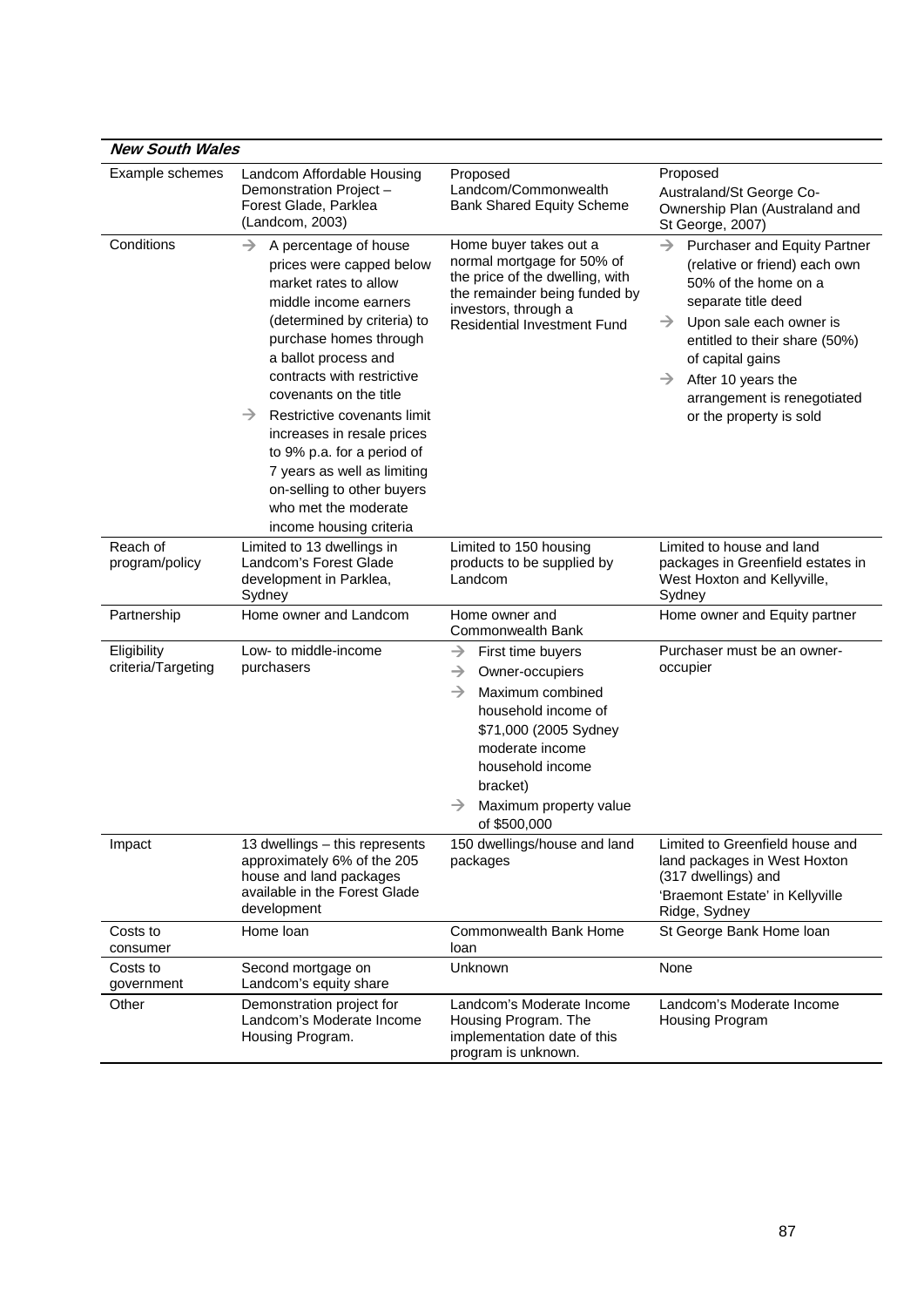| <b>State/Territory wide</b> | www.rismark.com.au                                                                                                                                                                     |  |
|-----------------------------|----------------------------------------------------------------------------------------------------------------------------------------------------------------------------------------|--|
| Example                     | Rismark International/Adelaide Bank Equity Finance Mortgage (EFM)                                                                                                                      |  |
| Conditions                  | Up to 20% of purchase price is funded by EFM<br>$\rightarrow$                                                                                                                          |  |
|                             | Purchaser provides minimum 5% deposit, remainder is funded by a conventional home loan<br>→                                                                                            |  |
|                             | Purchaser retains 100% legal ownership<br>$\rightarrow$                                                                                                                                |  |
|                             | Upon sale of property the lender gets up to 40% of capital appreciation<br>$\rightarrow$                                                                                               |  |
|                             | Available only to owner-occupiers<br>→                                                                                                                                                 |  |
| Reach of<br>program/policy  | Metropolitan areas in Australia                                                                                                                                                        |  |
| Partnership                 | Home owner and private investor                                                                                                                                                        |  |
| Eligibility                 | Applicant must:                                                                                                                                                                        |  |
| criteria/Targeting          | Be an individual or be borrowing jointly with one or more other natural persons<br>→                                                                                                   |  |
|                             | Own a freehold property, or seek to buy a freehold property, in a metropolitan area in<br>→<br>mainland Australia                                                                      |  |
|                             | Not require the support of a guarantor<br>$\rightarrow$                                                                                                                                |  |
|                             | Secure the EFM with your owner occupied property which must be in an acceptable location<br>$\rightarrow$<br>and of an acceptable type                                                 |  |
| Impact                      | Launched in March 2007, take-up unknown                                                                                                                                                |  |
| Costs to consumer           | Mortgage on purchaser's equity share<br>$\rightarrow$                                                                                                                                  |  |
|                             | Upon sale, lender receives 40% of the increase in capital appreciation<br>$\rightarrow$                                                                                                |  |
| Costs to government         | No 'direct' costs - regulatory, accounting considerations                                                                                                                              |  |
| Other                       | Christopher Joye (Managing Director of Rismark International) co-authored a report for the<br>Menzies Research Centre prepared for the 2003 Prime Minister's Home Ownership Task Force |  |

## *A2.2 Private sector-led schemes*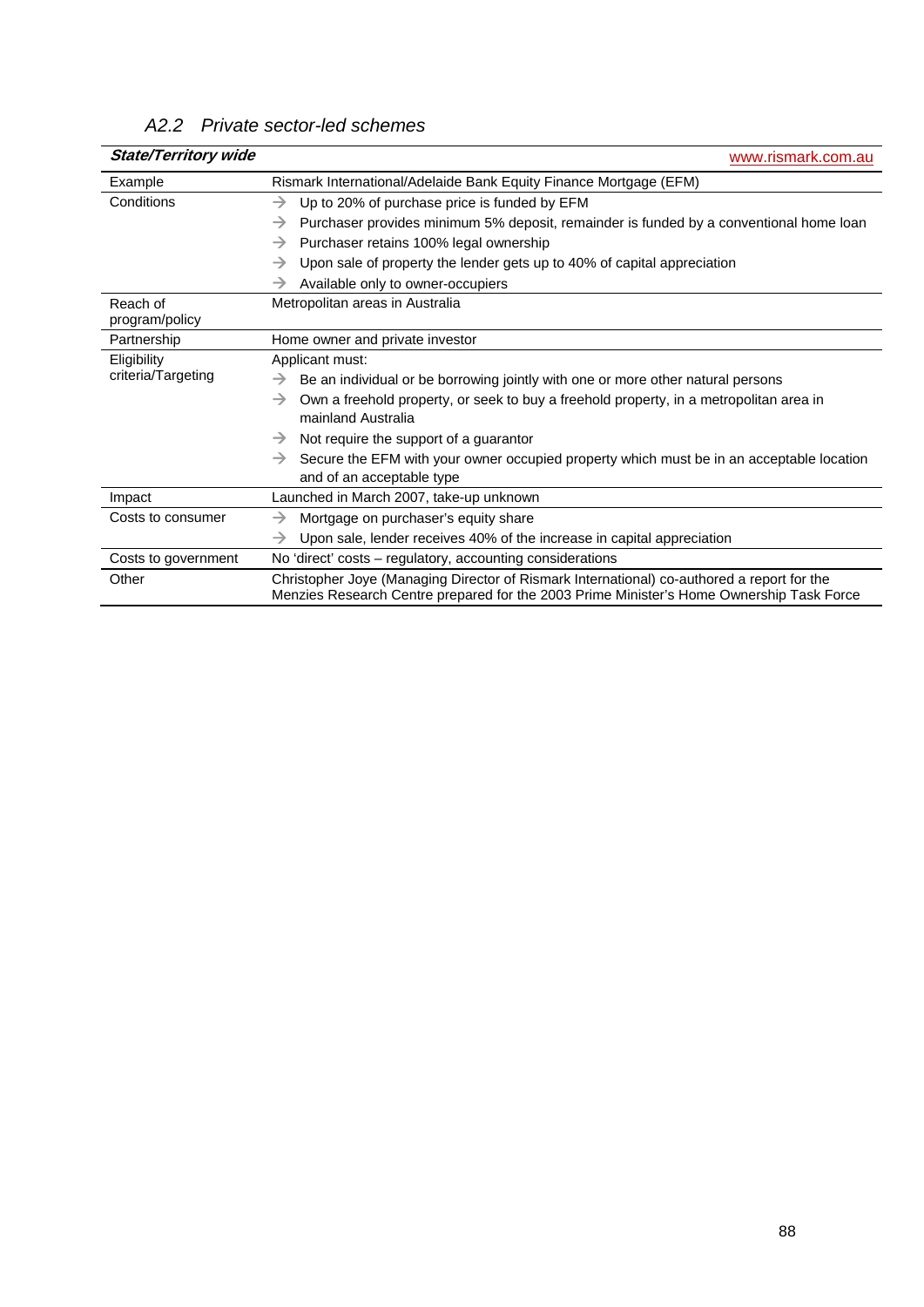## **Appendix 3: Institutional investor perspectives**

#### *A3.1 Interviewees*

| <b>Name</b>             | Company                                                                                  |  |
|-------------------------|------------------------------------------------------------------------------------------|--|
| Kieran Dell             | Executive Director, Senior Australians Equity Release Association of<br>Lenders (SEQUEL) |  |
| Neil Sinden             | CEO, GMAC-RFC                                                                            |  |
| Phil Naylor             | CEO, Mortgage and Finance Association of Australia (MFAA)                                |  |
| Chris Joye              | <b>CEO, RISMARK International</b>                                                        |  |
| <b>Martin North</b>     | Managing Consulting Director and Executive General Manager,<br><b>Fujitsu Consulting</b> |  |
| John Edwards            | CEO, RESIDEX                                                                             |  |
| Neil Youren             | Monash Capital Group/ AHS                                                                |  |
| Ross Blancato           | General Manager, National Business Development, Australand                               |  |
| Peter Ververs           | CEO, Property Council of Australia                                                       |  |
| Jenny Boddington        | Head of New Business Ventures, PMI Mortgage Insurance Ltd                                |  |
| <b>Bill McCabe</b>      | Chief Manager Specialised Mortgage Solutions, St George Bank                             |  |
| Samantha Clarke         | Head of Marketing, Greenway                                                              |  |
| <b>Alastair Peattie</b> | Industry Head, Non Bank Financial Institutions, Commonwealth Bank<br>of Australia        |  |
| Jeremy Coombe           | Senior Manager, Portfolio Funding, Financial Markets, Adelaide Bank                      |  |
| Rick Jacobus            | Partner, Burlington Associates in Community Development, Oakland,<br>California          |  |
| <b>Public</b>           |                                                                                          |  |
| <b>Name</b>             | <b>Organisation</b>                                                                      |  |
| <b>Gary Storkey</b>     | CEO, Homestart Finance                                                                   |  |
| Kerry O'Neil            | VicUrban                                                                                 |  |

#### *A3.2 Issues covered by industry interviews*

- $\rightarrow$  Which types of household have been the consumers of shared equity products in Australia and what has been their reaction to these products?
- $\rightarrow$  What are the benefits and risks for the mortgage industry?
- $\rightarrow$  What is the level of awareness in the industry of the emerging shared equity market in Australia?
- $\rightarrow$  What is the industry's view on similar/related precedents; what are the perceived implications of those precedents?
- $\rightarrow$  What market failures are associated with these products? What are the risks?
- $\rightarrow$  For shared ownership/equity to be a viable proposition, what kinds of model(s) need to be developed?
- $\rightarrow$  What examples of an 'intermediate' mortgage' market have been developed without government intervention? What have been their advantages and disadvantages? What conditions/frameworks are required to access institutional (e.g. super) investment funds?
- $\rightarrow$  What size does the market need to be in order to work? How does this relate to consumer attitudes and potential market demand?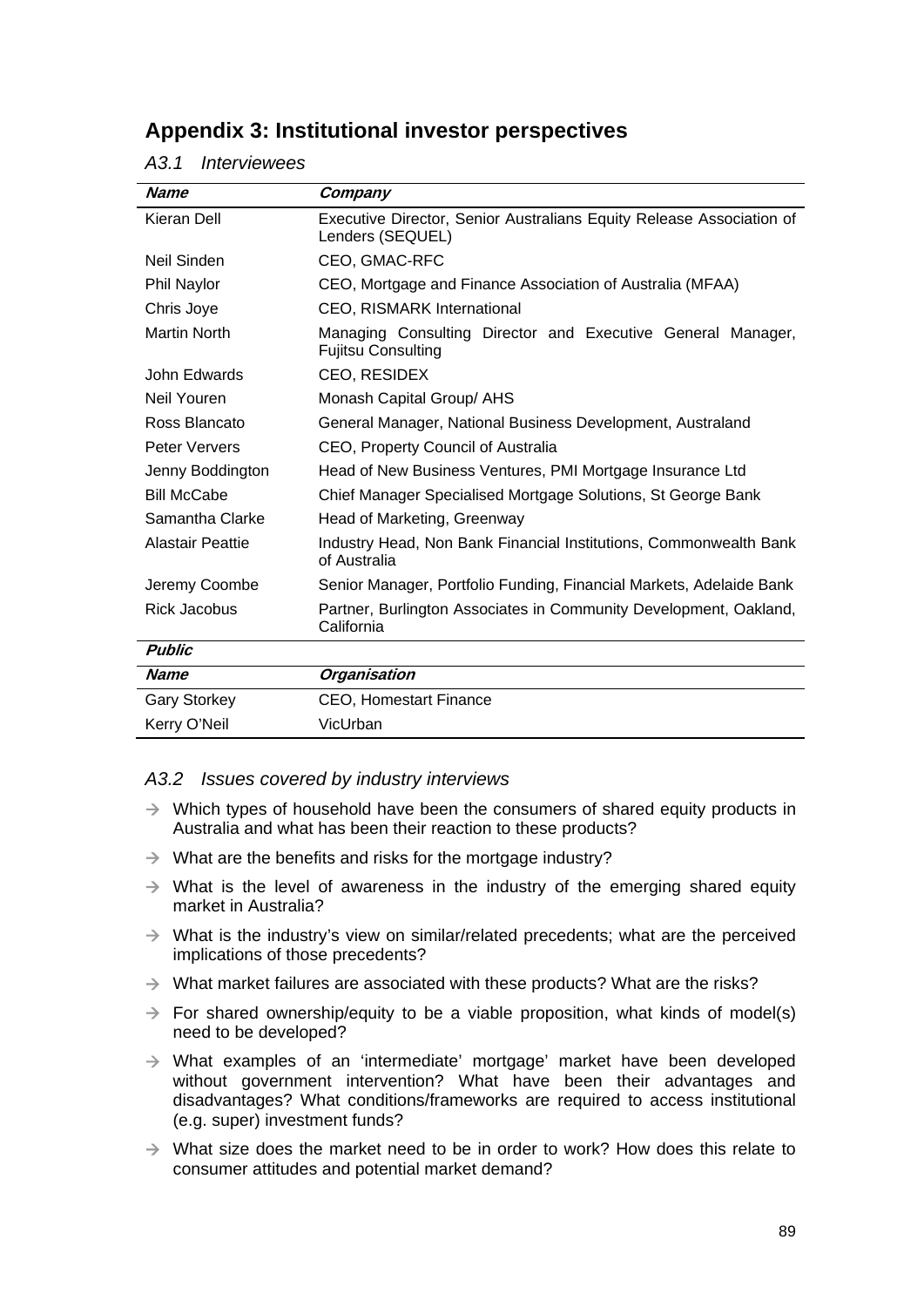## **Appendix 4: Existing customer perspectives**

## *A4.1 Existing customer profiles*

#### **Western Australia**

Across the three states, the household composition and the type and value of property purchased varied. In Western Australia all respondents were older than 30 years of age, with the exception of one interviewee who was in their mid-20s. The majority of interviewees were couple families with children living at home and were working either full or part time, with the exception of one respondent who was studying and another couple who were retired. Most respondents were born in Australia; a number of people were born overseas in countries such as the UK, Saudi Arabia and Iran.

The Western Australian interviewees predominantly comprised couple families who had purchased property in the suburbs of Perth. Most interviewees had been renting privately prior to buying and had purchased dwellings in areas relatively close where they had been living previously. Generally, couple families purchased single houses with three or more bedrooms in outer suburbs such as Parmelia, Armadale, Warnbro and Port Kennedy to the south of the CBD and Currambine and Girrawheen to the north. One couple had purchased a two bedroom townhouse in Nollamara, located to the north of the CBD in the inner suburbs of Perth and a single person had purchased a two bedroom unit in Bentley, 8 km to the south-east of the CBD.

At the time of the interviews, the maximum value limit for property purchased under the First Start loan scheme was \$365,000. Subsequently most interviewees were eligible for and had purchased properties valued between \$340,000 and \$365,000, although one had bought for \$290,000. The majority of these respondents had purchased in the last six months and had an equity share of around 60 per cent, although one interviewee held a 78 per cent share. Of the Good Start respondents, one had bought recently for \$255,000 and held a 60 per cent share. The other Good Start customers had bought 8 or 9 years ago for \$63,000 and \$150,000, with equity shares of 57 per cent and 50 per cent respectively. None of the interviewees has increased their equity share, which is unsurprising given that the majority have purchased quite recently.

#### **Northern Territory**

Purchasers in the Northern Territory were more diverse than those from Western Australia, with a variety of singles, couples, and singles and couples with children interviewed. Interviewees were generally older than 40 years, with the exception of one interviewee who was in their 20s. The interviewees, including one retired person, were working either full or part time, with only one interviewee not working at all. All but one interviewee was born in Australia.

Northern Territorians interviewed had purchased properties in the suburbs of Palmerston, Darwin, and in towns to the south of Darwin such as Alice Springs, Katherine and Batchelor. All respondents had been renting privately prior to buying, with the exception of one retiree who had purchased his public housing dwelling from the NT Housing Commission. Every interviewee had purchased a single dwelling with between two and four bedrooms and all but one interviewee had bought around three or four years previously.

The prices of properties purchased varied, but all properties were purchased for less than \$200,000 regardless of when they were bought. Purchasers outside Darwin paid between \$100,000 and \$170,000, whereas those who purchased in the suburbs of Darwin paid between \$125,000 and \$190,000. Four of the seven respondents held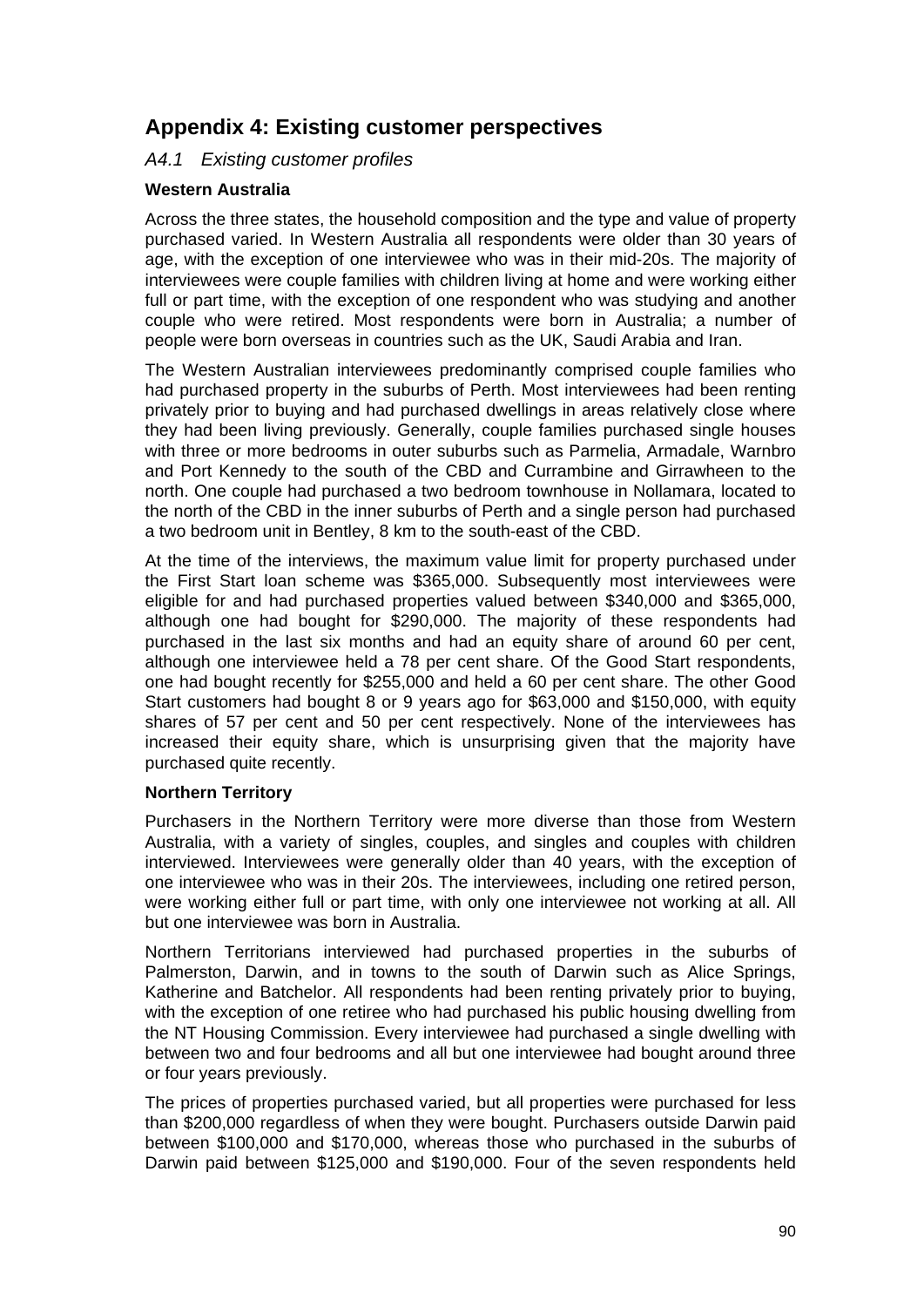equity shares of 80 per cent or more. The remaining three interviewees had shares of 70 per cent or less. None of the Territorians interviewed have increased their equity share, despite having held their loan for three years or more.

#### *A4.2 Existing consumer interview schedule*

- $\rightarrow$  Just to provide a brief background, can you tell us a little bit about you/your household? (prompt: size, age, working?)
- $\rightarrow$  ... and about your current home? (prompt size, type, how many bedrooms)
- $\rightarrow$  Where were you living before? (prompt: tenure, type, did they move far?)
- $\rightarrow$  How did you become aware of [scheme]?
- $\rightarrow$  Had you been trying to buy before, and what barriers were you facing?
- $\rightarrow$  Were you saving for a deposit before you heard about, or thought about applying for, [scheme]
- $\rightarrow$  Had you explored other options, such as taking out a 100% loan, interest-only loans, seeking assistance from your family from parents etc?
- $\rightarrow$  What attracted you to [scheme]?
- $\rightarrow$  If you were explaining [scheme] to your neighbour in terms of how it worked, how would you describe it?
- $\rightarrow$  Did you have any initial concerns once you'd read the information/had it explained to you: what were they, and how did you work through these?
- $\rightarrow$  Could you talk me through how you chose your property? Did you work out what you wanted/needed, and the area you wanted to live in? or was it more a case of working out what you could afford through [scheme] and then looking around?
- $\rightarrow$  Could you talk me through the stages if you can recall them of applying for [scheme] and any questions or issues which arose for you during the process?
- $\rightarrow$  Realistically, do you think you would have been able to buy somewhere anyway, without [scheme]
- $\rightarrow$  How would you weigh up the advantages and disadvantages of [scheme] for you/your family?
- $\rightarrow$  Approximately, what is your equity share at the moment?
- $\rightarrow$  Have you already increased, or do you plan to increase, this share? (prompt: by how much, understanding of how process works)
- $\rightarrow$  Do you think you're likely to stay in your current home for a while or do you think you'll move before you've bought all the equity?
- $\rightarrow$  Could you talk me through your understanding of what happens when you sell if you don't own all the equity at that time?
- $\rightarrow$  If and when you move home, would you be looking to enter into a shared equity arrangement again (if it was available), or would you be looking to buy the property using a normal mortgage?